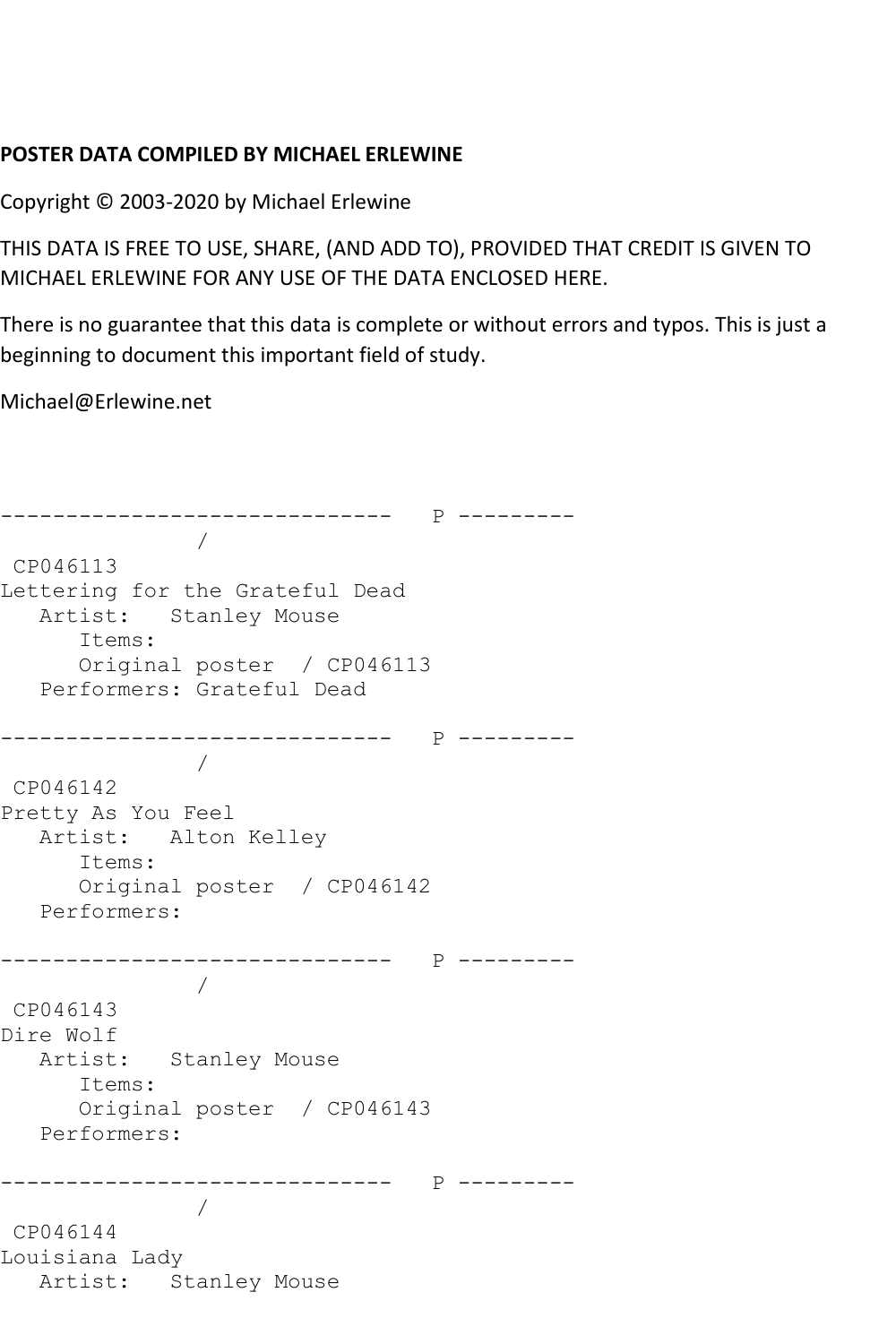```
 Items:
      Original poster / CP046144
   Performers:
------------------------------ P ---------
 / 
CP046148
Glendale Train
   Artist: Stanley Mouse
      Items:
      Original poster / CP046148
   Performers:
------------------------------ P ---------
 / 
CP046156
Mouse Studios
   Artist: Stanley Mouse
      Items:
      Original poster / CP046156
   Performers:
      ------------------------------ P ---------
 / 
CP046155
Calendar Indian
   Artist: Stanley Mouse
      Items:
      Original poster / CP046155
   Performers:
------------------------------ P ---------
 / 
CP046157
High Time Beer
   Artist: Stanley Mouse
      Items:
      Original poster / CP046157
   Performers:
             ------------------------------ P ---------
 / 
CP046163
New speedway Boogie
   Artist: Stanley Mouse
      Items:
      Original poster / CP046163
```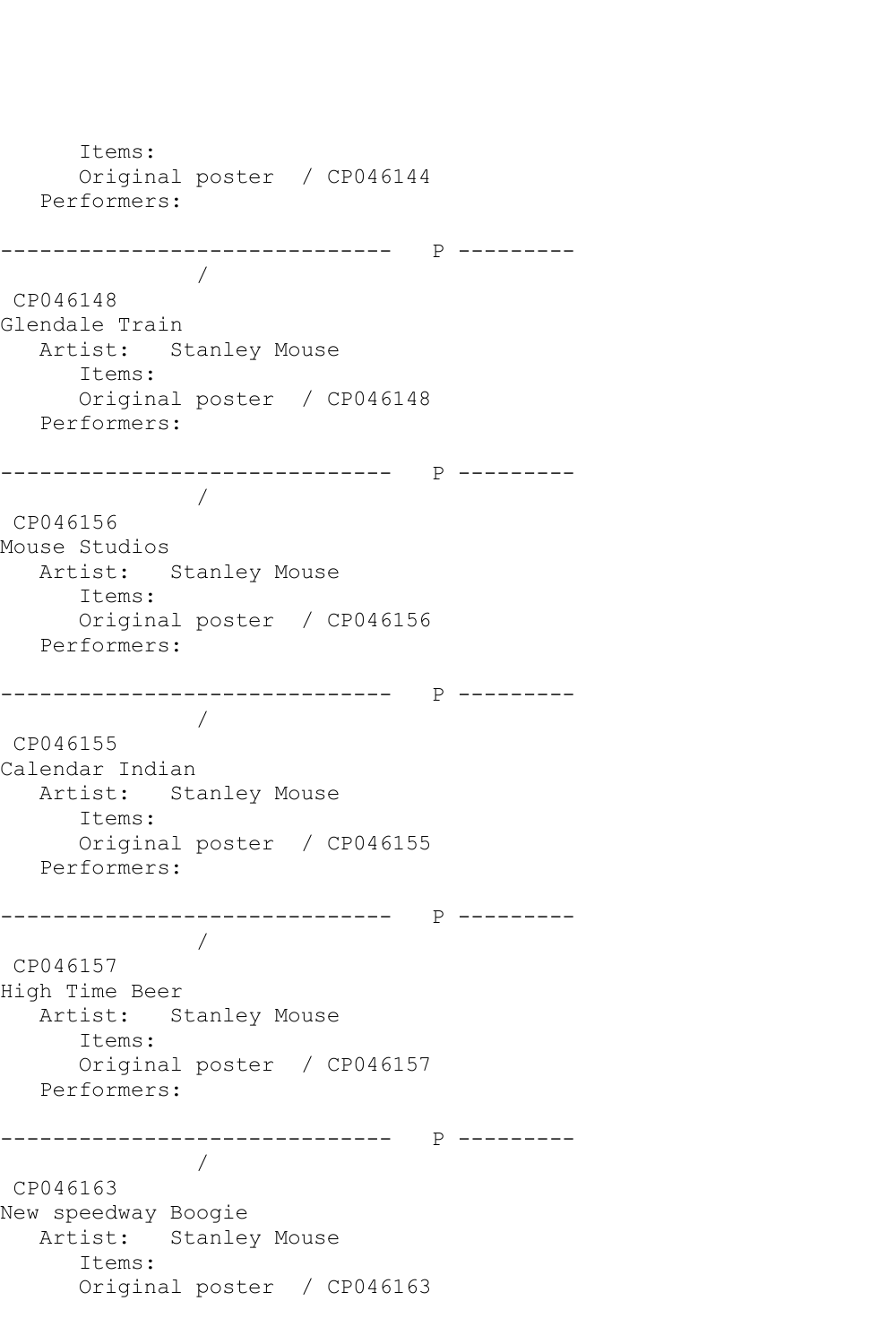------------------------------ P --------- / CP046175 Hard Truckers Artist: Stanley Mouse Items: Original poster / CP046175 Performers: ------------------------------ P --------- / CP046176 Double Vision Artist: Alton Kelley Items: Original poster / CP046176 Performers: ------------------------------ P --------- / CP046177 Last Long Eagle Artist: Stanley Mouse Items: Original poster / CP046177 Performers: ------------------------------ P --------- / CP046178 Book of Dreams Artist: Alton Kelley Items: Original poster / CP046178 Performers: ------------------------------ P --------- / CP046180 California Artist: Stanley Mouse Items: Original poster / CP046180 Performers:

Performers: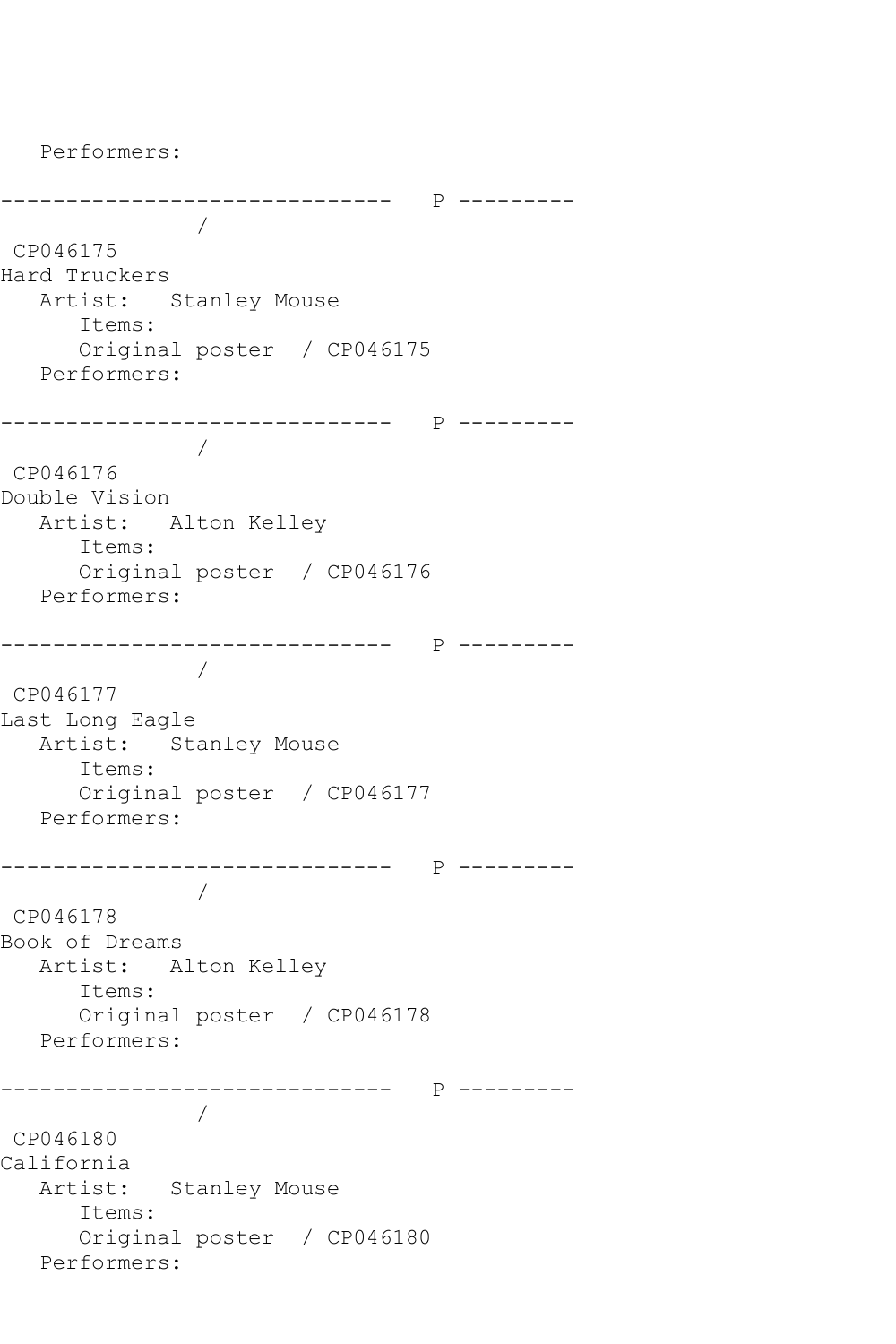------------------------------ 1960 FC-1 --------- 1960 CP002990 / 2946 Mouse! Monster Club: Identification Card Event: Mouse! Monster Club: Identification Card Artist: Stanley Mouse Items: Fan Club Stuff Edition 1 / CP002990 / 2946 Var. ID Performers: 1960: ------------------------------ 1962-06-14 P --------- 1962-06-14 / CP061463 / CP061463 Booker T and the MG's, It's a Beautiful Day at Carousel Ballroom [San Francisco, CA] Benefit: Lights by Garden of Delights Artist: Stanley Mouse Venue: Carousel Ballroom Items: Original poster / CP061463 / CP061463 (14 x 22) Performers: 1962-06-14 1962-06-16: Carousel Ballroom Booker T and the MG's / It's a Beautiful Day / Tim Buckley ------------------------------ 1963 P-1 --------- 1963 / CP001322 / 1339 Rat Fink - Stanley Mouse Event: Rat Fink - Stanley Mouse Artist: Stanley Mouse Items: Original poster Edition 1 / CP001322 / 1339 Performers: 1963: ------------------------------ 1964 P --------- 1964 / CP061183 / CP061183 Vette Lover Artist: Stanley Mouse Items: Original poster / CP061183 / CP061183 (17-5/8 x 22-1/2) Performers: 1964:

------------------------------ 1965 P-1 ---------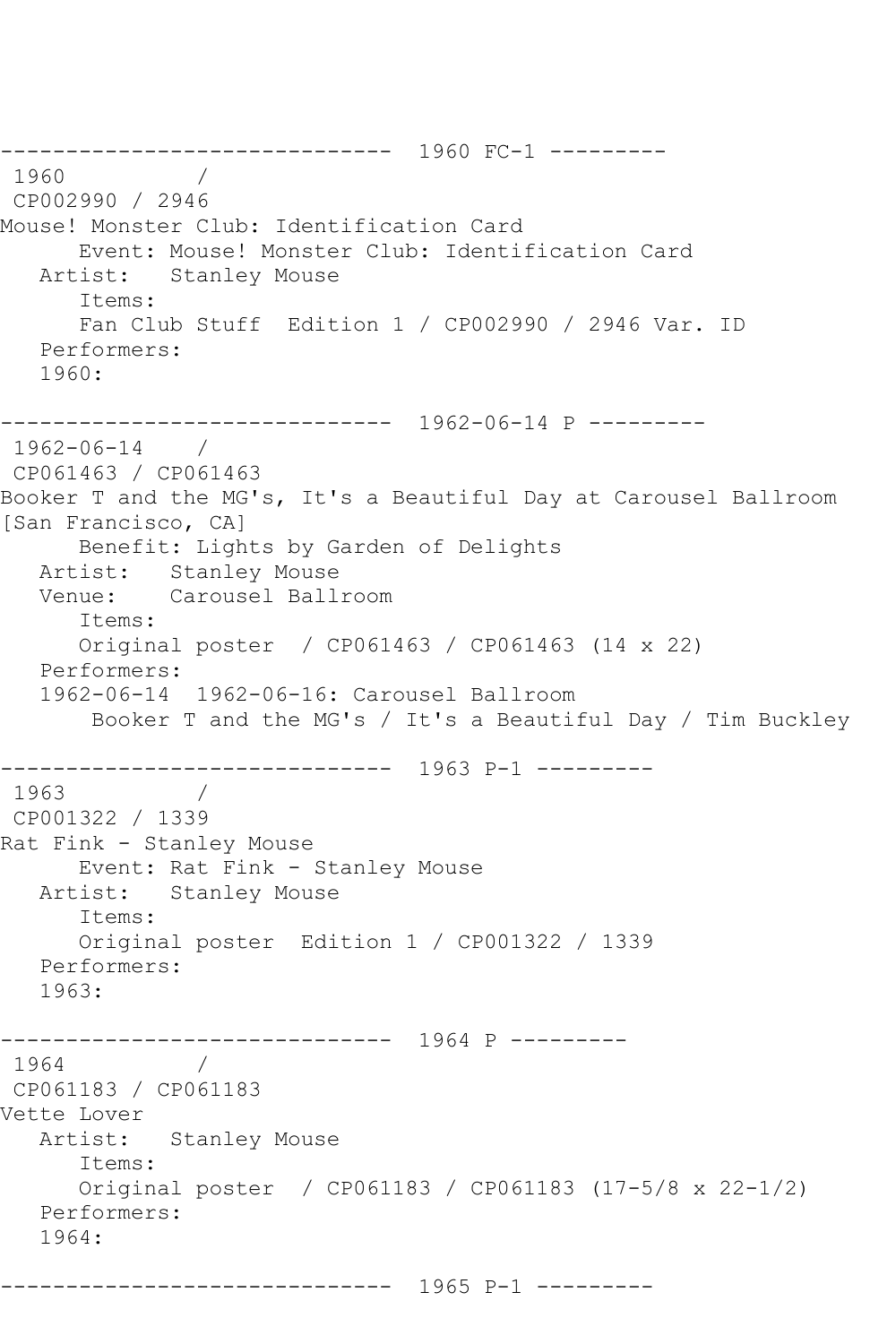1965 / CP000152 / 0156 Pacific Ocean Trading Company Promotional Artwork Event: Pacific Ocean Trading Co. Artist: Stanley Mouse Venue: 1711 Haight Street Items: Original poster Edition 1 / CP000152 / 0156 Performers: 1965: 1711 Haight Street

 $------ 1965 P$  ------1965 / CP052230 / CP052230 Viva Montesa

 Notes: heavy black pencil drawing, SIGNED Mouse! 1965, on drawing-pad type paper. This drawing was recovered directly from Mouse's mother's house in Livonia, MI back in the mid 80's. Most of these early 60s formalized weirdo, hot-rod & monster drawings/figures were designs for models that were going to be produced by Monogram. They would get to this phase [final concept/pencil], get exposed to the public & used on T-shirts in Mouse's T-shirt catalog, then if it got popular, perhaps graduate to merchandising or get produced as a model.. [or ripped off by other imitators!], Anyway, most of the pieces in his Mom's basement were mildew damaged, but this is one of the few that emerged intact. Mouse was the foil to Big Daddy Ed Roth & his Rat-Fink empire... and they used to have "fueds" through their publications at Auto Shows & such.. Hawk commercialized on the terrain that Big Daddy & Mouse were "fighting" over when they came out with Weird-ohs, which were also merchandised, but mainly sold as figurines/models. Mouse went on to the Haight-Ashbury in the mid 60s and became a famous psychedelic poster artist doing posters for the hippie dance concerts at Bill Graham's Fillmore Auditorium & the Family Dog's Avalon Ballroom... later he partnered up with Alton Kelley to form Mouse! Studios & they produced many fine album covers, for the likes of Big Brother with Janis Joplin, Journey, the Grateful Dead, Frank Zappa & the Mothers of Invention, & Steve Miller. Along with Kelley, Victor Moscoso, Wes Wilson & Rick Griffin, Mouse was part of the 'Big 5' poster artists & they achieved some international fame & glory gracing the pages of LIFE Magazine etc... This is a classic early Mouse Hot-Rod Weirdo design. They do not show up too often anymore. -- J. Kastor<br>Artist: Stanley J Stanley Mouse Items:

Original poster / CP052230 / CP052230 (10-3/8 x 12-3/4)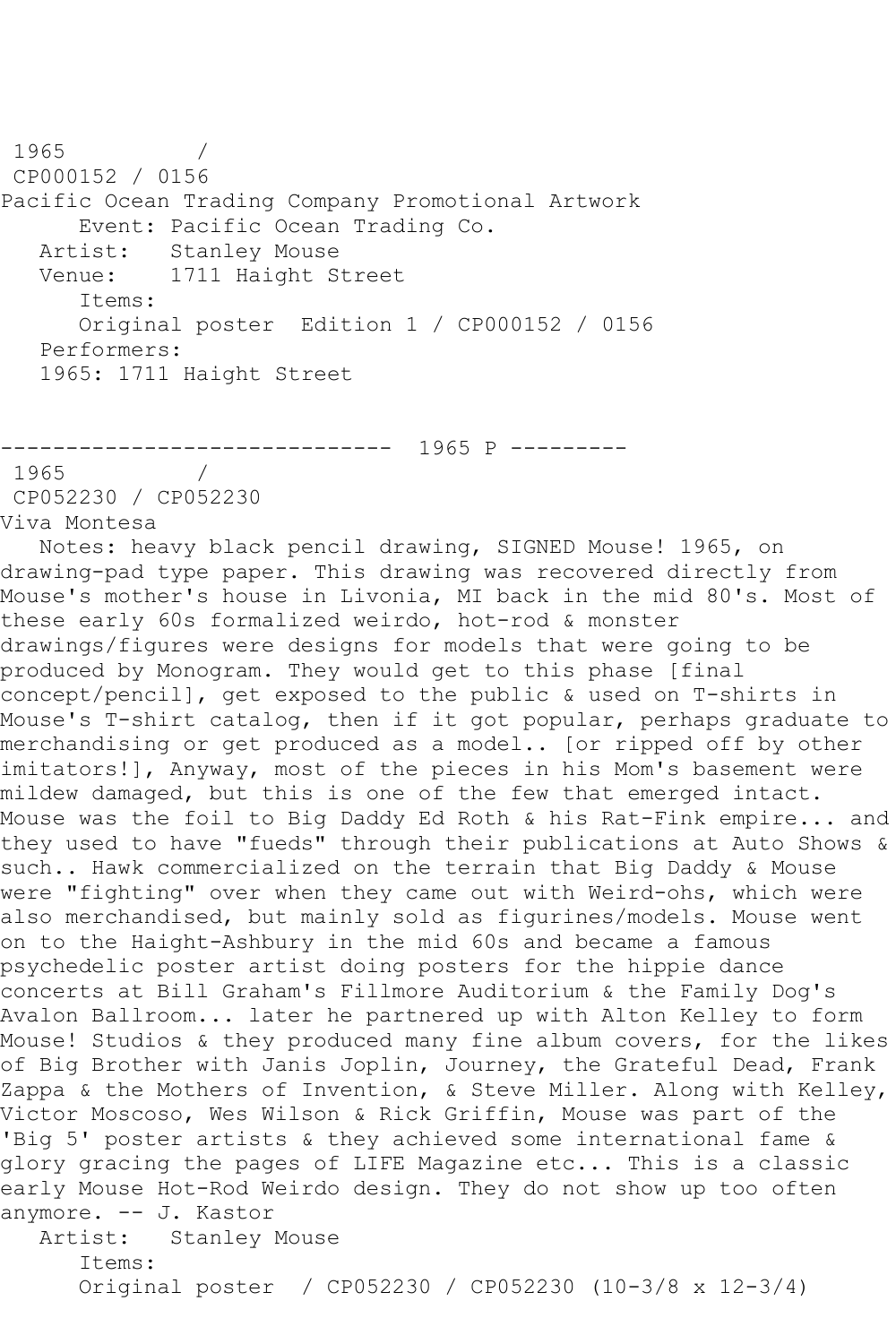Performers: 1965: ------------------------------ -2.192 1966 P-1 ---------  $/ 2.192$ CP009804 / CS04899 Grateful Dead at Grateful Dead Fan Club - San Francisco, CA Notes: This item appears in the Art of Rock book, plate no. 2.192 Event: Golden Road to Unlimited Devotion Artist: Stanley Mouse Venue: Grateful Dead Fan Club Promoter: Book: Art of Rock Items: Original poster -2.192 Edition 1 / CP009804 / CS04899 (14 x 20) AORPlate: 2.192 Price: 250.00 Handbill -2.192 / CP000013 / 0013 AORPlate: 2.192 Price: 75.00 Performers: 1966: Grateful Dead Fan Club Grateful Dead ------------------------------ 1966 P-1 --------- 1966 CP000128 / 0130 KMPX 107 FM Family Radio Notes: KMPX Promo Poster Event: KMPX 107 FM Artist: Stanley Mouse Items: Original poster Edition 1 / CP000128 / 0130 (22 x 28) Performers: 1966: ------------------------------ AVAL-FD-013 1966-06-17 P-1 --------- 1966-06-17 / AVAL FD-013 CP006262 / CP01512 Captain Beefheart and his Magic Band, Oxford Circle at Avalon Ballroom - San Francisco, CA Private Notes: FD-HB FD-OP-1-Signed-Mouse Artist: Stanley Mouse Venue: Avalon Ballroom Promoter: Family Dog Presents Items: Original poster AVAL-FD-013 Edition 1 / CP006262 / CP01512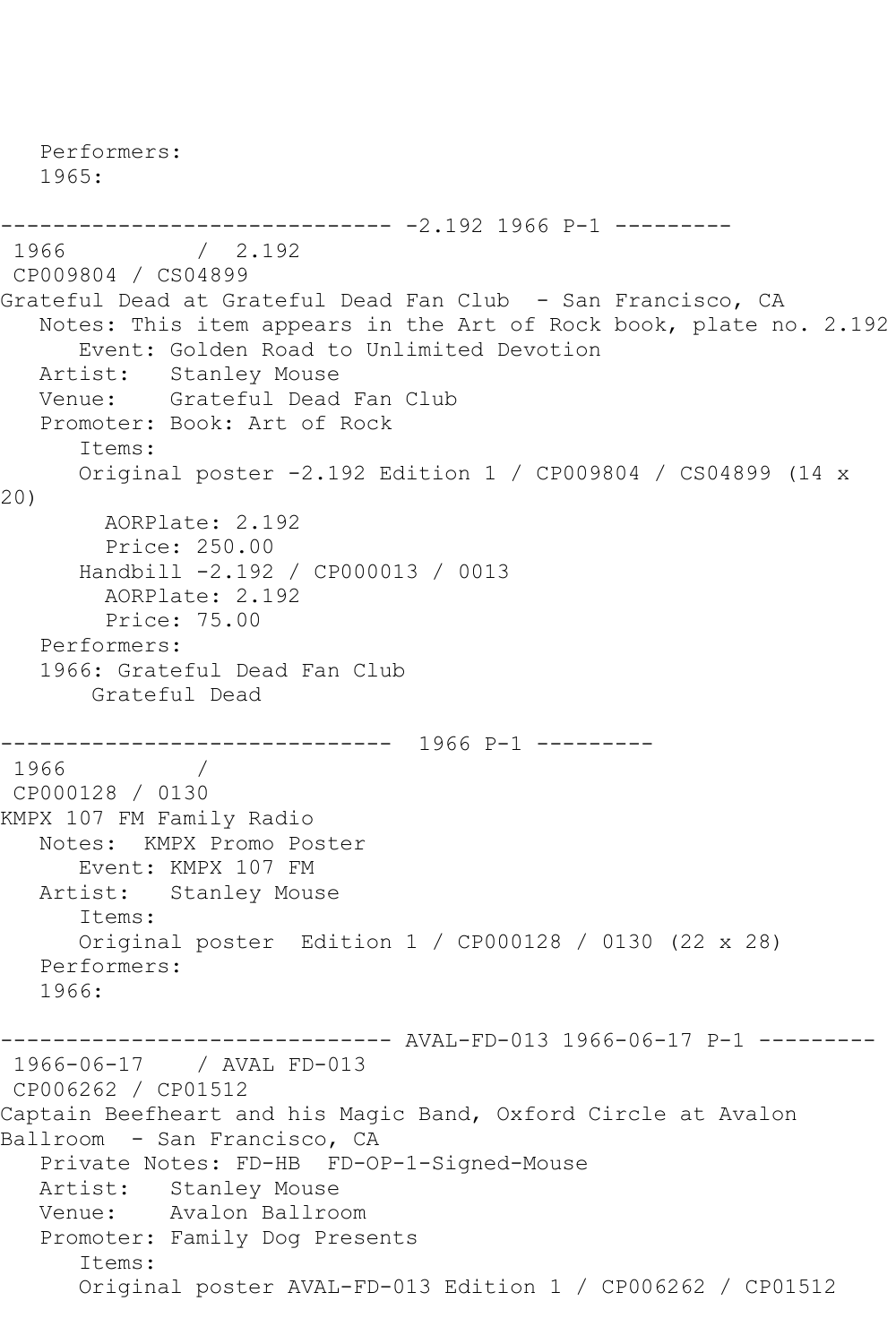```
 Description: 1 original, 1 reprint. See Eric King's book for 
complete details. (14-3/16 x 20-1/2)
         Price: 1200.00
       Original poster -FD-013 Edition 2 / 
         Description: See Eric King's book for complete details.
         Price: 25.00
       Handbill AVAL-FD-013 Edition 1 / CP005270 / CP00518
        Description: 1 original (5-3/4 \times 8-1/2) Price: 750.00
    Performers:
    1966-06-17: Avalon Ballroom
        Set: Family Dog Series
        Captain Beefheart and his Magic Band / Oxford Circle
                   ------------------------------ AVAL-FD-014 1966-06-24 P-1 ---------
1966-06-24 / AVAL FD-014
CP006275 / CP01525
Big Brother and the Holding Company, Quicksilver Messenger Service 
at Avalon Ballroom - San Francisco, CA
   Private Notes: FD-HB FD-OP-1-Signed-Mouse
   Artist: Stanley Mouse
   Venue: Avalon Ballroom
   Promoter: Family Dog Presents
       Items:
       Original poster AVAL-FD-014 Edition 1 / CP006275 / CP01525
         Description: 1 original, 2 reprints, 2 pirates, 1 silk 
screen (14 x 20)
         Price: 3500.00
       Original poster -FD-014 Edition 2 / 
         Description: "14(2) in lower right-hand corner. See Eric 
King's book for complete details.
         Price: 250.00
       Original poster -FD-014 Edition 3 / 
        Description: "14(3) in lowever right-hand corner. See Eric 
King's book for complete details.
         Price: 100.00
       Handbill AVAL-FD-014 Edition 1 / CP005272 / CP00520
         Description: 2 original handbill designs. See Eric King's 
book for complete details. (5-1/2 x 7-3/4)
         Price: 600.00
    Performers:
    1966-06-24 1966-06-25: Avalon Ballroom
        Set: Family Dog Series
        Big Brother and the Holding Company / Quicksilver Messenger 
Service
                      --------- AVAL-FD-016 1966-07-08 P-1 ---------
```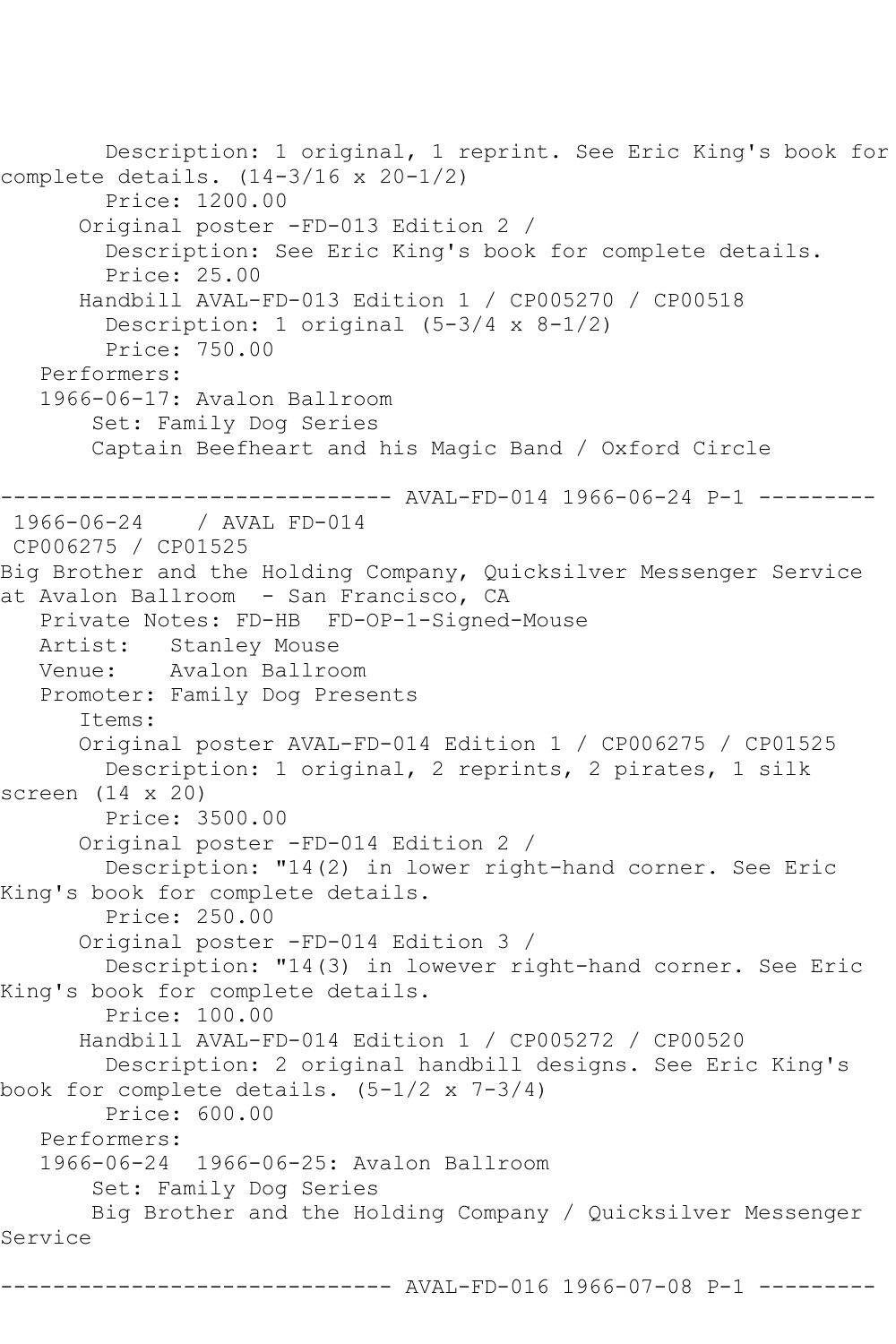1966-07-08 / AVAL FD-016 CP006277 / CP01527 Sir Douglas Quintet, Everpresent Fullness at Avalon Ballroom - San Francisco, CA Private Notes: FD-HB(green) FD-OP-1-Signed-Mouse Event: Keep California Green<br>Artist: Alton Kelley Alton Kelley Venue: Avalon Ballroom Promoter: Family Dog Presents Items: Original poster AVAL-FD-016 Edition 1 / CP006277 / CP01527 Description: 1 original, 1 reprint, 1 pirate (14-3/16 x 20- 1/4) Price: 900.00 Original poster -FD-016 Edition 2 / Description: "No. 16-2" in lower right-hand corner. See Eric King's book for complete details. Price: 40.00 Handbill AVAL-FD-016 Edition 1 / CP005273 / CP00521 Var. A Description: 1 original with 2 variants. See Eric King's book for complete details. (8-1/2 x 11) Price: 500.00 Performers: 1966-07-08: Avalon Ballroom Set: Family Dog Series Sir Douglas Quintet / Everpresent Fullness ------------------------------ AVAL-FD-017A 1966-07-15 P-1 --------- / AVAL FD-017A CP006278 / CP01528 Love, Big Brother and the Holding Company at Avalon Ballroom - San Francisco, CA Notes: Cancelled show Private Notes: FD-HB FD-OP-1-Signed-Mouse Artist: Stanley Mouse Venue: Avalon Ballroom Promoter: Family Dog Presents Items: Original poster AVAL-FD-017A Edition 1 / CP006278 / CP01528 Description: 1 original (14 x 20) Price: 400.00 Handbill AVAL-FD-017A Edition 1 / CP005258 / CP00506 Description: Purple ink on white paper (8-1/2 x 11) Price: 200.00 Performers: 1966-07-15 1966-07-16: Avalon Ballroom Set: Family Dog Series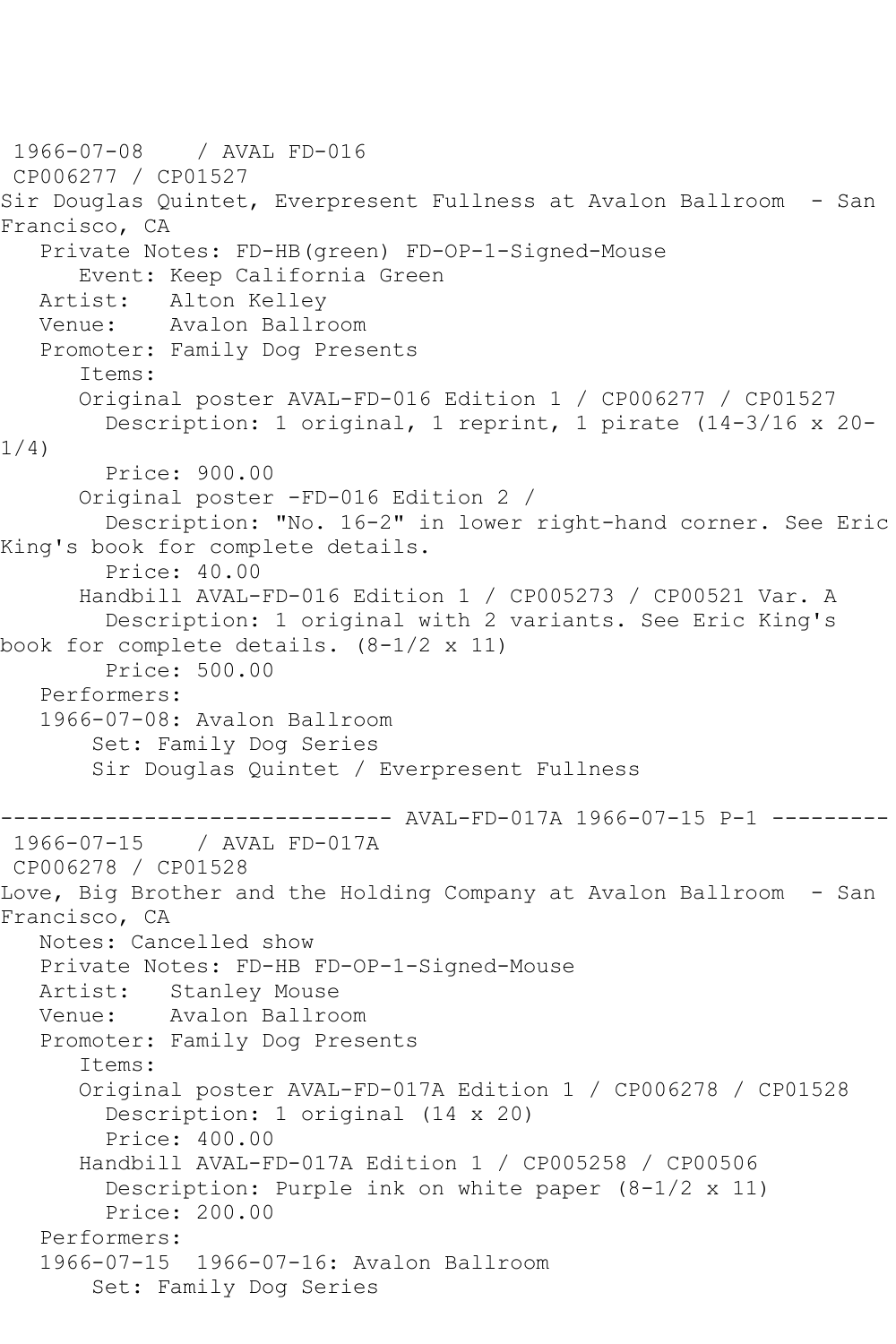Love / Big Brother and the Holding Company

------ AVAL-FD-017 1966-07-22 P-1 --------1966-07-22 / AVAL FD-017 CP006279 / CP01529 Jefferson Airplane, Great Society at Avalon Ballroom - San Francisco, CA Private Notes: FD-HB(white) FD-OP-1-Signed-Mouse+Kelley Artist: Alton Kelley Venue: Avalon Ballroom Promoter: Family Dog Presents Items: Original poster AVAL-FD-017 Edition 1 / CP006279 / CP01529 Description: 2 originals, 2reprints, 1 pirate (14 x 20) Price: 2000.00 Original poster -FD-017 Edition 2 / Description: "17(2) in lower left-hand corner. See Eric King's book for complete details. Price: 85.00 Original poster -FD-017 Edition 3 / Description: "17(3)" in lower left-hand corner. See Eric King's guide for complete details. Price: 70.00 Handbill AVAL-FD-017 Edition 1 / CP005275 / CP00523 Description: 1 originals with 3 variants. See Eric King's book for complete details.  $(8-1/2 \times 10-15/16)$  Price: 500.00 Handbill AVAL-FD-017 Edition A / CP002142 / 2133 Description: Variant (8-1/2 x 10-15/16) Performers: 1966-07-22 1966-07-23: Avalon Ballroom Set: Family Dog Series Jefferson Airplane / Great Society ----- AVAL-FD-018 1966-07-28 P-1 ---------1966-07-28 / AVAL FD-018 CP006280 / CP01530 Bo Diddley, Quicksilver Messenger Service at Avalon Ballroom - San Francisco, CA Private Notes: FD-HB FD-OP-1-Signed-Mouse \* 2nd 25 Artist: Stanley Mouse Venue: Avalon Ballroom Promoter: Family Dog Presents Items: Original poster AVAL-FD-018 Edition 1 / CP006280 / CP01530 Description: 1 original, 1 reprint. See Eric King's book for complete details. (14-3/16 x 19-3/4)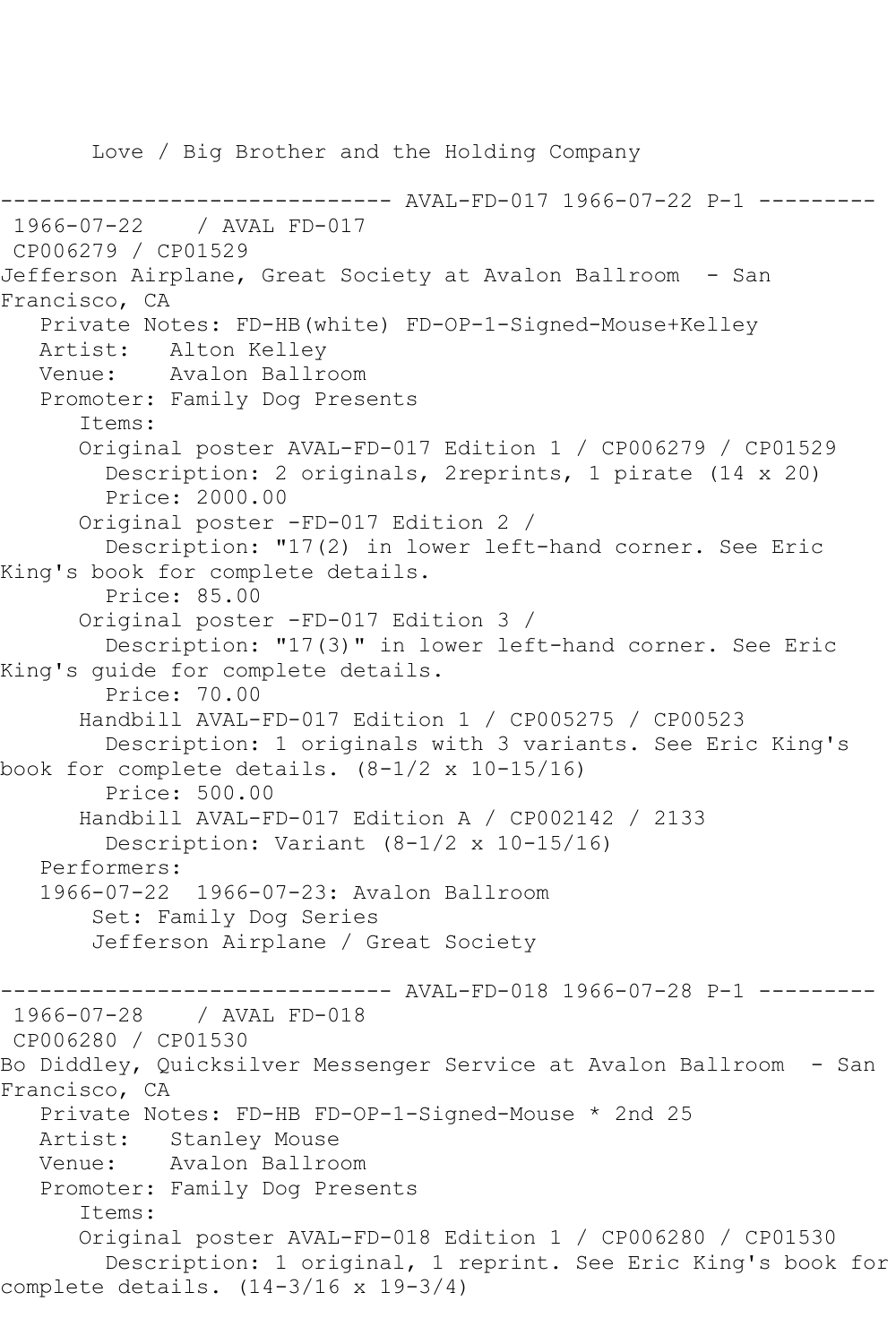```
 Price: 500.00
       Original poster AVAL-FD-018 Edition 2 / 
         Description: See Eric King's book for complete details.
         Price: 25.00
       Handbill AVAL-FD-018 Edition 1 / CP005276 / CP00524 Var. A
         Description: 1 orignal with 3 variants. See Eric King's book 
for complete details. (8-1/2 \times 11) Price: 150.00
    Performers:
    1966-07-28 1966-07-30: Avalon Ballroom
        Set: Family Dog Series
        Bo Diddley / Quicksilver Messenger Service
------------------------------ -2.336 1966-08-02 P-1 ---------
1966-08-02 / 2.336
CP003175 / A2 336
Jefferson Airplane, Big Brother and the Holding Company at Losers 
South - San Jose, CA
    Notes: This item appears in the Art of Rock book, plate no. 2.336
   Artist: Stanley Mouse
   Venue: Losers South
    Promoter: Book: Art of Rock
       Items:
       Original poster -2.336 Edition 1 / CP070031
         AORPlate: 2.336 
       Original poster -2.336 Edition 1 / CP003175 / A2 336 Var. B
         AORPlate: 2.336 
         Price: 1200.00
       Handbill / 
         AORPlate: 2.336 
        -2.336 / CP001748 / 1772
         AORPlate: 2.336 
    Performers:
    1966-08-02 1966-08-04: Losers South
        Jefferson Airplane / Big Brother and the Holding Company
    1966-08-05: Great Society
                    ------------------------------ AVAL-FD-019 1966-08-05 P-1 ---------
1966-08-05 / AVAL FD-019
CP006281 / CP01531
Big Brother and the Holding Company, Oxford Circle at Avalon 
Ballroom - San Francisco, CA
    Private Notes: FD-HB FD-OP-1-Signed-Mouse+Kelley
   Artist: Alton Kelley
   Venue: Avalon Ballroom
    Promoter: Family Dog Presents
       Items:
```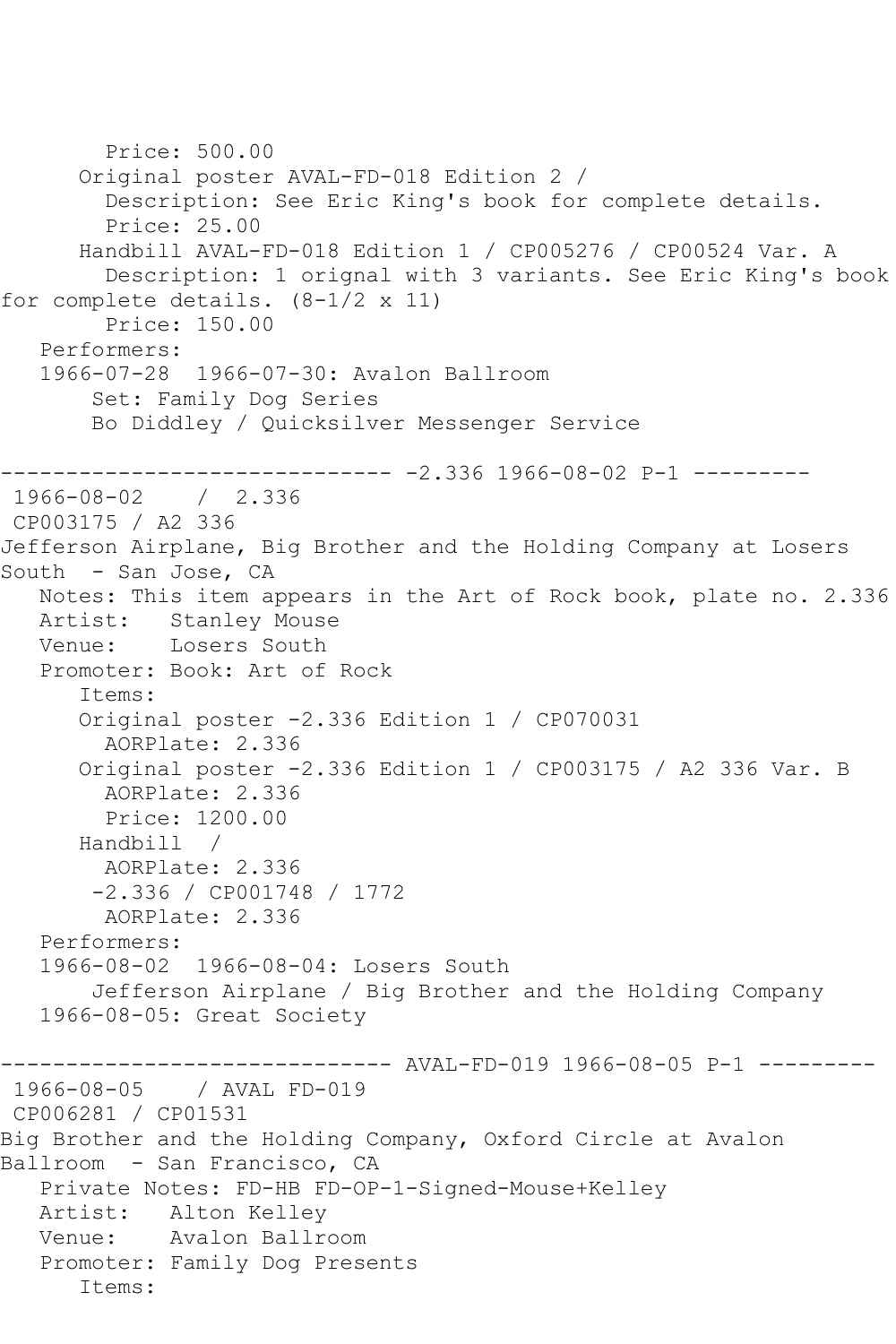```
 Original poster AVAL-FD-019 Edition 1 / CP006281 / CP01531
         Description: 1 original, 1 reprint (8-3/4 x 20)
         Price: 1400.00
       Original poster -FD-019 Edition 2 / 
         Description: See Eric King's book for complete details.
         Price: 300.00
       Handbill AVAL-FD-019 Edition 1 / CP005277 / CP00525
         Description: 1 original, uncut sheets also available. (3-3/8 
x 8-1/2 Price: 250.00
       Handbill (Pirate) AVAL-FD-019 Edition 1 / CP002144 / 2135 Var. 
B
         Description: Uncut sheet of three
         Price: 600.00
   Performers:
   1966-08-05 1966-08-06: Avalon Ballroom
        Set: Family Dog Series
        Big Brother and the Holding Company / Oxford Circle
   1966-08-06: Bo Diddley / Sons of Adam
------------------------------ LGH-FD-020 1966-08-05 P-1 ---------
1966-08-05 / LGH FD-020
CP006282 / CP01532
Bo Diddley, Sons of Adam at Longshoreman's Hall
   Private Notes: FD-HB(red) FD-OP-1-Signed-Mouse+Kelley
   Artist: Alton Kelley
   Venue: Longshoremen's Hall
   Promoter: Family Dog Presents
       Items:
       Original poster LGH-FD-020 Edition 1 / CP006282 / CP01532
         Description: 1 original, some prrofs exist (14-3/16 x 20)
         Price: 2000.00
      Handbill LGH-FD-020 Edition 1 / CP005278 / CP00526 Var. A
        Description: 3 variations of the handbill. See Eric King's 
book for complete details. (6-3/16 \times 9-1/2) Price: 250.00
       Handbill LGH-FD-020 Edition 1 / CP002831 / 2794 Var. B
         Description: 3 variations of the handbill. See Eric King's 
book for complete details. (6-3/16 x 9-1/2)
         Price: 460.00
   Performers:
   1966-08-05: Longshoremen's Hall
        Bo Diddley
   1966-08-07: Set: Family Dog Series
        Sons of Adam / Little Walter / Bo Diddley
                           ---- AVAL-FD-021 1966-08-12 P-1 ----
```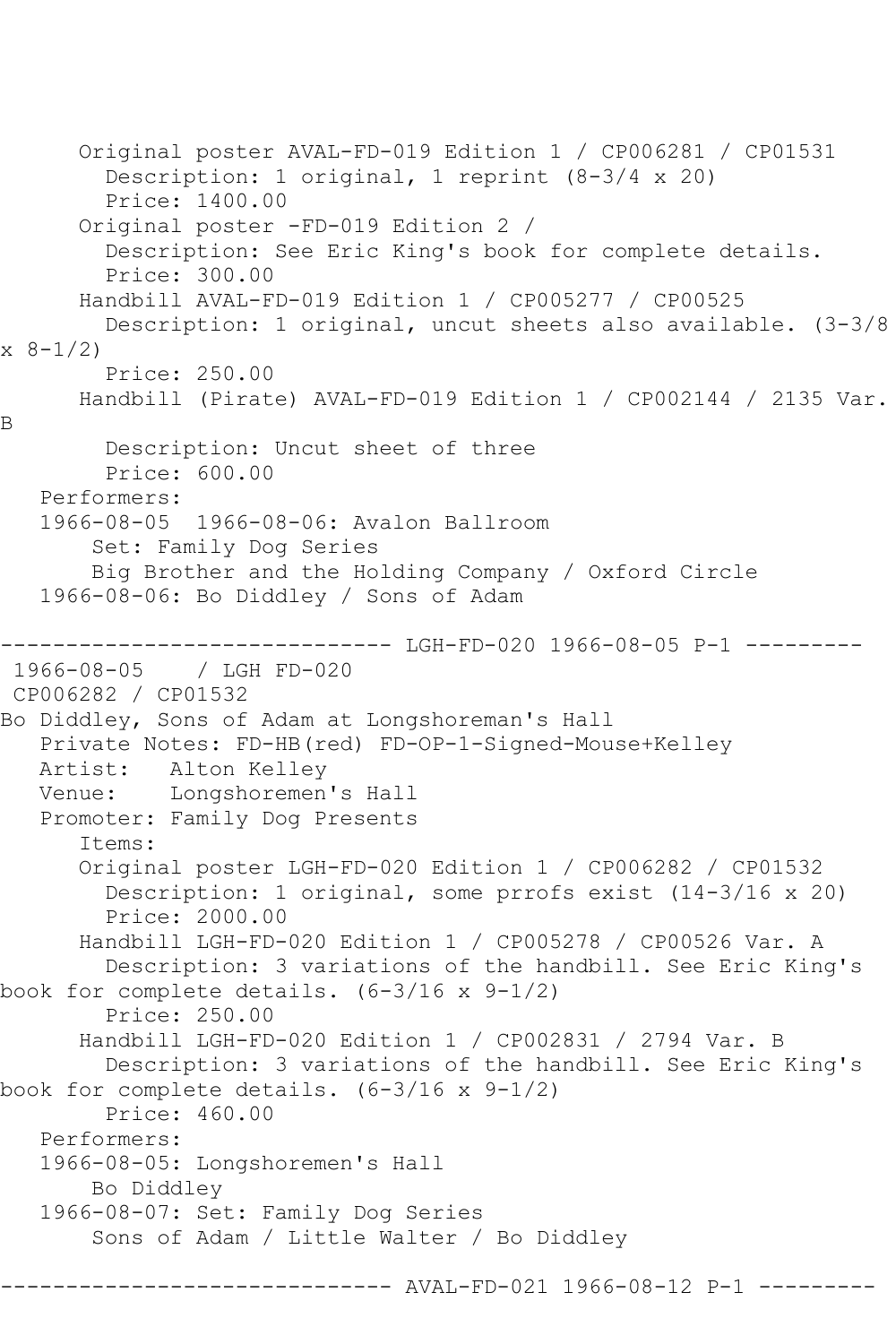```
1966-08-12 / AVAL FD-021
CP006283 / CP01533
Bo Diddley, Big Brother and the Holding Company at Avalon Ballroom 
- San Francisco, CA
   Private Notes: FD-HB(red on blue) FD-OP-1-Signed-Mouse+Kelley
       Event: Earthquake
   Artist: Stanley Mouse
   Venue: Avalon Ballroom
   Promoter: Family Dog Presents
       Items:
       Original poster AVAL-FD-021 Edition 1 / CP006283 / CP01533
         Description: 1 original, 3 reprints, 1 pirate, 1 silk screen 
(14-3/16 \times 20-1/2) Price: 1200.00
       Original poster -FD-021 Edition 2 / 
         Description: See Eric King's book for complete details.
         Price: 200.00
      Original poster -FD-021 Edition 3 / 
         Description: See Eric King's book for complete details.
         Price: 65.00
       Original poster -FD-021 Edition 4 / 
         Description: Silkscreen edition.
         Price: 400.00
       Handbill AVAL-FD-021 Edition 1 / CP005279 / CP00527 Var. A
         Description: 2 versions of the handbill exist. See Eric 
King's book for complete details. (8-1/2 x 11)
         Price: 600.00
       Postcard AVAL-FD-021 Edition 1 / 
         Description: 1 card added in 1986. (5 x 7)
         Price: 15.00
   Performers:
   1966-08-12 1966-08-13: Avalon Ballroom
        Set: Family Dog Series
        Bo Diddley / Big Brother and the Holding Company
------------------------------ AVAL-FD-022 1966-08-19 P-1 ---------
            1966-08-19 / AVAL FD-022
CP006284 / CP01534
Grateful Dead, Sopwith Camel at Avalon Ballroom - San Francisco, CA
   Notes: Note spelling "Greatful Dead"
   Private Notes: FD-HB FD-OP-1-Signed-Mouse
   Artist: Stanley Mouse
   Venue: Avalon Ballroom
   Promoter: Family Dog Presents
       Items:
       Original poster AVAL-FD-022 Edition 1 / CP006284 / CP01534
```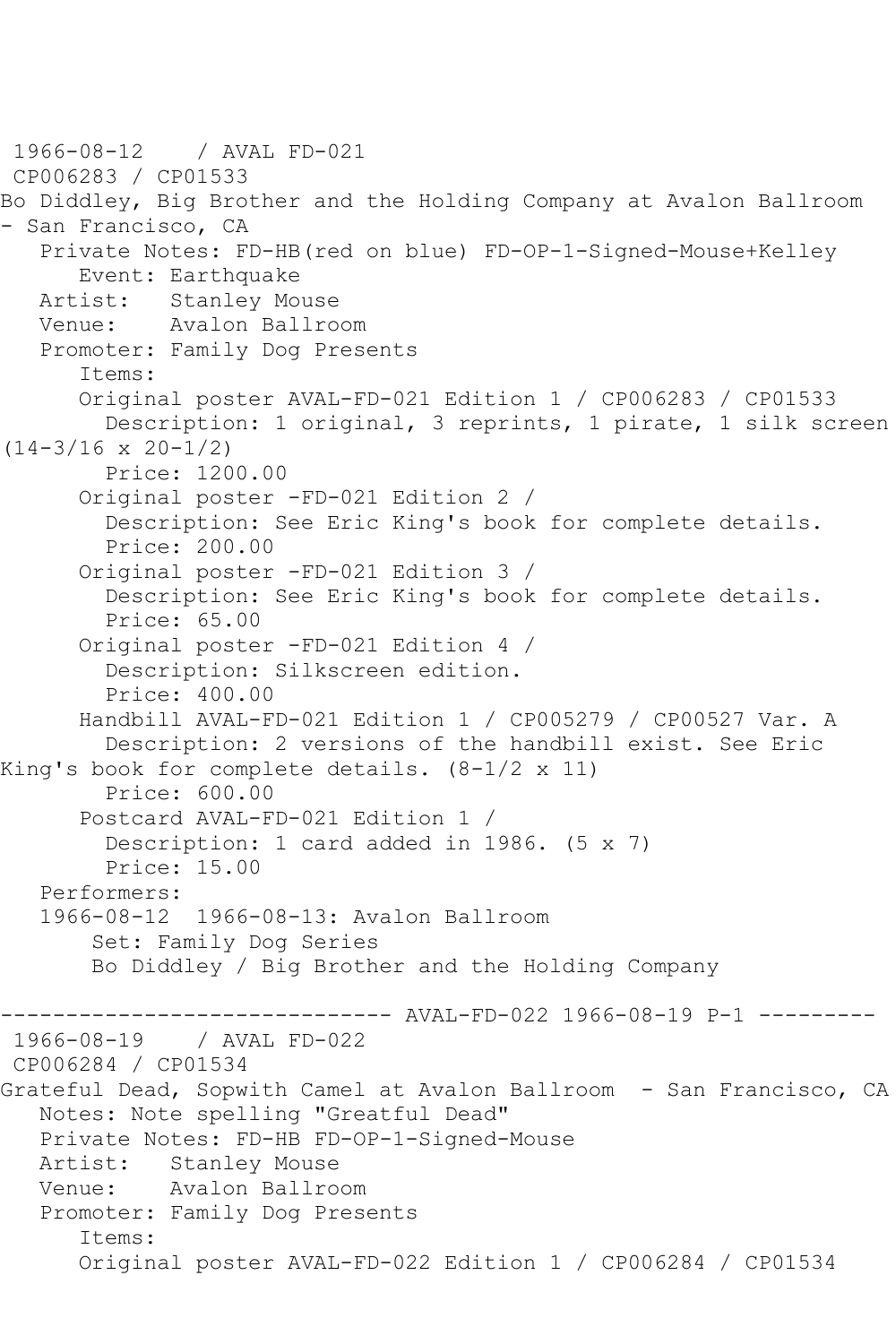Description: 2 originals, 1 reprint, 3 pirates (14-3/16 x 20) Price: 1250.00 Original poster -FD-022 Edition 3 / Description: "No. 22-3" in lower right-hand corner. See Eric King's guide for complete details. Price: 100.00 Handbill AVAL-FD-022 Edition 1 / CP005280 / CP00528 Description: Black ink on yellow stock (8-1/2 x 11) Price: 260.00 Postcard AVAL-FD-022 Edition 1 / Description: Card added in 1992 by Chet Helms  $(4-1/8 \times 6)$  Performers: 1966-08-19 1966-08-20: Avalon Ballroom Set: Family Dog Series Grateful Dead / Sopwith Camel ------------------------------ AVAL-FD-023 1966-08-26 P-1 --------- 1966-08-26 / AVAL FD-023 CP006285 / CP01535 Captain Beefheart and his Magic Band, Charlatans at Avalon Ballroom - San Francisco, CA Private Notes: FD-HB(solid blue) FD-OP-1-Signed-Mouse+Kelley<br>Artist: Stanley Mouse Stanley Mouse Venue: Avalon Ballroom Promoter: Family Dog Presents Items: Original poster AVAL-FD-023 Edition 1 / CP006285 / CP01535 Var. A Description: 2 originals, 1 reprint (14-1/4 - 20) Price: 700.00 Original poster -FD-023 Edition 3 / Description: "no. 23-3" in lower left-hand corner. See Eric King's book for complete details. Price: 25.00 Handbill AVAL-FD-023 Edition 1 / CP005281 / CP00529 Var. A Description: 2 originals (8-1/2 x 11) Price: 400.00 Performers: 1966-08-26 1966-08-27: Avalon Ballroom Set: Family Dog Series Captain Beefheart and his Magic Band / Charlatans ------------------ -2.302 1966-09-02 P-1 ----------<br>/ 2.302 1966-09-02 CP001747 / 1771 1st Annual Cosmic Car Show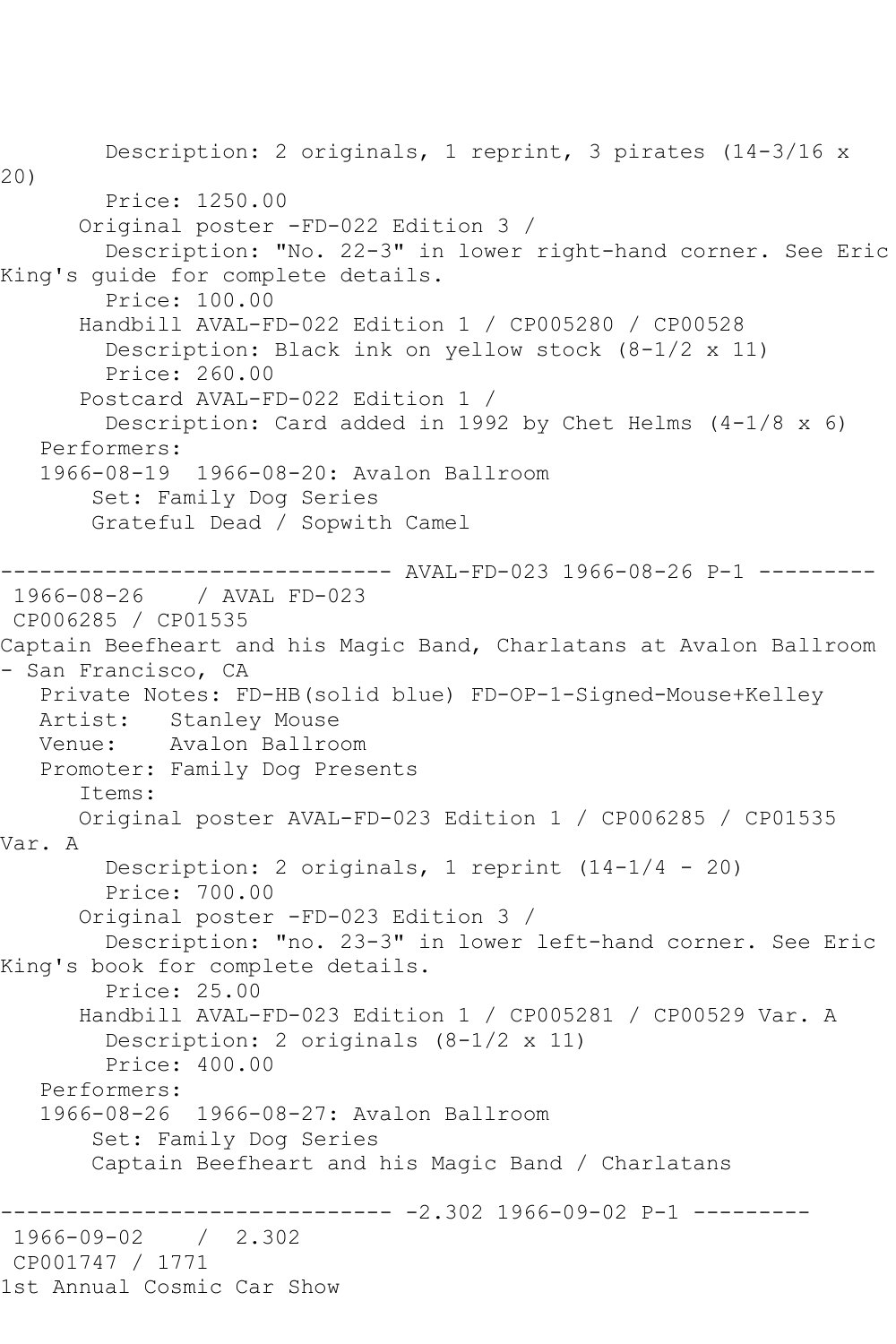Notes: This item appears in the Art of Rock book, plate no. 2.302 Series: 1st Annual Cosmic Car Show Artist: Stanley Mouse Venue: Cosmic Car Show - Muir Beach Promoter: Book: Art of Rock Items: Original poster -2.302 Edition 1 / CP001747 / 1771 AORPlate: 2.302 Performers: 1966-09-02: Cosmic Car Show - Muir Beach ------------------------------ AVAL-FD-024 1966-09-02 P-1 --------- 1966-09-02 / AVAL FD-024 CP006286 / CP01536 13th Floor Elevators, Sir Douglas Quintet at Avalon Ballroom - San Francisco, CA Private Notes: FD-HB FD-OP-1-Signed-Mouse Artist: Stanley Mouse Venue: Avalon Ballroom Promoter: Family Dog Presents Items: Original poster AVAL-FD-024 Edition 1 / CP006286 / CP01536 Description: 1 original, 1 reprint, 1 pirate (14-1/3 x 20) Price: 500.00 Original poster -FD-024 Edition 2 / Description: "No. 24-2' in lower right-hand corner. See Eric King's guide for complete details. Price: 100.00 Handbill AVAL-FD-024 Edition 1 / CP006287 / CP01537 Var. A Description: 1 original with 4 variants. See Eric King's guide for complete details. (9-1/2 x 12-1/2) Price: 400.00 Performers: 1966-09-02 1966-09-03: Avalon Ballroom Set: Family Dog Series 13th Floor Elevators / Sir Douglas Quintet ------------------------------ AVAL-FD-025 1966-09-09 P-1 --------- 1966-09-09 / AVAL FD-025 CP006289 / CP01539 Quicksilver Messenger Service, Great Society at Avalon Ballroom - San Francisco, CA Private Notes: FD-HB FD-OP-1-Signed-Mouse Artist: Stanley Mouse Venue: Avalon Ballroom Promoter: Family Dog Presents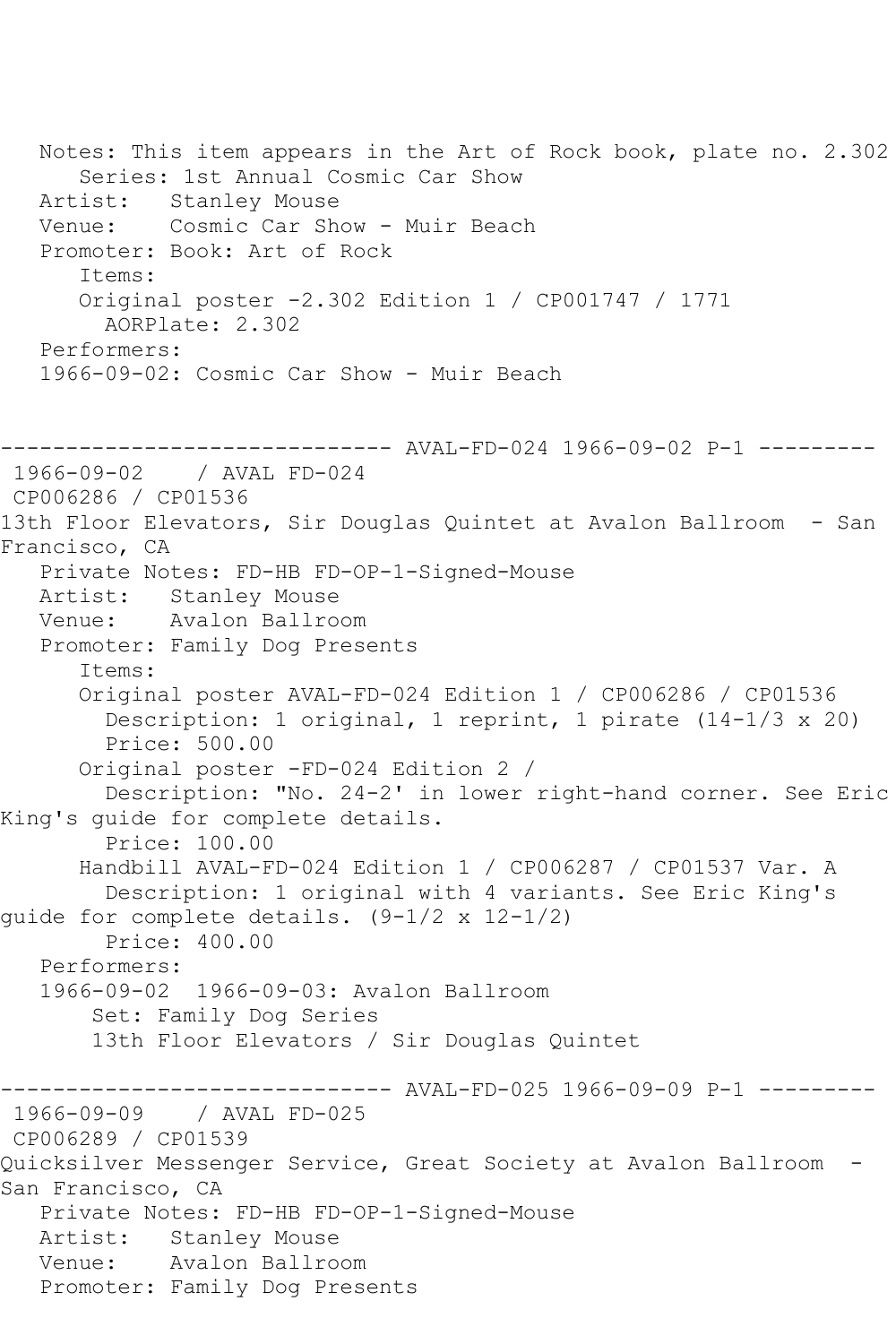Items: Original poster AVAL-FD-025 Edition 1 / CP006289 / CP01539 Description: 2 originals (13-5/8 x 20) Price: 400.00 Original poster -FD-025 Edition 3 / Description: "No. 25-3" in lower left-hand corner. See Eric King's guide for complete details. Price: 30.00 Handbill AVAL-FD-025 Edition 1 / CP005282 / CP00530 Description: 1 original (8-1/2 x 11) Price: 225.00 Performers: 1966-09-09 1966-09-10: Avalon Ballroom Set: Family Dog Series Quicksilver Messenger Service / Great Society ------------------------------ -2.276 1966-09-10 P-1 --------- 1966-09-10 / 2.276 CP001240 / 1255 Charlatans, Country Joe and the Fish at Skate Arena - Hayward, CA Notes: This item appears in the Art of Rock book, plate no. 2.276 Event: Trip City at Skate Arena Artist: Stanley Mouse Venue: Skate Arena Promoter: Book: Art of Rock Items: Original poster -2.276 Edition 1 / CP001240 / 1255 AORPlate: 2.276 Performers: 1966-09-10: Skate Arena Charlatans / Country Joe and the Fish ------------------------------ AVAL-FD-026 1966-09-16 P-1 --------- / AVAL FD-026 CP006290 / CP01540 Grateful Dead, Oxford Circle at Avalon Ballroom - San Francisco, CA Private Notes: FD-HB FD-OP-1-Signed-Mouse Event: Skeletons and Roses Artist: Stanley Mouse Venue: Avalon Ballroom Promoter: Family Dog Presents Items: Original poster AVAL-FD-026 Edition 1 / CP006290 / CP01540 Description: 1 original, 2 reprints, many pirates (14 x 20) Price: 6000.00 Original poster -FD-026 Edition 2 /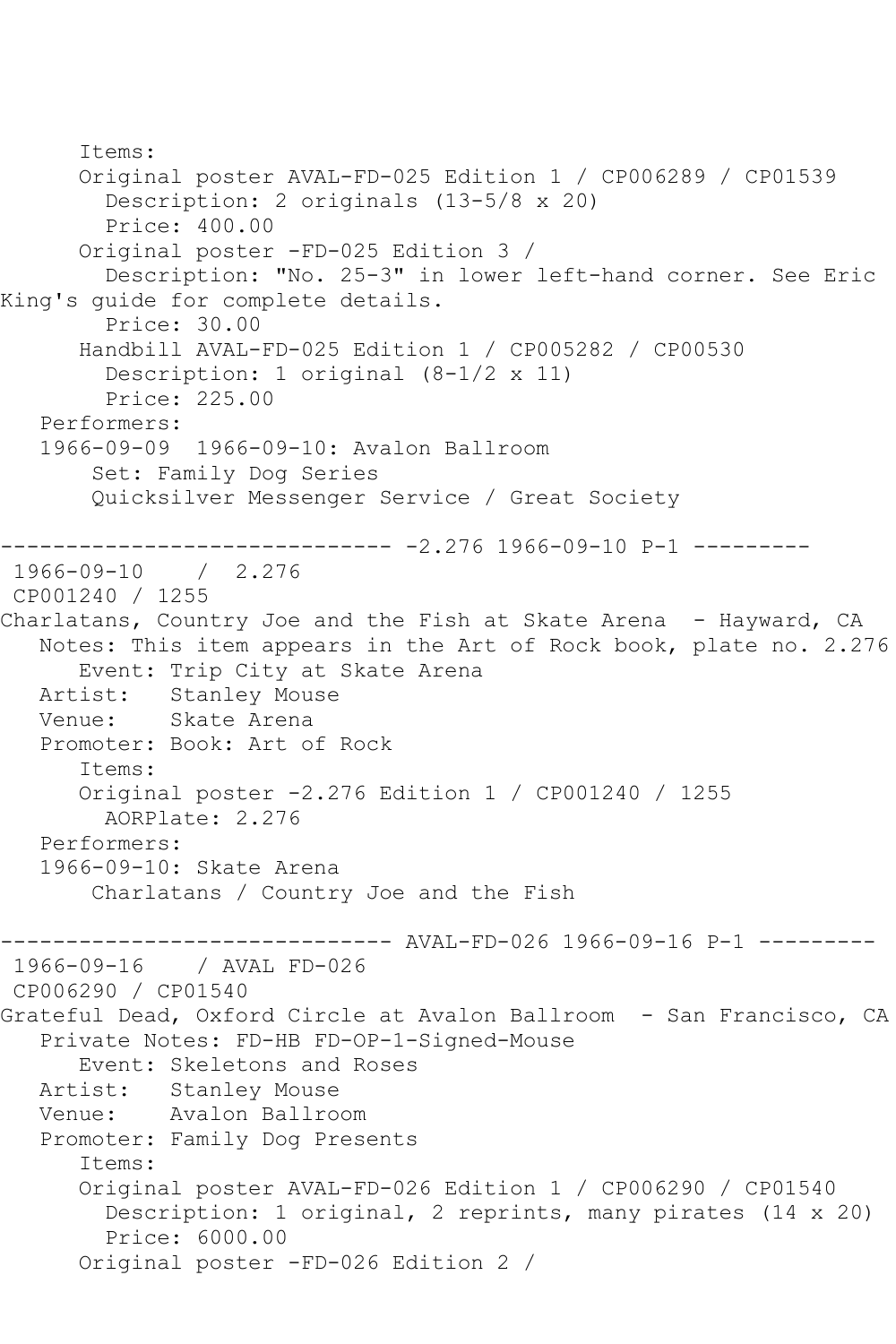Description: "26(2)" in the lower right-hand corner. See Eric King's guide for complete details. Price: 900.00 Original poster -FD-026 Edition 3 / Description: "26(30 in lower left-hand corner. See Eric King's guide for complete details. Price: 600.00 Original poster -FD-026 Edition 4 / Description: See Eric King's guide for complete details. Price: 35.00 Original poster -FD-026 Edition 5 / Description: "26(3)" in lower left-hand corner. See Eric King's guide for complete details. Price: 35.00 Handbill AVAL-FD-026 Edition 1 / CP005283 / CP00531 Description: 1 original (8-1/2 x 11) Price: 700.00 Postcard AVAL-FD-026 Edition 1 / Description: 1992, a card printed, also 1 pirate card Performers: 1966-09-16 1966-09-17: Avalon Ballroom Set: Family Dog Series Grateful Dead / Oxford Circle ---------------- AVA 1966-09-16 P ----------<br>/ AVA  $1966 - 09 - 16$ CP060255 / CP060255 Wrecked FD-26: Grateful Dead at Avalon Ballroom - San Francisco, CA Artist: Stanley Mouse Venue: Avalon Ballroom Promoter: Family Dog Items: Original poster AVA / CP060255 / CP060255 Performers: 1966-09-16 1996-09-17: Avalon Ballroom Grateful Dead ----- AVAL-FD-027 1966-09-23 P-1 ---------1966-09-23 / AVAL FD-027 CP006291 / CP01541 Howlin' Wolf, Big Brother and the Holding Company at Avalon Ballroom - San Francisco, CA Notes: Cancelled show. This item appears in the Art of Rock book, plate no. 2.014 Private Notes: FD-HB FD-OP-1-Signed-Mouse Artist: Stanley Mouse Venue: Avalon Ballroom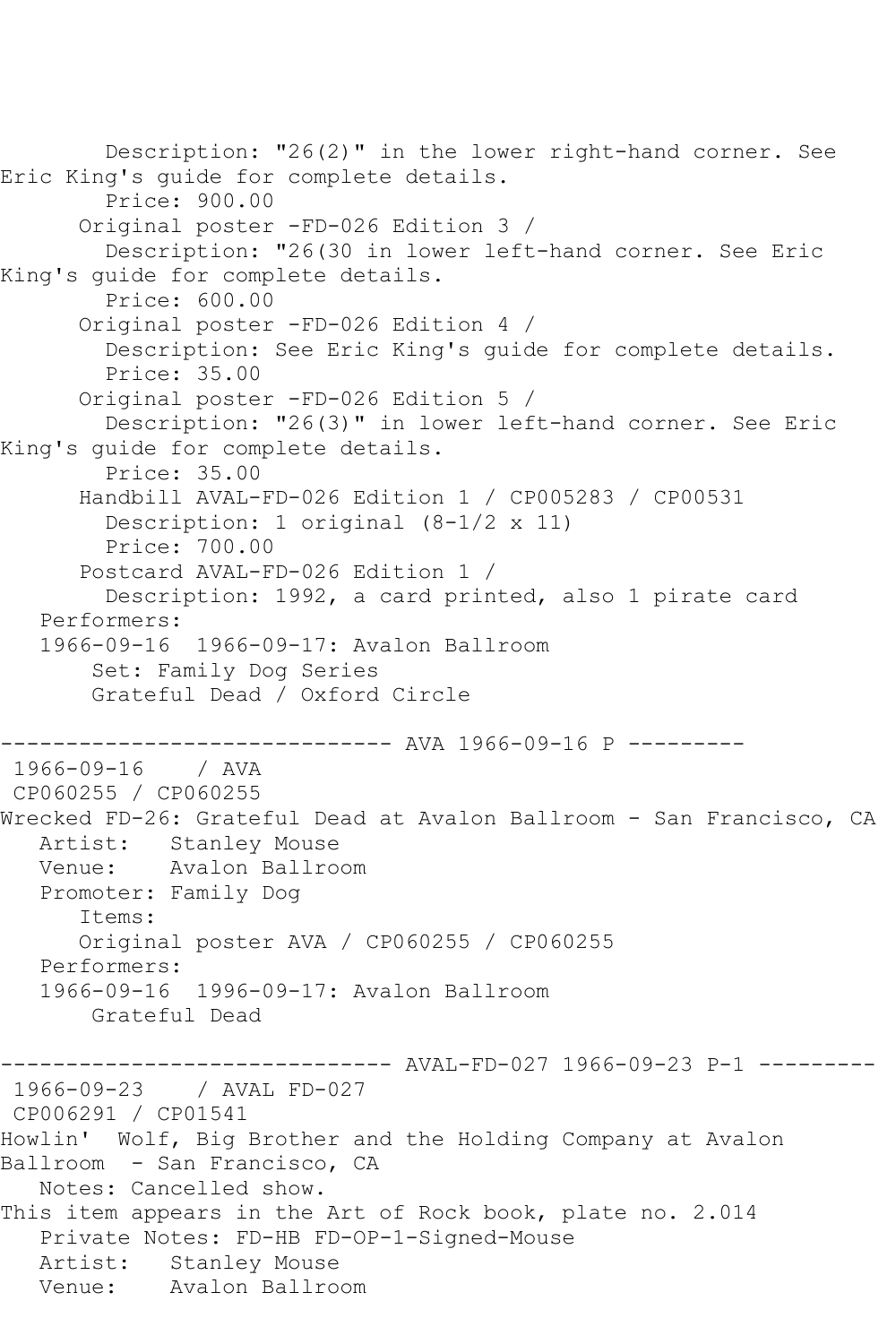```
 Promoter: Family Dog Presents
       Items:
       Original poster AVAL-FD-027 Edition 1 / CP006291 / CP01541
         Description: 2 originals, 1 silkscreen. See Eric King's 
guide for complete details. (14-1/8 x 20)
         AORPlate: 2.014 
         Price: 850.00
       Original poster -FD-027 Edition 1 / Var. A
         Description: This is the silkscreen version, of which only a 
few were made.
         AORPlate: 2.014 
         Price: 4000.00
       Handbill AVAL-FD-027 Edition 1 / CP005284 / CP00532
         Description: 1 original (8-1/2 x 11)
         AORPlate: 2.014 
         Price: 500.00
   Performers:
    1966-09-23 1966-09-24: Avalon Ballroom
        Set: Family Dog Series
        Howlin' Wolf / Big Brother and the Holding Company
                     ------------------------------ AVAL-FD-028 1966-09-30 P-1 ---------
1966-09-30 / AVAL FD-028
CP006292 / CP01542
13th Floor Elevators, Quicksilver Messenger Service at Avalon 
Ballroom - San Francisco, CA
    Private Notes: FD-HB-A FD-OP-1-Signed-Mouse
   Artist: Stanley Mouse
   Venue: Avalon Ballroom
    Promoter: Family Dog Presents
       Items:
       Original poster AVAL-FD-028 Edition 1 / CP006292 / CP01542
         Description: 1 original with 1 variant, 2 reprints, 2 
pirates (14-1/8 x 20)
        Price: 600.00
       Original poster -FD-028 Edition 2 / 
         Description: "28(2) in lower left-hand corner. See Eric 
King's guide for complete details.
         Price: 150.00
       Original poster -FD-028 Edition 3 / 
         Description: "28() in lower left-hand corner. No Bindweed 
Press credit. See Eric King's guide for complete details.
         Price: 65.00
       Handbill AVAL-FD-028 Edition 1 / CP005285 / CP00533
         Description: 1 original (5-5/8 x 8-1/2)
         Price: 300.00
   Performers:
```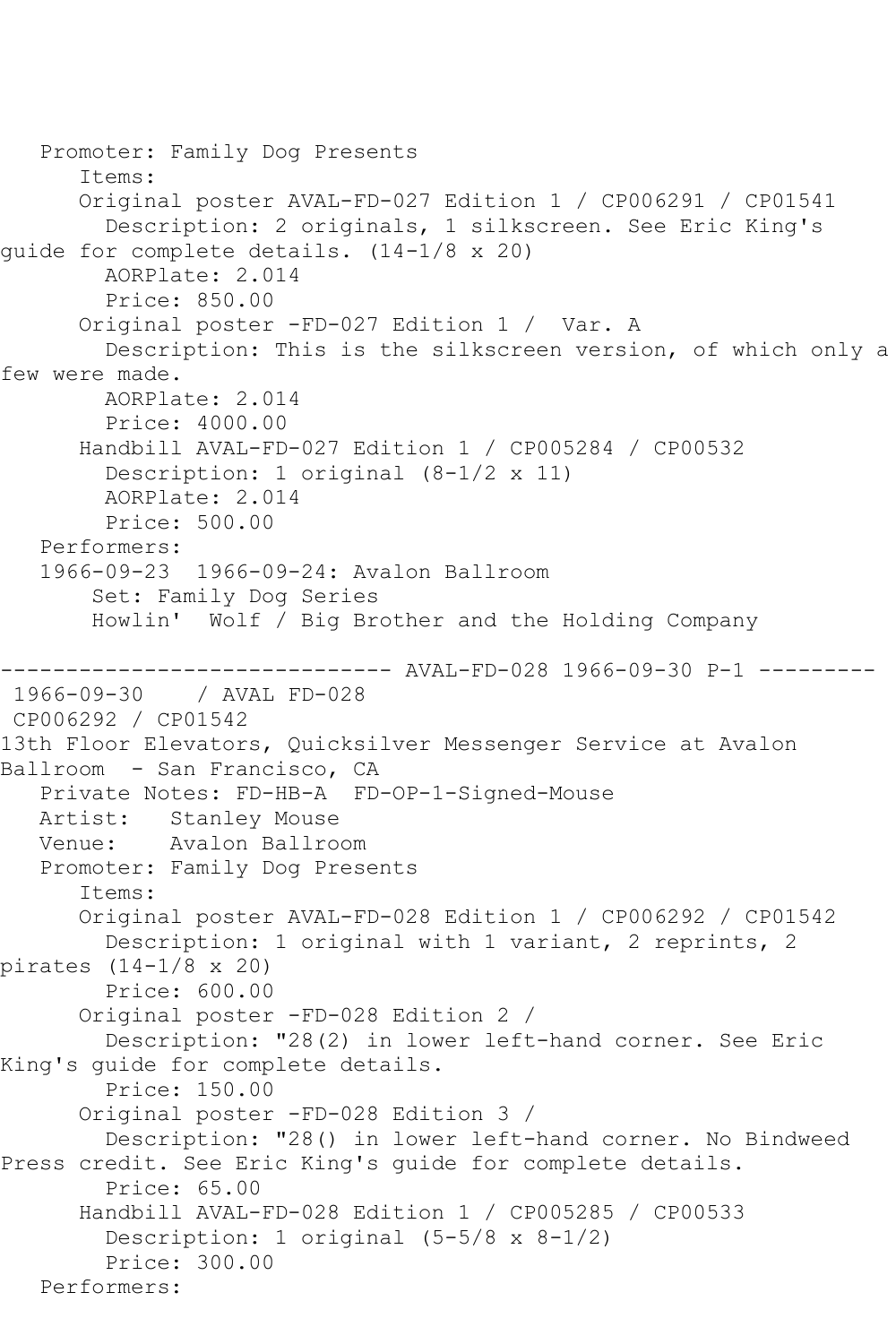1966-09-30 1966-10-01: Avalon Ballroom Set: Family Dog Series 13th Floor Elevators / Quicksilver Messenger Service ------------------------------ AVAL-FD-029 1966-10-07 P-1 --------- 1966-10-07 / AVAL FD-029 CP005626 / CP00875 Jim Kweskin, Big Brother and the Holding Company at Avalon Ballroom - San Francisco, CA Private Notes: FD-HB(green/black) FD-OP-1-Signed-Mouse+Kelley \* 1st A- 800 Stanley Mouse Venue: Avalon Ballroom Promoter: Family Dog Presents Items: Original poster AVAL-FD-029 Edition 1 / CP005626 / CP00875 Description: 1 original with 1 variant, 3 reprints 1 pirate,  $(14-2/8 \times 20)$  Price: 900.00 Original poster -FD-029 Edition 2 / Description: "29(2) in lower left-hand corner. See Eric King's guide for complete details. Price: 175.00 Original poster -FD-029 Edition 3 / Description: "29(3) in lower left-hand corner. See Eric King's guide for complete details. Price: 50.00 Original poster -FD-029 Edition 4 / Description: In 1985, Mouse and Kelley produced a silkscreened version of this poster. Price: 400.00 Handbill AVAL-FD-029 Edition 1 / CP005286 / CP00534 Description: 1 original with 4 variants. See Eric King's guide for complete details. (8-1/2 x 11) Price: 400.00 Postcard AVAL-FD-029 Edition 1 / CP019381 / XF050 Description: In 1986, a postcard image was printed (4-6/8 x  $7 - 2/8$  Performers: 1966-10-07 1966-10-08: Avalon Ballroom Set: Family Dog Series Jim Kweskin / Big Brother and the Holding Company / Electric Train ------ TAM-2.326 1966-10-08 P-1 ---------1966-10-08 / TAM 2.326 CP001092 / 1105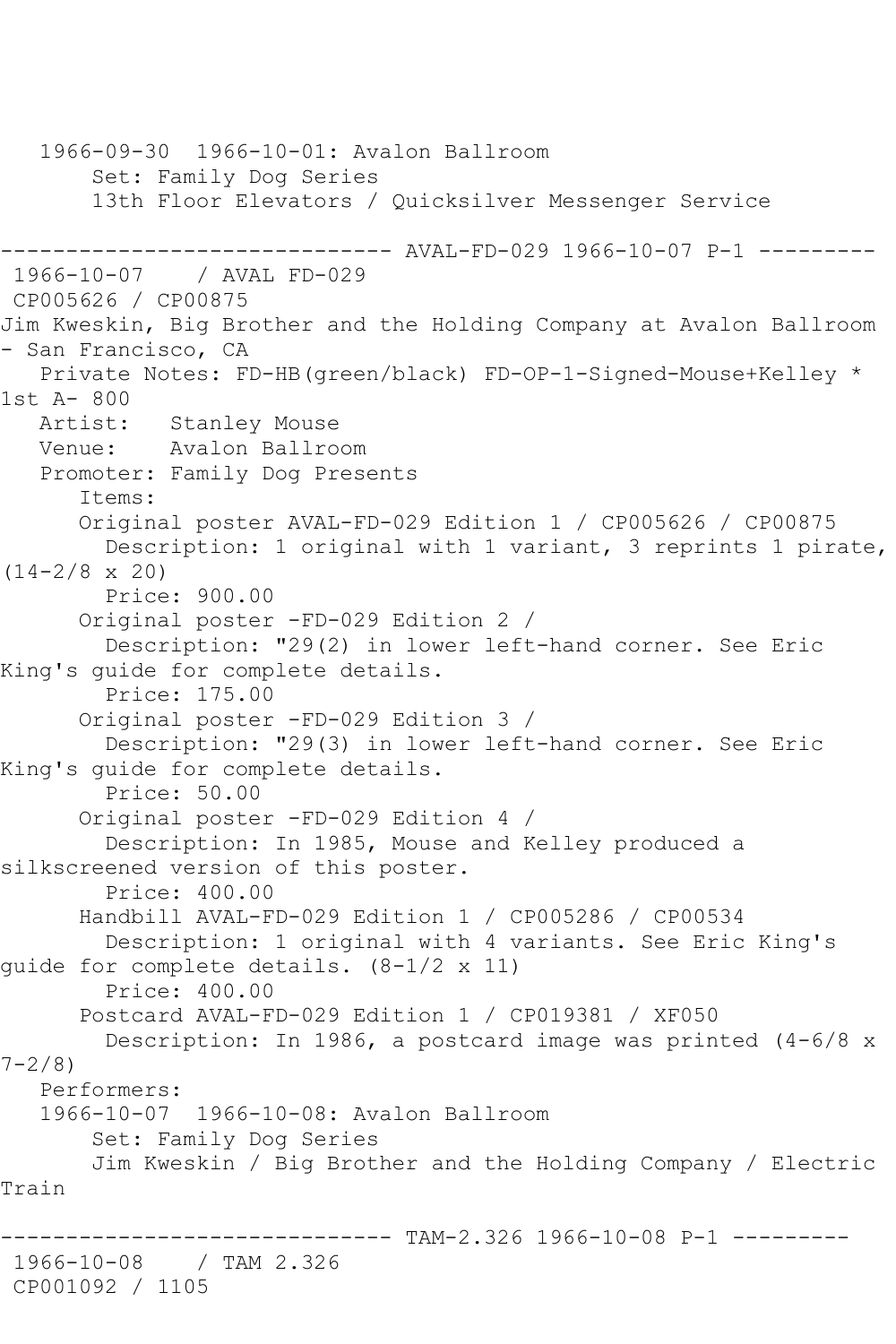Bola Sete, Grateful Dead at Mt. Tamalpais Amphitheater - Marin County, CA Notes: This item appears in the Art of Rock book, plate no. 2.326 Event: 1st Conressional Distric Write In Committee for.... Artist: Stanley Mouse Venue: Mt. Tamalpais Amphitheater Promoter: Book: Art of Rock Items: Original poster TAM-2.326 Edition 1 / CP001092 / 1105 AORPlate: 2.326 Performers: 1966-10-08: Mt. Tamalpais Amphitheater Bola Sete / Grateful Dead / Quicksilver Messenger Service / Ed Keating / Don Duncan ------------------------------ TAM-2.327 1966-10-08 P-1 --------- 1966-10-08 / TAM 2.327 CP001358 / 1374 Grateful Dead, Bola Sete at Mt. Tamalpais Amphitheater - Marin County, CA Notes: This item appears in the Art of Rock book, plate no. 2.327 Event: 1st Conressional Distric Write In Committee for.... Artist: Stanley Mouse Venue: Mt. Tamalpais Amphitheater Promoter: Book: Art of Rock Items: Original poster TAM-2.327 Edition 1 / CP001358 / 1374 (14-1/8  $x 19 - 3/4$  AORPlate: 2.327 Price: 500.00 Handbill / (8-1/2 x 11) AORPlate: 2.327 Price: 55.00 Performers: 1966-10-08: Mt. Tamalpais Amphitheater Grateful Dead / Bola Sete / Quicksilver Messenger Service / Ed Keating / Don Duncan ------------------------------ TAM-2.325 1966-10-08 H-1 --------- 1966-10-08 / TAM 2.325 CP009898 / CS04993 Joan Baez, Grateful Dead at Mt. Tamalpais Amphitheater - Marin County, CA Notes: This item appears in the Art of Rock book, plate no. 2.325 Event: 1st Congressional District Write In Committee for PHil Drath and Peace Artist: Stanley Mouse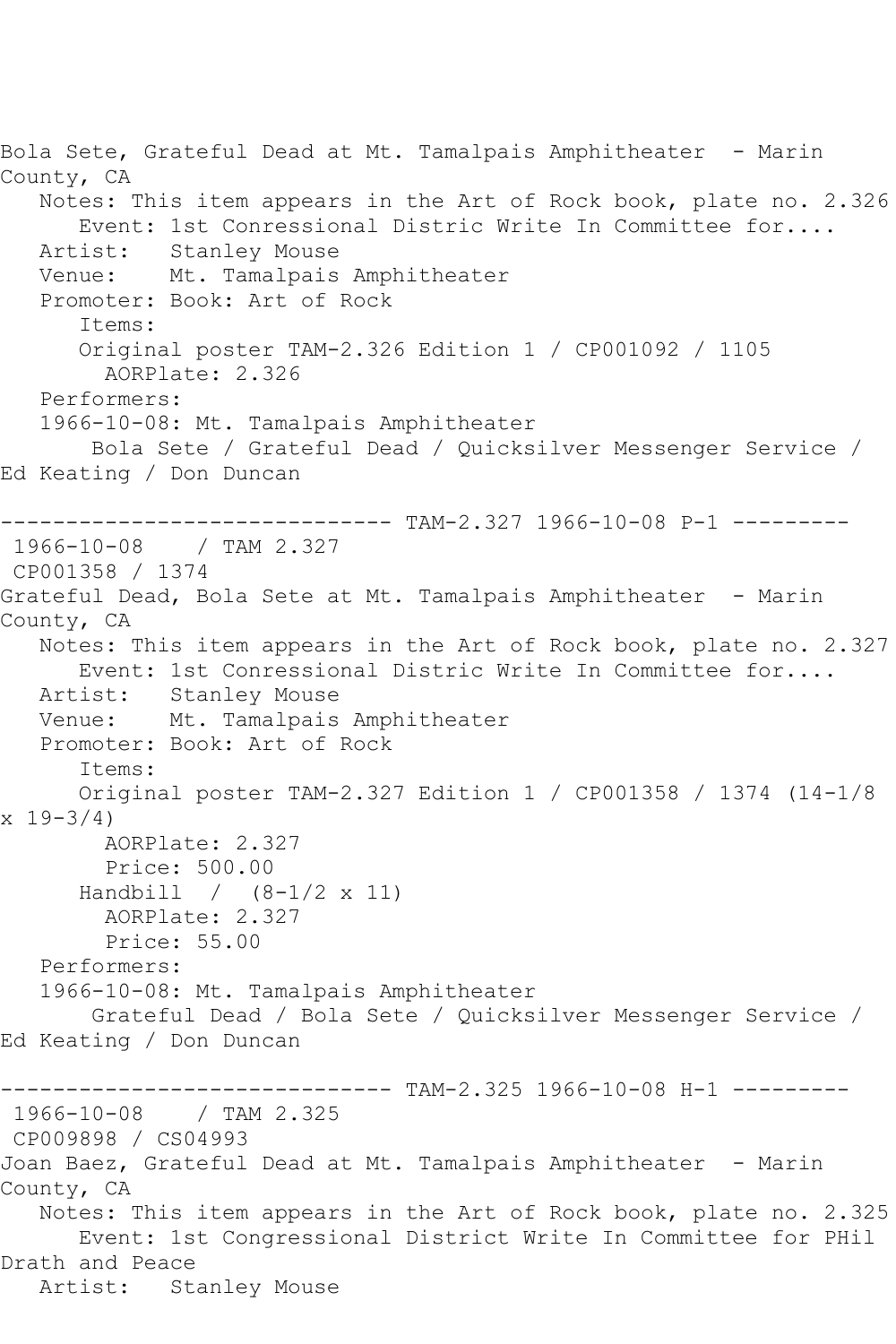```
 Venue: Mt. Tamalpais Amphitheater
   Promoter: Book: Art of Rock
       Items:
       Original poster TAM-2.325 Edition 1 / CP001358 / 1374 Var. Var
         AORPlate: 2.325 
       Original poster TAM-2.325 Edition 1 / CP001092 / 1105 Var. v
         AORPlate: 2.325 
      Handbill TAM-2.325 Edition 1 / CP009898 / CS04993 Var. V (8-
1/2 x 11)
        AORPlate: 2.325 
         Price: 200.00
        TAM-2.325 / CP000039 / 0040
         AORPlate: 2.325 
        TAM-2.325 / CP009899 / CS04994
        AORPlate: 2.325 
   Performers:
   1966-10-08: Mt. Tamalpais Amphitheater
        Joan Baez / Grateful Dead / Mimi Farina / Quicksilver 
Messenger Service / Ed Keating / Don Duncan
------------------------------ AVAL-FD-030 1966-10-15 P-1 ---------
1966-10-15 / AVAL FD-030
CP006294 / CP01544
Big Brother and the Holding Company, Sir Douglas Quintet at Avalon 
Ballroom - San Francisco, CA
   Private Notes: FD-HB FD-OP-1
       Event: 1st Anniversary of Family Dog
   Artist: Stanley Mouse
   Venue: Avalon Ballroom
   Promoter: Family Dog Presents
       Items:
       Original poster AVAL-FD-030 Edition 1 / CP006294 / CP01544
         Description: 2 originals, 1 reprint (14-2/8 x 20)
         Price: 400.00
       Original poster -FD-030 Edition 3 / 
         Description: "30(3) in lower left-hand corner. See Eric 
King's guide for complete details.
         Price: 50.00
      Handbill AVAL-FD-030 Edition 1 / CP005287 / CP00535
         Description: 1 original (8-1/2 x 11)
         Price: 400.00
   Performers:
   1966-10-15 1966-10-16: Avalon Ballroom
        Big Brother and the Holding Company / Sir Douglas Quintet / 
Set: Family Dog Series
```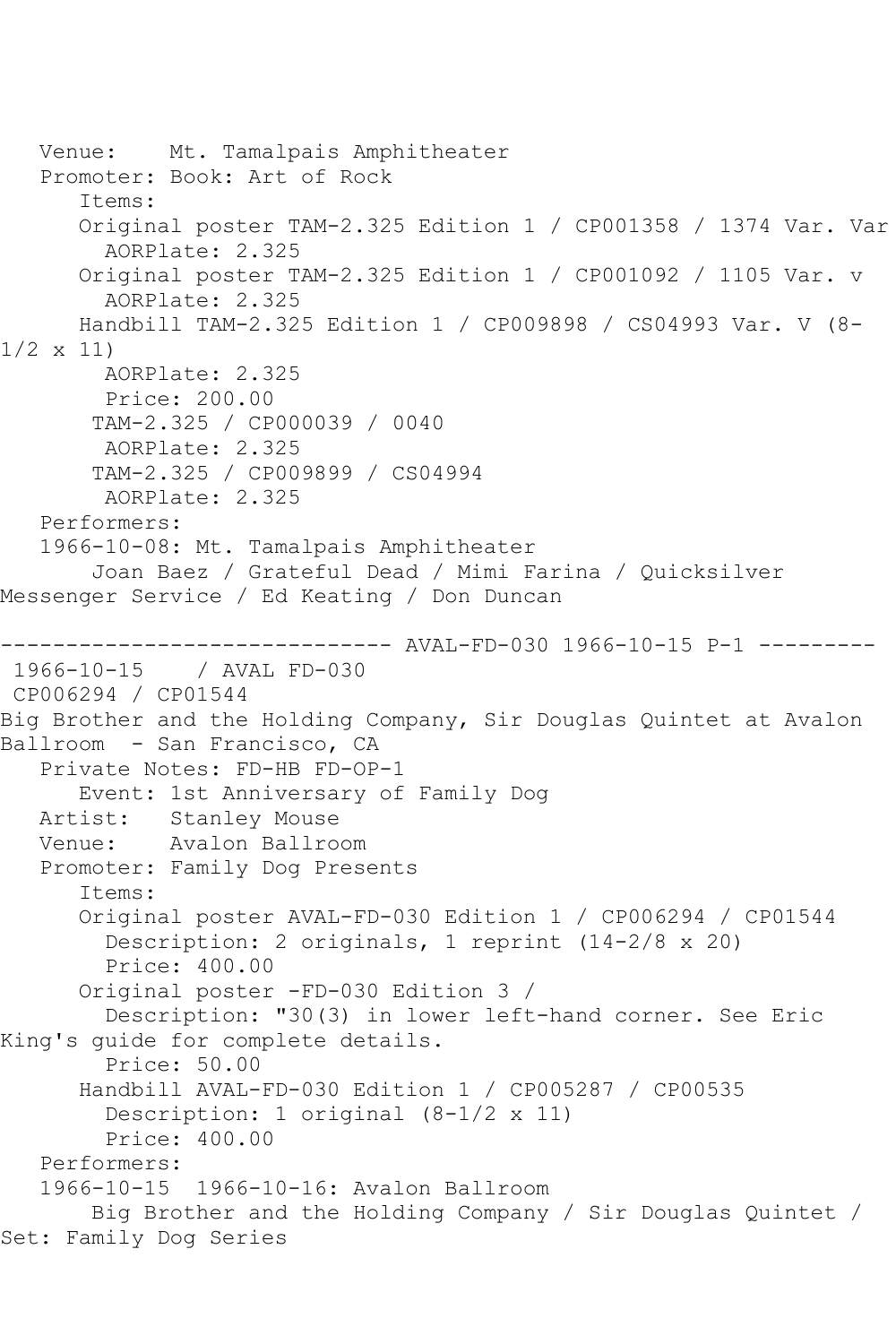------------------------------ AVAL-FD-031 1966-10-20 P-1 --------- / AVAL FD-031 CP006295 / CP01545 Daily Flash, Country Joe and the Fish at Avalon Ballroom - San Francisco, CA Private Notes: FD-HB(correct date) FD-OP-1-Signed-Mouse \*3rd A-25 Artist: Stanley Mouse Venue: Avalon Ballroom Promoter: Family Dog Presents Items: Original poster AVAL-FD-031 Edition 1 / CP006295 / CP01545 Description: 2 originals, 1 reprint, 1 silkscreen (14-2/8 x 20) Price: 175.00 Original poster -FD-031 Edition 3 / Description: "31(3) in lower left-hand corner. See Eric King's guide for complete details. Price: 60.00 Original poster -FD-031 Edition 4 / Description: In 1985, Mouse and Keely produced a silkscreen version of this poster. (20 x 26) Price: 600.00 Handbill AVAL-FD-031 Edition 1 / CP005288 / CP00536 Description: 1 original with 3 variants (8-1/2 x 11) Price: 125.00 Postcard AVAL-FD-031 Edition 1 / Description: Card issued in 1986 (4-7/8 x 6-1/2) Price: 15.00 Performers: 1966-10-20 1966-10-21: Avalon Ballroom Set: Family Dog Series Daily Flash / Country Joe and the Fish ----- MAT-2.111 1966-11-01 P-1 ---------1966-11-01 / MAT 2.111 CP000376 / 0381 Big Brother and the Holding Company at Matrix - San Francisco, CA Notes: This item appears in the Art of Rock book, plate no. 2.111<br>Artist: Stanley Mouse Stanley Mouse<br>Matrix Venue: Promoter: Book: Art of Rock Items: Original poster MAT-2.111 Edition 1 / CP000376 / 0381 (19 x 25) AORPlate: 2.111 MAT-2.111 / CP000913 / 0929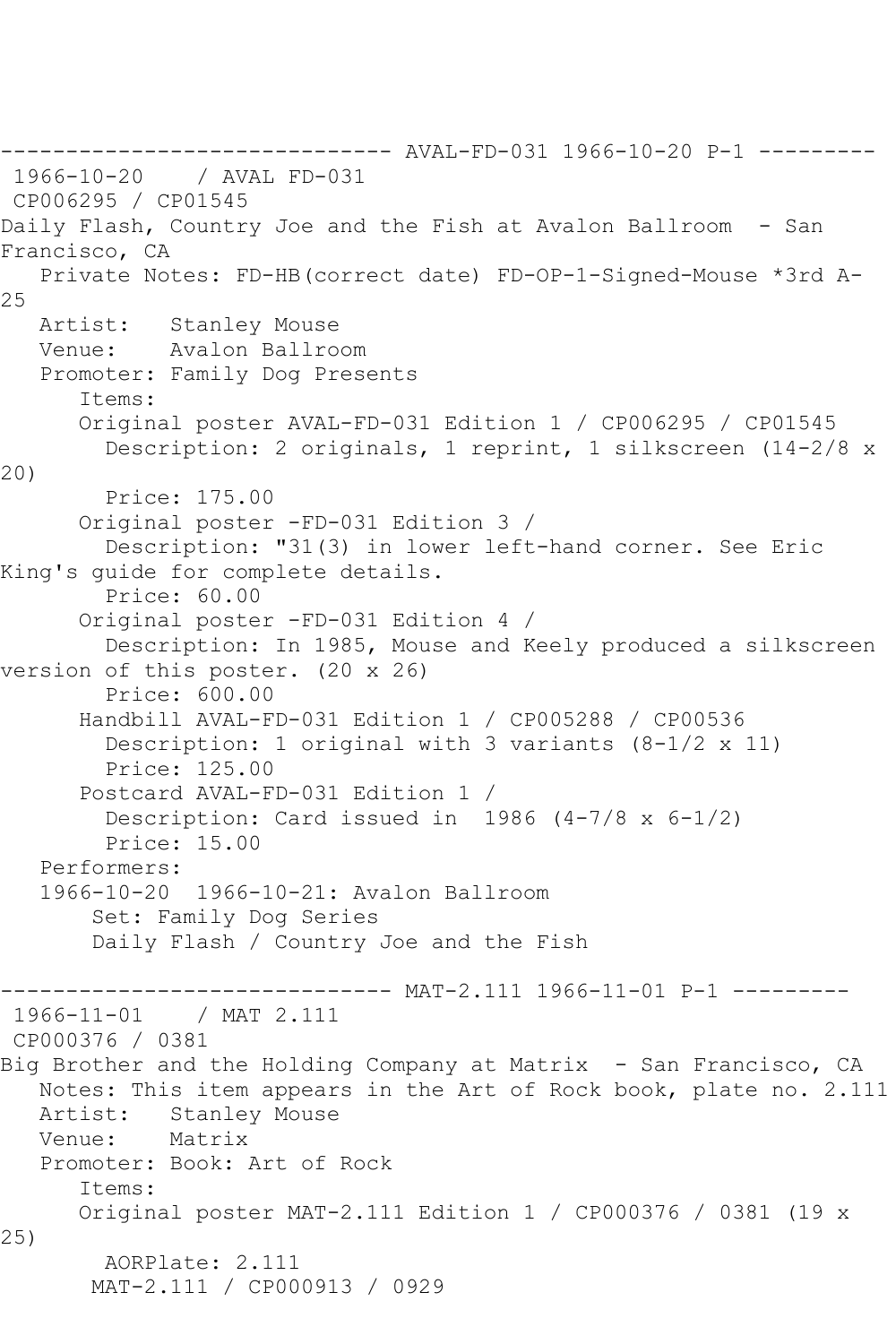```
 AORPlate: 2.111 
   Performers:
   1966-11-01 1966-11-06: Matrix
        Big Brother and the Holding Company
      ------------------------------ 1966-11-01 P ---------
1966-11-01 / 
CP060093 / CP060093
Big Brother and the Holding Company at Matrix - San Francisco, CA
  Artist: Stanley Mouse<br>Venue: Matrix
           Matrix
       Items:
       Original poster / CP060093 / CP060093 (16 x 20)
   Performers:
   1966-11-01 1966-11-06: Matrix
        Big Brother and the Holding Company
------------------------------ 1966-11-01 P ---------
1966-11-01 / 
CP061115 / CP061115
Big Brother and the Holding Company at Matrix [San Francisco, CA]
   Artist: Stanley Mouse
   Venue: Matrix
       Items:
      Original poster / CP061115 / CP061115 (18-7/8 x 25-1/8)
   Performers:
   1966-11-01 1966-11-06: Matrix
        Big Brother and the Holding Company
------------------------------ AVAL-FD-033 1966-11-04 P-1 ---------
              / AVAL FD-033
CP006297 / CP01547
Grateful Dead, Oxford Circle at Avalon Ballroom - San Francisco, CA
   Notes: Printed by the Bindweed Press
the handbill lists November 3 and 4, but this would be on a Thursday 
and Friday, not the usual Friday and Saturday. The posters list the 
Friday and Saturday dates.
   Private Notes: FD-HB FD-OP-1-Signed-Kelley
   Artist: Stanley Mouse
   Venue: Avalon Ballroom
   Promoter: Family Dog Presents
       Items:
       Original poster AVAL-FD-033 Edition 1 / CP006297 / CP01547
         Description: Bindweed Press credit. 1 original, 2 variants, 
2 reprints. (14 x 20)
        Price: 1000.00
```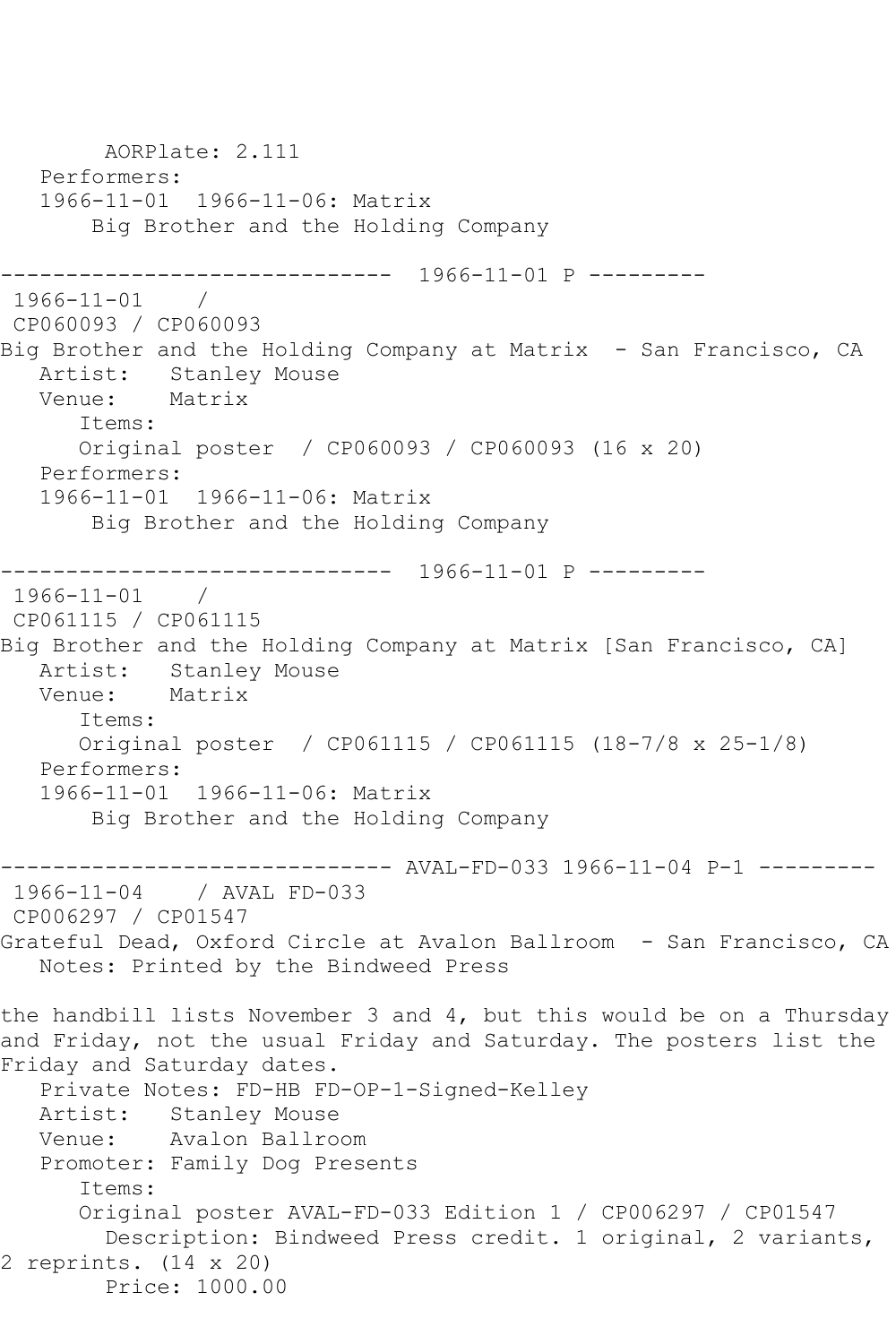```
 Original poster -FD-033 Edition 2 / 
         Description: See Eric King's guide for complete details.
         Price: 750.00
       Original poster -FD-033 Edition 3 / 
         Description: "34(3) in lower right-hand corner. See Eric 
King's guide for complete details.
         Price: 175.00
       Original poster -FD-033 Edition 4 / 
         Description: Bindweed Press credit. See Eric King's guide 
for complete details.
         Price: 150.00
       Handbill AVAL-FD-033 Edition 1 / CP005290 / CP00538
         Description: Original and postal variants (8-1/2 x 11)
         Price: 350.00
       Postcard AVAL-FD-033 Edition 1 / 
         Description: 1 card issued in 1992 (4-1/8 x 6)
    Performers:
    1966-11-04 1966-11 -05: Avalon Ballroom
        Set: Family Dog Series
        Grateful Dead / Oxford Circle
-------------------------------- FIL-2.081 1966-11-06 P-1 ----------<br>1966-11-06 / FIL 2.081
               1966-11-06 / FIL 2.081
CP009888 / CS04983
Jefferson Airplane at Fillmore Auditorium - SF - San Francisco, CA
   Notes: 1st printing by Bindwood Press, 2nd printing by Berkeley 
Bonaparte, 3rd printing by S.F. Poster Co.
This item appears in the Art of Rock book, plate no. 2.081
       Event: Coming Home and Edwardian Ball
   Artist: Stanley Mouse
   Venue: Fillmore Auditorium - SF
    Promoter: Associated Students of San Francisco State
       Items:
       Original poster FIL-2.081 Edition 1 / CP009888 / CS04983
         Description: 1 original, 2 reprint (14 x 20-3/4)
         AORPlate: 2.081 
         Price: 600.00
       Original poster FIL-2.081 Edition 2 / 
         Description: By Berkeley Bonaparte.
         AORPlate: 2.081 
         Price: 125.00
       Original poster FIL-2.081 Edition 3 / 
         Description: Unauthorized, late 1960's, UK printing, by 
SFPCO (San Francisco Poster Company.
         AORPlate: 2.081 
         Price: 40.00
       Handbill FIL-2.081 /
```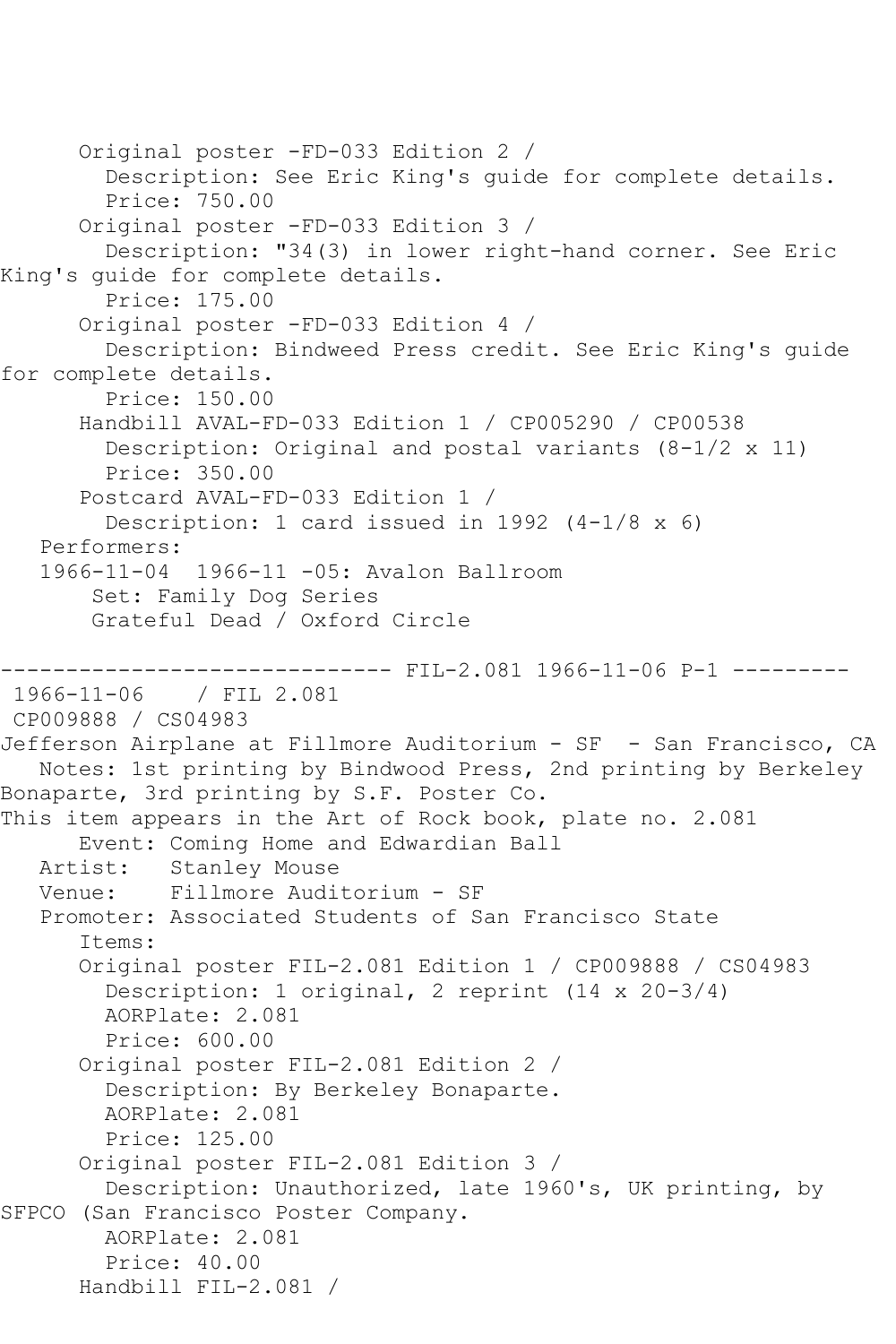AORPlate: 2.081 Price: 150.00 FIL-2.081 / CP000161 / 0165 AORPlate: 2.081 FIL-2.081 / CP018802 / XA19661106 AORPlate: 2.081 Performers: 1966-11-06: Fillmore Auditorium - SF Jefferson Airplane ------------------------------ -2.185 1966-11-12 P-1 --------- 1966-11-12 / 2.185 CP009807 / CS04902 Grateful Dead, Andrew Staples at Old Cheese Factory - San Francisco, CA Notes: 1 original, 1 reprint by S.F. Poster Co. This item appears in the Art of Rock book, plate no. 2.185 Series: Grateful Dead First Anniversary Party Artist: Stanley Mouse Venue: Old Cheese Factory Promoter: Book: Art of Rock Items: Original poster -2.185 Edition 1 / CP009807 / CS04902 (14 x 19-3/4) AORPlate: 2.185 Price: 1300.00 Original poster -2.185 Edition 1 / CP009806 / CS04901 Var. Var  $(14 \times 19 - 3/4)$  AORPlate: 2.185 -2.185 / CP000278 / 0282 AORPlate: 2.185 -2.185 / CP000487 / 0492 AORPlate: 2.185 -2.185 / CP001749 / 1773 AORPlate: 2.185 -2.185 / CP020022 / XK19661112 AORPlate: 2.185 Performers: 1966-11-12: Old Cheese Factory Grateful Dead / Andrew Staples ------------------------------ AVAL-FD-035 1966-11-18 P-1 --------- 1966-11-18 / AVAL FD-035 CP006299 / CP01549 Daily Flash, Quicksilver Messenger Service at Avalon Ballroom - San Francisco, CA Private Notes: FD-HB FD-OP-1-signed Mouse \*3rd A- 35 2-copies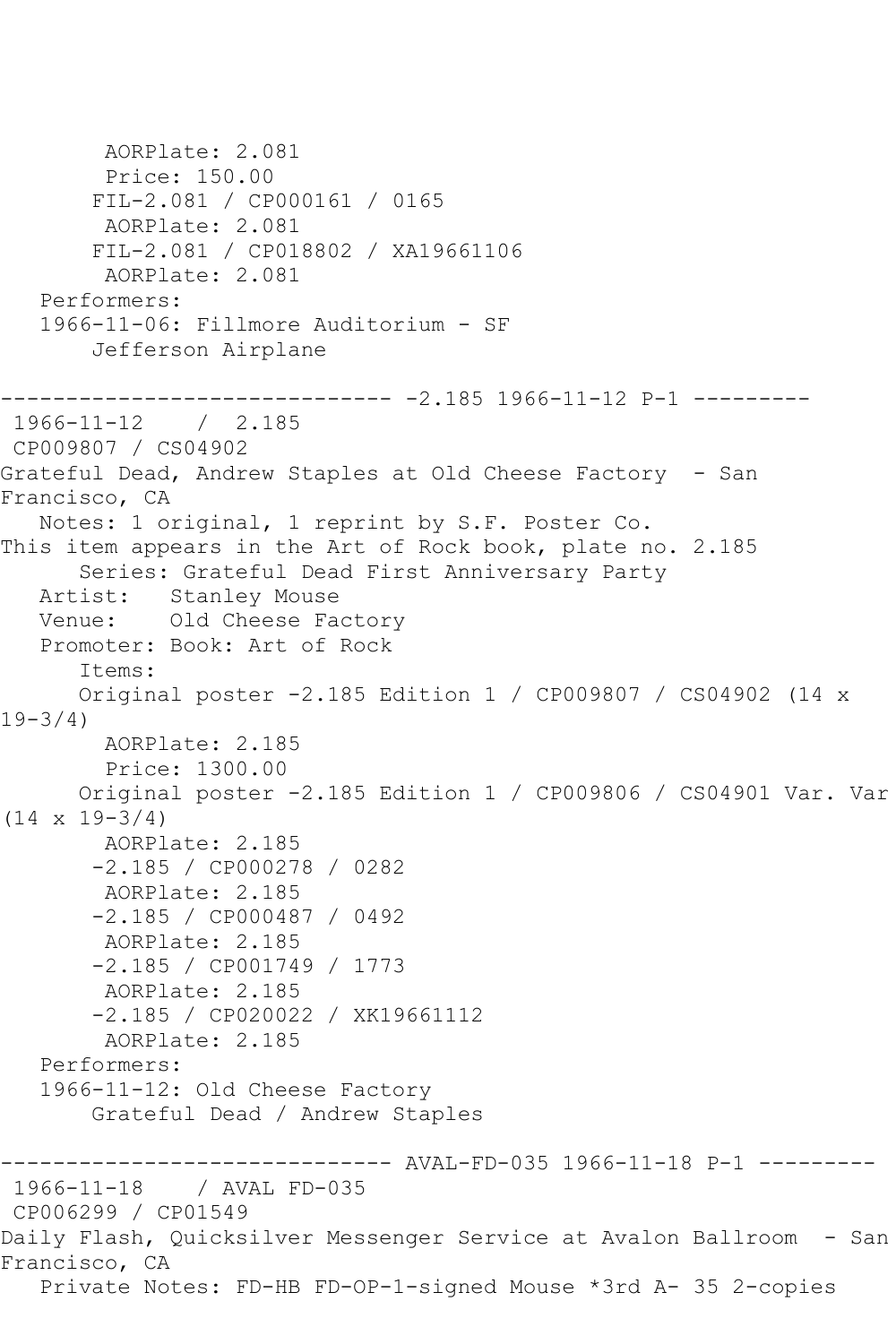```
 Artist: Stanley Mouse
   Venue: Avalon Ballroom
   Promoter: Family Dog Presents
       Items:
       Original poster AVAL-FD-035 Edition 1 / CP006299 / CP01549
         Description: 1 original with 1 variant, 2 reprint, 1 pirate 
(13-6/8 x 19-1/2)
         Price: 125.00
       Original poster AVAL-FD-035 Edition 3 / 
         Description: "35(3) in lower left-hand corner. See Eric 
King's guide for complete details.
         Price: 30.00
       Original poster AVAL-FD-035 Edition 4 / 
         Description: SF Poster Co., UK version. See Eric King's 
guide for complete details.
         Price: 10.00
       Handbill AVAL-FD-035 Edition 1 / CP005293 / CP00541
         Description: 1 original, postal vaiants (8-1/2 x 11)
         Price: 150.00
   Performers:
   1966-11-18 1966-11-19: Avalon Ballroom
        Set: Family Dog Series
        Daily Flash / Quicksilver Messenger Service / Country Joe and 
the Fish
------------------------------ AVAL-FD-039 1966-12-16 P-1 ---------
1966-12-16 / AVAL FD-039
CP006303 / CP01553
Youngbloods, Sparrow at Avalon Ballroom - San Francisco, CA
   Private Notes: FD-HB FD-OP-1-Signed-Mouse
   Artist: Stanley Mouse
   Venue: Avalon Ballroom
   Promoter: Family Dog Presents
       Items:
       Original poster AVAL-FD-039 Edition 1 / CP006303 / CP01553
         Description: 1 original, 1 reprint (13-6/8 x 20)
         Price: 300.00
       Original poster Edition 2 / 
         Description: No Bindweed Press credit. See Eric King's guide 
for complete details.
         Price: 65.00
       Handbill AVAL-FD-039 Edition 1 / CP005297 / CP00545
         Description: 1 original with 1 variant (8-1/2 x 11)
         Price: 150.00
   Performers:
   1966-12-16 1966-12-17: Avalon Ballroom
        Set: Family Dog Series
```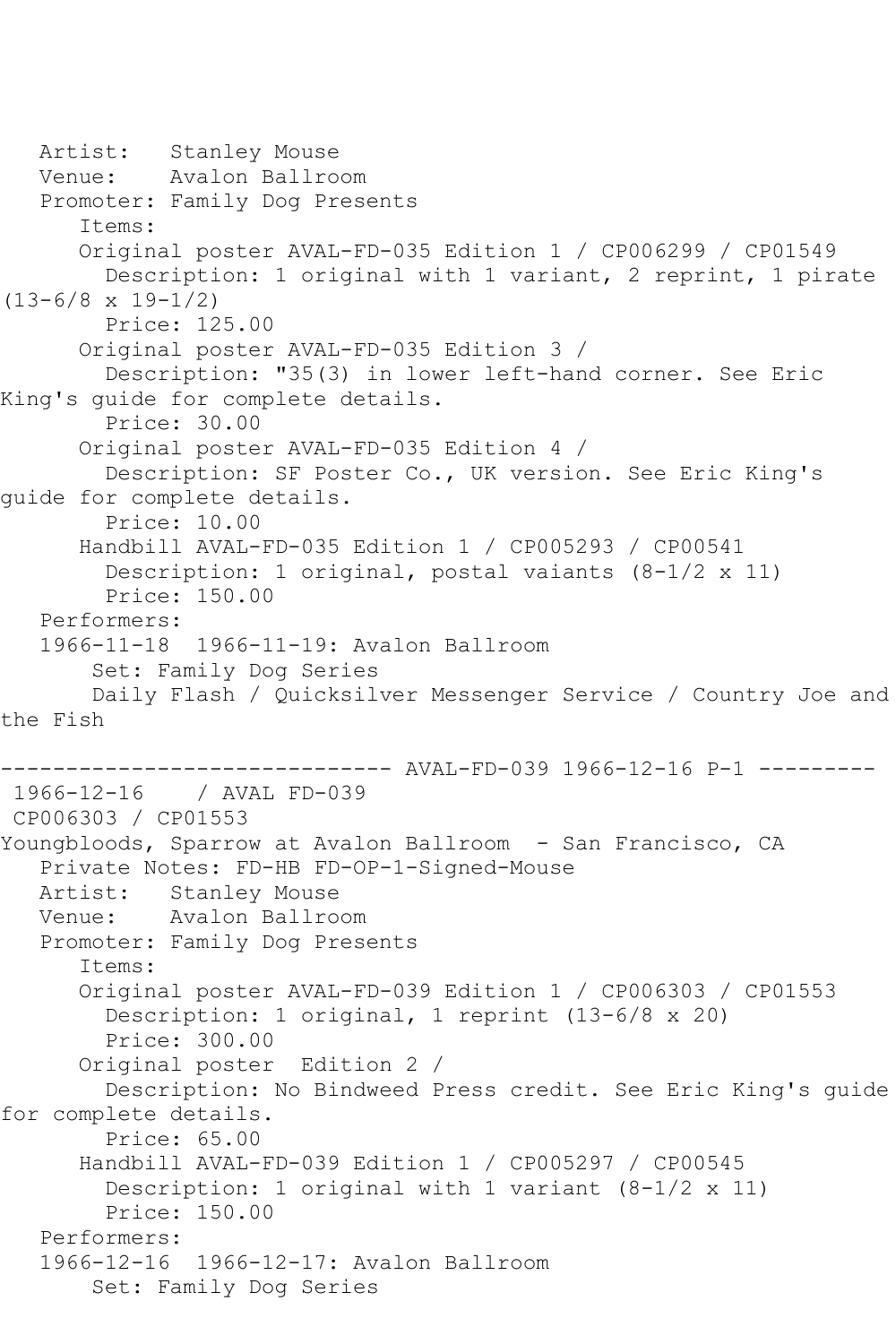Youngbloods / Sparrow / Sons of Champlin ------------------------------ ARKS-2.130 1966-12-26 P-1 --------- 1966-12-26 / ARKS 2.130 CP000080 / 0081 Charlatans, Big Brother and the Holding Company at Ark - Sausalito, CA - Sausalito, CA Notes: This item appears in the Art of Rock book, plate no. 2.130 Event: Grope for Peace ... Mystic Research Foundation Event: Northern California Psychedelic Cattleman's Association, LTD Artist: Stanley Mouse Venue: Ark - Sausalito, CA Promoter: Book: Art of Rock Items: Original poster ARKS-2.130 Edition 1 / CP000080 / 0081 (12 x 17) AORPlate: 2.130 Price: 750.00 Handbill ARKS-2.130 Edition 1 / CP070004 AORPlate: 2.130 Performers: 1966-12-26: Ark - Sausalito, CA Charlatans / Big Brother and the Holding Company / Final Solution / Lynne Hughes / Congress of Wonders ------------------------------ AVAL-FD-041 1966-12-30 P-1 --------- 1966-12-30 / AVAL FD-041 CP006305 / CP01555 Country Joe and the Fish, Moby Grape at Avalon Ballroom - San Francisco, CA Private Notes: FD-HB(coral) FD-OP-1-Signed-Mouse Artist: Stanley Mouse<br>Venue: Avalon Ballro Avalon Ballroom Promoter: Family Dog Presents Items: Original poster AVAL-FD-041 Edition 1 / CP006305 / CP01555 Description: 1 original, 1 reprint (13-1/8 x 19-2/8) Price: 350.00 Original poster -FD-041 Edition 2 / Description: "41(2)" is in the lower part of this poster. See Eric King's guide for complete details. Price: 30.00 Handbill AVAL-FD-041 Edition 1 / CP005299 / CP00547 Description: Handbill has two variants. See Eric King's guide for complete details. (8-1/2 x 11) Price: 600.00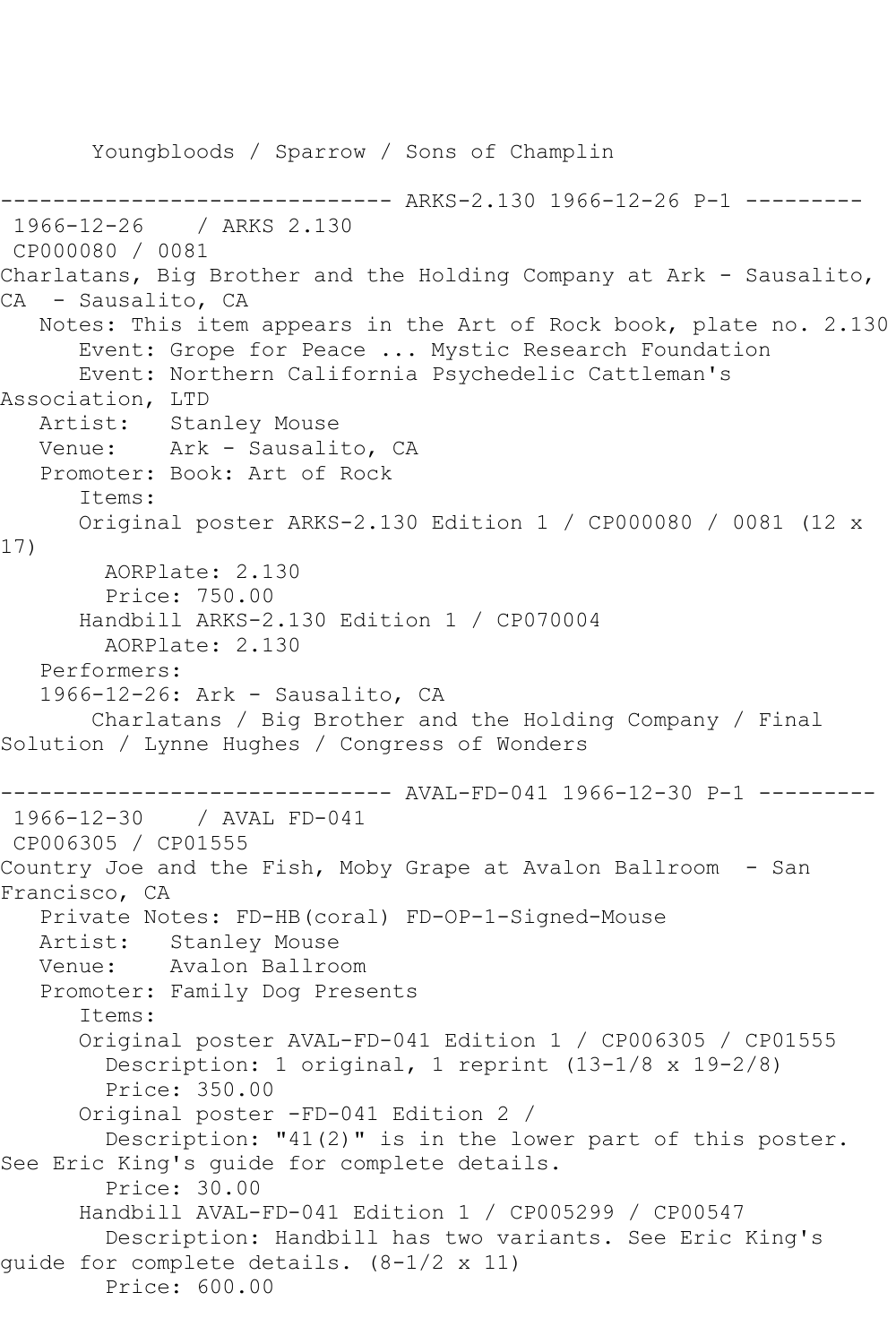Performers: 1966-12-30 1966-12-31: Avalon Ballroom Set: Family Dog Series Country Joe and the Fish / Moby Grape / Lee Michaels ------------------------------ 1967 P-1 --------- 1967 / CP700085 All Is Lonliness Event: All Is Lonliness Event: Just Released: Blind Man on Mainstream Records Artist: Stanley Mouse Items: Original poster Edition 1 / CP700085 Original poster Edition 1 / CP001104 / 1118 Performers: 1967: Big Brother and the Holding Company ------------------------------ 1967 P-1 --------- 1967 / CP000132 / 0135 Cannibis Rex Event: Cannabis Rex Artist: Stanley Mouse Items: Original poster Edition 1 / CP000132 / 0135 (14 x 18) Performers: 1967: ------------------------------ 1967 P-1 --------- 1967 / CP001113 / 1127 Holy Elephant: Grateful Dead Album No. 1689 Artist: Stanley Mouse Items: Original poster Edition 1 / CP001113 / 1127 (22 x 16-1/2) Performers: 1967: Grateful Dead ------------------------------ -2.258 1967 P-1 --------- 1967 / 2.258 CP000912 / 0928 Bald Asylum: KMPX Radio Station Promotion Poster Notes: This item appears in the Art of Rock book, plate no. 2.259 Event: KMPX Radio Station Promotion Poster Artist: Stanley Mouse Promoter: Book: Art of Rock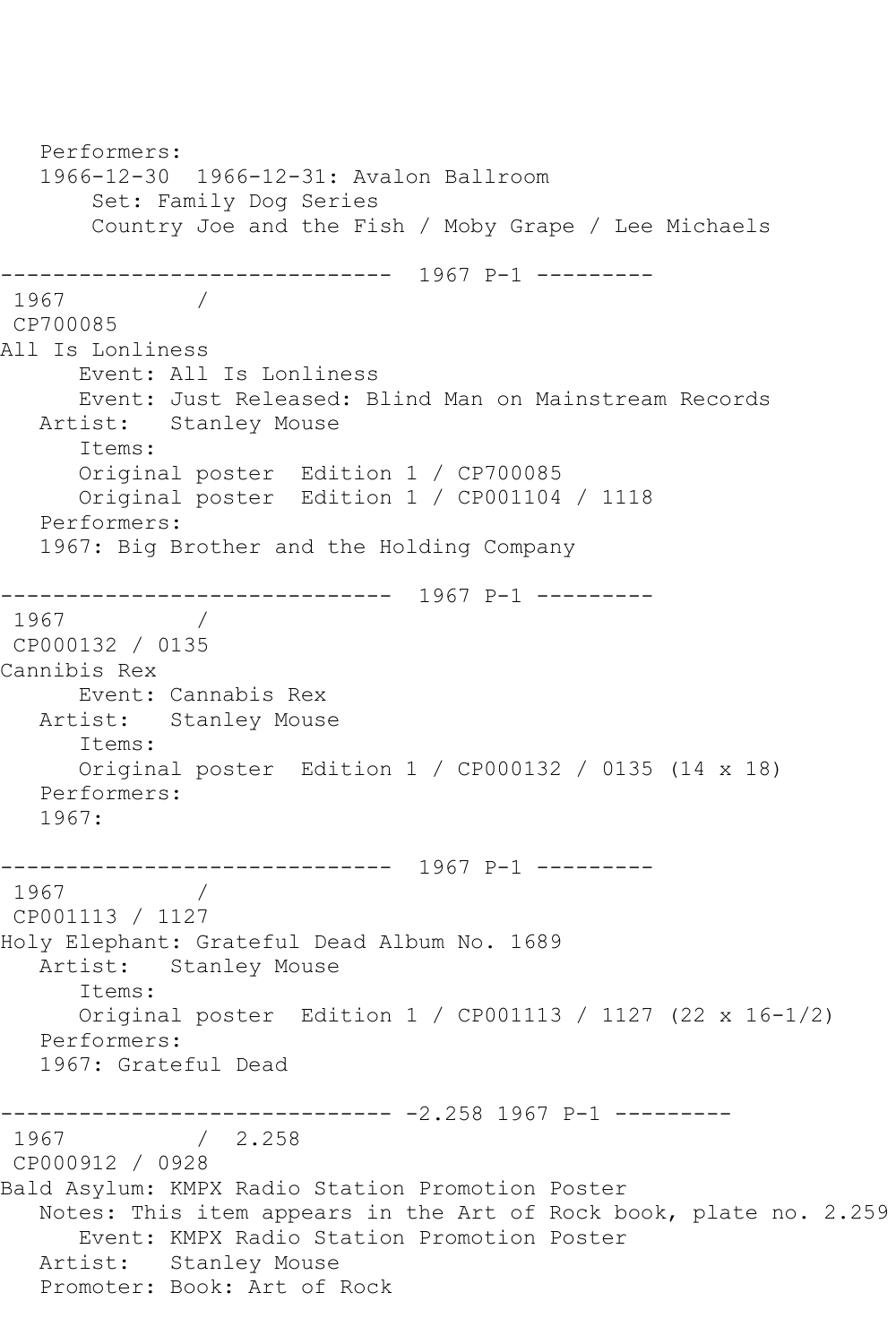Items: Original poster -2.258 Edition 1 / CP000912 / 0928 (28-1/2 x 22-1/2) AORPlate: 2.259 Performers: 1967: KMPX ------------------------------ 1967 P-1 --------- 1967 / CP002219 / 2209 Love Thy Neighbor Event: Love Thy Neighbor Artist: Stanley Mouse Items: Original poster Edition 1 / CP002219 / 2209 (14-3/16 x 19- 3/4) Performers: 1967: Jerry Barrish / Bail Bonds ------------------------------ 1967 P-1 --------- 1967 / CP000911 / 0927 Pacific Ocean Trading Company at Pacific Ocean Trading Company - San Francisco, CA Artist: Stanley Mouse<br>Venue: Pacific Ocean Pacific Ocean Trading Company Items: Original poster Edition 1 / CP000911 / 0927 (17-3/16 x 26) Performers: 1967: Pacific Ocean Trading Company Pacific Ocean Trading Company ------------------------------ WEF-2.201 1967 P-1 --------- 1967 / WEF 2.201 CP009972 / CS05067 Lobby Card Notes: oversized This item appears in the Art of Rock book, plate no. 2.201 Other: Lobby Card<br>Artist: Stanley Mo Stanley Mouse Venue: Western Front Promoter: Book: Art of Rock Items: Original poster WEF-2.201 Edition 1 / CP009972 / CS05067 (22 x 50) AORPlate: 2.201 WEF-2.201 / CP001254 / 1269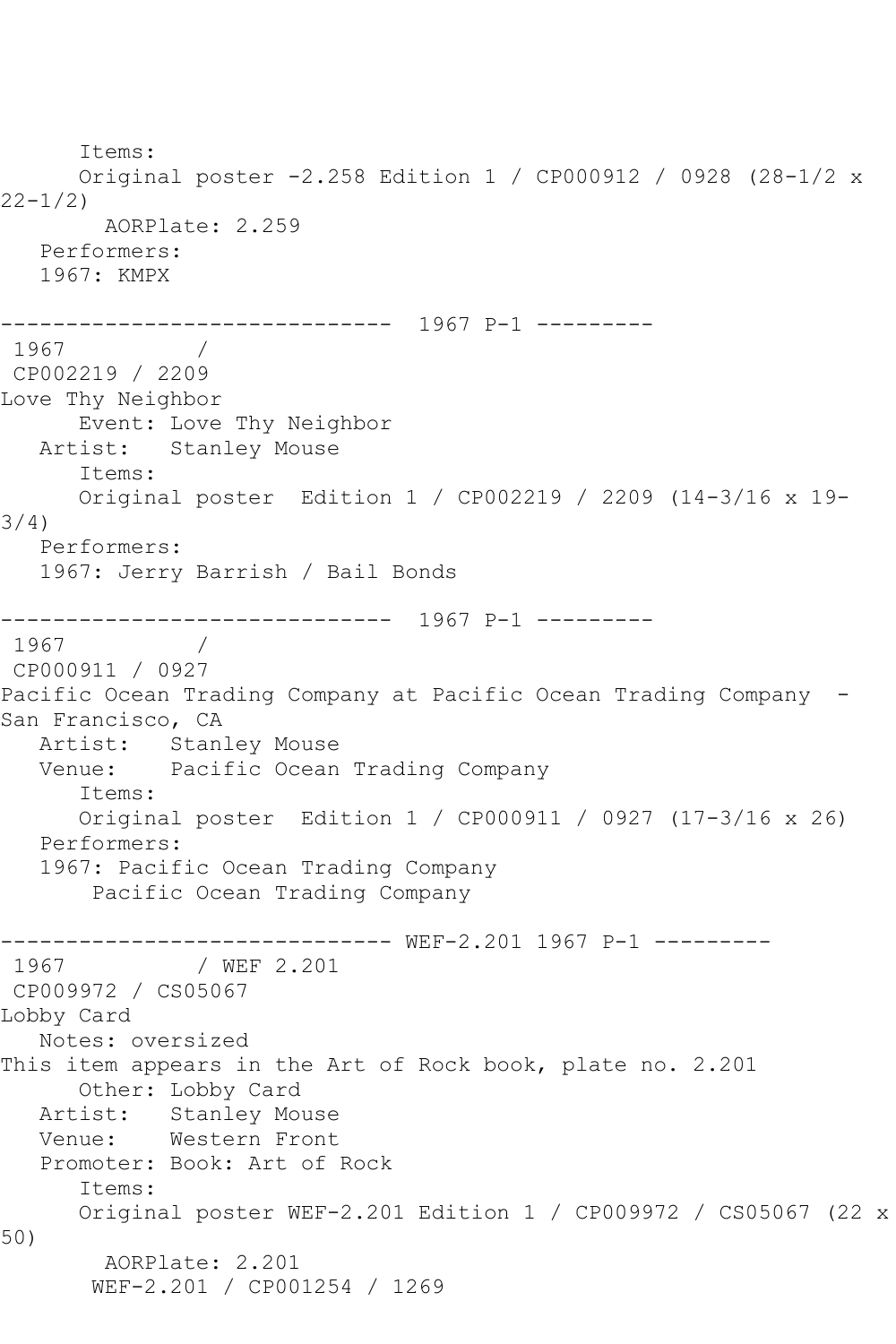AORPlate: 2.201 Performers: 1967: Western Front ------------------------------ 1967 P-1 --------- 1967 CP009741 / CS04836 Sunday Ramparts 'Dragon' Artist: Alton Kelley Items: Original poster Edition 1 / CP009741 / CS04836 Performers: 1967: ------------------------------ 1967 P ---------  $\frac{1}{2}$ 'Fuck' poster Artist: Stanley Mouse Items: Original poster / (19 x 18) Performers: 1967: ------------------------------ AVAL-FD-043 1967-01-13 P-1 --------- 1967-01-13 / AVAL FD-043 CP006307 / CP01557 Moby Grape, Sparrow at Avalon Ballroom - San Francisco, CA Private Notes: FD-CD FD-OP-1 Event: The Family Dog will be at the Gathering of the Tribes for a Human Be-In Artist: Stanley Mouse Venue: Avalon Ballroom Promoter: Family Dog Presents Items: Original poster AVAL-FD-043 Edition 1 / CP006307 / CP01557 Description: Has Double-H Press printing credit. 1 originaland 1 variant, 1 reprint (14 x 20) Price: 500.00 Original poster -FD-043 Edition 2 / Description: Has no Double-H Press credit. See Eric King's guide for complete details. Price: 75.00 Postcard AVAL-FD-043 Edition 1 / CP005300 / CP00548 Description: 1 original and two variants (5 x 6-15/16) Price: 225.00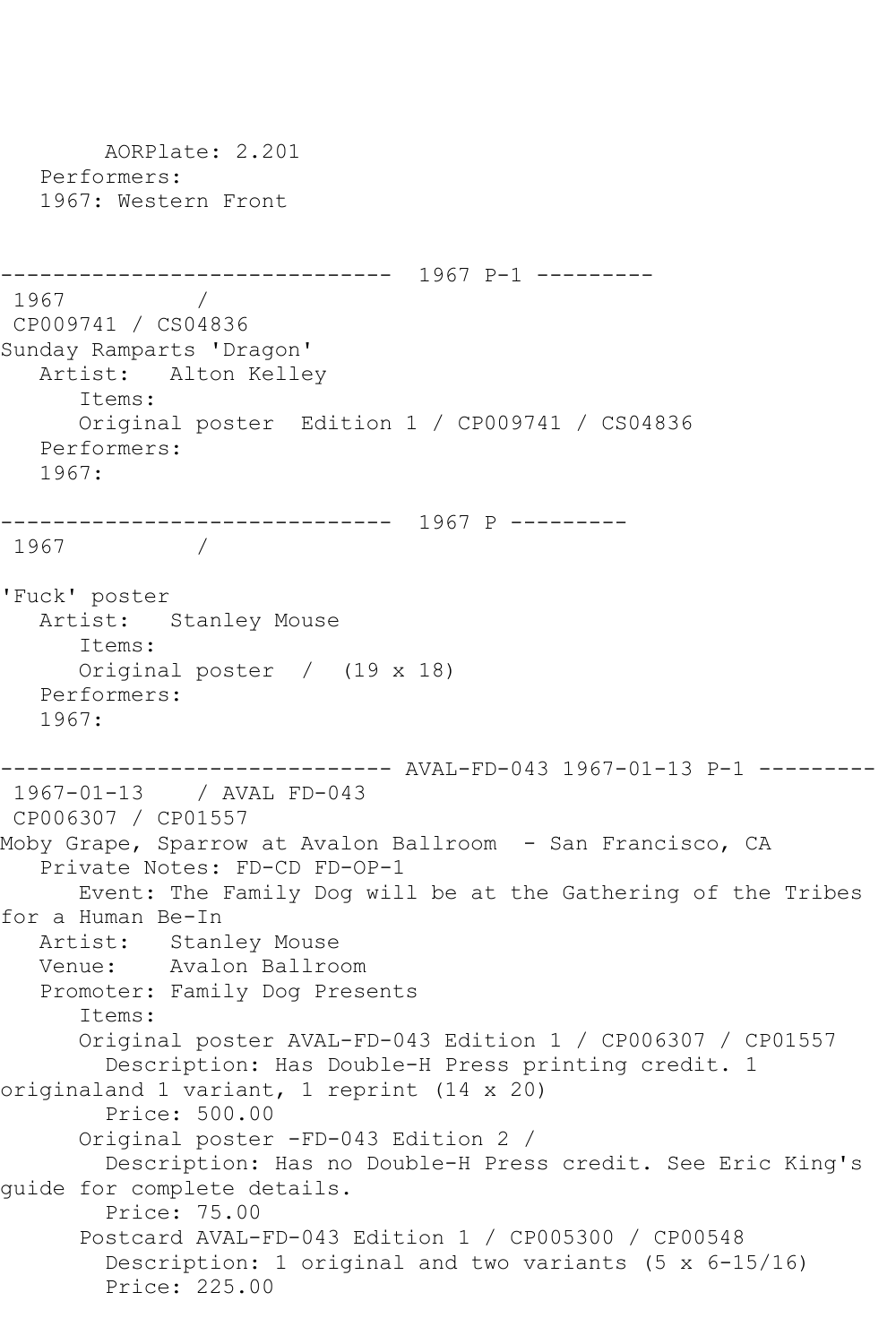Performers:

1967-01-13 1967-01-14: Avalon Ballroom

Moby Grape / Sparrow / Charlatans / Set: Family Dog Series

------------------------------ POL-2.217 1967-01-14 P-1 ---------

 $1967 - 01 - 14$ 

CP007049 / CP02299

Human Be-In: Allen Ginsberg, Timothy Leary at Polo Grounds, Golden Gate Park

 Notes: The 'Human Be-In," a named coined by Michael Bowen for the event, which was held in Golden Gate Park, in the polo grounds. This poster was designed by Stanley Mouse and Michael Bowen, and printed at the Bindweed Press in San Francisco. The poster announced "A Gathering of the Tribes for a Human Be-In." This is considered, along with the Trips Festival, one of the key events of the era, an event that brought both the Beat element and the emerging Hippies together, sharing their cultures. The event was fashioned after the Hindu Festival Kumbha Mela, a non-sectarian religious festival held in India every 12 years. The Human Be-In was to be an American version of this kind of spiritual event.

The event was co-organized by Allen Cohen, the publisher of the San Francisco Oracle, and he featured the event on the cover of his publication. In attendance were all the high lords of psychedelia, including Baba Ram Das, Timothy Leary, Allen Ginsberg, Gary Snyder, and radicals Dick Gregory and Jerry Rubin, along with the Grateful Dead, Quicksilver Messenger Service, and many others - a true meeting of the minds. Radicals/Beats, Mind Trippers, and Hippies, all merging in a single event.

This is considered to be one of the high-water marks in the history of psychedelic posters. This poster is considered essential to any comprehensive collection of the posters of this era. It is very difficult to find. There were 500 orignals printed.

This item appears in the Art of Rock book, plate no. 2.217 1200 Private Notes: \* B- 750@ Event: A Gathering of the Tribes for a Human Be-In Artist: Stanley Mouse Venue: Polo Grounds, Golden Gate Park Promoter: Human Be-In Items: Original poster POL-2.217 Edition 1 / CP007049 / CP02299 Description: 1 original, 2nd printing is 20 x 28 and has colored bands acoss the image, 3rd print by S.F. Poster Co. (14-3/16 x 23) AORPlate: 2.217 1200 Price: 1000.00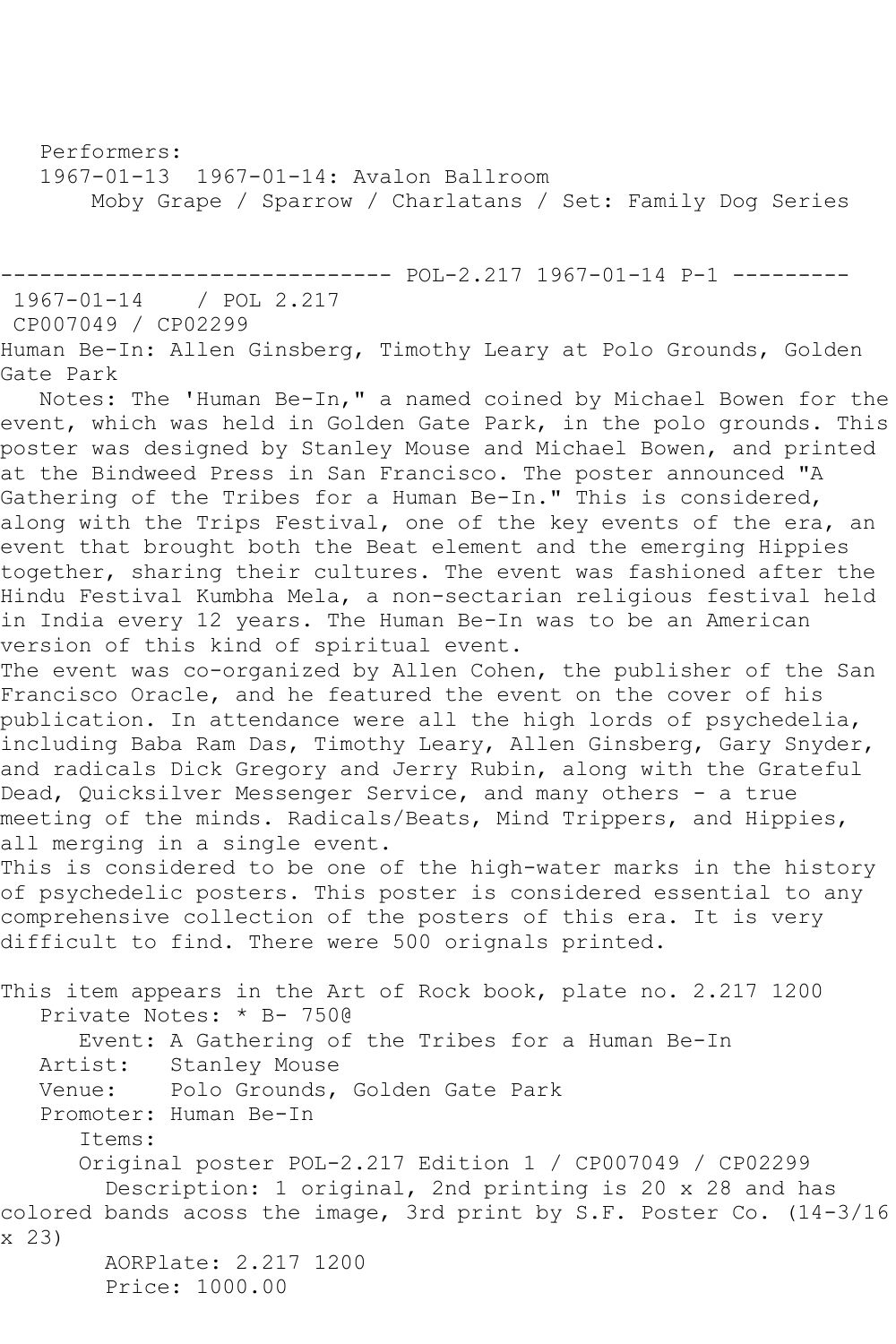```
 Original poster (Original) POL-2.217 Edition 2 / CP070019
         AORPlate: 2.217 1200 
       Handbill POL-2.217 Edition 1 / CP000703 / 0714
         Description: 1 original (8-1/2 x 11)
         AORPlate: 2.217 1200 
         Price: 250.00
        POL-2.217 / CP000921 / 0937
         AORPlate: 2.217 1200 
        POL-2.217 / CP009917 / CS05012
         AORPlate: 2.217 1200 
    Performers:
    1967-01-14: Polo Grounds, Golden Gate Park
        Allen Ginsberg / Timothy Leary / Richard Alpert / Dick 
Gregory / Lenore Kandel / Jerry Rubin / Jerry / San Francisco Rock 
Bands / Lawrence Ferlingetti / Gary / Snyder / Michael Mcclure / 
Robert Baker / Buddha
      ------------------------------ AVAL-FD-045 1967-01-27 P-1 ---------
1967-01-27 / AVAL FD-045
CP006293 / CP01543
Grateful Dead, Quicksilver Messenger Service at Avalon Ballroom -
San Francisco, CA
   Private Notes: FD-CD(stamp[) FD-OP-1
   Artist: Stanley Mouse
   Venue: Avalon Ballroom
   Promoter: Family Dog Presents
       Items:
       Original poster AVAL-FD-045 Edition 1 / CP006293 / CP01543
         Description: 1 original, 1 reprint, 1 pirate (14 x 20)
         Price: 800.00
       Original poster -FD-045 Edition 2 / 
         Description: "45-1 in lower right-hand corner. See Eric 
King's guide for complete details.
         Price: 200.00
       Postcard AVAL-FD-045 Edition 1 / CP005303 / CP00551
         Description: 1 original and 1 variant, a reprint in 1992 (5-
1/16 \times 7 - 1/16 Price: 200.00
   Performers:
    1967-01-27 1967-01-28: Avalon Ballroom
        Set: Family Dog Series
        Grateful Dead / Quicksilver Messenger Service
                      ------------------------------ SFMA 1967-02-03 H-1 ---------
1967-02-03 / SFMA 
CP001765 / 1788
```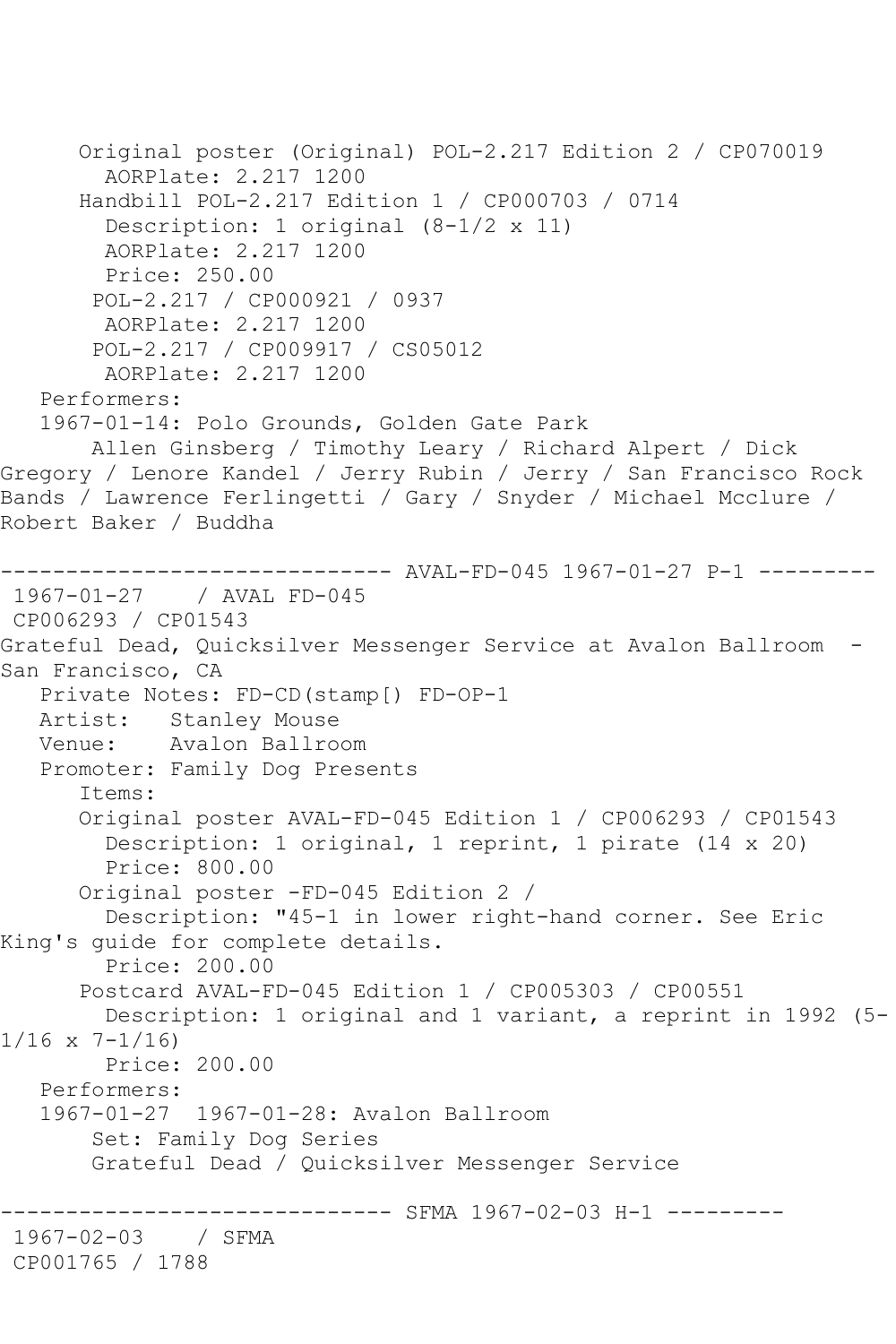Bob Fine, Richard Fletcher at San Francisco Museum of Art - San Francisco, CA Event: Light, Sound, & Dimension at San Francisco Museum of Art, San Francisco, CA Artist: Stanley Mouse Venue: San Francisco Museum of Art Items: Handbill SFMA Edition 1 / CP001765 / 1788 Description: two versions, one with faded purple/red stock with black ink, and one with purple ink with the image dropped out, so the white stockshows through ast he line work; has a white border. (7 x 8-1/2) Price: 125.00 Performers: 1967-02-03 1967-02-05: San Francisco Museum of Art Bob Fine / Richard Fletcher / Fred Marshall / Jerry Granelli / Bill Ham ------------------------------ 1967-02-03 P --------- 1967-02-03 / CP700552 / CP700552 Fred Marshall, Jerry Granelli at San Francisco Museum of Art [San Francisco, CA] Notes: This item appears in the book 'The Art of Modern Rock' as AMR # 108 Artist: Stanley Mouse<br>Venue: San Francisco San Francisco Museum of Art Items: Original poster / CP700552 / CP700552 (23 x 29) Performers: 1967-02-03 1967-02-05: San Francisco Museum of Art Fred Marshall / Jerry Granelli ------------------------------ -2.261 1967-02-10 P-1 --------- 1967-02-10 / 2.261 CP009894 / CS04989 Sparrow, Wildflower at Regency Ballroom, Leamington Hotel - Oakland, CA Notes: 1 original, 2nd printing by S.F. Poster Co. This item appears in the Art of Rock book, plate no. 2.261 Event: This is It: Psychedelic Happenings are Here Artist: Stanley Mouse Venue: Regency Ballroom, Leamington Hotel Promoter: Book: Art of Rock Items: Original poster -2.261 Edition 1 / CP009894 / CS04989 (14 x 20)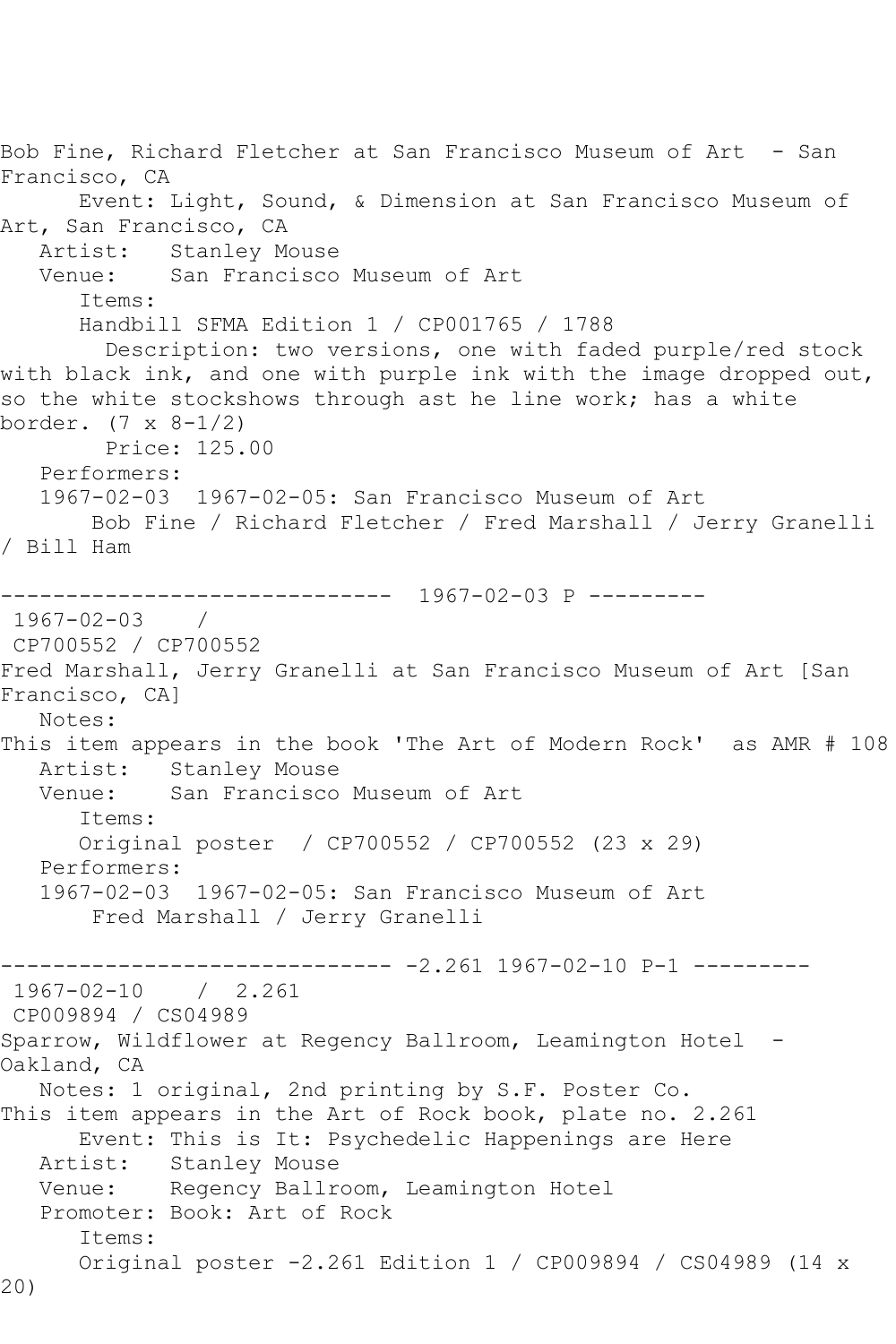AORPlate: 2.261 Price: 200.00 -2.261 / CP001217 / 1232 AORPlate: 2.261 Performers: 1967-02-10: Regency Ballroom, Leamington Hotel Sparrow / Wildflower / Living Children / Immediate Family ------------------------------ AVAL-FD-048 1967-02-17 P-1 --------- 1967-02-17 / AVAL FD-048 CP006312 / CP01562 Big Brother and the Holding Company, Quicksilver Messenger Servic at Avalon Ballroom - San Francisco, CA Notes: Photo: Bob Seidemann Private Notes: FD-CD(stamp) FD-OP-1 Series: 2nd Annual Artist: Stanley Mouse Venue: Avalon Ballroom Promoter: Family Dog Presents Items: Original poster AVAL-FD-048 Edition 1 / CP006312 / CP01562 Description: 1 original, 1 reprint (14 x 20-1/8) Price: 300.00 Original poster -FD-048 Edition 2 / Description: "No. 48-1, but it is not the original!! See Eric King's guide for complete details. Price: 60.00 Postcard AVAL-FD-048 Edition 1 / CP005306 / CP00554 Description: 1 original with postal variants. See Eric King's guide for complete details. (5 x 7) Price: 20.00 Performers: 1967-02-17 1967-02-18: Avalon Ballroom Set: Family Dog Series Big Brother and the Holding Company / Quicksilver Messenger Service / Oxford Circle ------------ CAH-2.137 1967-02-19 P-1 ---------1967-02-19 / CAH 2.137 CP007056 / CP02306 Country Joe and the Fish, Steve Miller Blues Band at California Hall - San Francisco, CA Notes: This has got to be one of my favorite Mouse posters, a very sophisticated design, done for the Port Chicago Vigil Benefit at California Hall in San Francisco. Very hard to come by.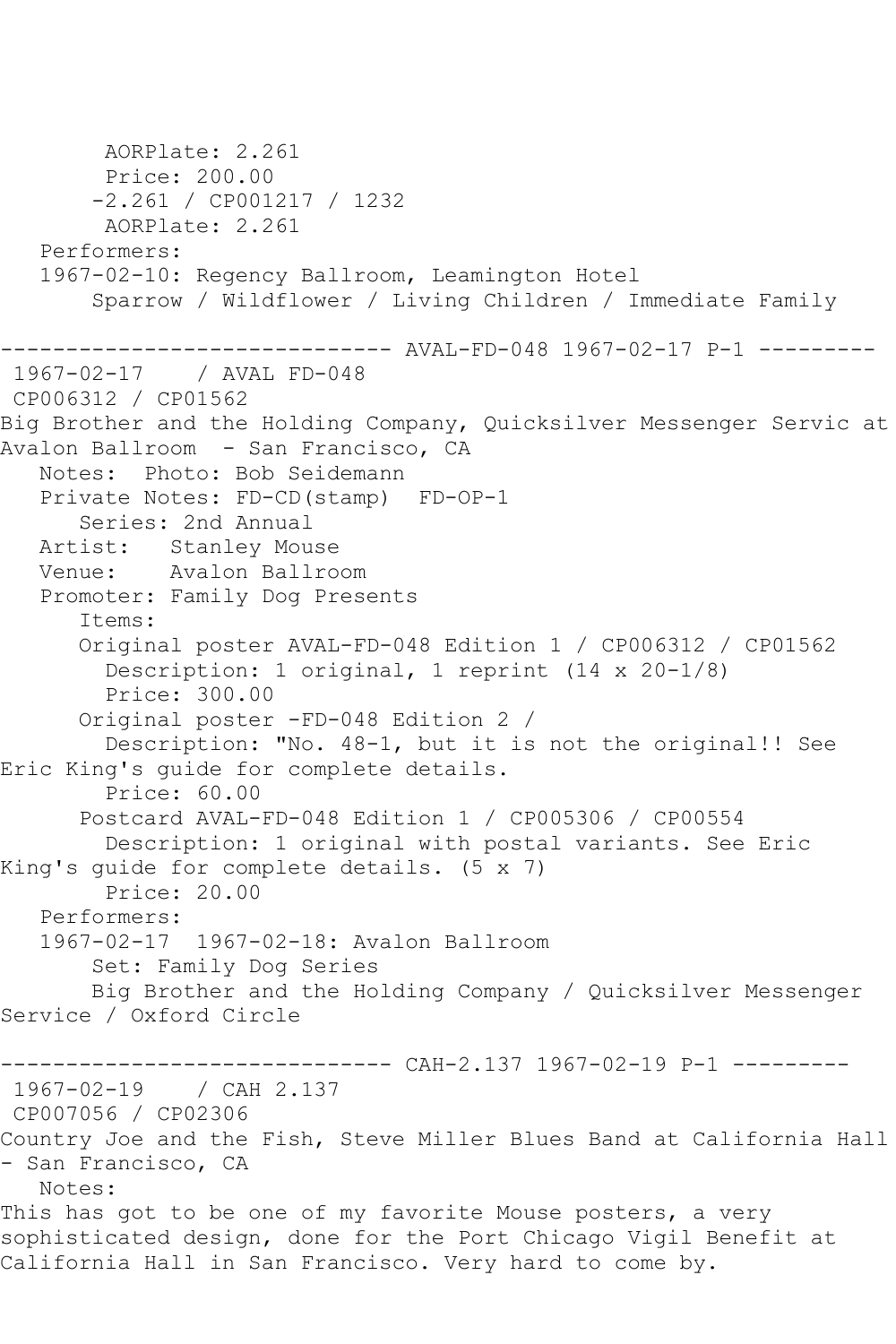```
This item appears in the Art of Rock book, plate no. 2.137
   Private Notes: * B/B- 200@
      Benefit: Port Chicago Vigil Benefit
   Artist: Stanley Mouse
   Venue: California Hall
   Promoter: Book: Art of Rock
       Items:
       Original poster CAH-2.137 / CP061414
         AORPlate: 2.137 
      Original poster CAH-2.137 Edition 1 / CP007056 / CP02306 (13-
3/16 x 22)
        AORPlate: 2.137 
        Price: 400.00
        CAH-2.137 / CP000922 / 0938
        AORPlate: 2.137 
   Performers:
   1967-02-19: California Hall
        Country Joe and the Fish / Steve Miller Blues Band / San 
Francisco Mime Troupe / Robert Baker / Mc Eric
------------------------------ 1967-03-20 H ---------
1967-03-20 / 
Record Release Party at Fugazi Hall
   Notes: Same image, different info, as 1966-11-12, Grateful Dead 
at the Old Cheese Factory.
   Artist: Stanley Mouse
   Venue: Fugazi Hall
       Items:
      Handbill / (8-1/2 x 11)
   Performers:
   1967-03-20: Fugazi Hall
                   ------------------------------ 1967-04-07 P-1 ---------
1967-04-07 / 
CP060117 / CP060117
10th Biennial Wilderness Conference
   Artist: Stanley Mouse
   Venue: Hilton Hotel
   Promoter: Sierra Club
       Items:
       Original poster Edition 1 / CP060117 / CP060117
        Description: 1st printing has a yellow background behind the 
indian. (13-7/8 x 20)
         Price: 600.00
       Original poster Edition 2 /
```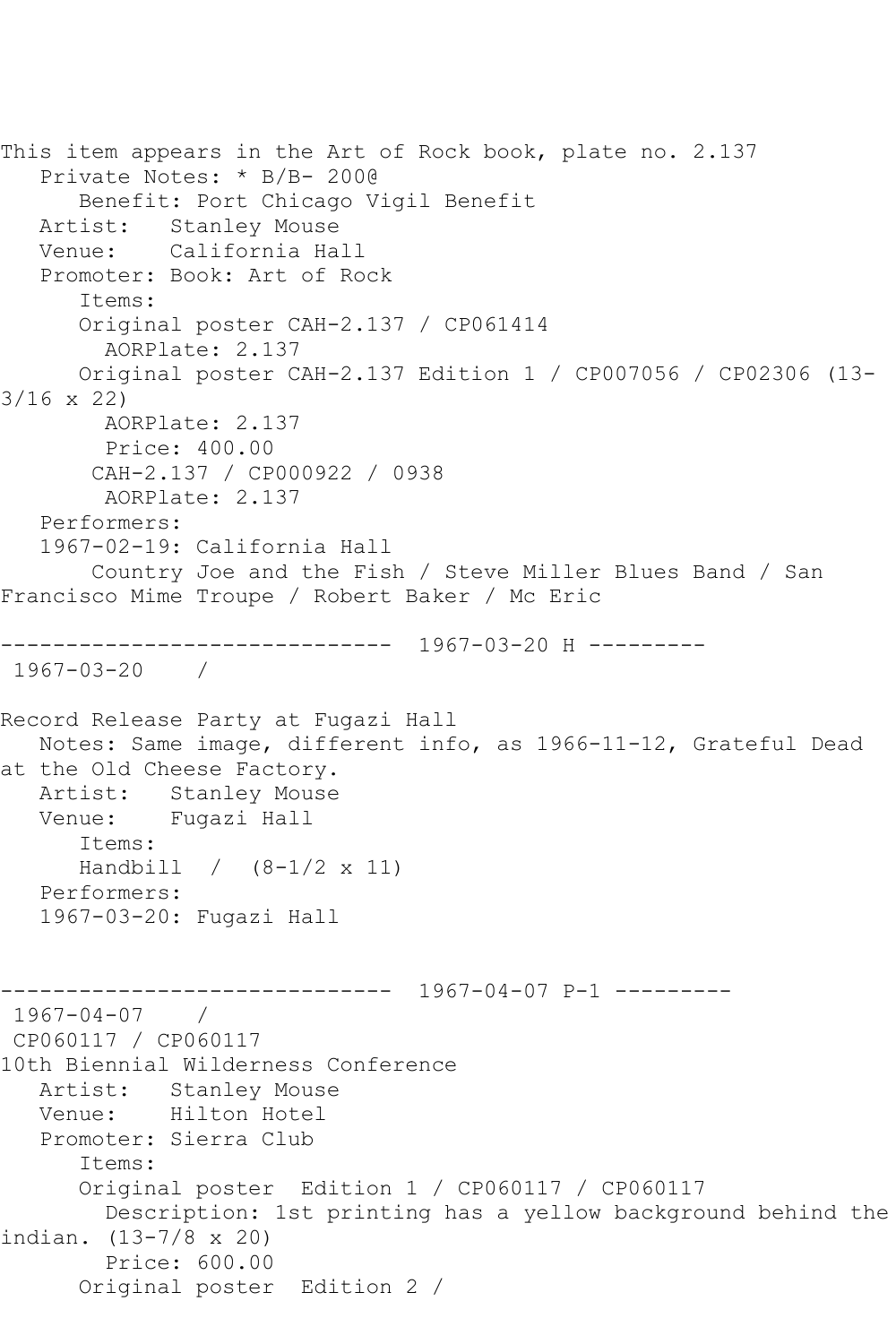Description: 2nd printing has a silverish background behind the indian.  $(13-3/4 \times 20)$  Price: 175.00 Performers: 1967-04-07 1967-04-09: Hilton Hotel ------------------------------ FIL-2.071 1967-04-12 P-1 --------- 1967-04-12 / FIL 2.071 CP009889 / CS04984 Jefferson Airplane, Grateful Dead at Fillmore Auditorium - SF - San Francisco, CA Notes: This item appears in the Art of Rock book, plate no. 2.071 Benefit: Busted: Benefit for Arrested members of the SF Mime Troupe Artist: Stanley Mouse Venue: Fillmore Auditorium - SF Promoter: Book: Art of Rock Items: Original poster (Reprint) FIL-2.071 Edition 1 / CP009889 / CS04984 Description: 2nd printing is in color (20 x 14) AORPlate: 2.071 Price: 50.00 Original poster (Original) FIL-2.071 Edition 1 / CP001877 / 1896 Description: First printing is B&W (22-1/2 x 17-1/2) AORPlate: 2.071 Price: 500.00 FIL-2.071 / CP000280 / 0284 AORPlate: 2.071 Performers: 1967-04-12: Fillmore Auditorium - SF Jefferson Airplane / Grateful Dead / Quicksilver Messenger Service / Moby Grape / Andrew Staples / Loading Zone ------------------------------ 1967-04-12 P --------- 1967-04-12 / CP061400 / CP061400 Grateful Dead, Jefferson Airplane at Fillmore Auditorium Benefit: San Francisco Mime Troupe Benefit Artist: Stanley Mouse Venue: Fillmore Auditorium Items: Original poster (Reprint) / CP061400 / CP061400 (22-1/2 x 17- 1/2) Price: 425.00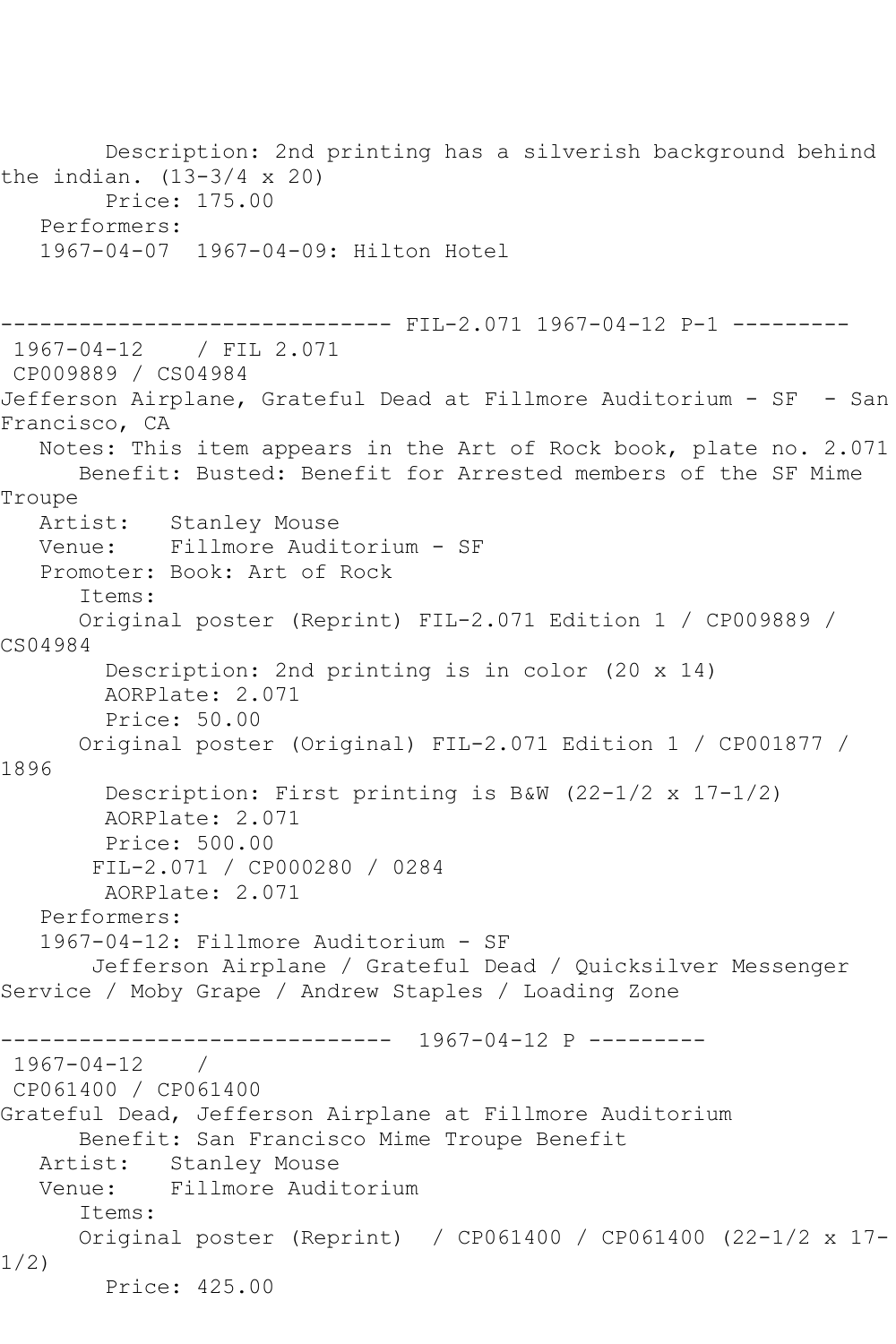Performers: 1967-04-12: Fillmore Auditorium Grateful Dead / Jefferson Airplane / Quicksilver Messenger Service / Moby Grape / Andrew Staples Loading Zone ------------------------------ STCA-3.022 1967-04-16 P-1 --------- 1967-04-16 / STCA 3.022 CP009870 / CS04965 Big Brother and the Holding Company, New Breed at Stockton Civic Auditorium - Stockton, CA Notes: This item appears in the Art of Rock book, plate no. 3.022 Event: S&P Co. Turns You On with ... Psychedelic Dance and Light Show Artist: Stanley Mouse Venue: Stockton Civic Auditorium Promoter: Book: Art of Rock Items: Original poster STCA-3.022 Edition 1 / CP009870 / CS04965 (14 x 20) AORPlate: 3.022 Price: 75.00 Original poster STCA-3.022 Edition 1 / CP002830 / 2793 AORPlate: 3.022 STCA-3.022 / CP000072 / 0073 AORPlate: 3.022 Performers: 1967-04-16: Stockton Civic Auditorium Big Brother and the Holding Company / New Breed ------------------------------ WIN-2.206 1967-05-30 P-1 --------- / WIN 2.206 CP007022 / CP02272 Halo: Grateful Dead, Jefferson Airplane at Winterland - San Francisco, CA Notes: Haight Ashbury Legal Organization This item appears in the Art of Rock book, plate no. 2.206 Private Notes: \* A/A- 190@ Benefit: Benefit For The Haight-Ashbury Legal Organization (HALO) Stanley Mouse Venue: Winterland Promoter: Haight Ashbury Legal Organization Items: Original poster WIN-2.206 Edition 1 / CP007022 / CP02272 (14 x 18-1/4) AORPlate: 2.206 Price: 200.00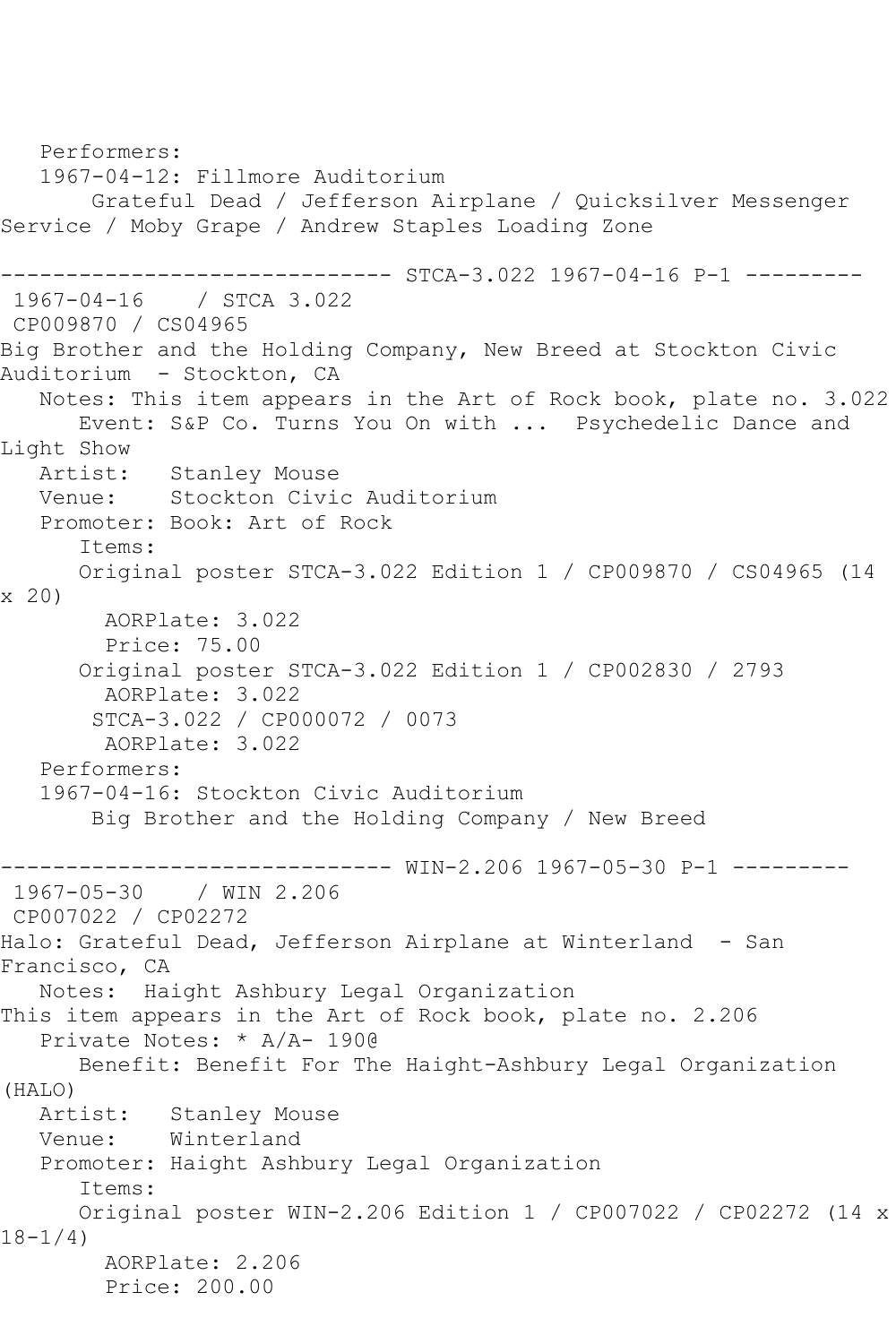Performers: 1967-05-30: Winterland Grateful Dead / Jefferson Airplane / Big Brother and the Holding Company / Quicksilver Messenger Service / Charlatans -------------- TAM-2.319 1967-06-03 P-1 ---------1967-06-03 / TAM 2.319 CP000917 / 0933 Mojo Men, Sparrow at Mt. Tamalpais Amphitheater - Marin County, CA Notes: This item appears in the Art of Rock book, plate no. 2.319 Benefit: KFRC Benefit for the Hunter's Point Child Care Center Other: Festival Artist: Stanley Mouse Venue: Mt. Tamalpais Amphitheater Promoter: Book: Art of Rock Items: Original poster TAM-2.319 Edition 1 / CP000917 / 0933 (19 x 28) AORPlate: 2.319 Price: 850.00 Performers: 1967-06-03 1967-06-04: Mt. Tamalpais Amphitheater Mojo Men / Sparrow / Doors / Country Joe and the Fish / Seeds / Moby Grape / Tom Hardin / Byrds / Steve Miller Blues Band / Tim Buckley / Loading Zone / Miracles / Jefferson Airplane / Wilson Pickett / Seeds / Blues Magoos / Hugh Masekela / Kim Weston / Roger Collins / Grass Roots / P.F. Sloan / Merry Go Round / Smokey and his Sister / Every Mothers Son ------------------------------ 1967-06-03 P --------- 1967-06-03 / CP061214 / CP061214 Magic Mountain Festival Notes: This show was cancelled and rescheduled for June 10, 1967. Benefit: Benefit for Child Care Center Artist: Stanley Mouse<br>Venue: Mt. Taumaopai Mt. Taumaopais Outlook Theater Items: Original poster / CP061214 / CP061214 (19 x 28) Performers: 1967-06-03 1967-06-04: Mt. Taumaopais Outlook Theater Miracles / Byrds / Wilson Pickett / Jefferson Airplane / Doors / Tim Gardin / Sparrow / Country Joe and the Fish / Loading Zone ------------------------------ -2.366 1967-07-07 P-1 --------- 1967-07-07 / 2.366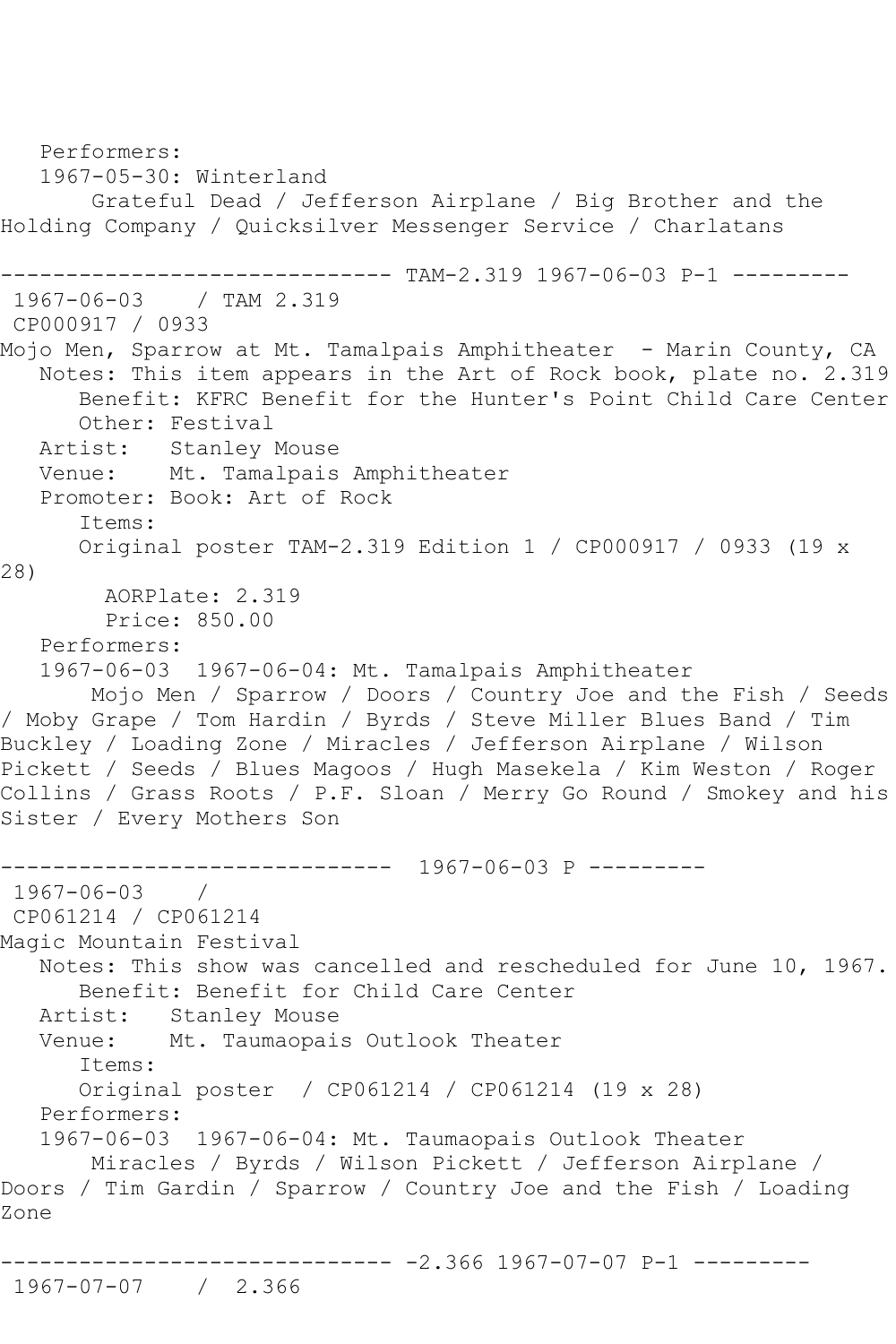```
CP000915 / 0931
Shakespeare Festival at University of Santa Clara - Santa Clara, CA
   Notes: This item appears in the Art of Rock book, plate no. 2.366
       Event: California Shakespeare Festival
   Artist: Stanley Mouse
   Venue: University of Santa Clara
   Promoter: Book: Art of Rock
       Items:
      Original poster -2.366 Edition 1 / CP000915 / 0931 (28-1/2 x 
16-1/2)
         AORPlate: 2.366 
         Price: 175.00
   Performers:
   1967-07-07 1967-07-19: University of Santa Clara
               ------------------------------ 1967-07-07 P ---------
1967-07-07 / 
CP061103 / CP061103
Shakespeare Festival
   Notes: This was a benefit to help artist Alton Kelley recooperate 
from a fire in his home.
   Artist: Mouse Studios
   Venue: University of Santa Clara
       Items:
      Original poster / CP061103 / CP061103 (16-5/8 x 28-5/8)
         Price: 175.00
       Postcard / 
         Description: 2nd version
         Price: 40.00
   Performers:
   1967-07-07 1967-08-19: University of Santa Clara
        Taming of the Shrew / Othello / Comedy of Errors / Taming of 
the Shrew
------------------------------ MOOR 1967-07-17 P-1 ---------
1967-07-17 / MOOR 
CP000675 / 0682
The Joint Show Card at Moore Gallery
      Other: Art Show
   Artist: Stanley Mouse
   Venue: Moore Gallery
   Promoter: Joint Show
       Items:
      Original poster MOOR Edition 1 / CP000675 / 0682 (12-1/2 x 4-
3/4)
   Performers:
```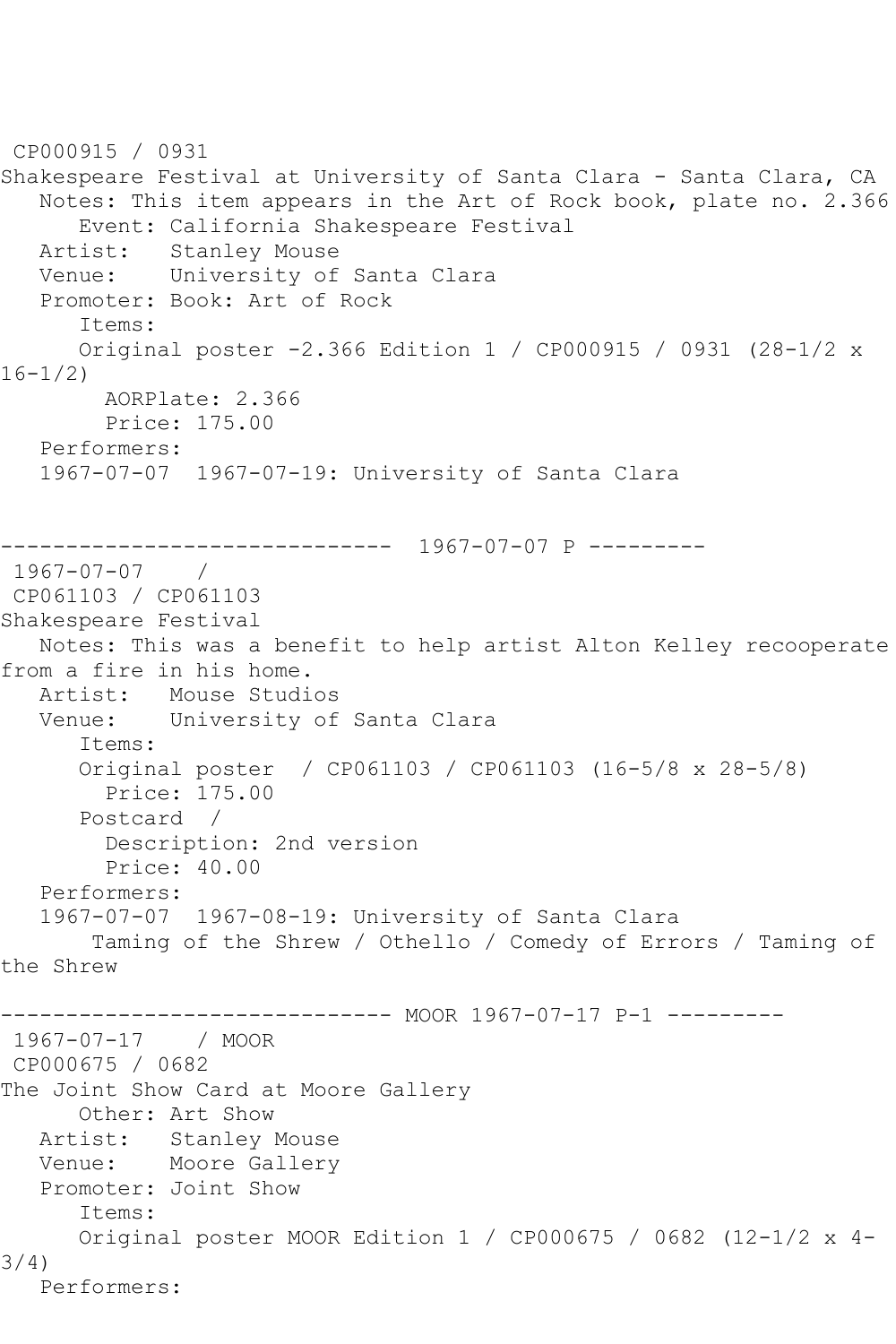```
------------------------------ 1967-07-17 P ---------
1967-07-17 / 
CP052188 / CP052188
Natal Chart
```
 Notes: This is a pair of bi-fold cards, each like a greeting card [with (4) 5&1/2x9&1/2" pages on yellow stock] which were an individual 'artist biography', and part of the press promotion for the watershed art exhibition of the Psychedelic 60's in San Francisco... "THE JOINT SHOW", which opened to much fanfare on 7/17/1967, at The Moore Galleries. These artists by & large gained international fame around this period for their posters for rock dance concerts [Mainly at the Family Dog's Avalon Ballroom & Bill Graham's Fillmore Auditorium in San Francisco] & other graphics related to the underground psychedelic scene. Both did extensive work for many SF Bay Area bands, such as The Grateful Dead. The front of each gate-fold card features a close-up photo of the artist, in this case Victor Moscoso & Stanley Mouse, by rock concert artist & photographer Bob Seidemann. The interiors open to show additional artwork by the artist. Mouse's has a sort of inkblot abstract, and Moscoso's has a pair of drawings of cycling birds.. The back cover of Mouse's has his astrological chart & birth info, while Victor's has, a collage piece entitled, "self portrait". -- Jacaeber Kastor Artist: Stanley Mouse Venue: Moore Gallery Items: Original poster / CP052188 / CP052188 Performers: 1967-07-17: Moore Gallery

----- MOOR-2.348 1967-07-17 P-1 ---------1967-07-17+ / MOOR 2.348 CP005810 / CP01059 The Joint Show at Moore Gallery Notes: This item appears in the Art of Rock book, plate no. 2.348 Private Notes: \* A-/B+ 40 CHECK Other: Joing Show Artist: Stanley Mouse Venue: Moore Gallery Promoter: Joint Show Items: Original poster MOOR-2.348 Edition 1 / CP005810 / CP01059 (19- 11/16 x 26-3/4)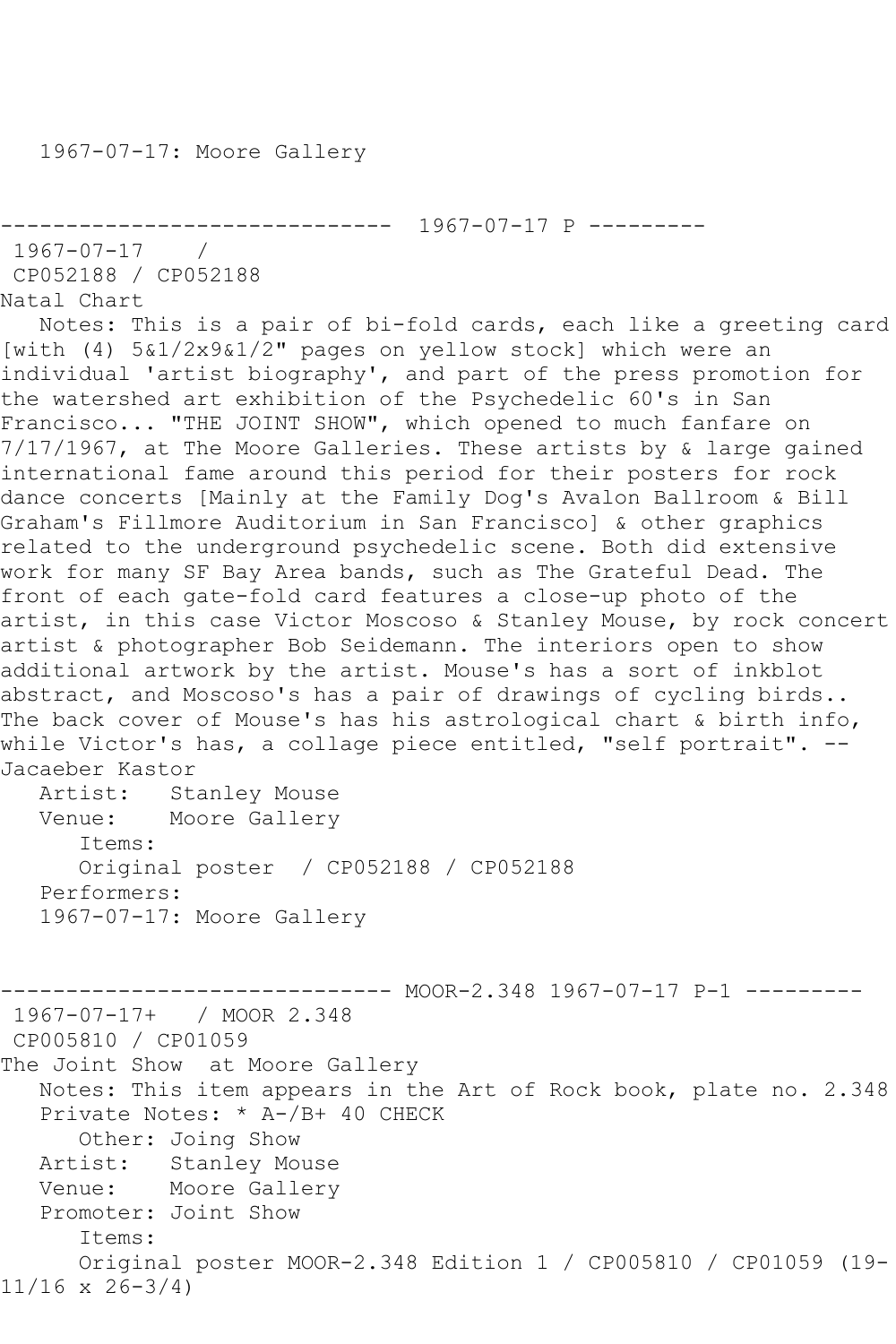AORPlate: 2.348 Price: 40.00 MOOR-2.348 / CP000914 / 0930 AORPlate: 2.348 Performers: 1967-07-17+: Moore Gallery Wes Wilson / Stanley Mouse / Victor Moscoso / Rick Griffin / Alton Kelley ------------------------------ AVAL-FD-078 1967-09-01 P-1 --------- 1967-09-01 / AVAL FD-078 CP006342 / CP01592 Steve Miller Blues Band, Mother Earth at Avalon Ballroom - San Francisco, CA Private Notes: FD-CD(stamp) FD-OP-1 Artist: Stanley Mouse Venue: Avalon Ballroom Promoter: Family Dog Presents Items: Original poster AVAL-FD-078 Edition 1 / CP006342 / CP01592 Description: 1 original, 1 repring with 1 variant (14 x 20) Price: 200.00 Original poster -FD-078 Edition 2 / Description: See Eric King's guide for complete details. Price: 50.00 Postcard AVAL-FD-078 Edition 1 / CP005336 / CP00584 Description: 1 original with postal variants. See Eric King's guide for complete details. (5 x 7) Price: 25.00 Performers: 1967-09-01 1967-09-03: Avalon Ballroom Set: Family Dog Series Steve Miller Blues Band / Mother Earth / Bukka White ------------------------------ -2.298 1967-09-02 P-1 --------- 1967-09-02 / 2.298 CP009920 / CS05015 Southside Sound System, Charlie Musselwhite at Cosmic Car Show - Muir Beach - Marin County, CA Notes: Bindweed Press This item appears in the Art of Rock book, plate no. 2.298 Benefit: Benefit for Delano Grape Strikers Series: 1st Annual Artist: Stanley Mouse Venue: Cosmic Car Show - Muir Beach Promoter: Book: Art of Rock Items: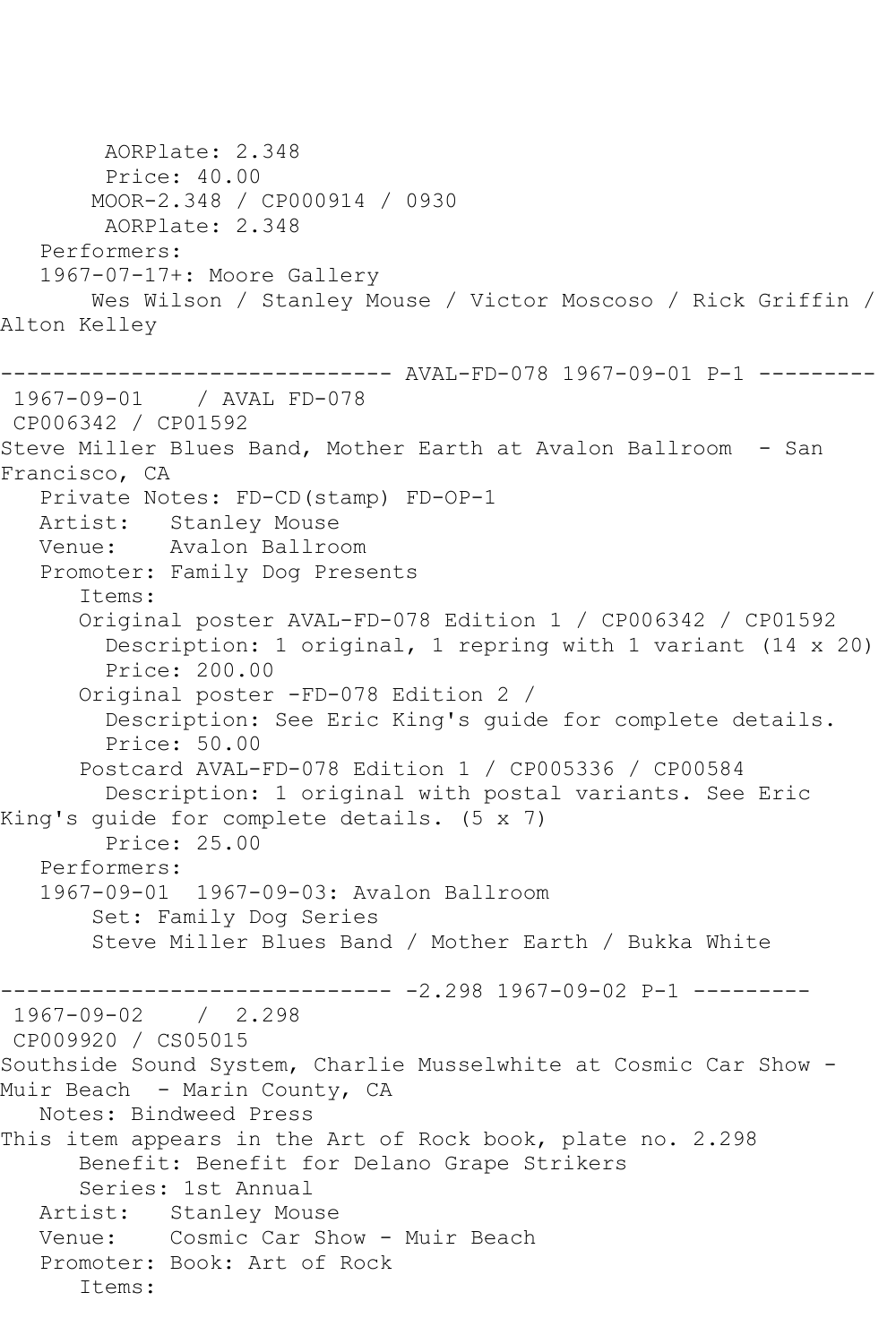```
 Original poster -2.298 Edition 1 / CP009920 / CS05015
         Description: 1 original, 1 reprint by S.F. Poster Co. (15-
3/16 x 22-1/4)
        AORPlate: 2.298 
         Price: 400.00
       Handbill -2.298 / 
        AORPlate: 2.298 
         Price: 40.00
   Performers:
   1967-09-02: Cosmic Car Show - Muir Beach
        Southside Sound System / Charlie Musselwhite / MT. Rushmore / 
Mother Earth / Second Coming / Melvin / Aaa / Pyewacket
               ------------------------------ D1601-FD-D-06 1967-10-13 P-1 --------
-
1967-10-13 / D1601 FD-D-06
CP006372 / CP01622
Van Morrison, Daily Flash at 1601 West Evans Street - Denver, CO
   Private Notes: FD-CD(stamp)
   Artist: Stanley Mouse
   Venue: 1601 West Evans Street
   Promoter: Family Dog in Denver
       Items:
       Original poster D1601-FD-D-06 Edition 1 / CP006372 / CP01622
         Description: 1 orignal (14-1/8 x 20)
         Price: 100.00
       Postcard D1601-FD-D-06 Edition 1 / CP005376 / CP00624
         Description: 1 original with postal variations. See Eric 
King's guide for complete details. (5 x 7-3/16)
         Price: 20.00
       Ticket D1601-FD-D-06 Edition 1 / CP001711 / 1735
   Performers:
   1967-10-13 1967-10-14: 1601 West Evans Street
        Set: Family Dog Denver
        Van Morrison / Daily Flash
------------------------------ WEF-2.200 1967-10-27 P-1 ---------
1967-10-27 / WEF 2.200
CP000792 / 0806
Charlatans, Frumious Bandersnatch at Western Front - San Francisco,
CA
   Notes: This item appears in the Art of Rock book, plate no. 2.200
      Event: Dance Academy
   Artist: Stanley Mouse
   Venue: Western Front
   Promoter: Book: Art of Rock
       Items:
```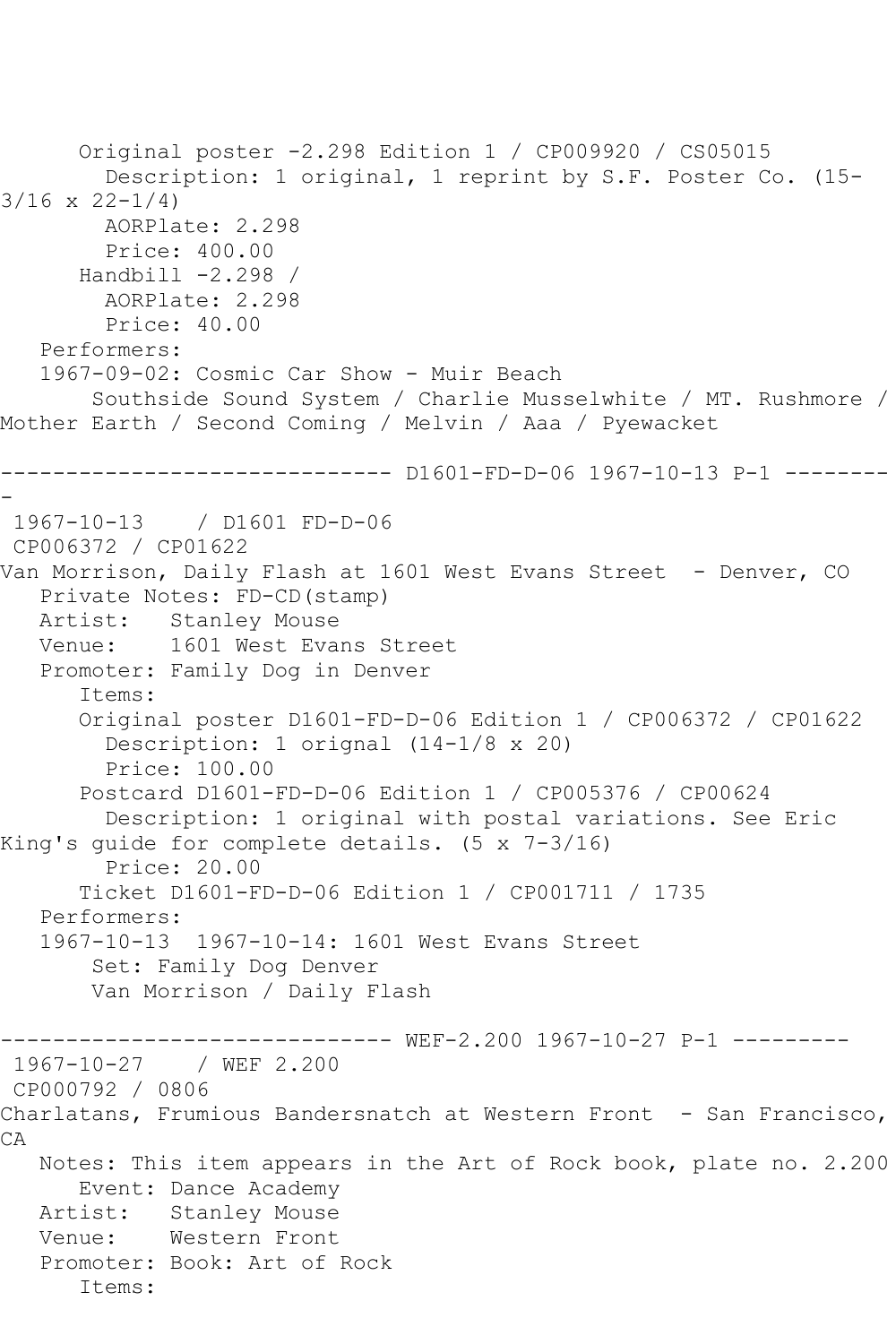Original poster WEF-2.200 Edition 1 / CP000792 / 0806 Description: 1 original, red and white paper stock (13-11/16 x 23) AORPlate: 2.200 Price: 400.00 Handbill WEF-2.200 Edition 1 / CP009921 / CS05016 AORPlate: 2.200 Price: 20.00 Performers: 1967-10-27 1967-10-28: Western Front Charlatans / Frumious Bandersnatch / Anonymous Artists of America (AAA) ------------------------------ D1601-FD-D-08 1967-10-27 P-1 -------- - 1967-10-27 / D1601 FD-D-08 CP006357 / CP01607 Allmen Joy, Lothar and the Hand People at 1601 West Evans Street - Denver, CO Private Notes: FD-CD(stamp) Artist: Stanley Mouse Venue: 1601 West Evans Street Promoter: Family Dog in Denver Items: Original poster D1601-FD-D-08 Edition 1 / CP006357 / CP01607 Description: 1 original (14 x 20) Price: 75.00 Postcard D1601-FD-D-08 Edition 1 / CP005378 / CP00626 Description: 1 original with postal variant. See Eric King's guide for complete details. (4-15/16 x 7) Price: 20.00 Ticket D1601-FD-D-08 / CP001708 / 1732 Performers: 1967-10-27 1967-10-28: 1601 West Evans Street Set: Family Dog Denver Allmen Joy / Lothar and the Hand People ------------------------------ WIN-2.183 1967-10-31 P-1 --------- 1967-10-31 / WIN 2.183 CP009955 / CS05050 Trip or Freak: Quicksilver Messenger Service, Grateful Dead at Winterland - San Francisco, CA Notes: The Trip of Freak was a poster done by three of the great San Francisco artists, Alton Kelly, Stanley Mouse, and Rick Griffin for Winterland on Halloween in 1967. Kelley did the face, while Mouse did the image above and Rick Griffin, the lettering at the

bottom.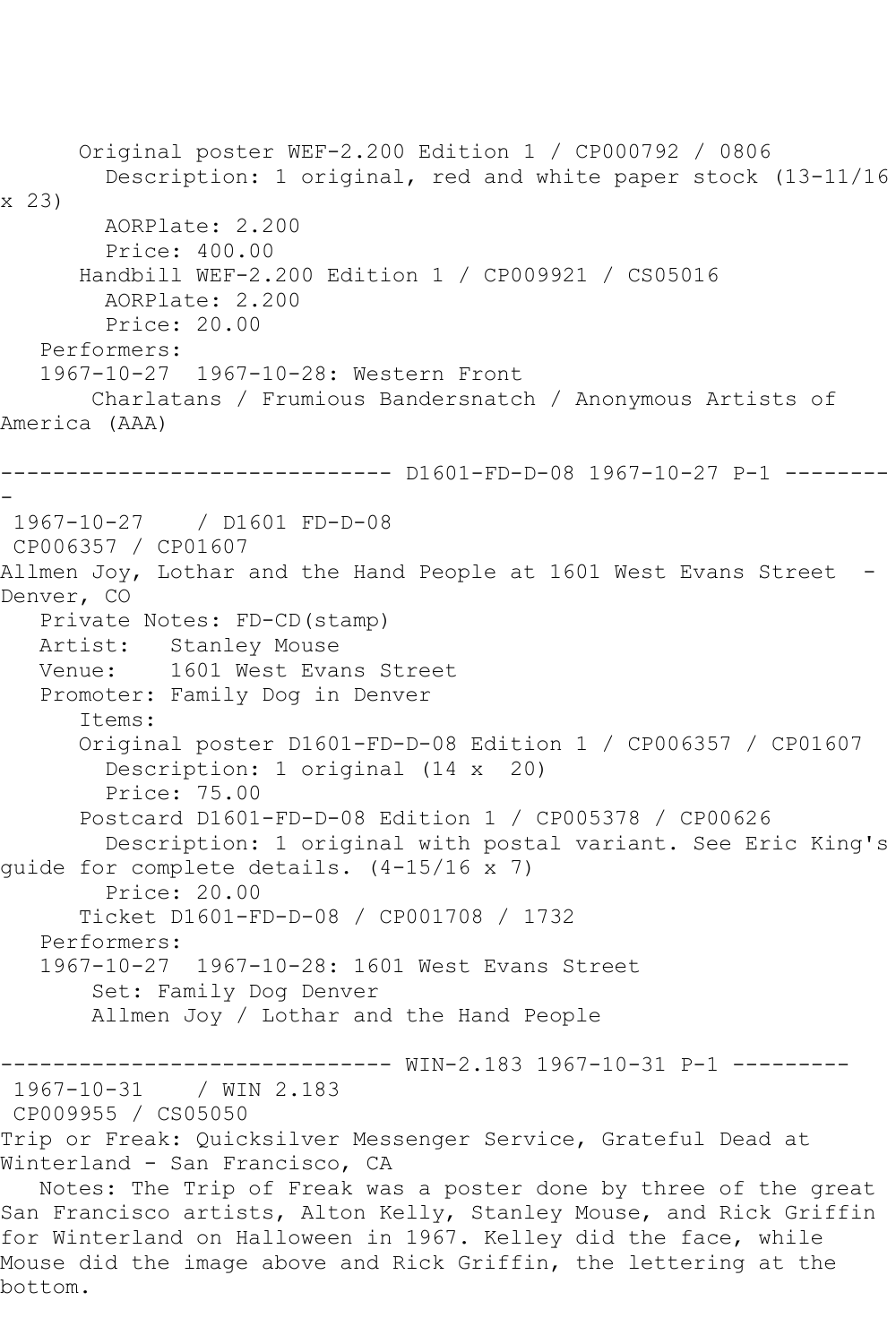This item appears in the Art of Rock book, plate no. 2.183 Event: Trip or Freak Artist: Alton Kelley Venue: Winterland Promoter: Book: Art of Rock Items: Original poster WIN-2.183 Edition 1 / CP009955 / CS05050 (14-  $3/16 \times 26 - 1/4$  AORPlate: 2.183 Price: 3500.00 Original poster WIN-2.183 Edition 1 / CP002050 / 2037 AORPlate: 2.183 Original poster (Reprint) -2.183 Edition 2 / Description: 2nd printing in 1980s. Some have black border. (19-1/2 x35-1/2) AORPlate: 2.183 Price: 150.00 Postcard / (3-3/4 x 7) AORPlate: 2.183 Price: 400.00 Performers: 1967-10-31: Winterland Quicksilver Messenger Service / Grateful Dead / Big Brother and the Holding Company ------------------------------ 1967-10-31 P --------- 1967-10-31 / CP060962 / CP060962 Quicksilver, Grateful Dead at Winterland - San Francisco, CA Benefit: Trip or Freak Artist: Rick Griffin Venue: Winterland Items: Original poster / CP060962 / CP060962 (22-7/8 x 28-1/2) Notes: Proof Sheet Performers: 1967-10-31: Winterland Quicksilver / Grateful Dead / Big Brother and the Holding Company ------------------------------ D1601-FD-D-11 1967-11-10 P-1 -------- - 1967-11-10 / D1601 FD-D-11 CP006363 / CP01613 Other Half, Sons of Champlin at 1601 West Evans Street - Denver, CO Private Notes: FD-CD(stamp) Artist: Stanley Mouse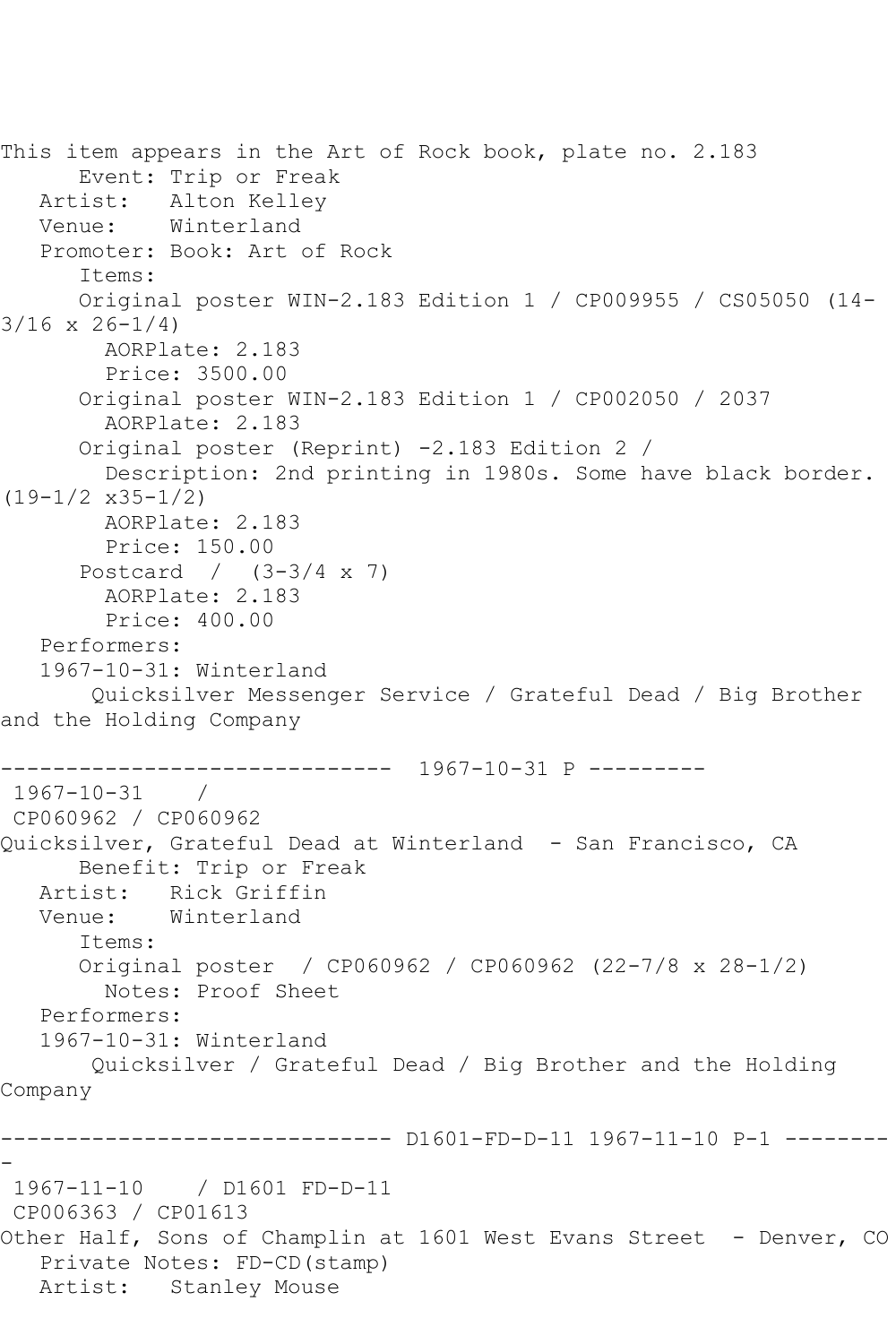```
 Venue: 1601 West Evans Street
    Promoter: Family Dog in Denver
       Items:
       Original poster D1601-FD-D-11 Edition 1 / CP006363 / CP01613
         Description: 1 original (13-1/8 x 22-5/8)
         Price: 100.00
       Postcard D1601-FD-D-11 Edition 1 / CP005380 / CP00628
         Description: 1 original with postal variants. See Eric 
King's guide for complete details. (5 x 7)
         Price: 20.00
    Performers:
    1967-11-10 1967-11-11: 1601 West Evans Street
        Set: Family Dog Denver
        Other Half / Sons of Champlin
                 ------------------------------ FIL-BG-097 1967-12-14 P-1 ---------
1967-12-14 / FIL BG-097
CP007197 / CP02447
Tim Buckley, Chambers Brothers at Fillmore Auditorium - SF - San 
Francisco, CA
    Private Notes: BG-CD(B) BG-OP-1
   Artist: Stanley Mouse
   Venue: Fillmore Auditorium - SF
    Promoter: Bill Graham Original Series
       Items:
       Original poster FIL-BG-097 Edition 1 / CP007197 / CP02447
         Description: 1 original , 1 reprint (12-11/16 x 21-3/4)
         Price: 375.00
       Original poster FIL-BG-097 Edition 2 / 
         Price: 175.00
       Postcard FIL-BG-097 Edition 1 / CP007800 / CP03044
         Description: original, postal variations, double with BG-98. 
See Eric King's quide for complete details. (4-1/16 \times 7-1/16) Price: 40.00
    Performers:
    1967-12-14: Fillmore Auditorium - SF
        Tim Buckley / Chambers Brothers / Mothers of Invention
    1967-12-15 67-12-16: Winterland
        Tim Buckley / Chambers Brothers / Mothers of Invention
                     ------------------------------ AVAL-FD-096 1967-12-15 P-1 ---------
1967-12-15 / AVAL FD-096
CP006355 / CP01605
Quicksilver Messenger Service, Charlatans at Avalon Ballroom - San 
Francisco, CA
    Private Notes: FD-CD(stamp) FD-OP-1-Signed-Mouse
   Artist: Stanley Mouse
```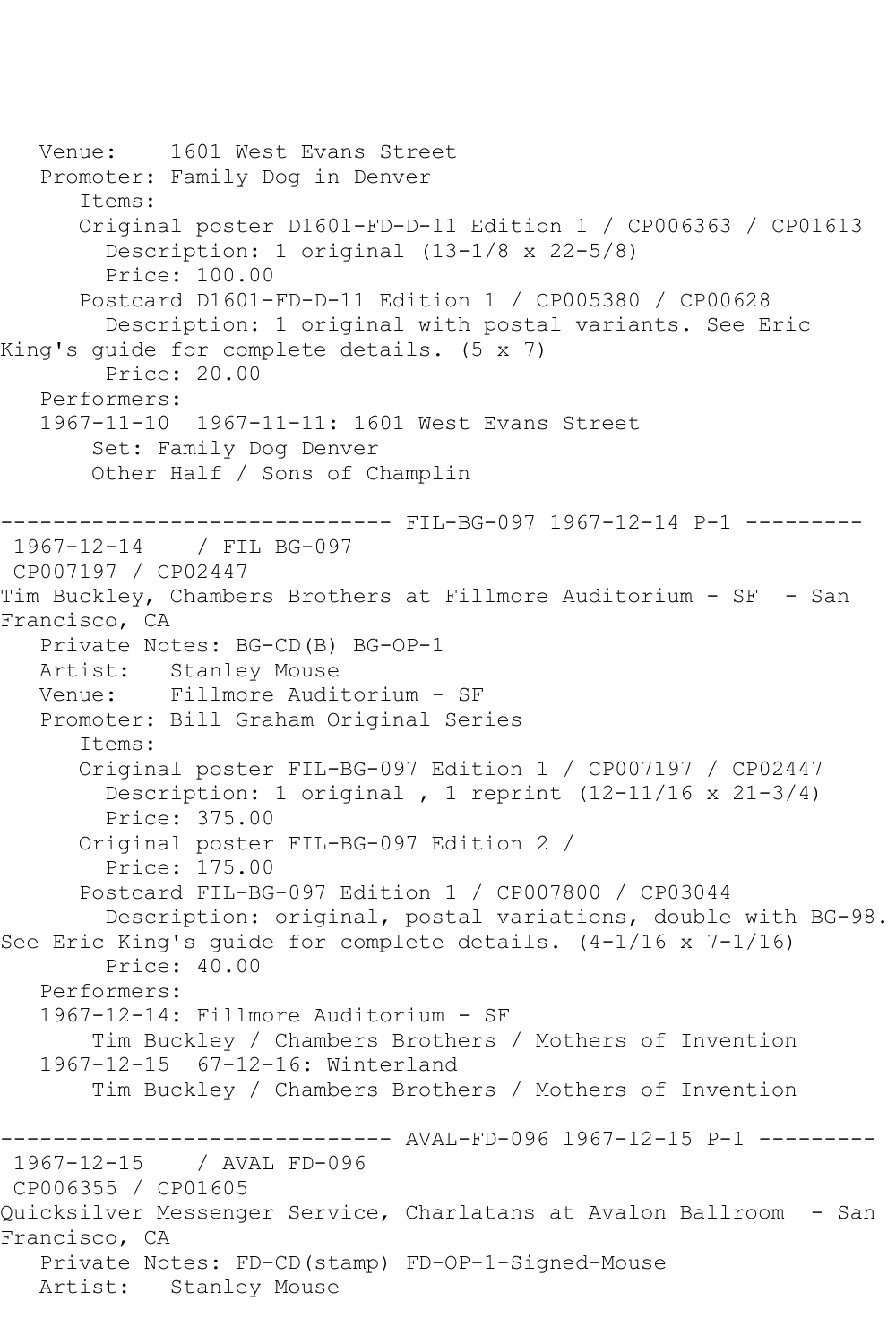```
 Venue: Avalon Ballroom
   Promoter: Family Dog Presents
       Items:
       Original poster AVAL-FD-096 Edition 1 / CP006355 / CP01605
         Description: 1 original (11-2/8 x 20-2/8)
         Price: 100.00
       Postcard AVAL-FD-096 Edition 1 / CP005354 / CP00602
         Description: 1 original with postal variants. See Eric 
King's guide for complete details. (5 x 6-15/16)
         Price: 25.00
   Performers:
   1967-12-15 1967-12-17: Avalon Ballroom
        Set: Family Dog Series
        Quicksilver Messenger Service / Charlatans / Congress of 
Wonders
------------------------------ FIL-BG-098 1967-12-21 P-1 ---------
1967-12-21 / FIL BG-098
CP007198 / CP02448
Buffalo Springfield, Collectors at Fillmore Auditorium - SF - San 
Francisco, CA
   Private Notes: BG-CD(A+B) BG-OP-1
   Artist: Stanley Mouse
   Venue: Fillmore Auditorium - SF
   Promoter: Bill Graham Original Series
       Items:
       Original poster FIL-BG-098 Edition 1 / CP007198 / CP02448
         Description: 1 original witn 2 variations (11 x 21)
         Price: 400.00
       Postcard FIL-BG-098 Edition 1 / CP007801 / CP03045
        Description: 1 original and 1 variation, Double with BG-97 
(3-3/75 \times 6-15/16) Price: 40.00
       Postcard FIL-BG-098 Edition 1 / CP007802 / CP03046 Var. Var 
(3-3/75 x 6-15/16)
   Performers:
   1967-12-21 1967-12-23: Fillmore Auditorium - SF
        Buffalo Springfield / Collectors / Hour Glass
   ------------------------------ 1967-12-22 P ---------
1967-12-22 / 
Grateful Dead at Winterland - San Francisco, CA
       Benefit: "Marijuana Defense Benefit"
   Artist: Alton Kelley
   Venue: Winterland
       Items:
```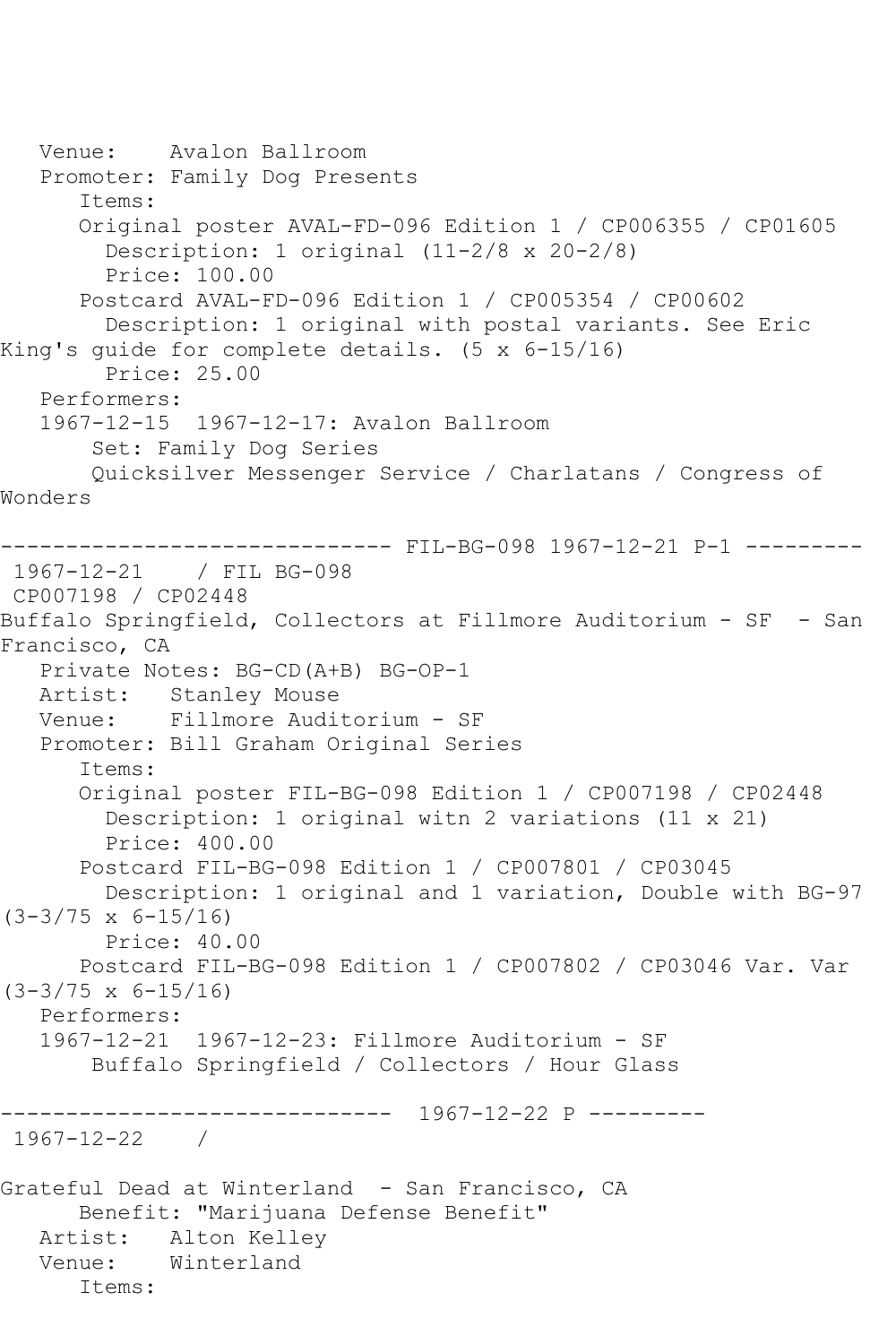```
 Original poster / 
   Performers:
   1967-12-22: Winterland
       Grateful Dead
                     --------- SFC-FD+ 1967-12-31 P-1 ---------
1967-12-31 / SFC FD+
CP013430 / HG671231
Canned Heat Blues Band, 8th Penny Matter at State Fairgrounds 
Coliseum - Phoenix, AZ
      Event: A House is Not a Home without New Year's Eve '67
   Artist: Stanley Mouse
   Venue: State Fairgrounds Coliseum
   Promoter: Family Dog Presents
       Items:
       Original poster SFC-FD+ Edition 1 / CP013430 / HG671231
         Description: Poster exist, but not authorized by Chet Helms
       Handbill SFC-FD+ / 
         Description: postcard (5 x 7)
   Performers:
   1967-12-31: State Fairgrounds Coliseum
        Canned Heat Blues Band / 8th Penny Matter
------------------------------ CAR-2.170 1968 P-1 ---------
               / CAR 2.170
CP009810 / CS04905
Tuesday Night jam at Carousel Ballroom - San Francisco, CA
   Notes: This item appears in the Art of Rock book, plate no. 2.170
      Event: Tuesday Night Jam
   Artist: Stanley Mouse
   Venue: Carousel Ballroom
   Promoter: Book: Art of Rock
       Items:
      Original poster CAR-2.170 Edition 1 / CP009810 / CS04905 (13-
11/16 x 21)
        AORPlate: 2.170 
         Price: 240.00
       Handbill CAR-2.170 Edition 1 / CP008020 / CP03265 (4-1/2 x 7)
        AORPlate: 2.170 
         Price: 20.00
       Handbill CAR-2.170 Edition 1 / CP070012
         Description: B/W (4-1/2 x 7)
        AORPlate: 2.170 
        CAR-2.170 / CP001034 / 1051
         AORPlate: 2.170 
   Performers:
   1968: Carousel Ballroom
```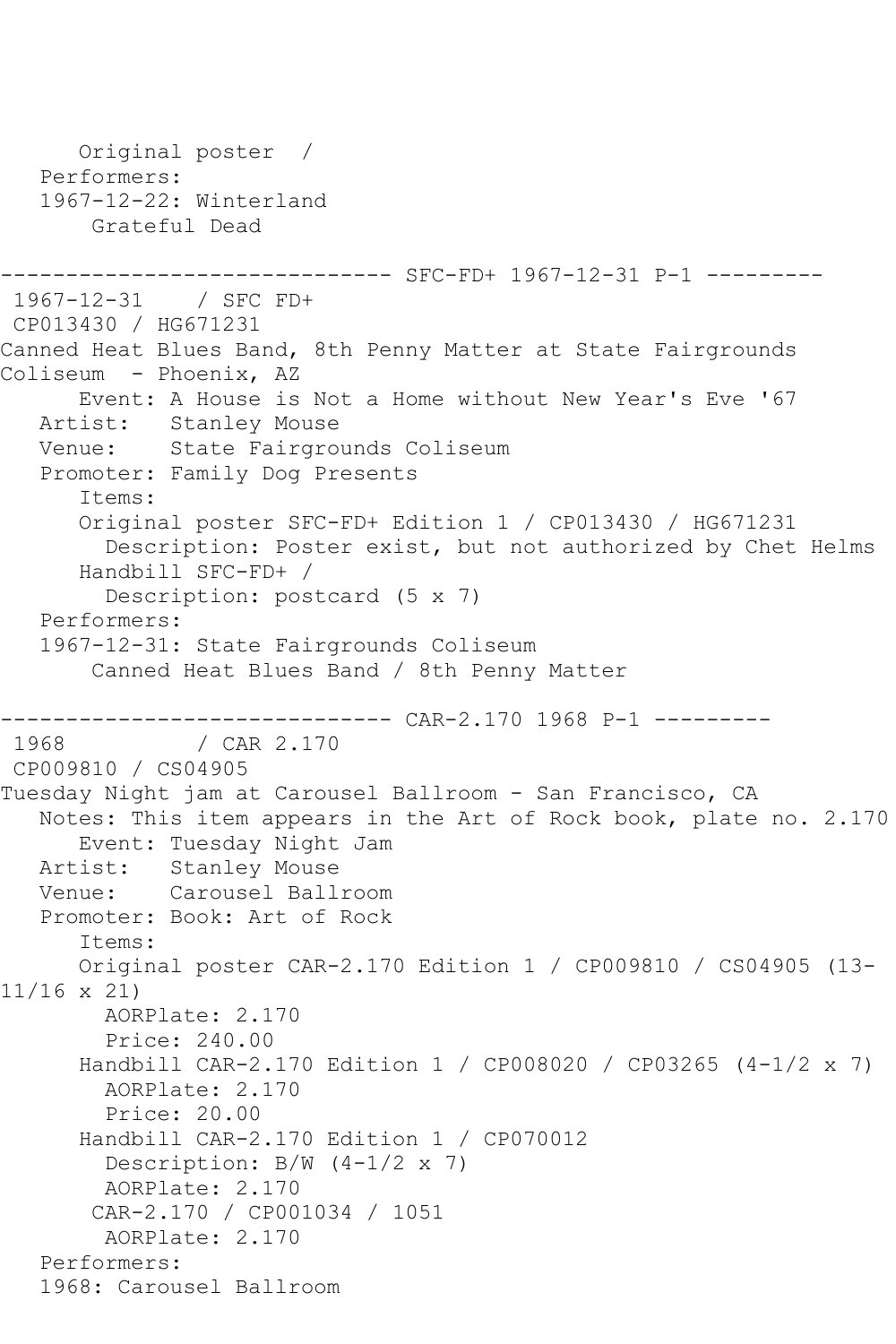------ AVAL-FD-103 1968-01-26 P-1 ---------1968-01-26 / AVAL FD-103 CP006378 / CP01628 Country Joe and the Fish, Charlatans at Avalon Ballroom - San Francisco, CA Private Notes: FD-CD(stamp) FD-OP-1 Event: Heavy Artist: Stanley Mouse Venue: Avalon Ballroom Promoter: Family Dog Presents Items: Original poster AVAL-FD-103 Edition 1 / CP006378 / CP01628 Description: 1 original (14 x 20) Price: 100.00 Postcard AVAL-FD-103 Edition 1 / CP005361 / CP00609 Description: 1 original with postal variants. See Eric King's guide for complete details. (5 x 7) Price: 20.00 Performers: 1968-01-26 1968-01-28: Avalon Ballroom Set: Family Dog Series Country Joe and the Fish / Charlatans / Dan Hicks ------------------------------ FIL-BG-106 1968-02-08 P-1 --------- 1968-02-08 / FIL BG-106 CP007207 / CP02457 John Mayall and the Blues Breakers, Arlo Guthrie at Fillmore Auditorium - San Francisco, CA Private Notes: BG-CD(A) BG-OP-1-Signed-Mouse Artist: Stanley Mouse Venue: Fillmore Auditorium - SF Promoter: Bill Graham Original Series Items: Original poster FIL-BG-106 Edition 1 / CP007207 / CP02457 Description: 1 original (14 x 21) Price: 250.00 Postcard FIL-BG-106 Edition 1 / CP007811 / CP03055 Description: 1 original, double with BG-105 (4-1/2 x 7) Price: 25.00 Performers: 1968-02-08 1968-02-10: Fillmore Auditorium - SF John Mayall / Arlo Guthrie / Loading Zone ------------------------------ CAR-2.174 1968-02-14 P-1 --------- 1968-02-14 / CAR 2.174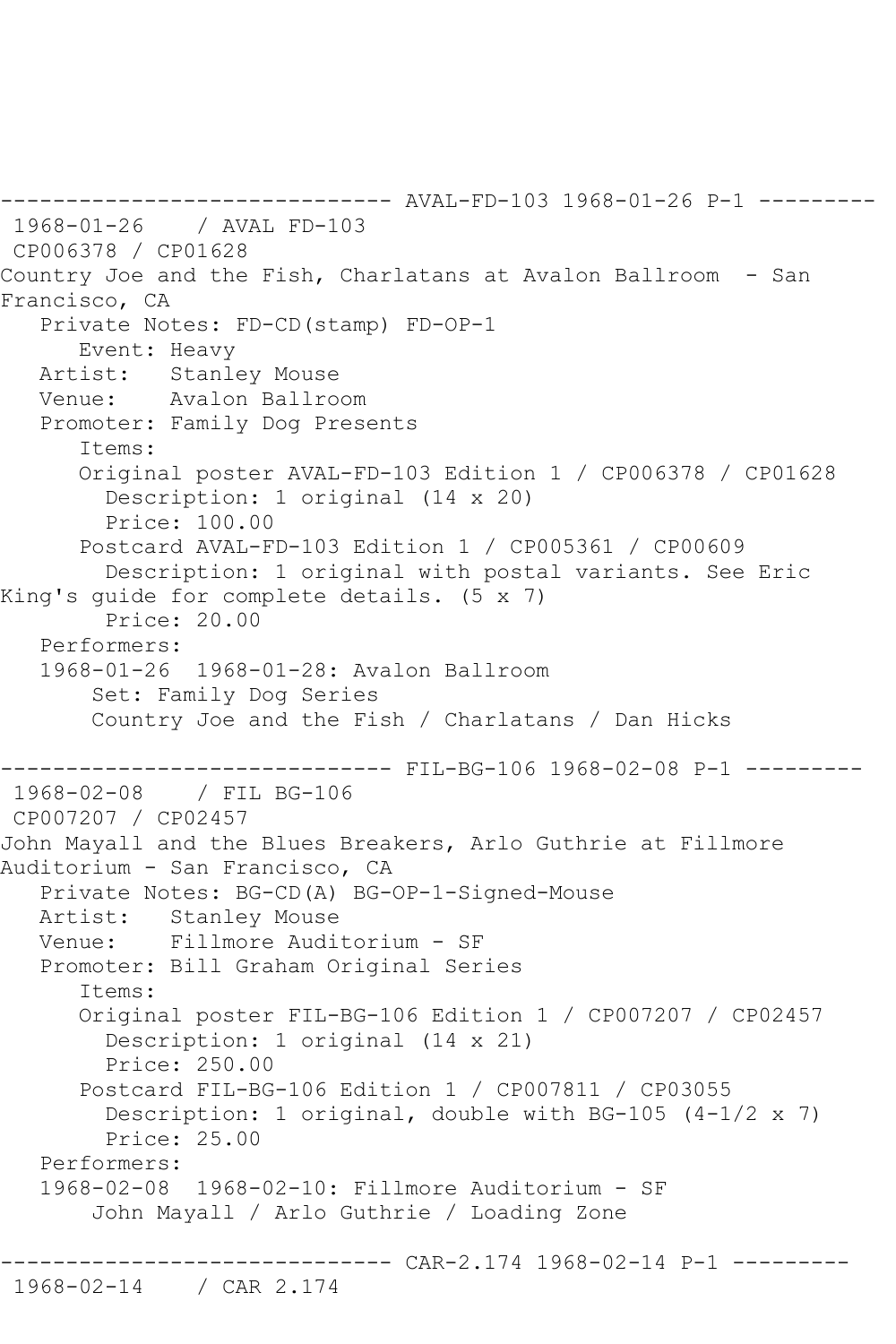```
CP000006 / 0006
Grateful Dead, Country Joe and the Fish at Carousel Ballroom - San 
Francisco, CA
   Notes: Light Show by LSD
This item appears in the Art of Rock book, plate no. 2.174
       Event: Valentines Day
   Artist: Stanley Mouse
   Venue: Carousel Ballroom
   Promoter: Book: Art of Rock
       Items:
       Original poster CAR-2.174 Edition 1 / CP000006 / 0006 (11 x 
11)
         AORPlate: 2.174 
         Price: 400.00
   Performers:
    1968-02-14: Carousel Ballroom
        Grateful Dead / Country Joe and the Fish
                      --------- FIL-BG-110 1968-03-07 P-1 ---------
1968-03-07 / FIL BG-110
CP007211 / CP02461
Cream, James Cotton Blues Band at Fillmore Auditorium - SF - San 
Francisco, CA
    Private Notes: BG-CD(A) BG-OP-1
  Artist: Stanley Mouse<br>Venue: Fillmore Audi
            Fillmore Auditorium - SF
    Promoter: Bill Graham Original Series
       Items:
       Original poster FIL-BG-110 Edition 1 / CP007211 / CP02461
         Description: 1 original , 1 reprint (14 x 21)
         Price: 1000.00
       Original poster FIL-BG-110 Edition 2 / 
         Description: See Eric King's guide for complete details.
         Price: 175.00
       Postcard FIL-BG-110 Edition 1 / CP007815 / CP03059
        Description: 1 original, double with BG109 (4-1/2 \times 6-7/8) Price: 75.00
    Performers:
    1968-03-07: Fillmore Auditorium - SF
        Cream / James Cotton Blues Band / Jeremy Steig / Blood Sweat 
and Tears
    1968-03-08 68-03-10: Winterland
        Cream / James Cotton Blues Band / Jeremy Steig / Blood Sweat 
and Tears
              ------------------------------ AVAL-FD-109 1968-03-08 P-1 ---------
1968-03-08 / AVAL FD-109
```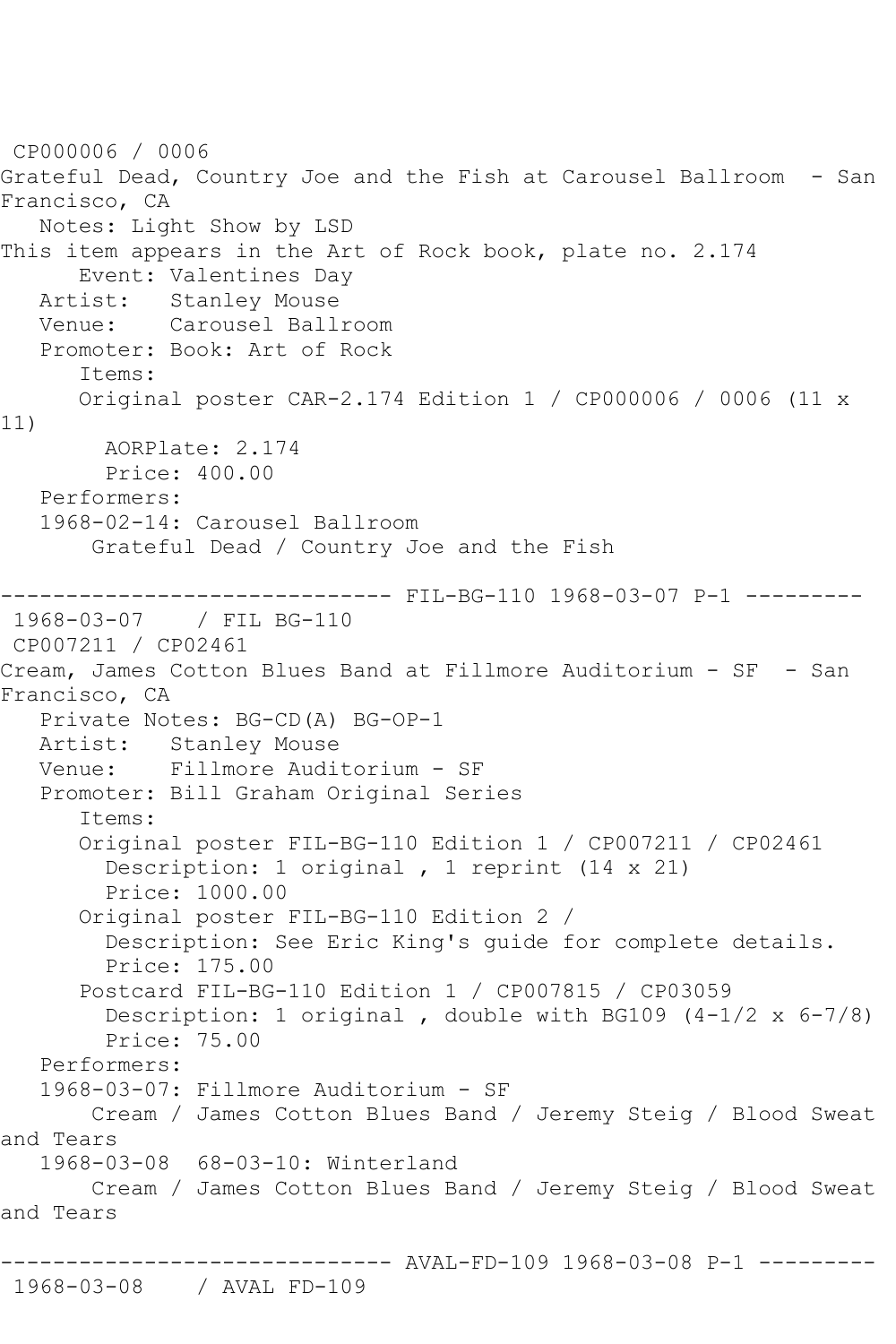```
CP006385 / CP01635
Love, Congress of Wonders at Avalon Ballroom - San Francisco, CA
    Private Notes: FD-CD(stamp) FD-OP-1
  Artist: Stanley Mouse<br>Venue: Avalon Ballro
            Avalon Ballroom
    Promoter: Family Dog Presents
       Items:
       Original poster AVAL-FD-109 Edition 1 / CP006385 / CP01635
         Description: 1 original, 1 reprint (12-1/8 x 20)
         Price: 100.00
       Original poster AVAL-FD-109 Edition 2 / 
         Description: See Eric King's guide for complete details.
         Price: 85.00
       Postcard AVAL-FD-109 Edition 1 / CP005367 / CP00615
         Description: 1 original with postal variants. See Eric 
King's guide for complete details. (5 x 7)
         Price: 25.00
    Performers:
    1968-03-08 1968-03-10: Avalon Ballroom
        Set: Family Dog Series
        Love / Congress of Wonders / Sons of Champlin
------------------------------- FIL-BG-111 1968-03-14 P-1 ----------<br>1968-03-14 / FIL BG-111
             1968-03-14 / FIL BG-111
CP007199 / CP02449
H.P. Lovecraft, Blue Cheer at Fillmore Auditorium - SF - San 
Francisco, CA
    Private Notes: BG-CD(A) BG-OP-1-Signed-Mouse
   Artist: Alton Kelley
   Venue: Fillmore Auditorium - SF
   Promoter: Bill Graham Original Series
       Items:
       Original poster FIL-BG-111 Edition 1 / CP007199 / CP02449
         Description: 1 original , 1 reprint (14 x 21)
         Price: 150.00
       Postcard FIL-BG-111 Edition 1 / CP007816 / CP03060
         Description: original, postal variations, double with BG112 
(4-1/2 \times 7-1/16) Price: 20.00
    Performers:
    1968-03-14: Fillmore Auditorium - SF
        H.P. Lovecraft / Blue Cheer / Penny Nichols / H.P. Lovecraft
    1968-03-15 1968-03-16: Winterland
        H.P. Lovecraft / Blue Cheer
                          ------ AVAL-FD-110 1968-03-15 P-1 ---------
```
1968-03-15 / AVAL FD-110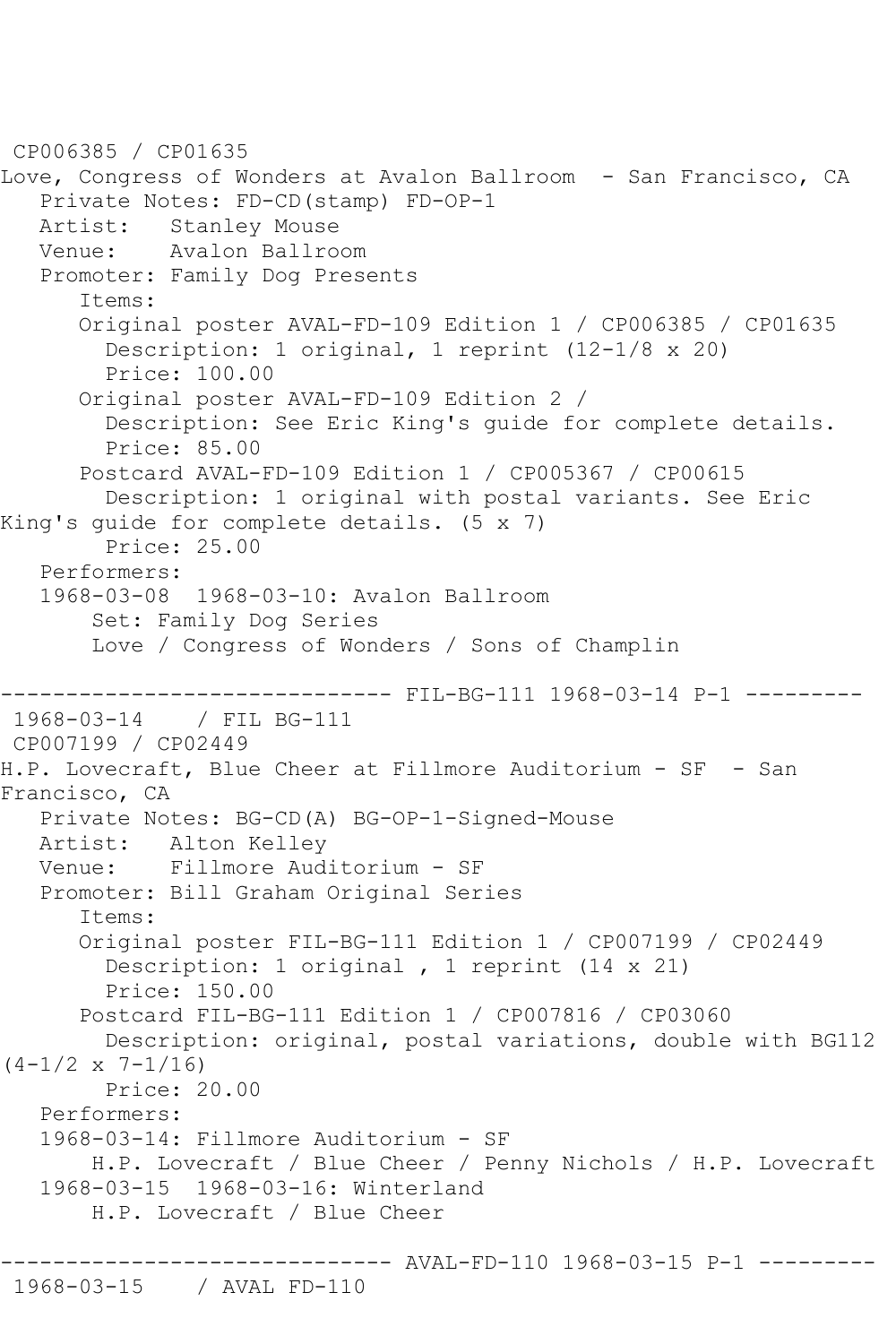```
CP006384 / CP01634
Blood, Sweat and Tears at Avalon Ballroom - San Francisco, CA
    Private Notes: FD-CD(stamp) FD-OP-1-Signed-Mouse
  Artist: Stanley Mouse<br>Venue: Avalon Ballro
            Avalon Ballroom
    Promoter: Family Dog Presents
       Items:
       Original poster AVAL-FD-110 Edition 1 / CP006384 / CP01634
         Description: 1 original, with background variation (5 x 7)
         Price: 75.00
       Postcard AVAL-FD-110 Edition 1 / CP005368 / CP00616
         Description: 1 original with postal variants. See Eric 
King's guide for complete details. (5 x 7)
         Price: 20.00
   Performers:
    1968-03-15 1968-03-17: Avalon Ballroom
        Set: Family Dog Series
        Blood / Sweat and Tears / John Handy / Son House
------------------------------ CAR-2.173 1968-05-08 P-1 ---------
              / CAR 2.173
CP009869 / CS04964
Charlatans, Dan Hicks at Carousel Ballroom - San Francisco, CA
    Notes: Jefferson Airplance canceled
This item appears in the Art of Rock book, plate no. 2.173
       Benefit: Firedance: Alton Kelley Benefit
   Artist: Stanley Mouse
   Venue: Carousel Ballroom
   Promoter: Book: Art of Rock
       Items:
       Original poster CAR-2.173 Edition 1 / CP009869 / CS04964
         Description: 1 original, two versions. The show was 
cancelled after the poster was printed. The uncut sheets were later 
overprinted with a 2nd layer of silver ink to cover the cancelled 
dates, and new dates were added and the also covered the Jefferson 
Airplane. (11-1/2 x 28-1/2)
         AORPlate: 2.173 
         Price: 650.00
        CAR-2.173 Edition 1 / CP003145 / A2 173
         AORPlate: 2.173 
         Price: 900.00
       Postcard CAR-2.173 Edition 1 / CP010251 / CS05345
         Description: Card was printed with the second version of the 
poster.
         AORPlate: 2.173 
         Price: 50.00
        CAR-2.173 / CP000130 / 0132
```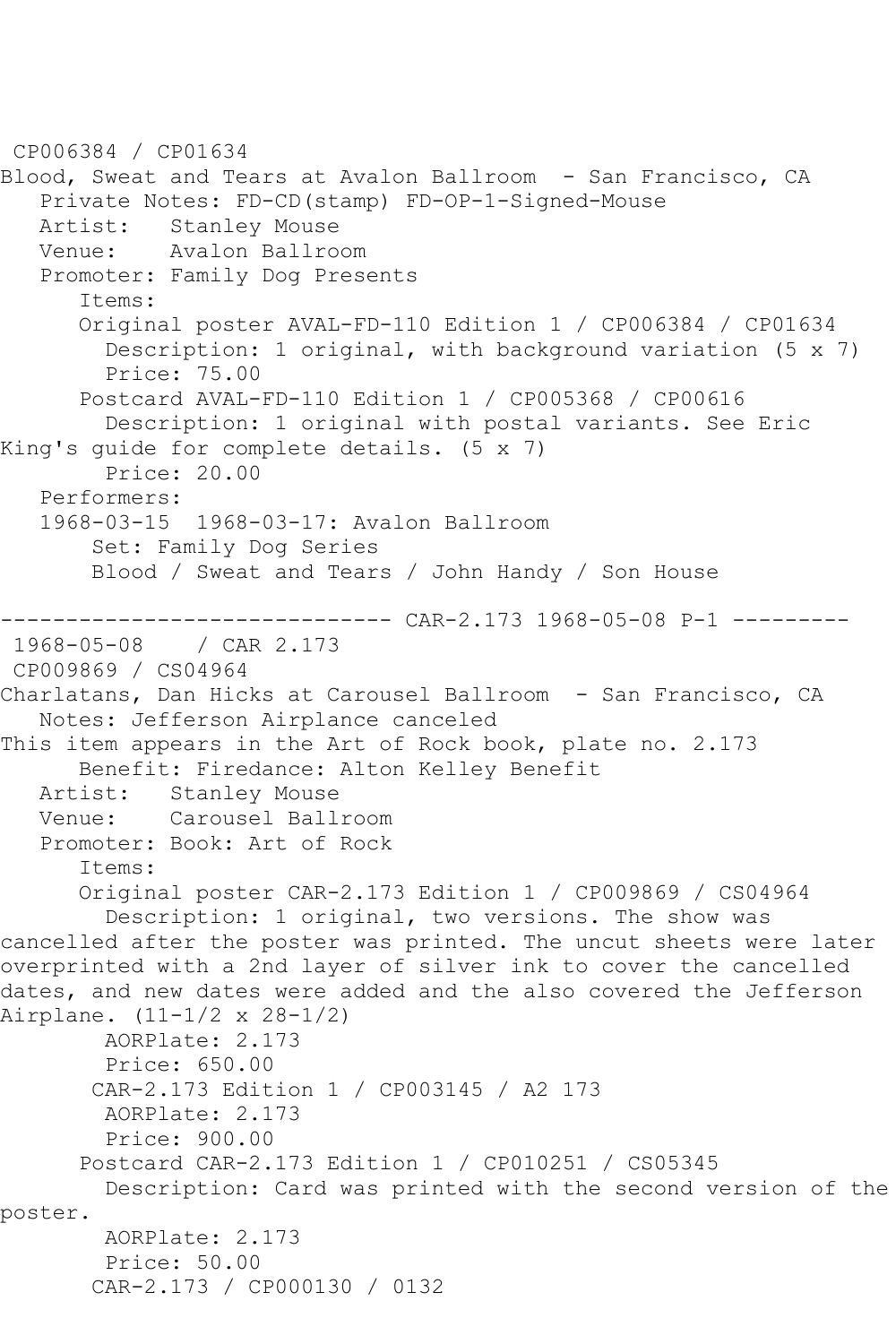```
 AORPlate: 2.173 
       CAR-2.173 / CP019720 / XH19000612
        AORPlate: 2.173 
       CAR-2.173 / NONE / 173
        AORPlate: 2.173 
   Performers:
   1968-05-08: Carousel Ballroom
       Charlatans / Dan Hicks / Steve Miller Blues Band / Jefferson 
Airplane
------------------------------ 1968-06-12 P ---------
1968-06-12 / 
CP061111 / CP061111
Fire Dance
      Benefit: Kelly Benefit / Brotherhood of Light
   Artist: Alton Kelley
   Venue: Carousel Ballroom
      Items:
      Original poster / CP061111 / CP061111 (16-5/8 x 28-1/2)
   Performers:
   1968-06-12: Carousel Ballroom
       Charlatans / Dan Hicks and his Hot Licks / Steve Miller Band
------------------------------ CAR 1968-06-14 P-1 ---------
1968-06-14 / CAR 
CP009809 / CS04904
Booker T. and the Mg's, Buckley at Carousel Ballroom - San 
Francisco, CA
   Notes: Headstone Productions, 2nd Mouse airbrush poster
   Artist: Stanley Mouse
   Venue: Carousel Ballroom
      Items:
      Original poster CAR Edition 1 / CP009809 / CS04904 (14 x 22)
      Original poster CAR Edition 1 / CP000493 / 0499
      Postcard CAR Edition 1 / CP010247 / CS05341 (4-1/2 x 7)
       CAR / CP001211 / 1227
       CAR / CP018840 / XA19680614
   Performers:
   1968-06-14 1968-06-01: Carousel Ballroom
       Booker T and the MG's / Buckley / Tim / It's a Beautiful Day
------------------------------ 1968-06-14 P ---------
1968-06-14 / 
CP061187 / CP061187
Booker T and the MG's, It's a Beautiful Day at Carousel Ballroom 
[San Francisco, CA]
      Benefit: Lights by Garden of Delights
```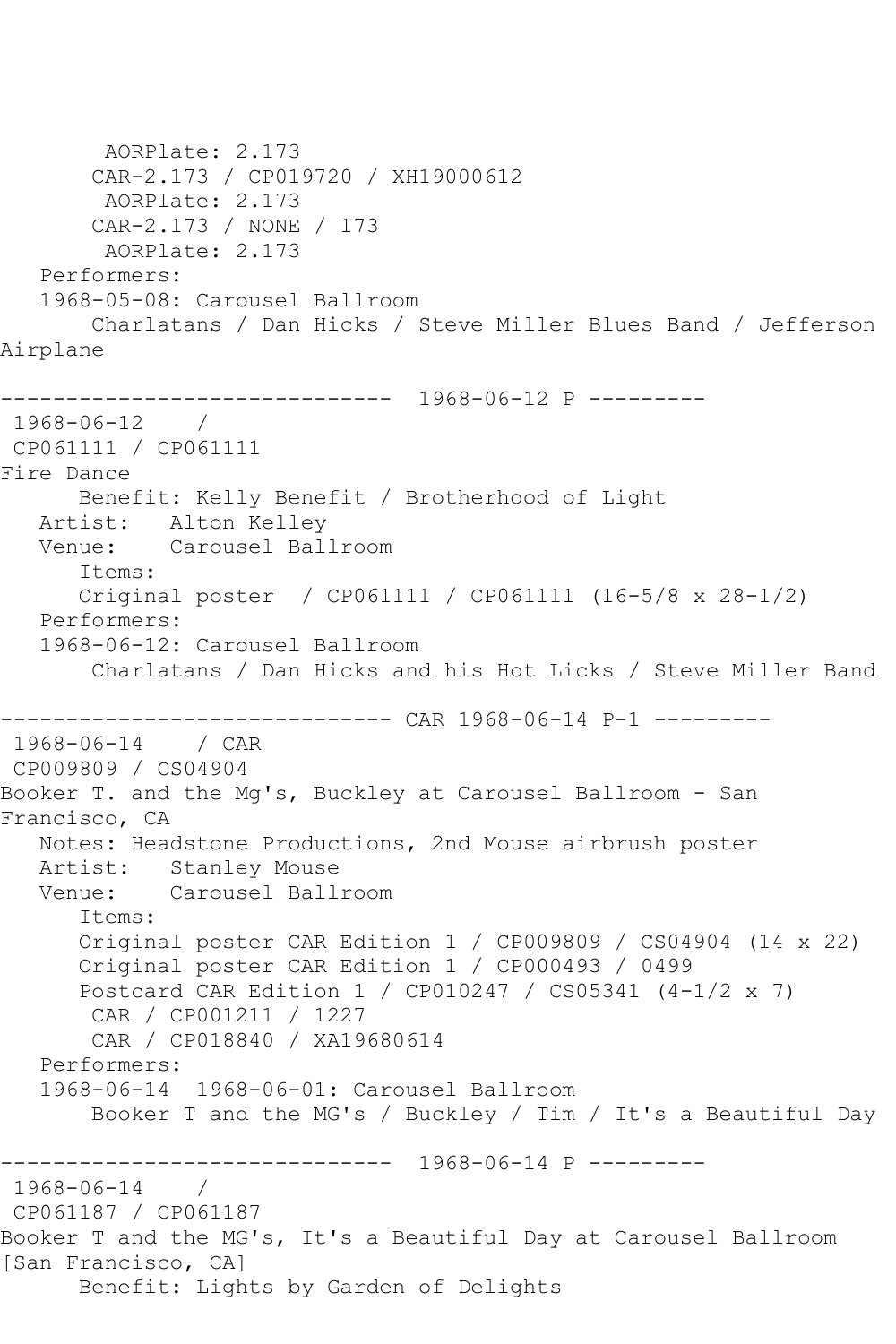Artist: Stanley Mouse Venue: Carousel Ballroom Items: Original poster / CP061187 / CP061187 (14 x 22) Performers: 1968-06-14 1968-06-16: Carousel Ballroom Booker T and the MG's / It's a Beautiful Day / Tim Buckley ------------------------------ AVAL-FD-134 1968-08-23 P-1 --------- 1968-08-23 / AVAL FD-134 CP006409 / CP01659 Spirit, Sir Douglas Quintet at Avalon Ballroom - San Francisco, CA Notes: Photo by Arnold Zenthe Private Notes: FD-CD(stamp) FD-OP-1 Artist: Stanley Mouse Venue: Avalon Ballroom Promoter: Family Dog Presents Items: Original poster AVAL-FD-134 Edition 1 / CP006409 / CP01659 Description: 1 original (13 x 22-2/8) Price: 100.00 Postcard AVAL-FD-134 Edition 1 / CP005405 / CP00654 Description: Double card with FD-133, with postal variants. See Eric King's quide for complete details. (4-5/8 x 6-9/16) Price: 25.00 Performers: 1968-08-23 1968-08-25: Avalon Ballroom Set: Family Dog Series Spirit / Sir Douglas Quintet / Notes from the Underground ------ SDP-2.030 1969-02-21 P-1 ---------1969-02-21 / SDP 2.030 CP009747 / CS04842 Radioactive: Steve Miller Blues Band, Allmen Joy at Avalon Ballroom - San Francisco, CA Notes: This item appears in the Art of Rock book, plate no. 2.030 Artist: Stanley Mouse Venue: Avalon Ballroom Promoter: Soundproof Productions Items: Original poster SDP-2.030 Edition 1 / CP009747 / CS04842 Description: 1 original (12-3/4 x 18-1/2) AORPlate: 2.030 Original poster SDP-2.030 Edition 1 / CP009748 / CS04843 Var. alt size AORPlate: 2.030 Performers: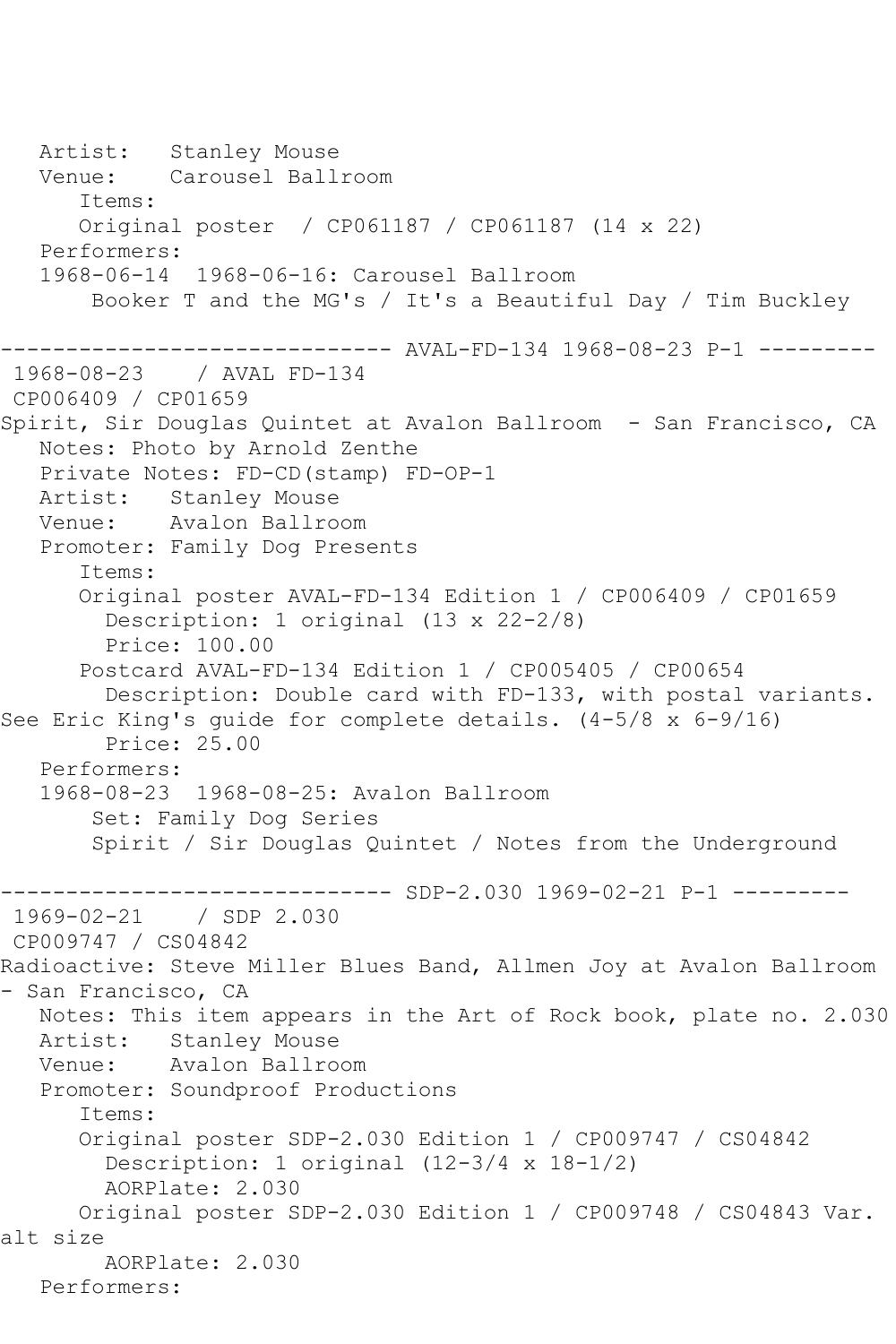1969-02-21: Avalon Ballroom Steve Miller Blues Band / Allmen Joy / Linn County / Jerry Abrahms ------------------------------ 1969-11-28 P --------- 1969-11-28 / Horace Bachelor Experience, Bonzo Dog Band Artist: Stanley Mouse Promoter: Dirty Dog Presents Items: Original poster / (16 x 24-3/4) Performers: 1969-11-28: Horace Bachelor Experience / Bonzo Dog Band ------------------------------ DIA 1970-10-13 P-1 --------- 1970-10-13 / DIA The Graphic Works of Stanley Mouse at The Detroit Institute of Arts Artist: Stanley Mouse Venue: Detroit Institute of Arts Items: Original poster DIA Edition 1 / (26 x 20) Performers: 1970-10-13 1970-10-08: Detroit Institute of Arts ------------------------------ SRF-4.095 1970-12-12 P-1 --------- 1970-12-12 / SRF 4.095 CP000504 / 0509 Grateful Dead, New Riders of the Purple Sage at Santa Rosa Fairgrounds - Santa Rosa, CA Notes: This item appears in the Art of Rock book, plate no. 4.095 Artist: Stanley Mouse Venue: Santa Rosa Fairgrounds Promoter: Book: Art of Rock Items: Original poster SRF-4.095 Edition 1 / CP000504 / 0509 AORPlate: 4.095 Price: 500.00 Handbill / AORPlate: 4.095 Price: 90.00 Performers: 1970-12-12: Santa Rosa Fairgrounds Grateful Dead / New Riders of the Purple Sage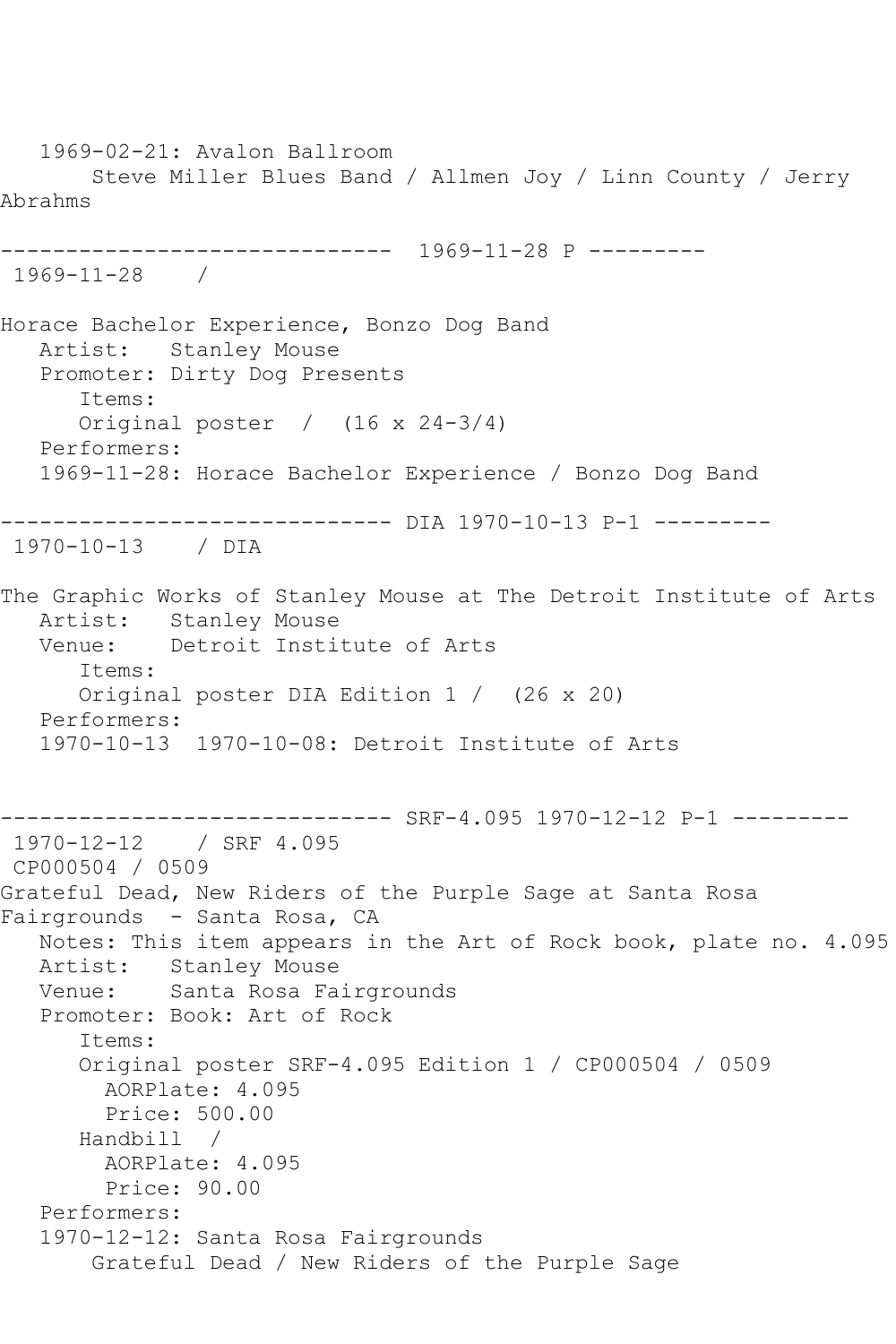------------------------------ 1971 P-1 --------- 1971 / CP001252 / 1267 Grateful Dead Artist: Stanley Mouse Promoter: Warner Brothers Items: Original poster Edition 1 / CP001252 / 1267 (22 x 28) Performers: 1971: Grateful Dead ------------------------------ 1971-10-19 P-1 --------- 1971-10-19 / CP001253 / 1268 Grateful Dead, New Riders of the Purple Sage at Northrup Auditorium - Minneapolis, MN Artist: Stanley Mouse Venue: Northrup Auditorium Items: Original poster Edition 1 / CP001253 / 1268 (16-11/16 x 29) Price: 350.00 Performers: 1971-10-19: Northrup Auditorium Grateful Dead / New Riders of the Purple Sage ------------------------------ 1971-10-23 P --------- 1971-10-23 / Grateful Dead at East Town Theater - Detroit, MI Artist: Stanley Mouse Venue: East Town Theater Items: Original poster / Price: 400.00 Performers: 1971-10-23 1971-10-24: East Town Theater Grateful Dead ------------------------------ 1971-10-29 P --------- 1971-10-29 / Grateful Dead at Allen Theater - Cleveland, OH Artist: Stanley Mouse<br>Venue: Allen Theater Allen Theater Items: Original poster / Price: 175.00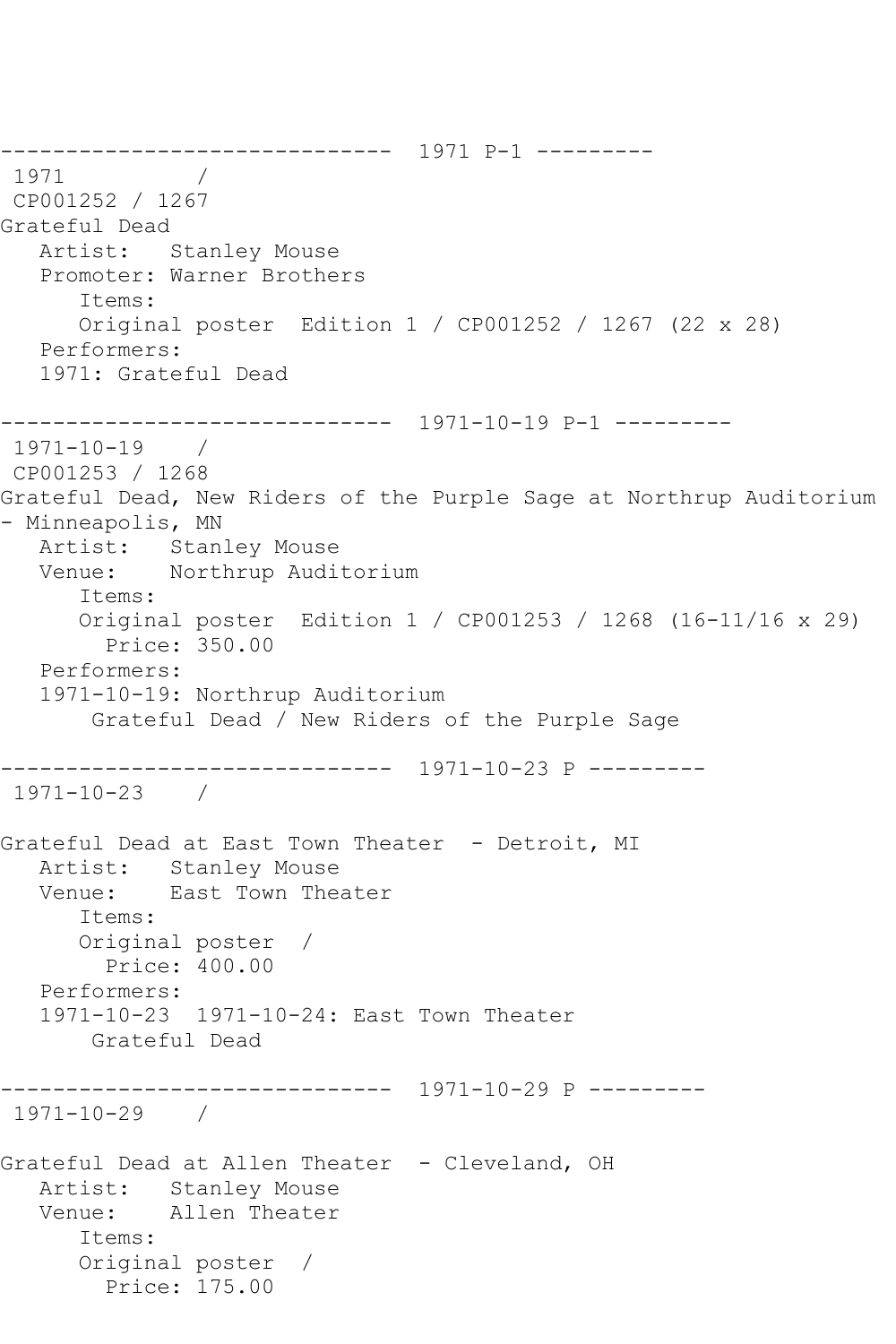```
 Performers:
   1971-10-29: Allen Theater
        Grateful Dead
------------------------------ 1971-10-31 P ---------
1971-10-31 / 
Grateful Dead at Ohio Theater - Columbus, OH
   Artist: Stanley Mouse
   Venue: Ohio Theater
       Items:
      Original poster / 
         Price: 200.00
   Performers:
   1971-10-31: Ohio Theater
       Grateful Dead
------------------------------ 1972 P-1 ---------
1972
CP001942 / 1965
Grateful Dead On Tour in Europe: 1972
      Event: Grateful Dead On Tour in Europe: 1972
   Artist: Stanley Mouse
       Items:
      Original poster Edition 1 / CP001942 / 1965 (36 x 24-1/2)
   Performers:
   1972: Grateful Dead
------------------------------ -4.275 1972 P-1 ---------
1972 / 4.275
CP005920 / CP01169
Movin' On Jeans (Levi's)
   Notes: This item appears in the Art of Rock book, plate no. 4.275
   Private Notes: Misc * B+ 25.00@
      Event: Levis: Movin' On Jeans
   Artist: Alton Kelley
   Promoter: Book: Art of Rock
       Items:
      Original poster -4.275 Edition 1 / CP005920 / CP01169 (30-1/2 
x \ 21 - 1/2 AORPlate: 4.275 
        Price: 40.00
        -4.275 / CP000129 / 0131
        AORPlate: 4.275 
   Performers:
   1972:
```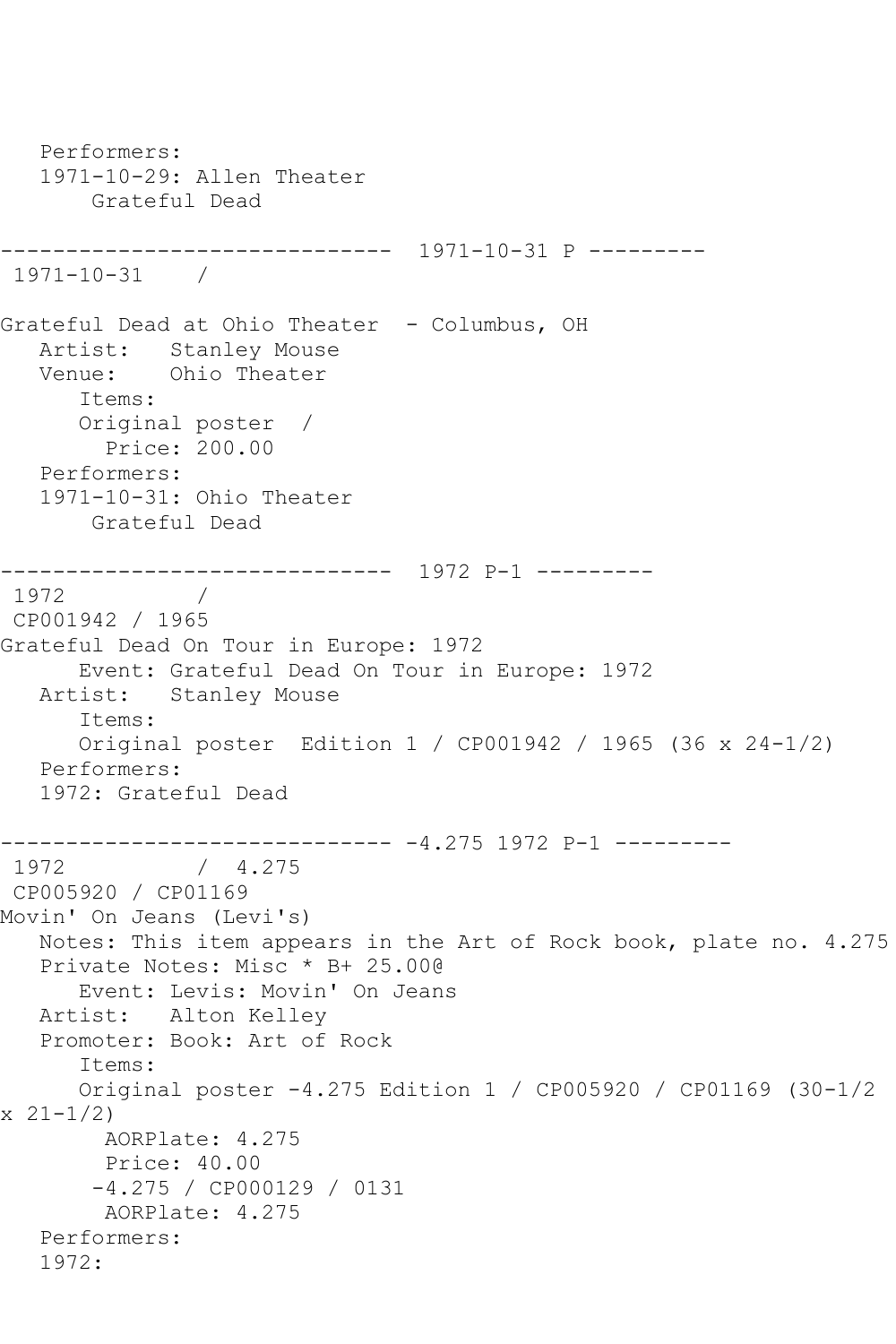------------------------------ 1973 P --------- 1973 / CP061517 / CP061517 Posters and T Shirts Artist: Stanley Mouse Venue: Mouse House Items: Original poster / CP061517 / CP061517 (11 x 14) Performers: 1973: Mouse House ------------------------------ 1973-00-00 P-1 --------- 1973-00-00 / CP006064 / CP01313 Mouse catalog page, Monster T-shirt Catalog Private Notes: Misc \* check Artist: Stanley Mouse Items: Original poster Edition 1 / CP006064 / CP01313 Performers: 1973-00-00: Stanley Mouse ------------------------------ SFMA-2.361 1973-02-03 P-1 --------- 1973-02-03 / SFMA 2.361 CP019453 / XG34 Fred Marshall, Jerry Granelli at San Francisco Museum of Art - San Francisco, CA Notes: This item appears in the Art of Rock book, plate no. 2.361 Other: Light/Sound/Dimension Event: The Mind is like the Moon, Full and Solitary, It's Light Swallows up ... Artist: Stanley Mouse Venue: San Francisco Museum of Art Promoter: Book: Art of Rock Items: Original poster SFMA-2.361 Edition 1 / CP019453 / XG34 AORPlate: 2.361 Handbill SFMA-2.361 Edition 1 / CP002154 / 2145 (7 x 8-1/2) AORPlate: 2.361 Performers: 1973-02-03 1973-02-05: San Francisco Museum of Art Fred Marshall / Jerry Granelli / Bob Fine / Richard Fletcher ------------------------------ 1975 P-1 --------- 1975 / CP005700 / CP00949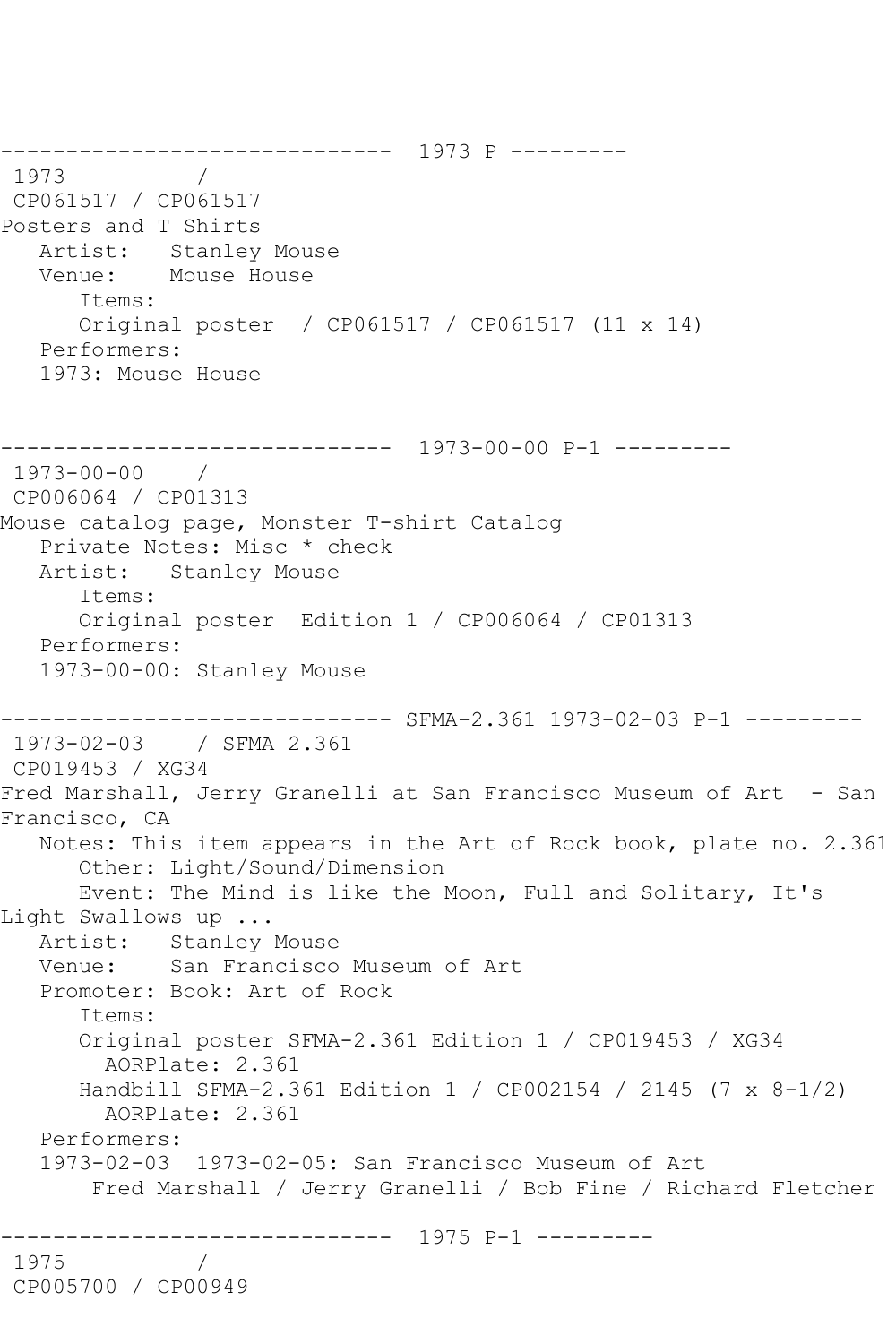```
Monster Calendar 1975
   Notes: This is a calendar, published by Mouse in 1975. Often you 
will find pages from this sold as separate art pieces.
  Private Notes: Misc * 25.00 CHECK<br>Artist: Stanley Mouse
            Stanley Mouse
       Items:
       Original poster Edition 1 / CP005700 / CP00949
         Price: 25.00
   Performers:
   1975:
------------------------------ 1975 P-1 ---------
1975
CP005701 / CP00950
Monster Calendar 1975 January
   Private Notes: Misc * CHECK
   Artist: Stanley Mouse
       Items:
       Original poster Edition 1 / CP005701 / CP00950
         Price: 25.00
   Performers:
   1975:
------------------------------ 1975 P-1 ---------
1975 / 
CP005702 / CP00951
Monster Calendar 1975 January
   Private Notes: Misc * CHECK
   Artist: Stanley Mouse
       Items:
      Original poster Edition 1 / CP005702 / CP00951
   Performers:
   1975:
------------------------------ 1975 P-1 ---------
         \frac{1}{2}CP005703 / CP00952
Monster Calendar 1975 December
   Private Notes: Misc * CHECK
   Artist: Stanley Mouse
       Items:
       Original poster Edition 1 / CP005703 / CP00952
   Performers:
   1975:
              ------------------------------ 1975 P-1 ---------
1975
```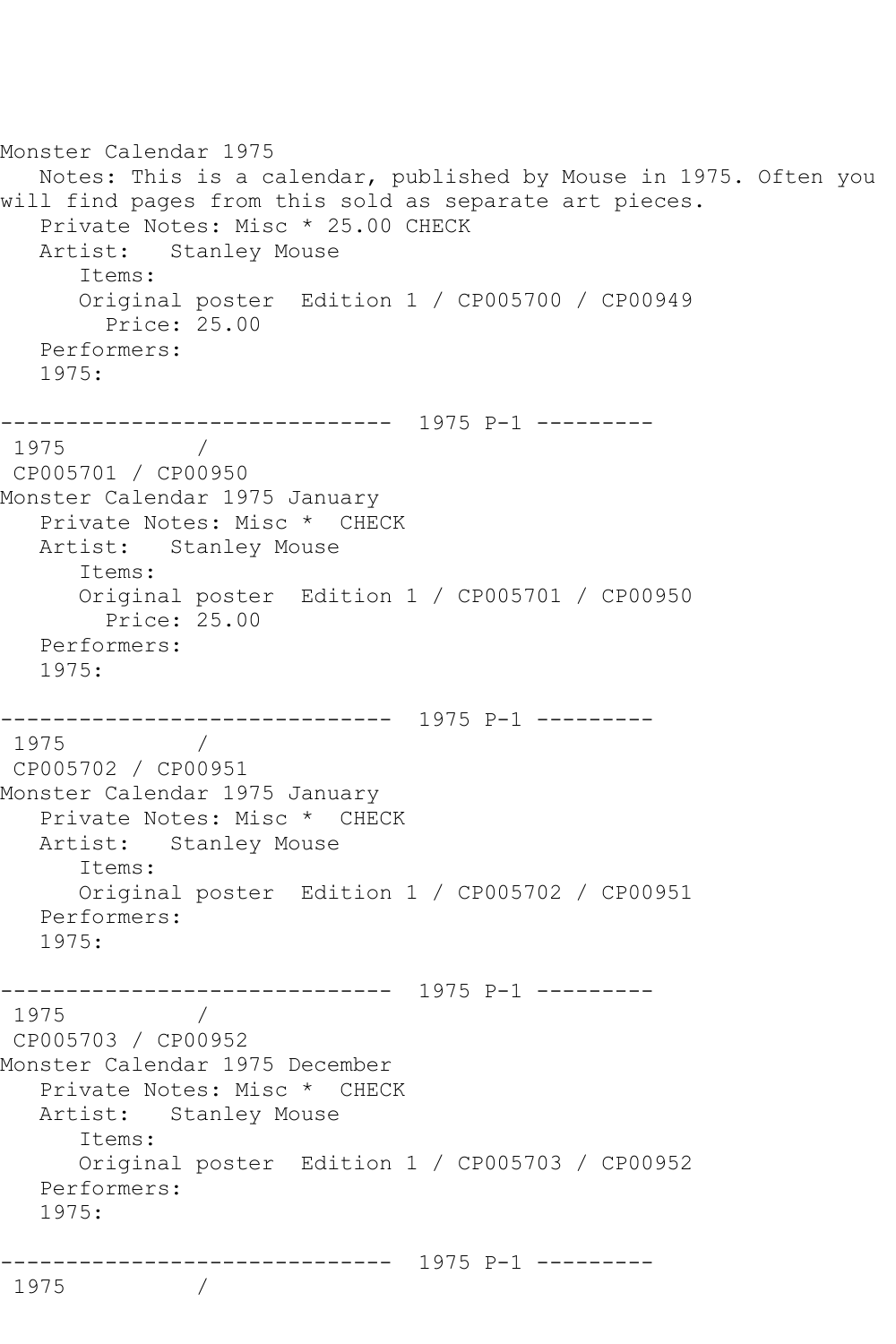CP005704 / CP00953 Monster Calendar 1975 February Private Notes: Misc \* CHECK Artist: Stanley Mouse Items: Original poster Edition 1 / CP005704 / CP00953 Performers: 1975: ------------------------------ 1975 P-1 --------- 1975 / CP005705 / CP00954 Monster Calendar 1975 November Private Notes: Misc \* CHECK Artist: Stanley Mouse Items: Original poster Edition 1 / CP005705 / CP00954 Performers: 1975: ------------------------------ 1975 P-1 --------- 1975 / CP005707 / CP00956 Monster Calendar 1975 October Private Notes: Misc \* CHECK Artist: Stanley Mouse Items: Original poster Edition 1 / CP005707 / CP00956 Performers: 1975: ------------------------------ 1975 P-1 --------- 1975 / CP005708 / CP00957 Monster Calendar 1975 April Private Notes: Misc \* CHECK Artist: Stanley Mouse Items: Original poster Edition 1 / CP005708 / CP00957 Performers: 1975: ------------------------------ 1975 P-1 --------- 1975 CP005709 / CP00958 Monster Calendar 1975 September Private Notes: Misc \* CHECK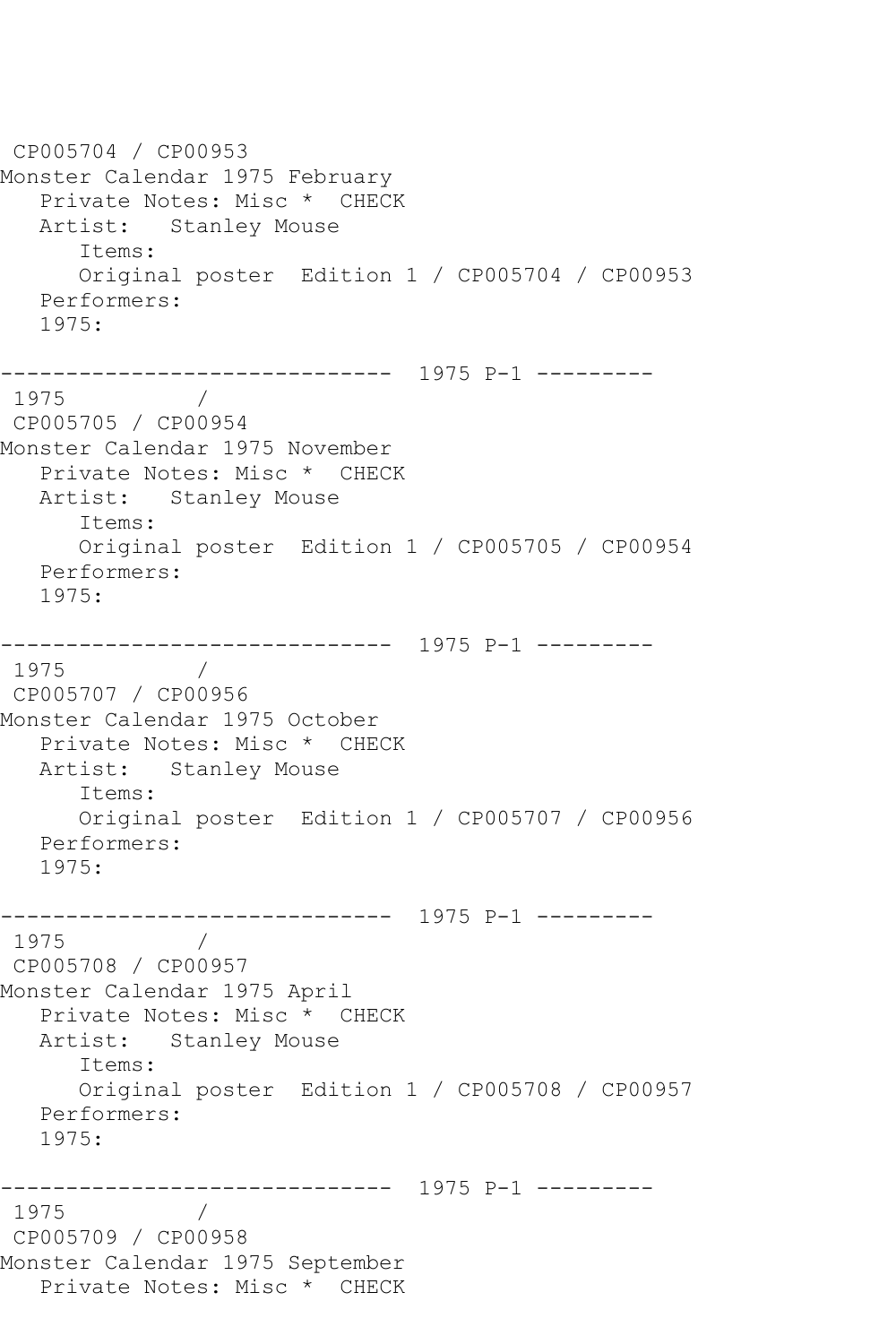Artist: Stanley Mouse Items: Original poster Edition 1 / CP005709 / CP00958 Performers: 1975: ------------------------------ 1975 P-1 --------- 1975 / CP005710 / CP00959 Monster Calendar 1975 May Private Notes: Misc \* CHECK Artist: Stanley Mouse Items: Original poster Edition 1 / CP005710 / CP00959 Performers: 1975: ------------------------------ 1975 P-1 --------- 1975 CP005711 / CP00960 Monster Calendar 1975 June Private Notes: Misc \* CHECK Artist: Stanley Mouse Items: Original poster Edition 1 / CP005711 / CP00960 Performers: 1975: ------------------------------ 1975 P-1 --------- 1975 / CP005721 / CP00970 Monster Calendar 1975 March Private Notes: Mouse Artist: Stanley Mouse Items: Original poster Edition 1 / CP005721 / CP00970 Performers: 1975: ------------------------------ 1975-06-17 P-1 --------- 1975-06-17 / CP000298 / 0301 Bob Fried Memorial Boogie Event: Bob Fried Memorial Boogie Artist: Stanley Mouse Items: Original poster Edition 1 / CP000298 / 0301 (14 x 20)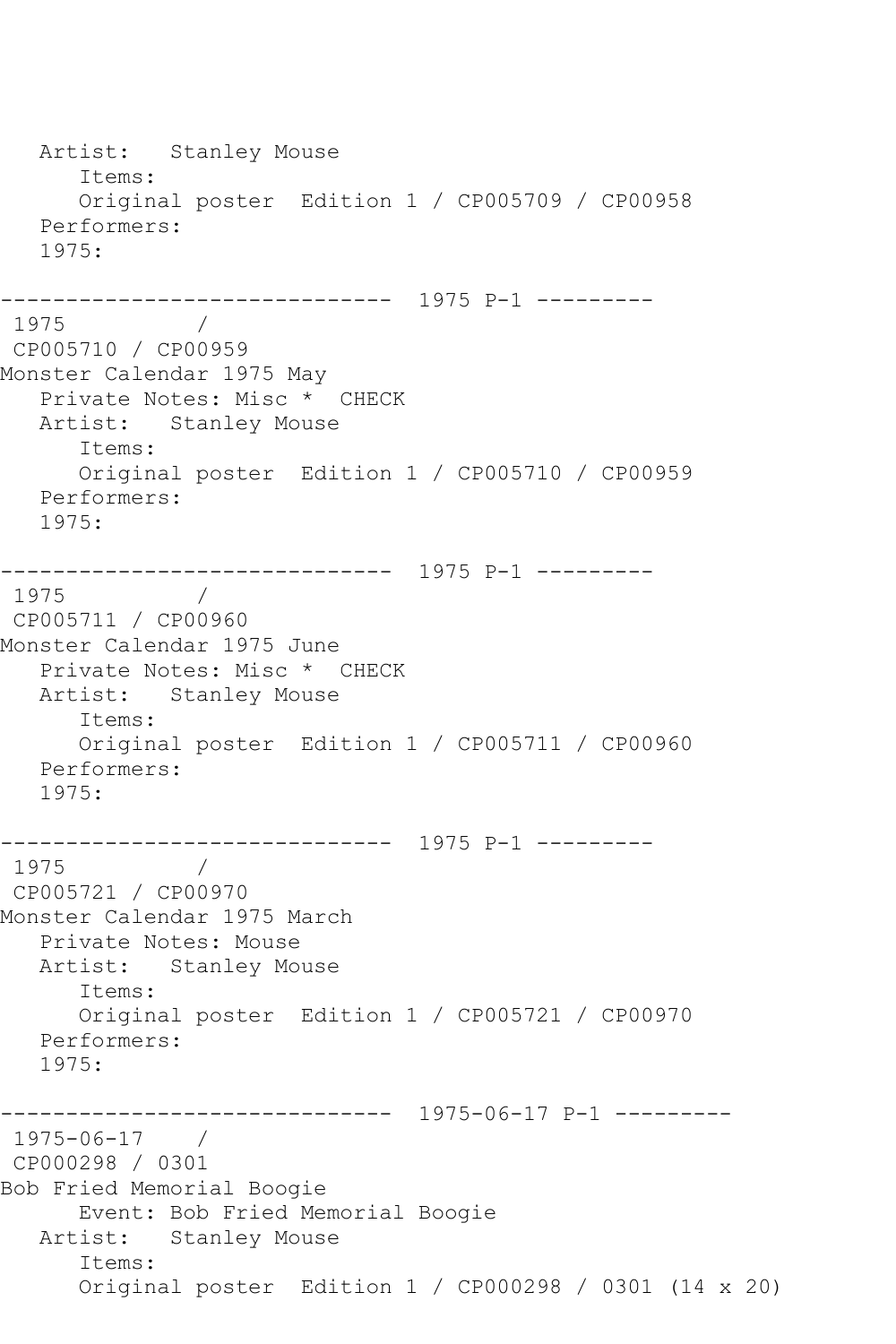Price: 40.00 Handbill Edition 1 / CP001129 / 1141 (4-11/16 x 6-3/4) Postcard Edition 1 / CP001075 / 1090 Performers: 1975-06-17: Bob Fried / Kingfish / Jerry Garcia / Keith and Donna / Mirrors ------------------------------ COW-4.041 1975-07-15 P-1 --------- 1975-07-15 / COW 4.041 CP009950 / CS05045 Rolling Stones at Cow Palace - Santa Barbara, CA Notes: This item appears in the Art of Rock book, plate no. 4.041 Artist: Stanley Mouse Venue: Cow Palace, Sacramento Promoter: Book: Art of Rock Items: Original poster COW-4.041 Edition 1 / CP009950 / CS05045 (23 x 35) AORPlate: 4.041 Price: 200.00 COW-4.041 / CP000682 / 0690 AORPlate: 4.041 COW-4.041 / CP015393 / ME0540 AORPlate: 4.041 Performers: 1975-07-15: Cow Palace, Sacramento Rolling Stones ------------------------------ -4.278 1976 P-1 --------- 1976 / 4.278 CP000985 / 1004 Book of Dreams - Steve Miller Notes: This item appears in the Art of Rock book, plate no. 4.278 Event: Book of Dreams Artist: Stanley Mouse Promoter: Book: Art of Rock Items: Original poster -4.278 Edition 1 / CP000985 / 1004 (12 x 16) AORPlate: 4.278 -4.278 / CP019919 / XJ052 AORPlate: 4.278 Performers: 1976: Steve Miller Blues Band ------------------------------ 1976 P-1 --------- 1976 / CP000983 / 1002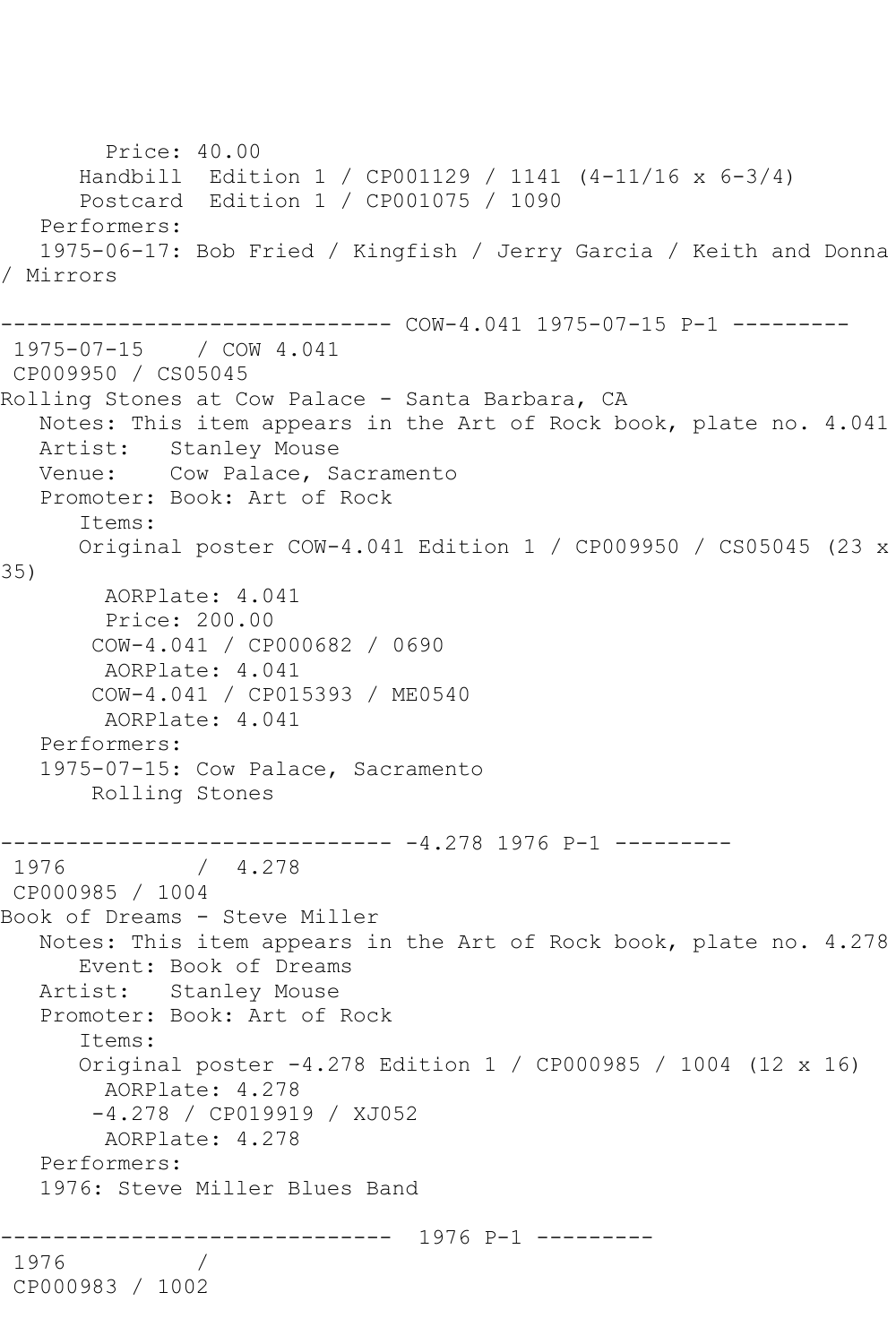Cats Under The Stars Notes: Phin Publishing. Event: Cats Under The Stars Artist: Stanley Mouse Items: Original poster Edition 1 / CP000983 / 1002 (12 x 16) Performers: 1976: Jerry Garcia ------------------------------ 1976 P-1 --------- 1976 / CP000990 / 1009 Don't Tread On Me Notes: Phin Publishing. Event: Don't Tread On Me Artist: Stanley Mouse Items: Original poster Edition 1 / CP000990 / 1009 (12 x 16) Performers: 1976: ------------------------------ 1976 P-1 --------- 1976 / CP009793 / CS04888 Grateful Dead, On The Road Poster Notes: This item appears in the Art of Rock book, plate no. b110\_S Artist: Stanley Mouse Items: Original poster Edition 1 / CP009793 / CS04888 AORPlate: b110\_S / CP019347 / XF016 AORPlate: b110\_S Performers: 1976: Grateful Dead ------------------------------ -4.276 1976 P-1 --------- 1976 / 4.276 CP003238 / A4 276 Book: Mouse and Kelley Notes: This item appears in the Art of Rock book, plate no. 4.276 Artist: Stanley Mouse Promoter: Book: Art of Rock Items: Original poster -4.276 Edition 1 / CP003238 / A4 276 AORPlate: 4.276 -4.276 / NONE / 276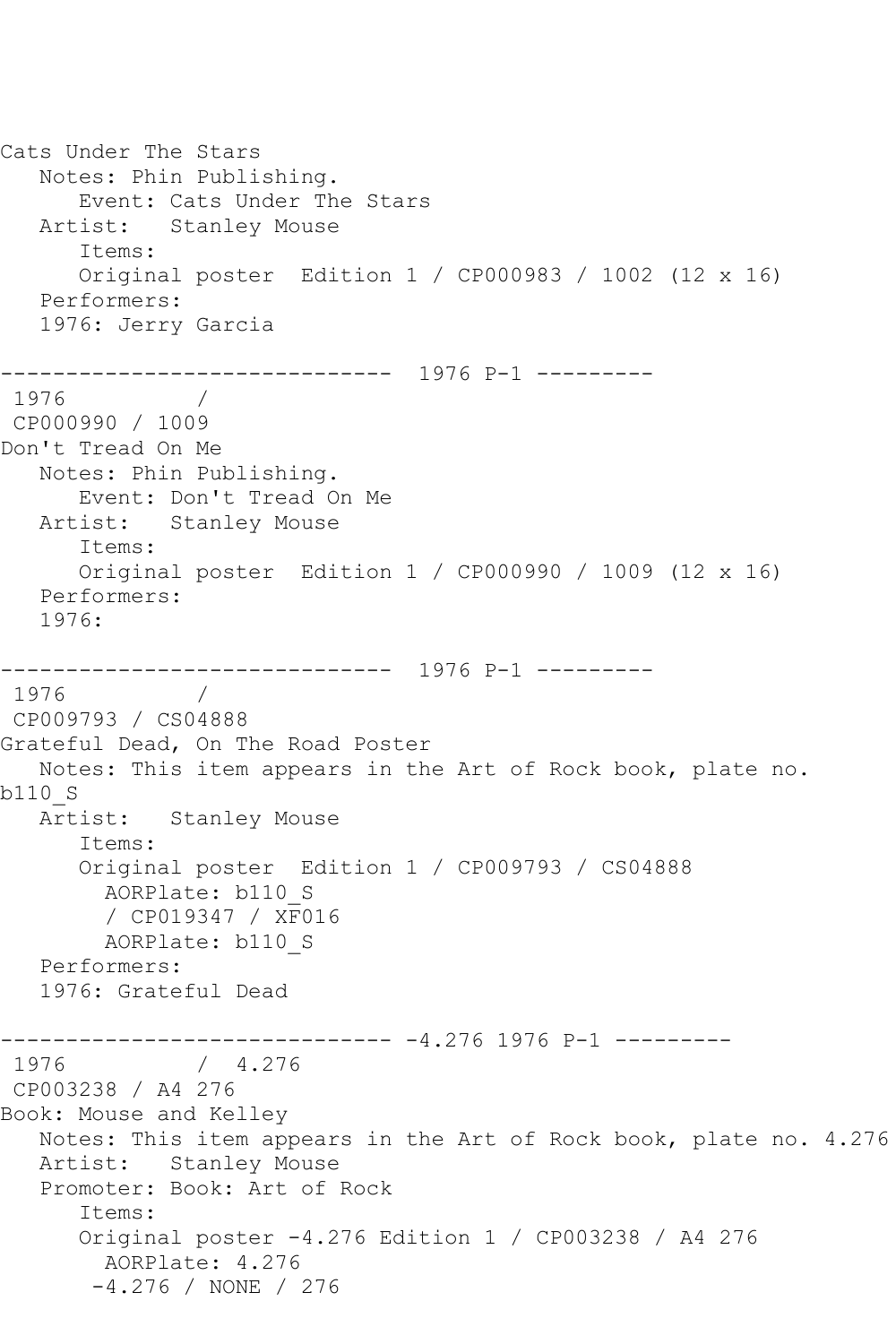AORPlate: 4.276 Performers: 1976: ------------------------------ -4.277 1976 P-1 --------- 1976 / 4.277 CP000986 / 1005 Tiger Rose - Robert Hunter Notes: Phin Publishing. This item appears in the Art of Rock book, plate no. 4.277 Event: Tiger Rose Artist: Stanley Mouse Promoter: Book: Art of Rock Items: Original poster -4.277 Edition 1 / CP000986 / 1005 (12 x 16) AORPlate: 4.277 Performers: 1976: Robert Hunter ------------------------------ 1976 P-1 --------- 1976 CP009928 / CS05023 Wings Over America Notes: Phin Publishing. Artist: Stanley Mouse Items: Original poster Edition 1 / CP009928 / CS05023 (12 x 16) / CP046171 Performers: 1976: Wings / Paul Mccartney ------------------------------ 1976-01-31 P-1 --------- 1976-01-31 / CP005684 / CP00933 KSAN - What Was That /Suddenly Lost Summer Private Notes: \* A- 60 CHECK Event: KSAN - What Was That or Suddenly Lost Summer Artist: Stanley Mouse Items: Original poster / CP061407 Original poster Edition 1 / CP005684 / CP00933 (14 x 21) Price: 60.00 / CP000308 / 0311 / CP009893 / CS04988 Performers: 1976-01-31 1976-02-01: KSAN / What Was That Suddenly Last Summer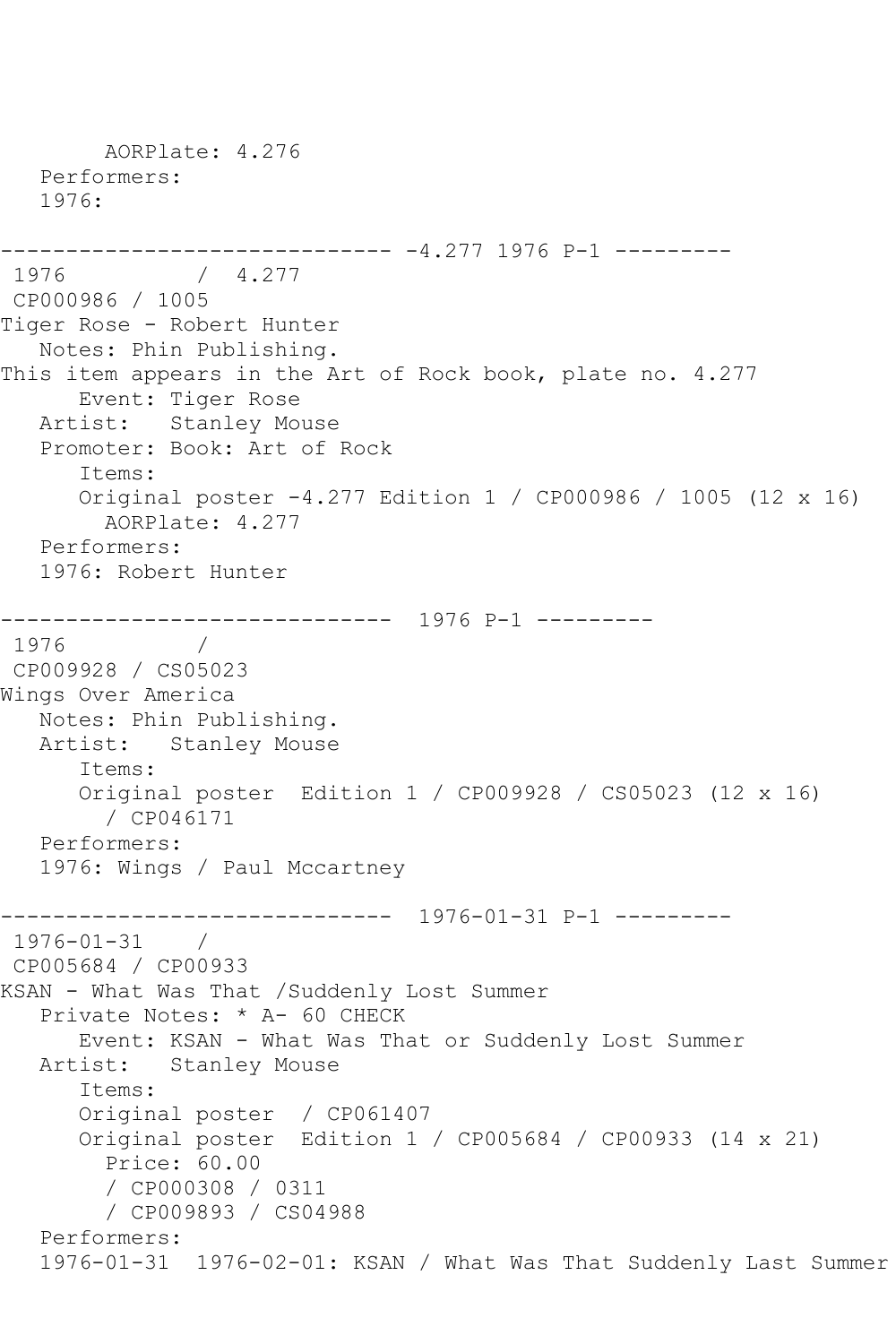```
------------------------------ 1977 P ---------
1977
CP046172
Wings in Concert
   Notes: Phin Publishing.
      Event: Wings in Concert
   Artist: Stanley Mouse
      Items:
      Original poster / CP046172
      Original poster Edition 1 / CP000988 / 1007 (12 x 16)
   Performers:
   1977: Wings / Paul Mccartney
------------------------------ 1977 P ---------
1977
CP046167
Led Zeppelin
   Artist: Stanley Mouse
      Items:
      Original poster / CP046167 (20 x 28)
   Performers:
   1977:
------------------------------ 1977 P ---------
1977
CP046173
Rolling Stones World Tour 1977
   Artist: Alton Kelley
      Items:
      Original poster / CP046173
   Performers:
   1977:
------------------------------ 1978 P ---------
1978 / 
Grateful Dead Logo
   Artist: Stanley Mouse
      Items:
      Original poster / 
   Performers:
   1978: Grateful Dead
------------------------------ 1978 P-1 ---------
1978 / 
CP001246 / 1261
Grateful Dead
```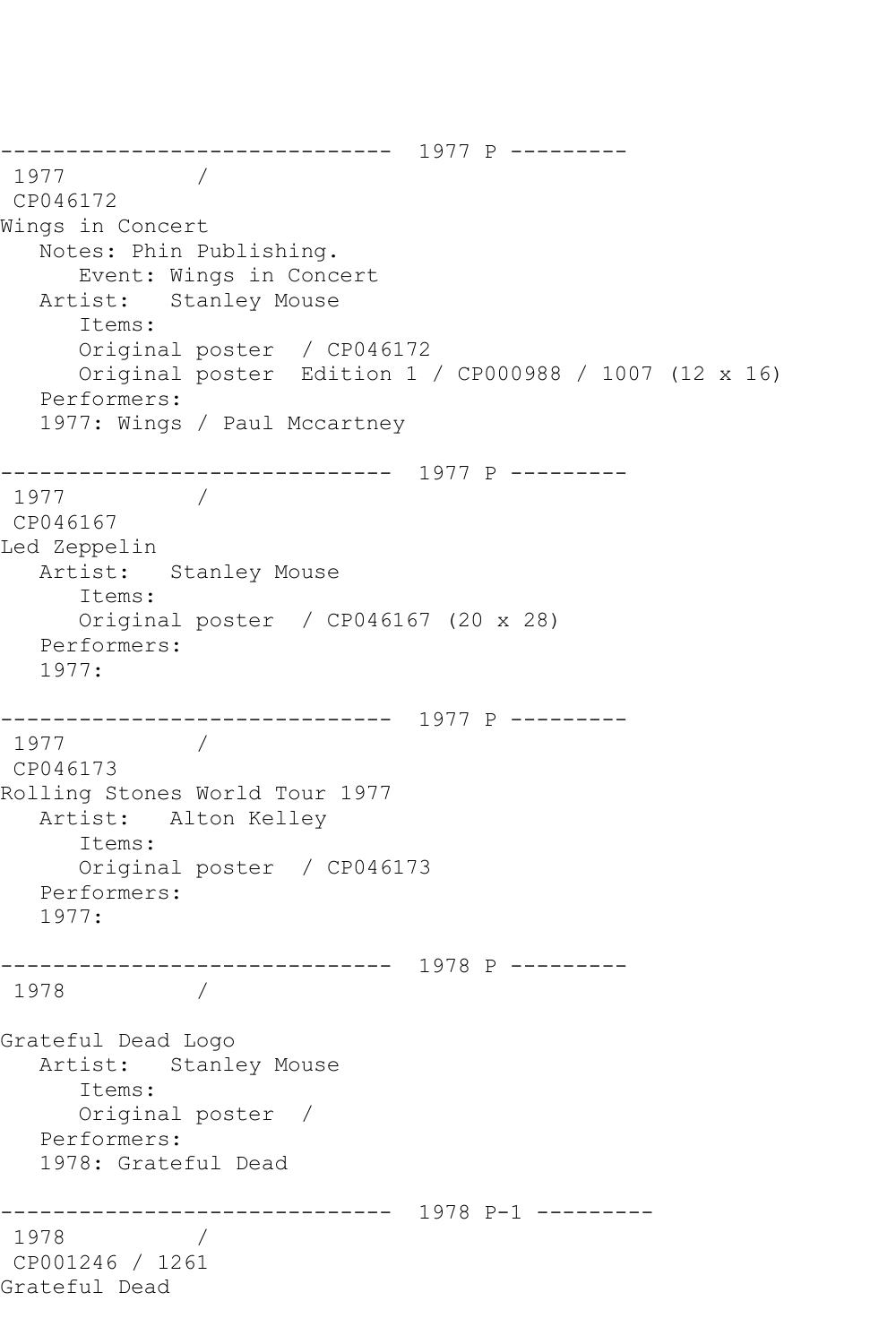Event: Egypt 1978 Tour Artist: Stanley Mouse Items: Original poster Edition 1 / CP001246 / 1261 (16 x 12) / CP000984 / 1003 Performers: 1978: Grateful Dead ------------------------------ 1978 P --------- 1978 CP046168 Grateful Dead, Skeleton and Roses Artist: Stanley Mouse Items: Original poster / CP046168 Performers: 1978: Grateful Dead ------------------------------ 1978 P --------- 1978 / CP046170 Grateful Dead, On the Road Artist: Stanley Mouse Items: Original poster / CP046170 (18-1/2 x 28) Performers: 1978: ------------------------------ GPY-4.297 1978-09-14 BP-1 --------- 1978-09-14+ / GPY 4.297 CP001301 / 1317 Grateful Dead at Great Pyramids - Cairo/Gisa, Eg Notes: This item appears in the Art of Rock book, plate no. 4.297 Artist: Stanley Mouse Venue: Great Pyramids Promoter: Book: Art of Rock Items: Backstage Pass GPY-4.297 Edition 1 / CP001301 / 1317 AORPlate: 4.297 Performers: 1978-09-14+: Great Pyramids Grateful Dead ------------------------------ GPY-4.296 1978-09-14 BP-1 --------- 1978-09-14+ / GPY 4.296 CP001300 / 1316 Grateful Dead at Great Pyramids - Cairo/Gisa, Eg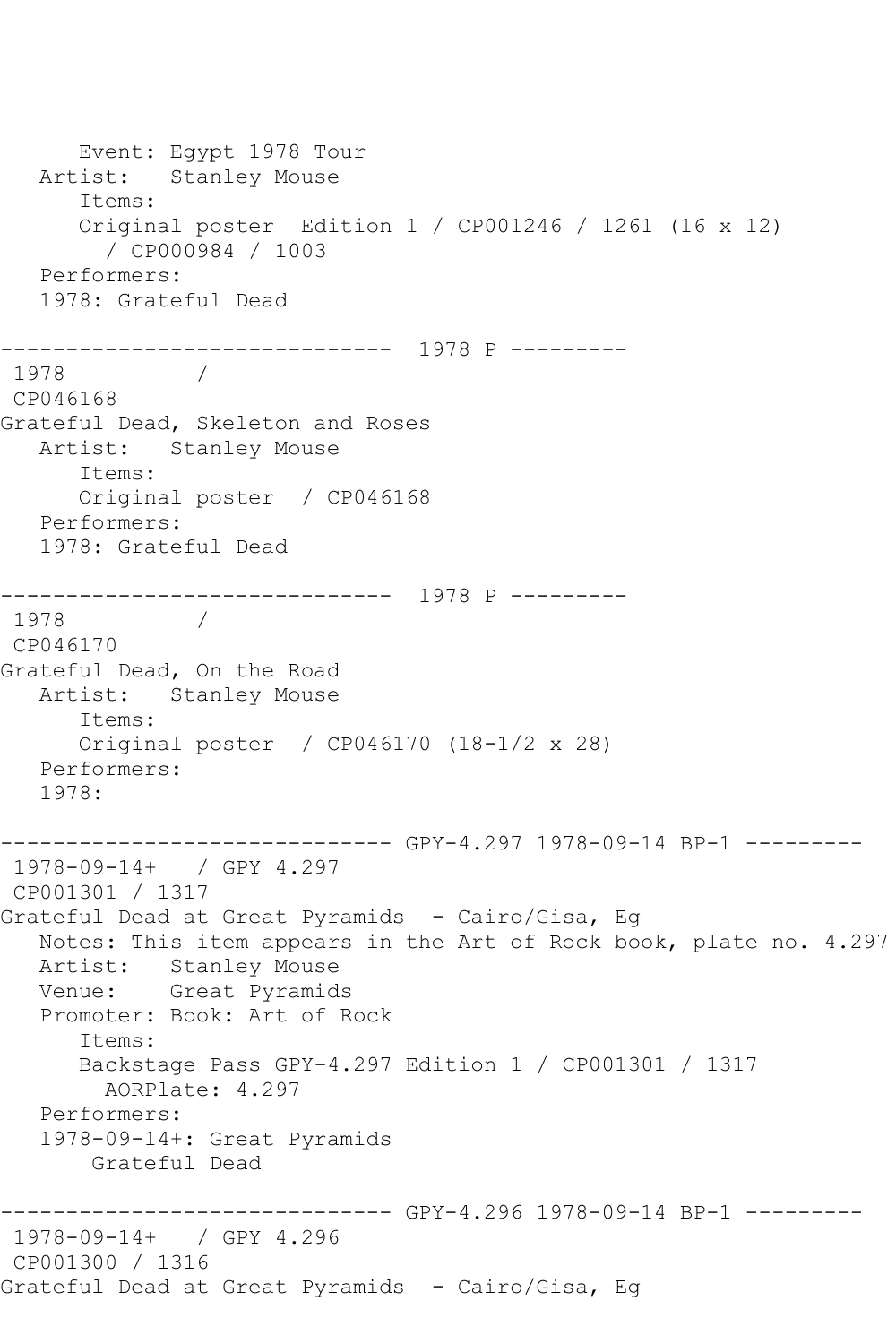```
 Notes: This item appears in the Art of Rock book, plate no. 4.296
   Artist: Stanley Mouse
   Venue: Great Pyramids
    Promoter: Book: Art of Rock
       Items:
       Backstage Pass GPY-4.296 Edition 1 / CP001300 / 1316
         AORPlate: 4.296 
   Performers:
    1978-09-14+: Great Pyramids
        Grateful Dead
                    ------------------------------ GRK 1978-10-01 P-1 ---------
1978-10-01 / GRK 
CP000305 / 0308
Paul Butterfield Blues Band, Country Joe and the Fish at Greek 
Theater at University of California at Berkeley - Berkele
       Event: Family Dog Presents Tribal Stomp
  Artist: Stanley Mouse<br>Venue: Greek Theater
           Greek Theater at University of California at Berkeley
    Promoter: Family Dog Presents
       Items:
       Original poster GRK Edition 1 / CP000305 / 0308 (14 x 22)
        GRK / CP000184 / 0188
        GRK / CP003018 / 2974
   Performers:
    1978-10-01: Greek Theater at University of California at Berkeley
        Paul Butterfield Blues Band / Country Joe and the Fish / Big 
Brother and the Holding Company / Michael Bloomfield / Nick 
Gravenites / It Was A Beautiful Day / Canned Heat Blues Band / Lee 
Michaels / Allen Ginsberg / Michael Mcclure / Lenore Kandel / Lenore 
Kandel / Diane DiPrima / Congress of Wonders / Wavy Gravy / Chet 
Helms
------------------------------ -4.280 1978-10-13 P-1 ---------
1978-10-13 / 4.280
CP000341 / 0345
Alton Kelley, Stanley Mouse at Peanut Gallery
   Notes: This item appears in the Art of Rock book, plate no. 4.280
  Event: Concrete Foundation of Fine Arts Show at Peanut Gallery<br>Artist: Dave Sheridan
            Dave Sheridan
   Venue: Peanut Gallery
   Promoter: Peanut Gallery
       Items:
       Original poster (Pirate) -4.280 Edition 1 / CP000341 / 0345 
(29 x 23)
         AORPlate: 4.280 
         Price: 40.00
```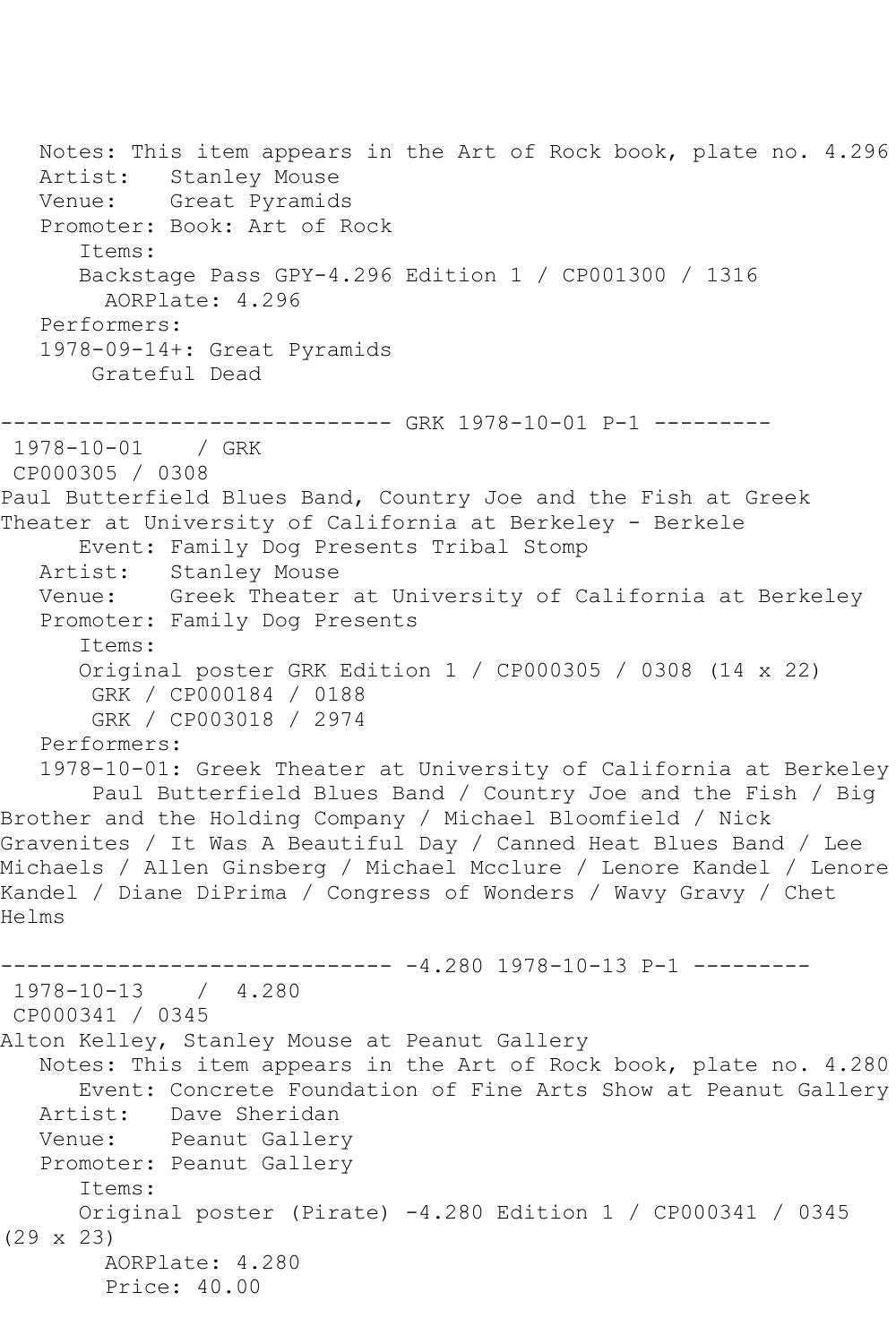```
 -4.280 / CP019906 / XJ039
        AORPlate: 4.280 
   Performers:
   1978-10-13: Peanut Gallery
       Alton Kelley / Stanley Mouse / Victor Moscoso / Dave Sheridan 
/ Larry Noggle / Pat Ryan / Linda Miller / Enid Hansen / Jim Harris
------------------------------ WIN-4.038 1978-12-31 P-1 ---------
1978-12-31 / WIN 4.038
CP005823 / CP01072
Grateful Dead, Blues Brothers at Winterland - San Francisco, CA
   Notes: This item appears in the Art of Rock book, plate no. 4.038
   Private Notes: Misc* A- 900@
      Event: New Year's Eve
   Artist: Stanley Mouse
   Venue: Winterland
   Promoter: Bill Graham Presents
       Items:
      Original poster WIN-4.038 / CP060586 (11-1/2 x 17-1/2)
         AORPlate: 4.038 
      Original poster WIN-4.038 Edition 1 / CP005823 / CP01072
        AORPlate: 4.038 
        Price: 900.00
   Performers:
   1978-12-31: Winterland
       Grateful Dead / Blues Brothers / New Riders of the Purple 
Sage
------------------------------ -4.323 1979 PS-1 ---------
1979 / 4.323
CP002838 / 2800
Doobie Brothers: Tour Pass 1979
   Notes: This item appears in the Art of Rock book, plate no. 4.323
   Artist: Stanley Mouse
   Promoter: Doobro Corp.
      Items:
        -4.323 Edition 1 / CP002838 / 2800
        AORPlate: 4.323 
   Performers:
   1979: Doobie Brothers
------------------------------ 1979 P ---------
1979 / 
CP046166
Journey, World Tour 1979
   Artist: Stanley Mouse
      Items:
```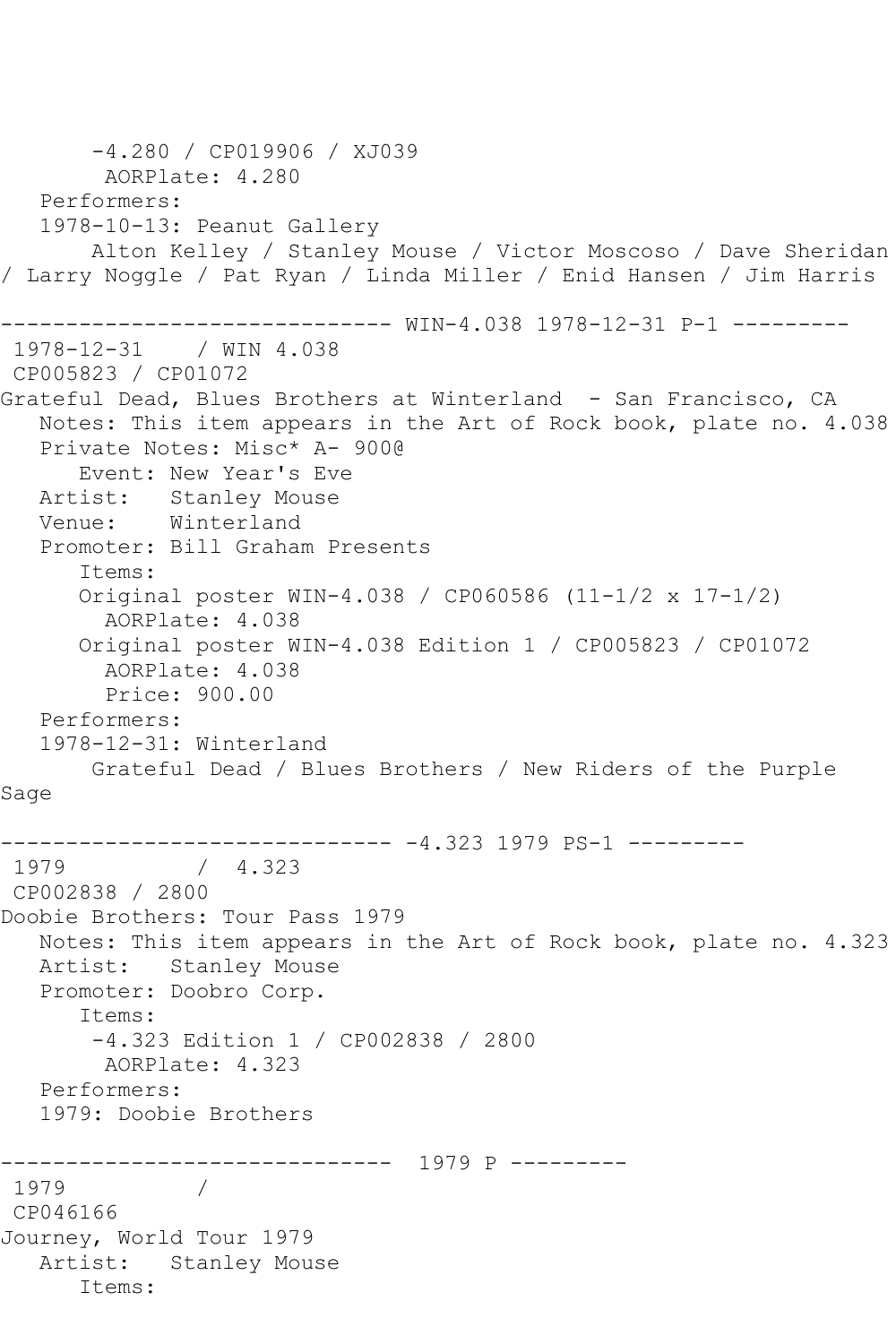Original poster / CP046166 (23 x 31) Original poster Edition 1 / CP000581 / 0586 (23 x 31) / NONE / WORLD / NONE / TOUR Performers: 1979: Journey ------------------------------ 1979 P-1 --------- 1979 / CP005824 / CP01073 More American Graffiti Private Notes: \* A/A- 40@ Artist: Stanley Mouse Items: Original poster Edition 1 / CP005824 / CP01073 (23 x 34-1/8) Price: 50.00 Original poster Edition 1 / CP009962 / CS05057 / CP019842 / XI016 Performers: 1979: ------------------------------ 1979 P --------- 1979 CP046169 Mouse and Kelly Book, front cover Artist: Alton Kelley Items: Original poster / CP046169 Performers: 1979: ------------- STDH-4.245 1979-03-16 P-1 ---------1979-03-16 / STDH 4.245 CP001353 / 1369 Journey, Pat Travers at Stadthalle Notes: This item appears in the Art of Rock book, plate no. 4.245 Artist: Stanley Mouse Venue: Stadthalle Promoter: Book: Art of Rock Items: Original poster STDH-4.245 Edition 1 / CP001353 / 1369 (23- 11/16 x 33-1/2) AORPlate: 4.245 Price: 200.00 Performers: 1979-03-16: Stadthalle Journey / Pat Travers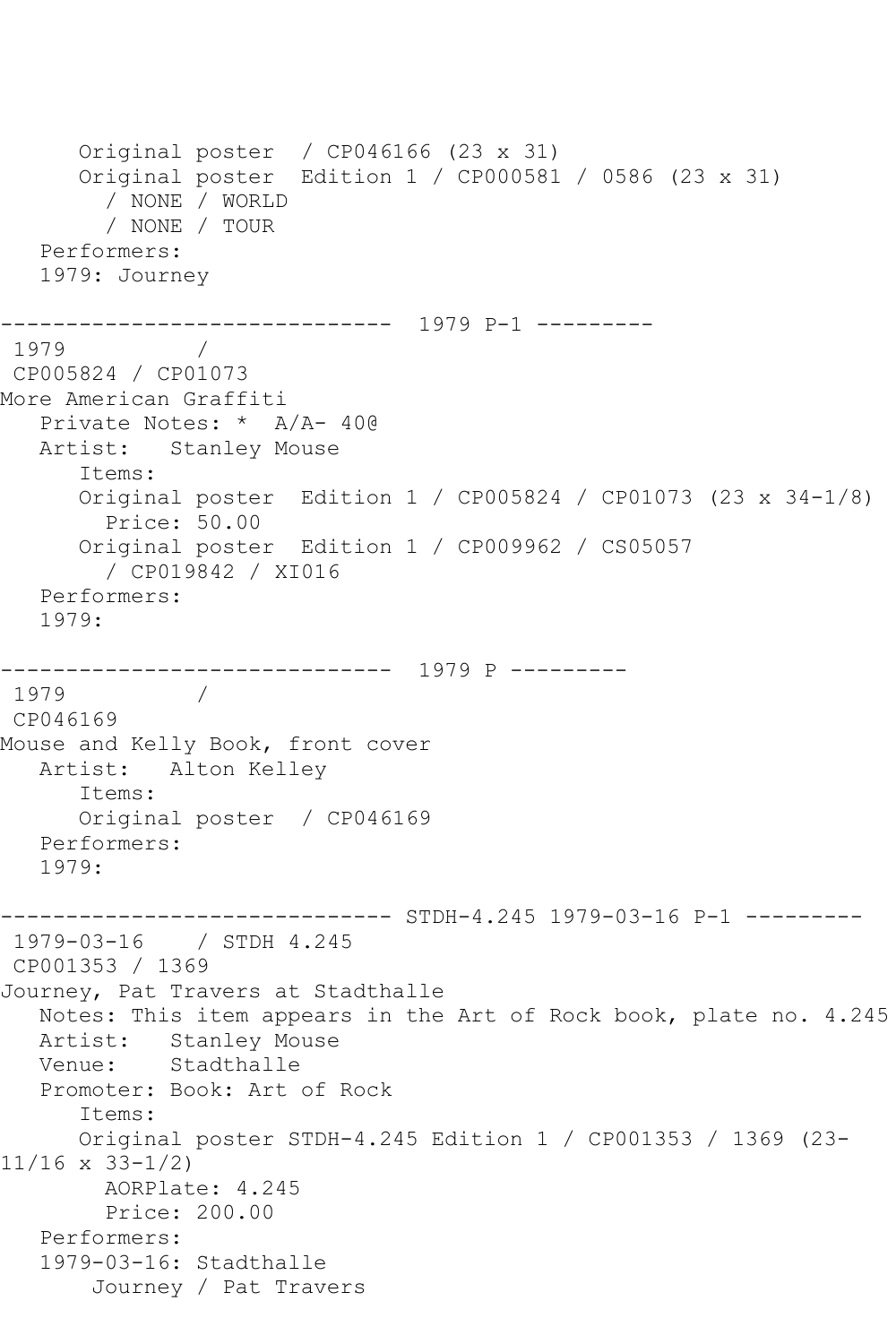------------------------------ SOCF 1979-06-02 P-1 --------- 1979-06-02 / SOCF CP002169 / 2160 Platters, Coasters at Sonoma County Fairgrounds - Santa Rosa, CA Event: Rock and Roll Revue Fair Artist: Stanley Mouse Venue: Sonoma County Fairgrounds Items: Original poster SOCF Edition 1 / CP002169 / 2160 (4-1/2 x 4- 1/2) Performers: 1979-06-02: Sonoma County Fairgrounds Platters / Coasters / Mary Wells / Bobby Vee / Freddy Cannon ------------- GRK-4.085 1979-10-05 P-1 ---------1979-10-05 / GRK 4.085 CP005631 / CP00880 Bread and roses: Kris Kristofferson, Chick Corea at Greek Theater at University of California at Berkeley - Notes: This item appears in the Art of Rock book, plate no. 4.085 Private Notes: \* A-/B+ 125 signed@ Series: 3rd Annual Bread and Roses Festival of Music Artist: Stanley Mouse Venue: Greek Theater at University of California at Berkeley Promoter: Book: Art of Rock Items: Original poster GRK-4.085 Edition 1 / CP005631 / CP00880 (11 x  $14 - 3/4$ ) AORPlate: 4.085 Price: 125.00 GRK-4.085 / CP000054 / 0055 AORPlate: 4.085 Performers: 1979-10-05: Greek Theater at University of California at Berkeley Kris Kristofferson / Chick Corea / Roches / David Crosby / Hoyt Axton / Norton Buffalo Stampede 1979-10-06: Pete Seeger / Joan Baez / Paul Siebel / Chambers Brothers / Leah Kunkel / John Hammond Jr. 1979-10-07: Persuasions / Peter, Paul, and Mary / New Generation Singers / Maria Muldaur / Graham Nash / Flora Purim ------------------------------ 1980-07-27 P --------- 1980-07-27 / CP060966 / CP060966 Journey at Oakland Stadium [Oakland, CA] Artist: Stanley Mouse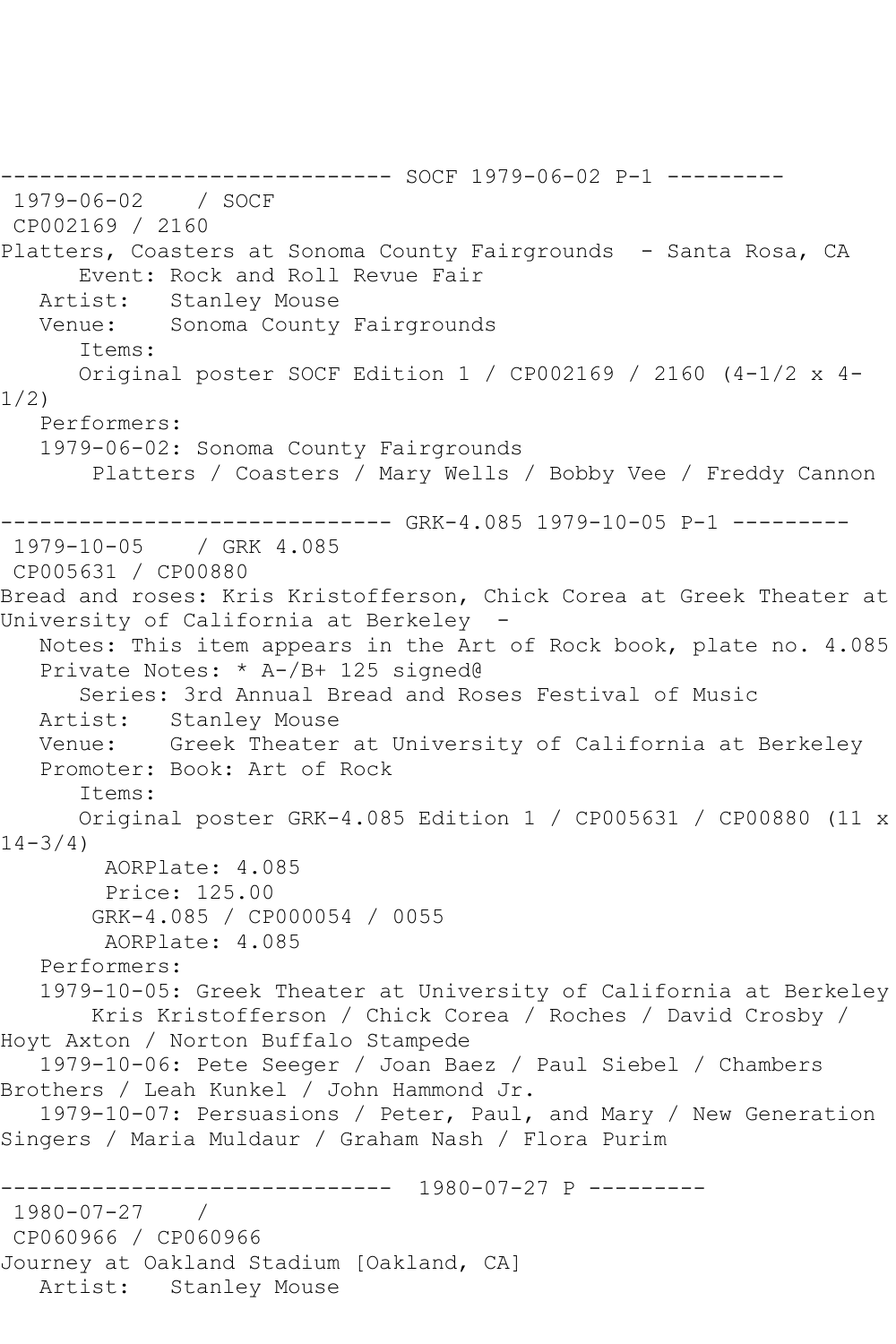Venue: Oakland Stadium Promoter: Bill Graham Presents Items: Original poster / CP060966 / CP060966 (19-7/8 x 29-7/8) Performers: 1980-07-27: Oakland Stadium Journey ------ STDH-4.244 1980-09-09 P-1 ---------1980-09-09 / STDH 4.244 CP001368 / 1385 Journey at Stadthalle Notes: This item appears in the Art of Rock book, plate no. 4.244 Event: Journey: World Tour: Departure To Europe 1980 Artist: Stanley Mouse Venue: Stadthalle Promoter: Book: Art of Rock Items: Original poster STDH-4.244 Edition 1 / CP001368 / 1385 (23 x 33) AORPlate: 4.244 Performers: 1980-09-09: Stadthalle Journey ------------------------------ GRK-4.082 1980-10-03 P-1 --------- 1980-10-03 / GRK 4.082 CP000966 / 0985 Neil Young and the Hawks and Doves Band, Kris Kristofferson at Greek Theater at University of California at Berkeley - B Notes: This item appears in the Art of Rock book, plate no. 4.082 Other: Festival Series: 4th Annual Artist: Stanley Mouse Venue: Greek Theater at University of California at Berkeley Promoter: Bread and Roses Items: Original poster GRK-4.082 Edition 1 / CP000966 / 0985 (11 x 16) AORPlate: 4.082 Performers: 1980-10-03: Greek Theater at University of California at Berkeley Neil Young / Kris Kristofferson / Bobby Bare / J.D. Souther / Jennifer Warnes / Passenger / Leonard Cohen / Mc Norton Buffalo 1980-10-04: Kingston Trio / Tom Paxton / Bob Gibson / Taj Mahal / B.B. King / Joni Mitchell / Tom Rush / San Francisco Gay Freedom Day / Mc Robin Williams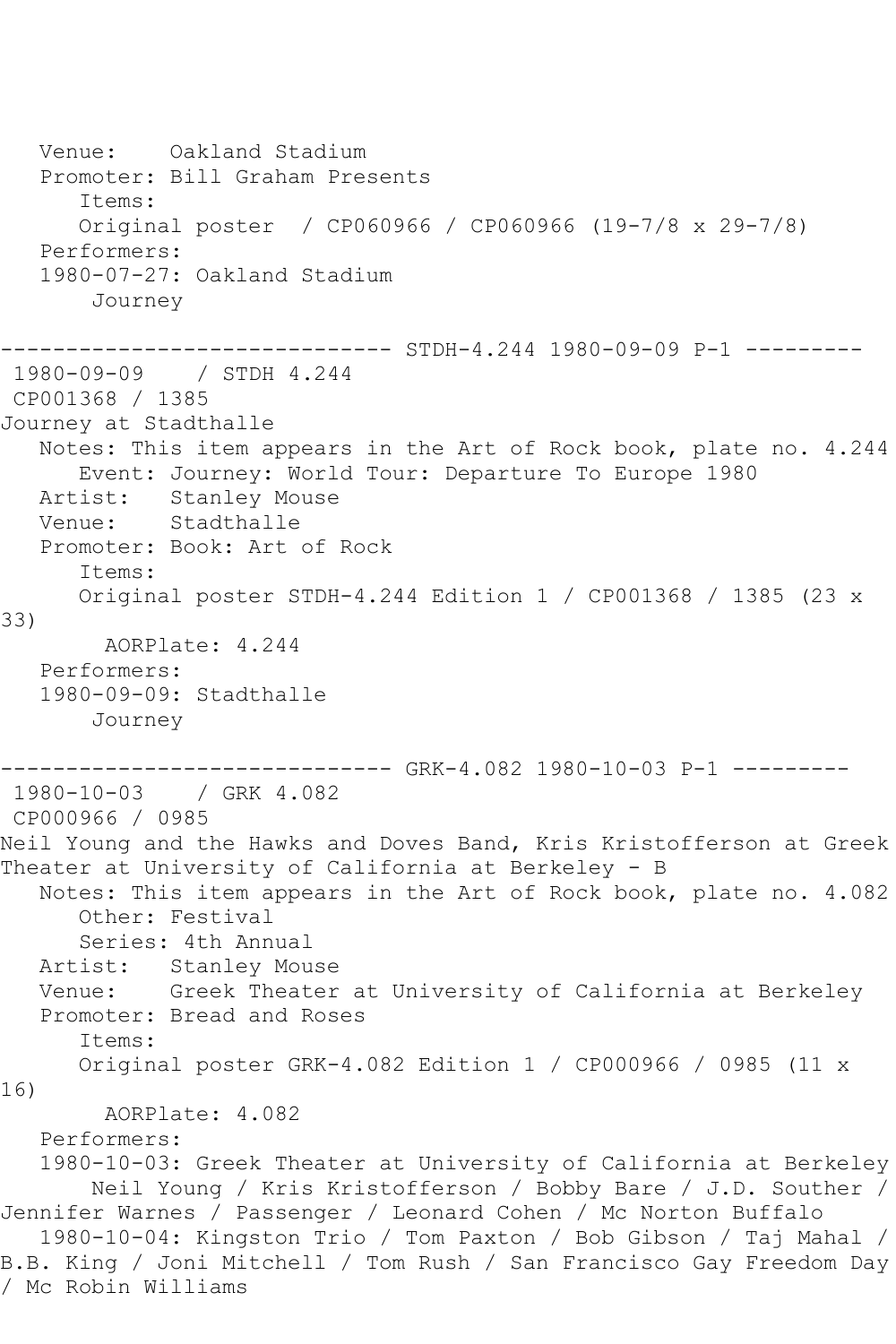1980-10-05: Van Morrison / Herbie Hancock / Etta James / Angela Bofill / Mose Allison / Chambers Brothers / Mc Howard Hesseman ------------------------------ 1981-09-30 P-1 --------- 1981-09-30 / CP700101 European Tour: Grateful Dead, Skull in The Sand Notes: This item appears in the Art of Rock book, plate no. b104\_S Artist: Stanley Mouse Items: Original poster / CP019346 / XF015 Description: 1 original, 1 bootleg AORPlate: b104\_S Price: 250.00 Original poster Edition 1 / CP700101 (22 x 28) AORPlate: b104\_S Price: 250.00 Performers: 1981-09-30: Grateful Dead ------------------------------ 1981-09-30 P --------- 1981-09-30 / CP061212 / CP061212 Grateful Dead at Playhouse Theater Artist: Stanley Mouse<br>Venue: Plavhouse Thea Playhouse Theater Items: Original poster / CP061212 / CP061212 (23 x 29-1/8) Performers: 1981-09-30: Playhouse Theater Grateful Dead 1981-10-02 1981-10-04: Rainbow Theater 1981-10-06: 1981-10-08: Forum Theater 1981-10-10: Stadt Hall 1981-10-12: Olympia Hall 1981-10-13: Walter Koebel Halle 1981-10-19: Sports Palace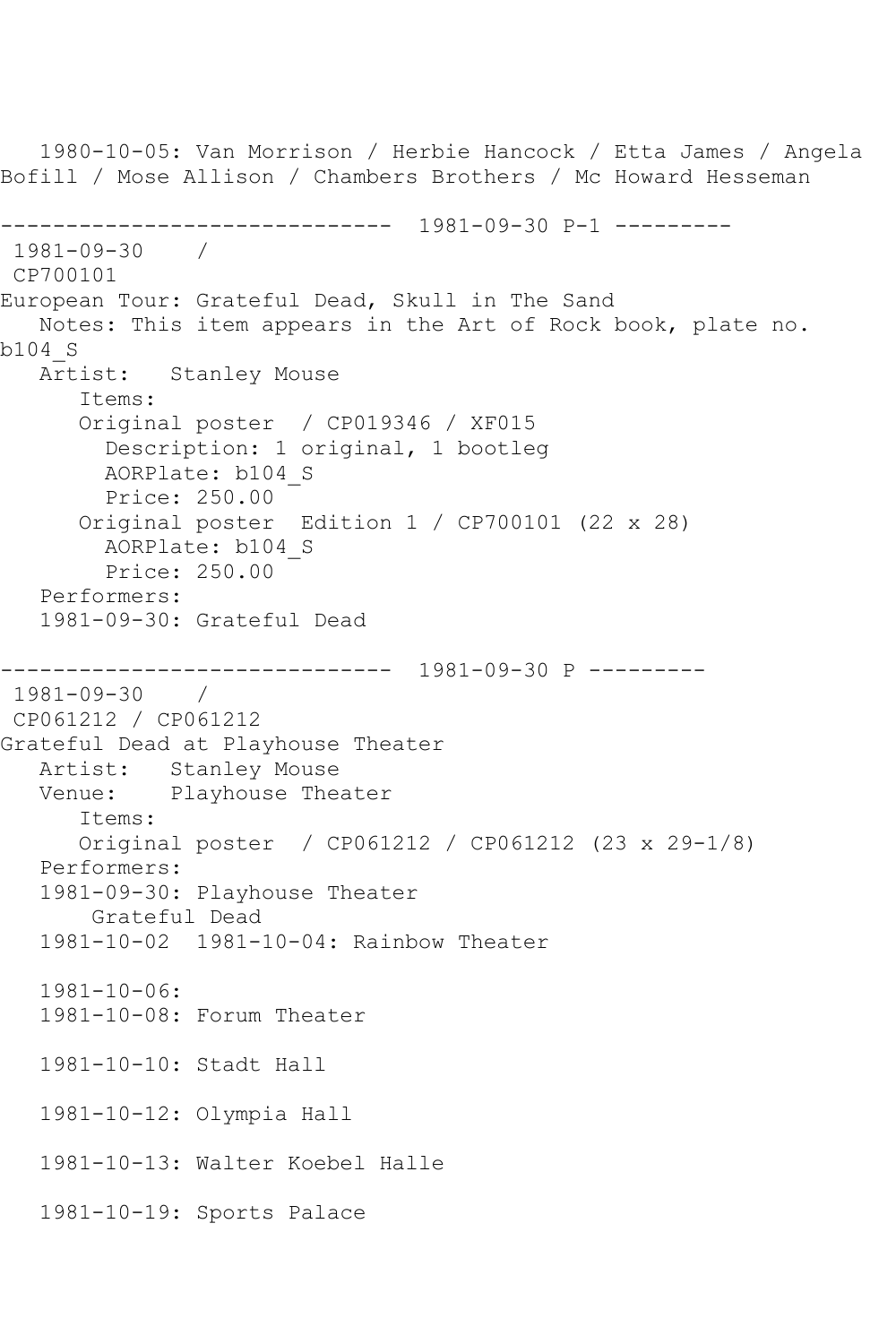------------------------------ PCL-PCL-002 4.252 1986-05-12 P ------ --- 1986-05-12 / PCL PCL-002 4.252 CP009237 / CP06405 Siouxsie and the Banshees: North American Tour Notes: This item appears in the Art of Rock book, plate no. 4.252 Private Notes: \* Artist: Stanley Mouse Venue: Set: PCL Promoter: Art Rock PCL Series Items: Original poster PCL-PCL-002 4.252 / CP009237 / CP06405 (22 x 30) AORPlate: 4.252 Price: 25.00 Performers: 1986-05-12 1986-07-02: Set: PCL Set: PCL Siouxsie and the Banshees ------------------------------ 1987-02-26 P --------- 1987-02-26 / It's a Beautiful Day, Strawberry Alarm Clock at San Rafael, CA Artist: Stanley Mouse<br>Venue: San Rafael, C San Rafael, CA Promoter: Matthew katz Productions Items: Original poster / Postcard / Performers: 1987-02-26 1987-02-27: San Rafael, CA It's a Beautiful Day / Strawberry Alarm Clock / Moby Grape / Fraternity of Man ------------------------------ GGP 1987-09-12 P-1 --------- 1987-09-12 / GGP 20th Anniversary Summer of Love: Dinosaurs, Country Joe Mcdonald at Golden Gate Park - San Francisco, CA Series: 20th Anniversary Artist: Rick Griffin Venue: Golden Gate Park Items: Original poster GGP Edition 1 / (16-1/2 x 22-1/4) Performers: 1987-09-12: Golden Gate Park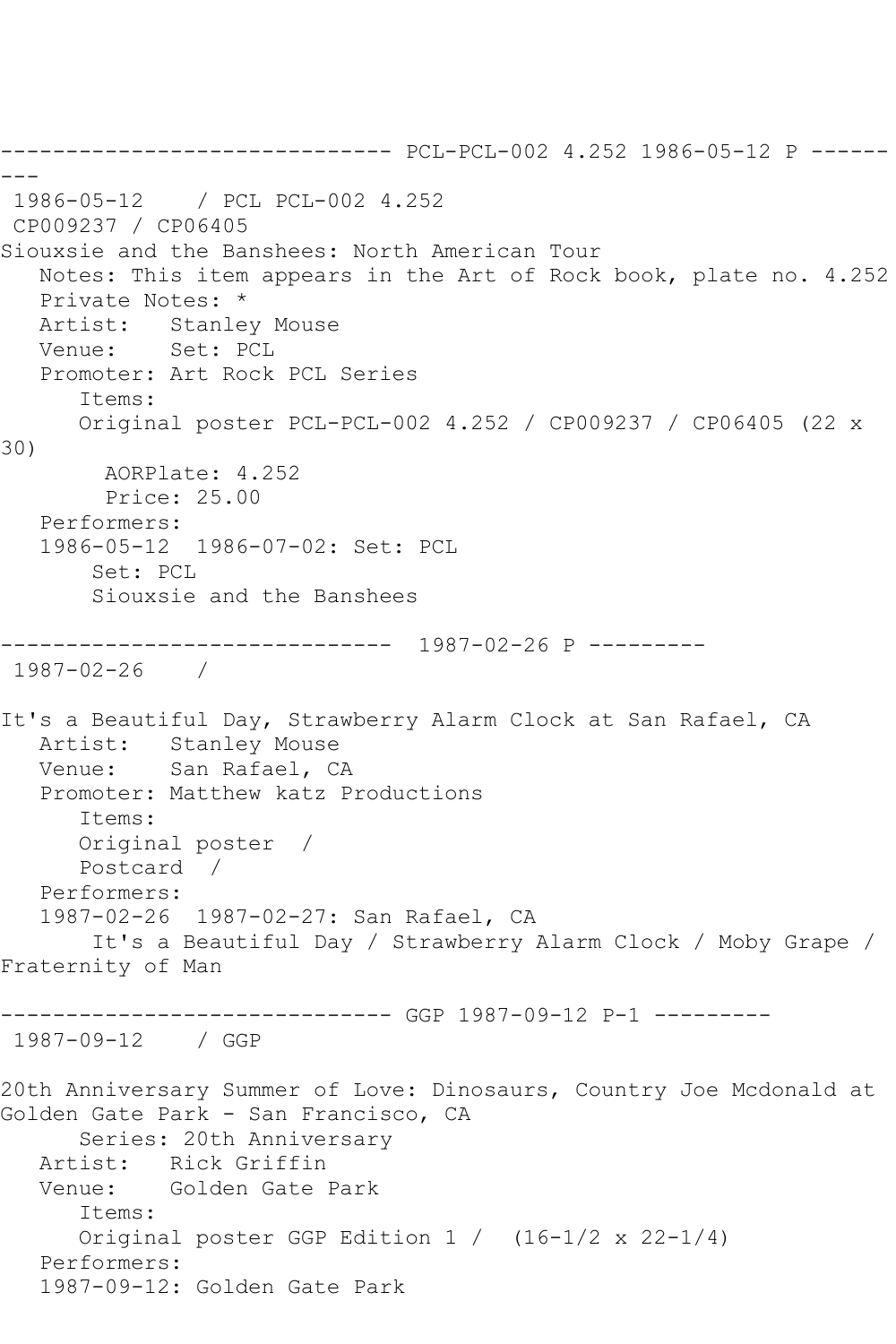Dinosaurs / Country Joe Mcdonald / Big Brother and the Holding Company / Jello Biafra / Michael Mcclure / Wavy Gravy ------------------------------ PSH 1988-01-19 P-1 --------- 1988-01-19 / PSH CP006067 / CP01316 Art Pimps: Rick Griffin, Victor Moscoso at Psychedelic Shop - San Francisco, CA Private Notes: Misc \* @ Artist: Rick Griffin Venue: Psychedelic Shop Items: Original poster PSH Edition 1 / CP006067 / CP01316 Description: 1 original silkscreen (25-1/2 x 19-1/2) Price: 175.00 Performers: 1988-01-19: Psychedelic Shop Rick Griffin / Victor Moscoso / Alton Kelley / Stanley Mouse ------------------------------ 1988-01-19 P --------- 1988-01-19 / CP061205 / CP061205 Rick Griffin, Victor Moscoso at Psychedelic Shop [San Francisco, CA] Benefit: Art Pimps Artist: Stanley Mouse Venue: Psychedelic Shop Items: Original poster / CP061205 / CP061205 (19-1/2 x 25-5/8) Price: 175.00 Performers: 1988-01-19: Psychedelic Shop Rick Griffin / Victor Moscoso / Alton Kelley / Wes Wilson / Stanley Mouse ------------------------------ PSOL-PSOL-10 1988-04-02 P-1 --------- 1988-04-02 / PSOL PSOL-10 CP047573 Mouse Hot rods and Monsters at Psychedelic Solution Gallery - New York, NY Private Notes: \* Artist: Stanley Mouse Venue: Psychedelic Solution Gallery Items: Original poster PSOL-PSOL-10 Edition 1 / CP047573 (15-3/4 x 22) Price: 53.00 Postcard PSOL-PSOL-10 Edition 1 / CP009863 / CS04958 (5 x 7)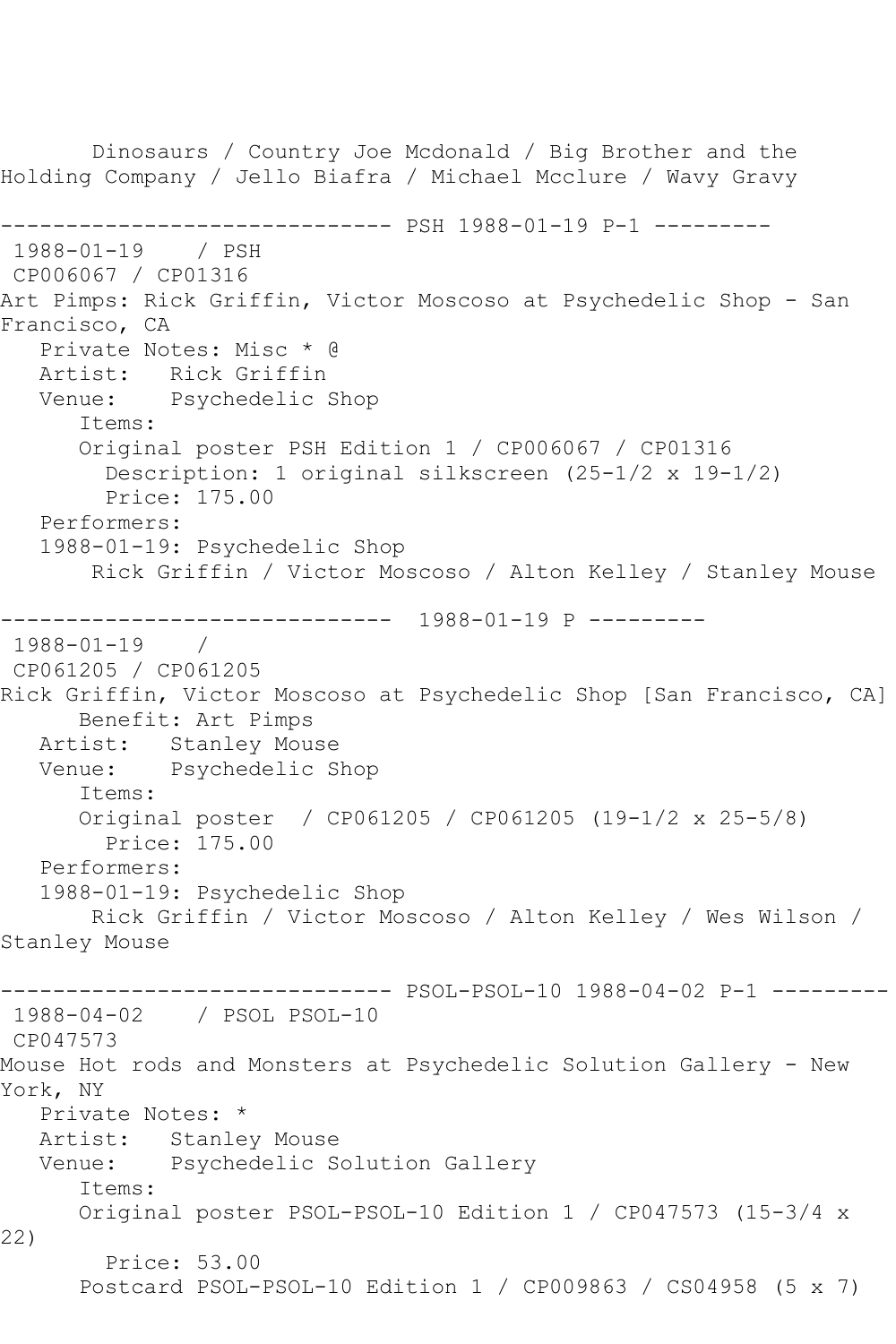```
 Price: 18.00
        PSOL-PSOL-10 / CP010257 / CS05351
   Performers:
   1988-04-02: Psychedelic Solution Gallery
------------------------------ PCL-PCL-018 1989 P ---------
              / PCL PCL-018
CP009272 / CP06440
The Beatles
   Private Notes: *
   Artist: Stanley Mouse
   Venue: Set: PCL
   Promoter: Art Rock PCL Series
       Items:
       Original poster PCL-PCL-018 / CP009272 / CP06440
         Price: 100.00
   Performers:
   1989: Set: PCL
       Beatles
------------------------------ HBI 1992 P-1 ---------
              / HBI
CP019451 / XG32
25th Anniversary Human Be-In San Francisco
      Series: 25th Anniversary
   Artist: Stanley Mouse
   Venue: Human Be-In
   Promoter: Human Be-In
       Items:
      Original poster HBI Edition 1 / CP019451 / XG32
   Performers:
   1992: Human Be-In
------------------------------ 1992-05-09 P-1 ---------
1992-05-09 / 
CP019917 / XJ050
Mad Hatter;s Tea Party at Young School, Sonoma, CA
   Artist: Stanley Mouse
   Venue: Young School
       Items:
       Original poster Edition 1 / CP019917 / XJ050
   Performers:
   1992-05-09: Young School
```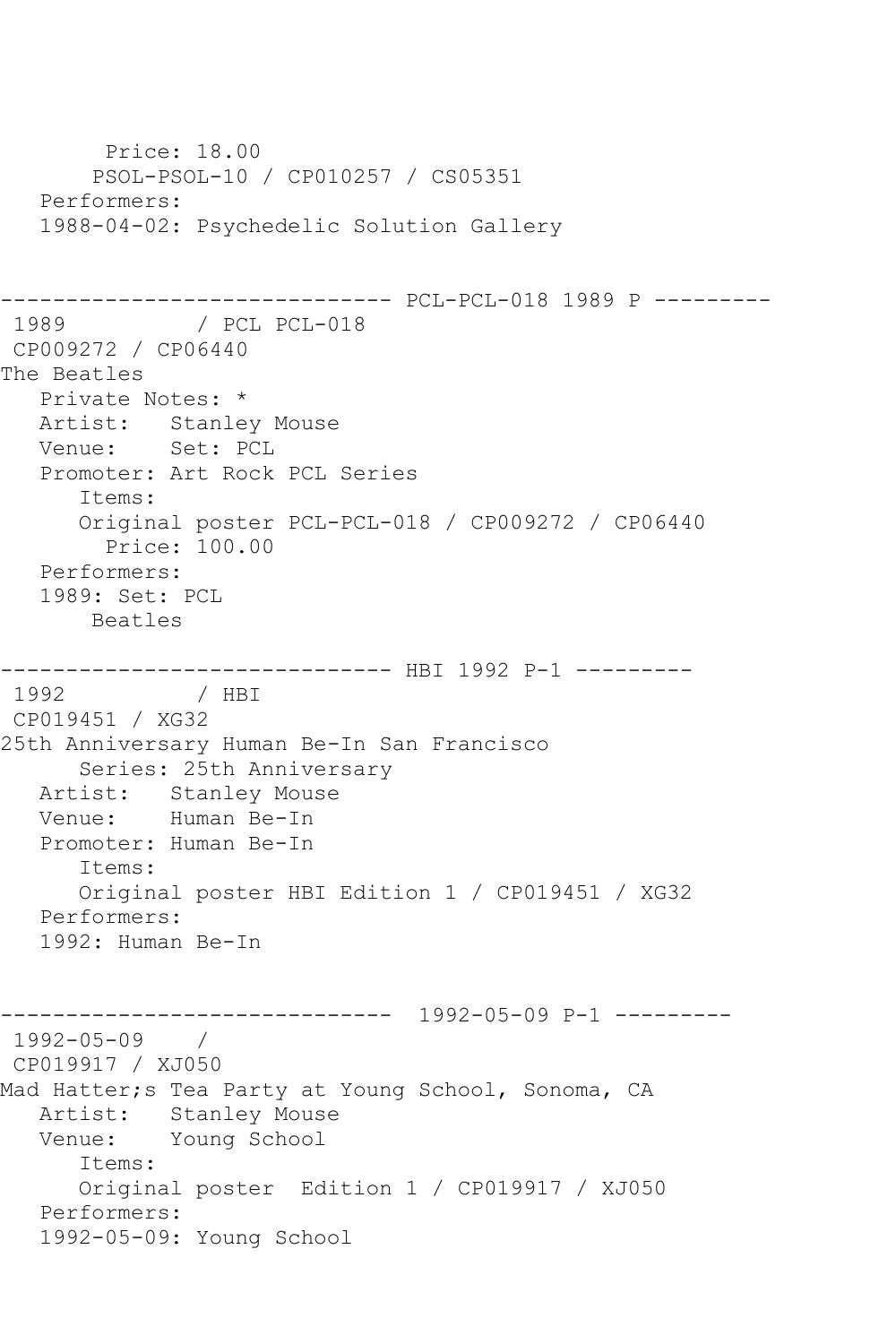```
------------------------------ 1993-05-08 P ---------
1993-05-08 / 
CP009033 / CP06054
Gathering of the Tribes at Ubiquity
   Private Notes: Arminski
   Artist: Mark Arminski
      Items:
      Original poster / CP009033 / CP06054
         Price: 75.00
        / CP043213
   Performers:
   1993-05-08 1993-05-15:
------------------------------ UBIQ 1993-09-10 P-1 ---------
1993-09-10 9 / UBIQ 
CP006115 / CP01364
Detroit Joint Show: Wes Wilson, Stanley Mouse at Ubiquity Gallery -
Detroit, MI
   Private Notes: Detroit Joint *
   Artist: Stanley Mouse
   Venue: Ubiquity Gallery
      Items:
      Original poster UBIQ Edition 1 / CP006115 / CP01364
       UBIQ / CP018543 / THJME0039
   Performers:
   1993-09-10 93-10-12: Ubiquity Gallery
       Wes Wilson / Stanley Mouse / Gary Grimshaw / Mark Arminski
     ------------------------------ 1994 P-1 ---------
1994 / 
CP019908 / XJ041
Family Dog-- Just Shut Yo' Mouth, What Goes Around, Comes Around
   Artist: Stanley Mouse
      Items:
      Original poster Edition 1 / CP019908 / XJ041
   Performers:
   1994:
------------------------------ GGP 1994-10-22 P-1 ---------
1994-10-22 / GGP 
CP006075 / CP01324
Rock Art Expo at Golden Gate Park - San Francisco, CA
   Private Notes: Misc* B+/B 100@
   Artist: Stanley Mouse
   Venue: Golden Gate Park
      Items:
      Original poster GGP Edition 1 / CP006075 / CP01324 (26 x 34)
```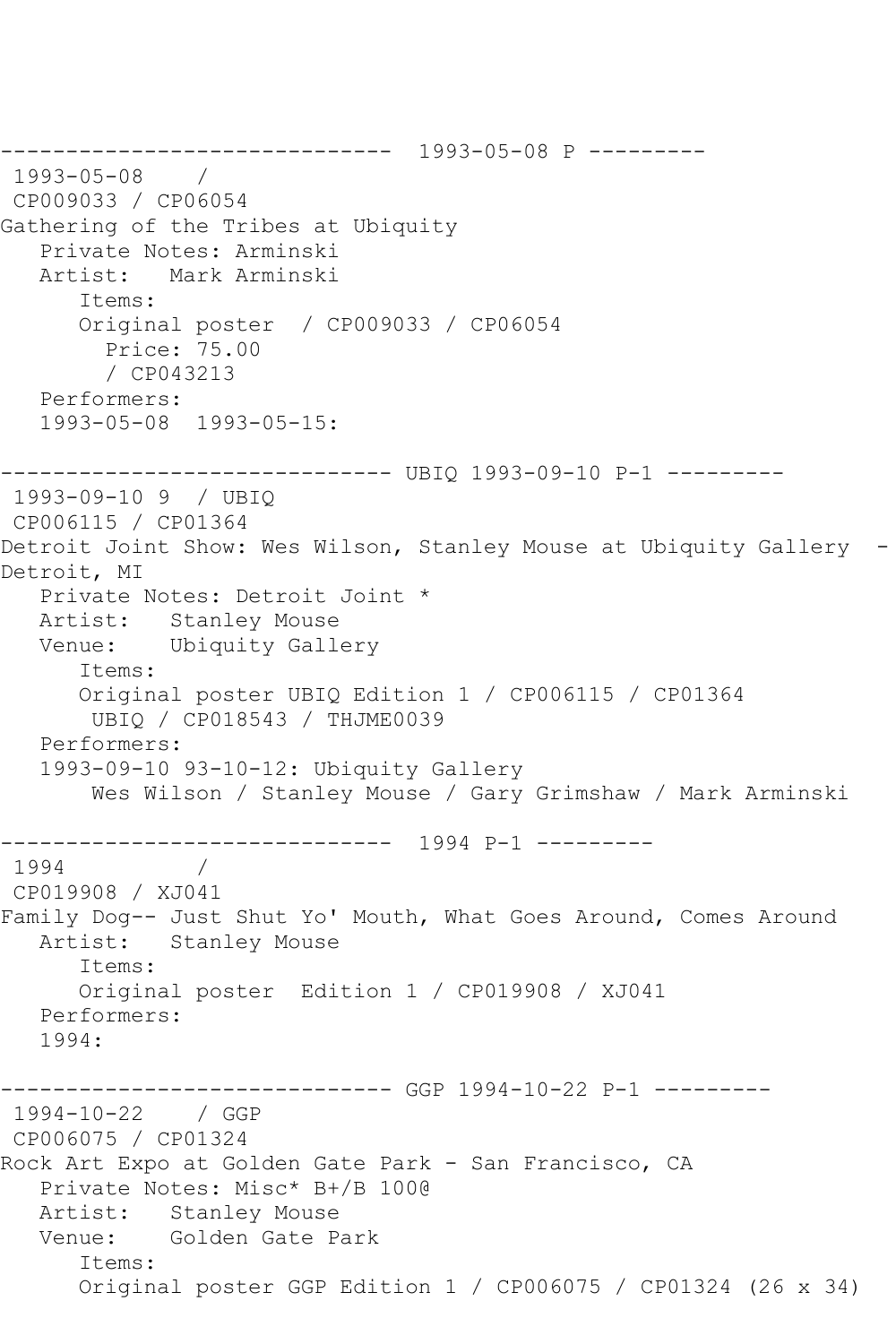Price: 120.00 Performers: 1994-10-22 1994-10-23: Golden Gate Park ------------------------------ 1996-02-04 P-1 --------- 1996-02-04 / CP019928 / XJ061 Tom Waits at Paramount Theater Benefit: Benefit for the Legal Defense Fund of Don Hyde Artist: Stanley Mouse Venue: Paramount Theater, Oakland Items: Original poster Edition 1 / CP019928 / XJ061 Performers: 1996-02-04: Paramount Theater, Oakland Tom Waits ------------------------------ 1996-02-04 P --------- 1996-02-04 / CP060601 / CP060601 Tom Waits at Paramount Theater - Oakland, CA Benefit: Benefit Concert for the Legal Defense Fund of Don Hyde Artist: Stanley Mouse Venue: Paramount Theater, Oakland Items: Original poster / CP060601 / CP060601 (12 x 16-5/8) Performers: 1996-02-04: Paramount Theater, Oakland Tom Waits ------------------------------ MAR-MAR-013 1996-03-16 P-1 --------- 1996-03-16 / MAR MAR-013 CP007435 / CP02679 Zero, Canned Heat Blues Band at Family Dog at Maritime Hall - San Francisco, CA Notes: Printer: Type by Dolly Phillips Private Notes: FD Maritime Hall Signed Benefit: MH-13 Artist: Stanley Mouse Venue: Set: Family Dog at Maritime Hall Promoter: Family Dog Presents Items: Original poster MAR-MAR-013 Edition 1 / CP007435 / CP02679 (13 x 19) MAR-MAR-013 / CP013749 / JP022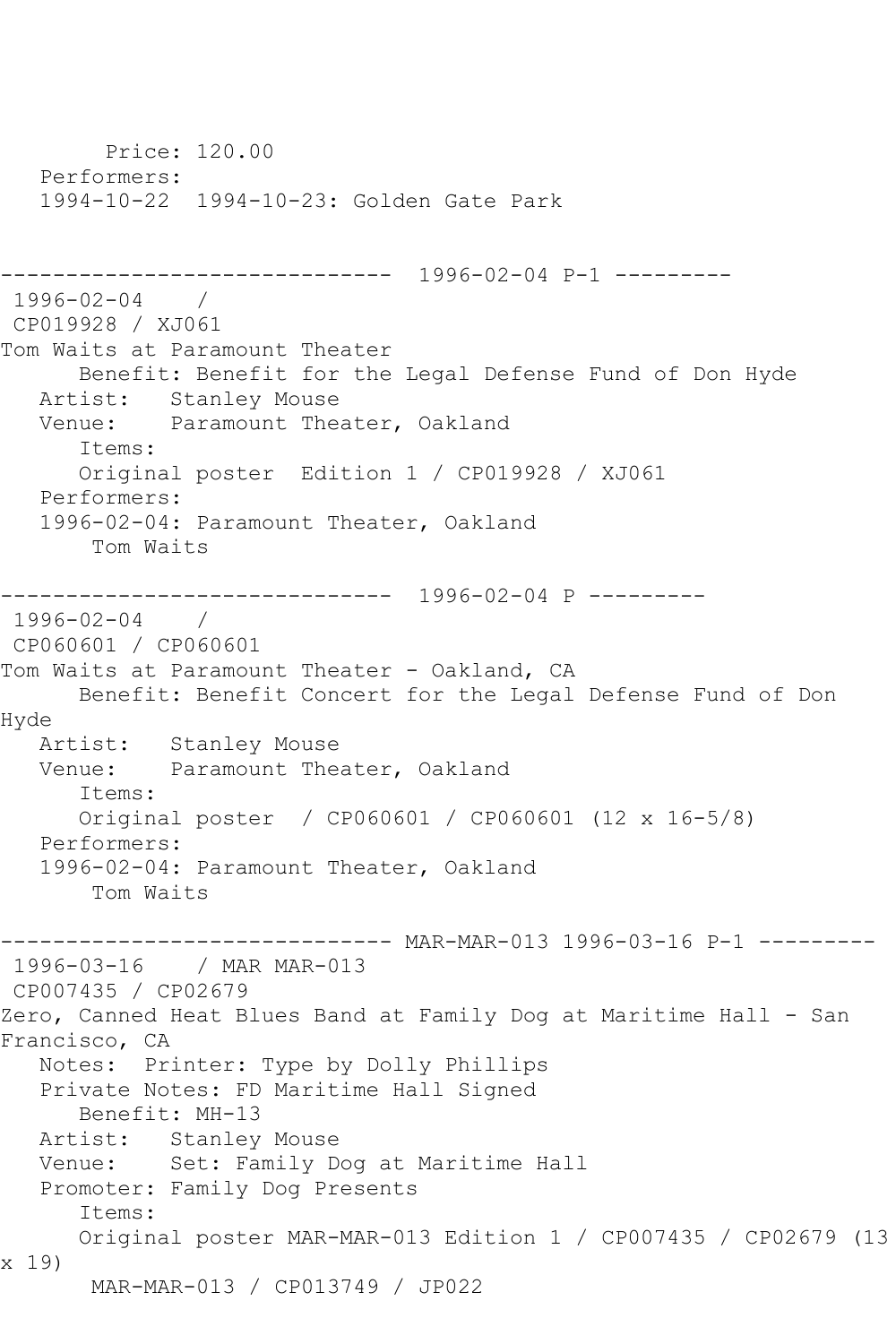```
 MAR-MAR-013 / CP015343 / ME0490
        MAR-MAR-013 / NONE / CD05677
   Performers:
    1996-03-16: Set: Family Dog at Maritime Hall
        Zero / Canned Heat Blues Band
      ------------------------------ 1996-06-22 P ---------
1996-06-22 / 
CP004465 / CD05636
Visual Feast: Alton Kelley, Victor Moscoso at Fort Mason Center, SF
    Notes: Ed, Grant and Mark of SF Rock Posters asked me to be art 
director for their artist shows, these quys were very supportive of
my art. -- Jim Phillips
       Event: Visual Feast, Artists at Large
   Artist: Rick Griffin
   Venue: Fort Mason Center, SF
       Items:
       Original poster / CP004465 / CD05636
       Original poster / CP009020 / CP06041
       Original poster Edition 1 / CP014566 / MARM374
   Performers:
   1996-06-22: Fort Mason Center, SF
                 ------------------------------ 1996-08-11 P-1 ---------
1996-08-11 / 
CP019929 / XJ062
Tom Waits, Storming Heaven
   Private Notes: * A/A- CHECK
  Artist: Stanley Mouse<br>Venue: Raven Theater
            Raven Theater
       Items:
       Original poster Edition 1 / CP019929 / XJ062 (16-3/4 x 25)
   Performers:
   NONE:
    1996-08-11: Raven Theater
        Tom Waits / Charlie Musselwhite / Sam Phillips / T-Bone 
Burnett / Charlie Sexton
------------------------------ 1997 P ---------
1997 / 
CP700156
Jester by Stanley Mouse
   Artist: Stanley Mouse
       Items:
       Original poster / CP700156
         Price: 50.00
```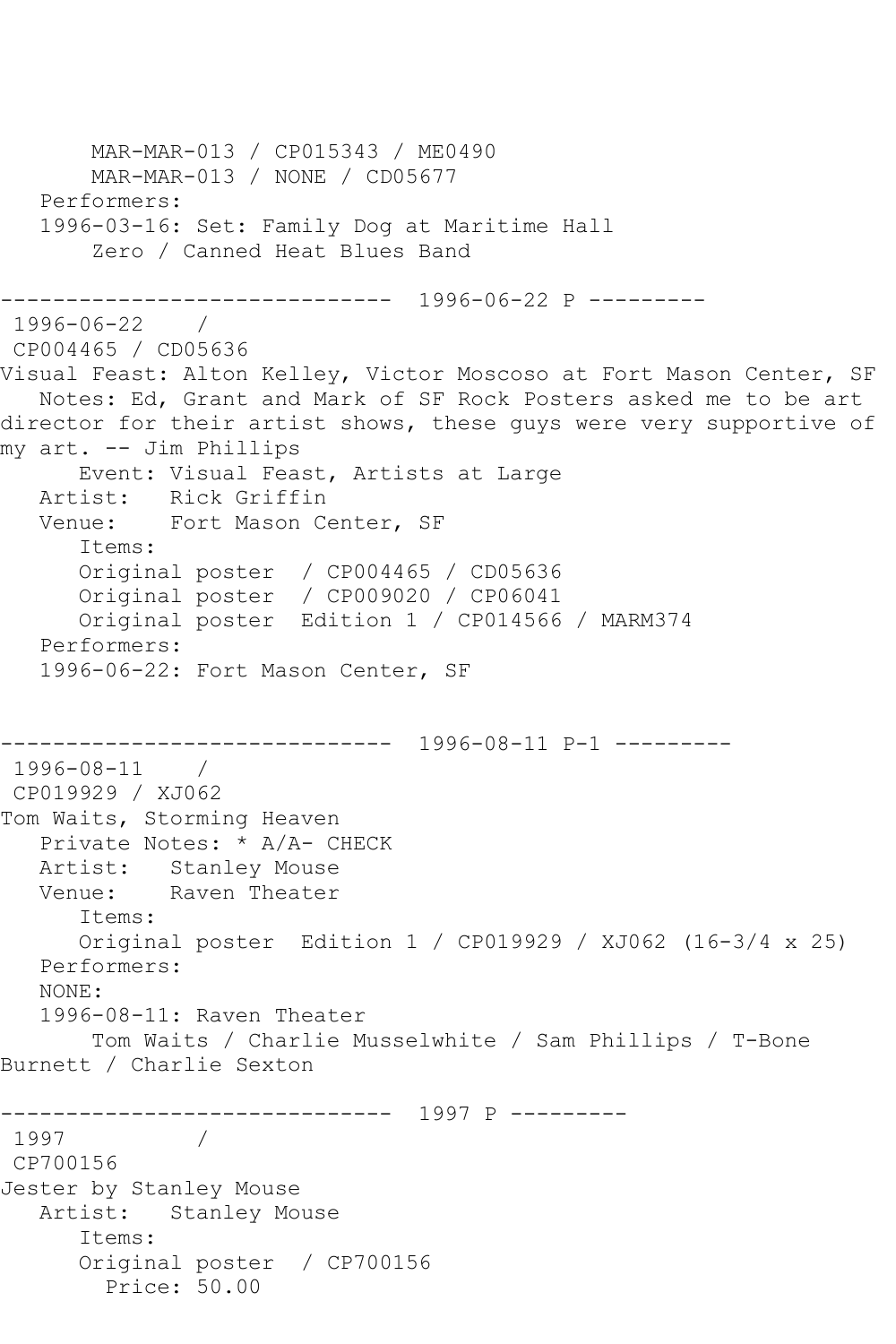Performers: 1997: ------------------------------ ARG-PCL-158 1997-04-19 P --------- 1997-04-19 / ARG PCL-158 CP009155 / CP06323 The Art of Stanley Mouse Private Notes: \* Signed Artist: Stanley Mouse Venue: Artrock Gallery Promoter: Art Rock PCL Series Items: Original poster ARG-PCL-158 / CP009155 / CP06323 Performers: 1997-04-19 1997-06-19: Artrock Gallery Set: PCL ------------------------------ 1999 P --------- 1999 / CP045929 / CP045929 Mouse Studios Mouselog 1999 Private Notes: Misc \* CHECK Benefit: Artist: Stanley Mouse Items: Original poster / CP045929 / CP045929 Performers: 1999: ------------------------------ SFRR 1999-10-09 P-1 --------- 1999-10-09 / SFRR CP019899 / XJ032 San Francisco Rock Poster Revival Show Event: San Francisco Rock Poster Revival Show Artist: Stanley Mouse Venue: San Francisco Rock Poster Revival Show Promoter: Ben Komins Items: Original poster SFRR Edition 1 / CP019899 / XJ032 SFRR / CP014319 / MARM123 Performers: 1999-10-09: San Francisco Rock Poster Revival Show ------------------------------ 1999-11-01 P-1 ---------

1999-11-01 /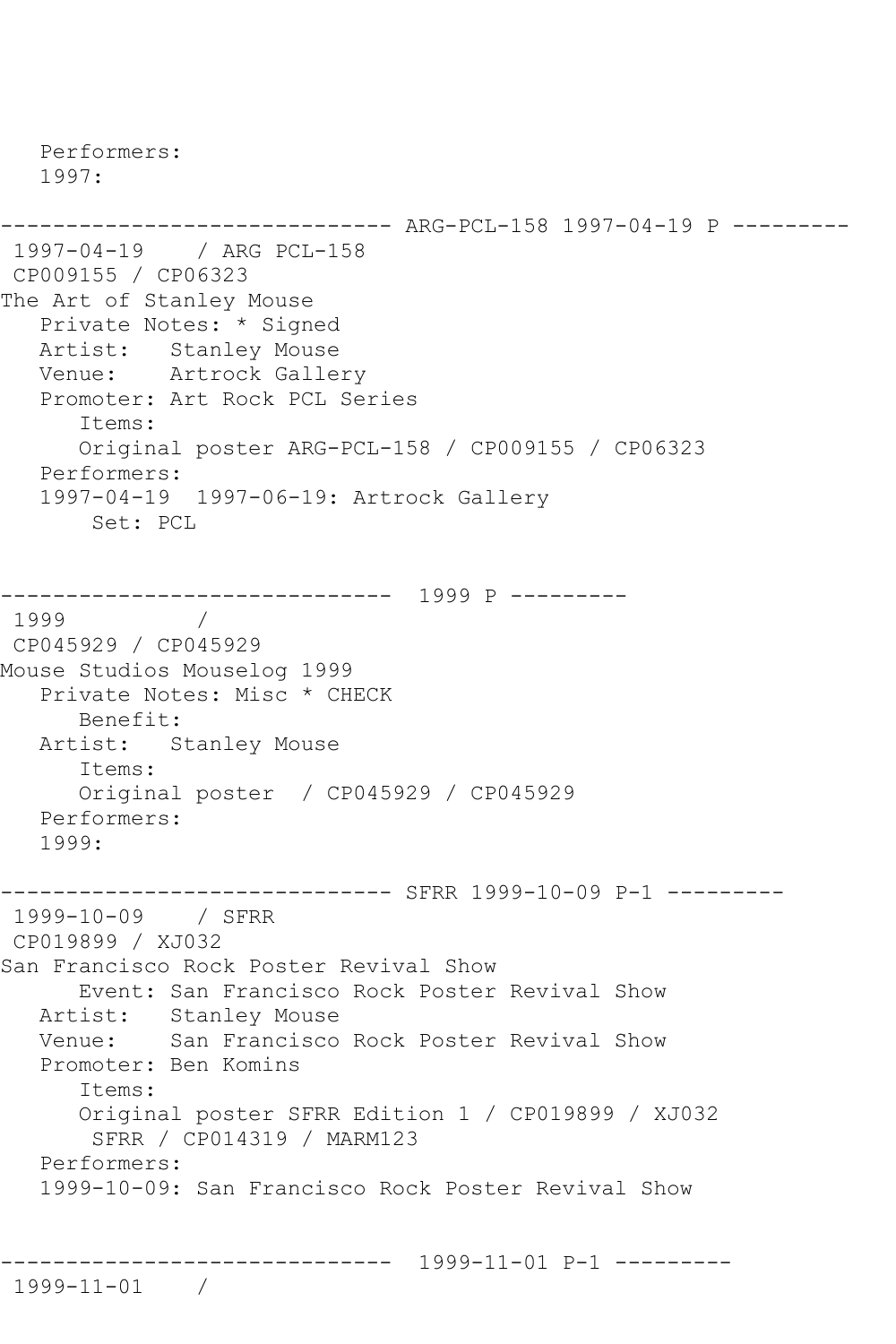```
CP019907 / XJ040
Burnt Toast, Larry Yates at North Star - Lake Tahoe, CA
       Benefit: Benefit for Lynn Snyder
  Artist: Stanley Mouse<br>Venue: North Star
            North Star
       Items:
       Original poster Edition 1 / CP019907 / XJ040
   Performers:
   1999-11-01: North Star
        Burnt Toast / Larry Yates / Blues Monsters / Past Time 
Allstars / Saddle Rasj / Brandon Lowery Group / Roemers / King Dean 
/ Big Water / Mc Willie Albright
------------------------------ 1999-12-18 P-1 ---------
1999-12-18 / 
CP014202 / MARM005
Gregg Allman, Search For Simplicity
  Event: Searching for Simplicity<br>Artist: Stanley Mouse
           Stanley Mouse
       Items:
       Original poster Edition 1 / CP014202 / MARM005
   Performers:
   1999-12-18: Gregg Allman Band
         ------------------------------ 19zz-00-00 M-1 ---------
19zz-00-00 / 
CP000991 / 1010
Mouse & Kelley: K/M European Packet Cover
      Event: Mouse & Kelley: K/M European Packet Cover
   Artist: Stanley Mouse
       Items:
         Edition 1 / CP000991 / 1010
   Performers:
    19zz-00-00: Stanley Mouse / Alton Kelley
------------------------------ HJK 19zz-03-20 P-1 ---------
19zz-03-20 / HJK 
CP070147
Phil Lesh 60th Birthday Party at Henry J. Kaiser Auditorium
   Artist: Stanley Mouse
   Venue: Henry J. Kaiser Arena
       Items:
       Original poster HJK Edition 1 / CP019922 / XJ055
       Original poster HJK Edition 1 / CP070147
    Performers:
    19zz-03-20: Henry J. Kaiser Arena
        Phil Lesh
```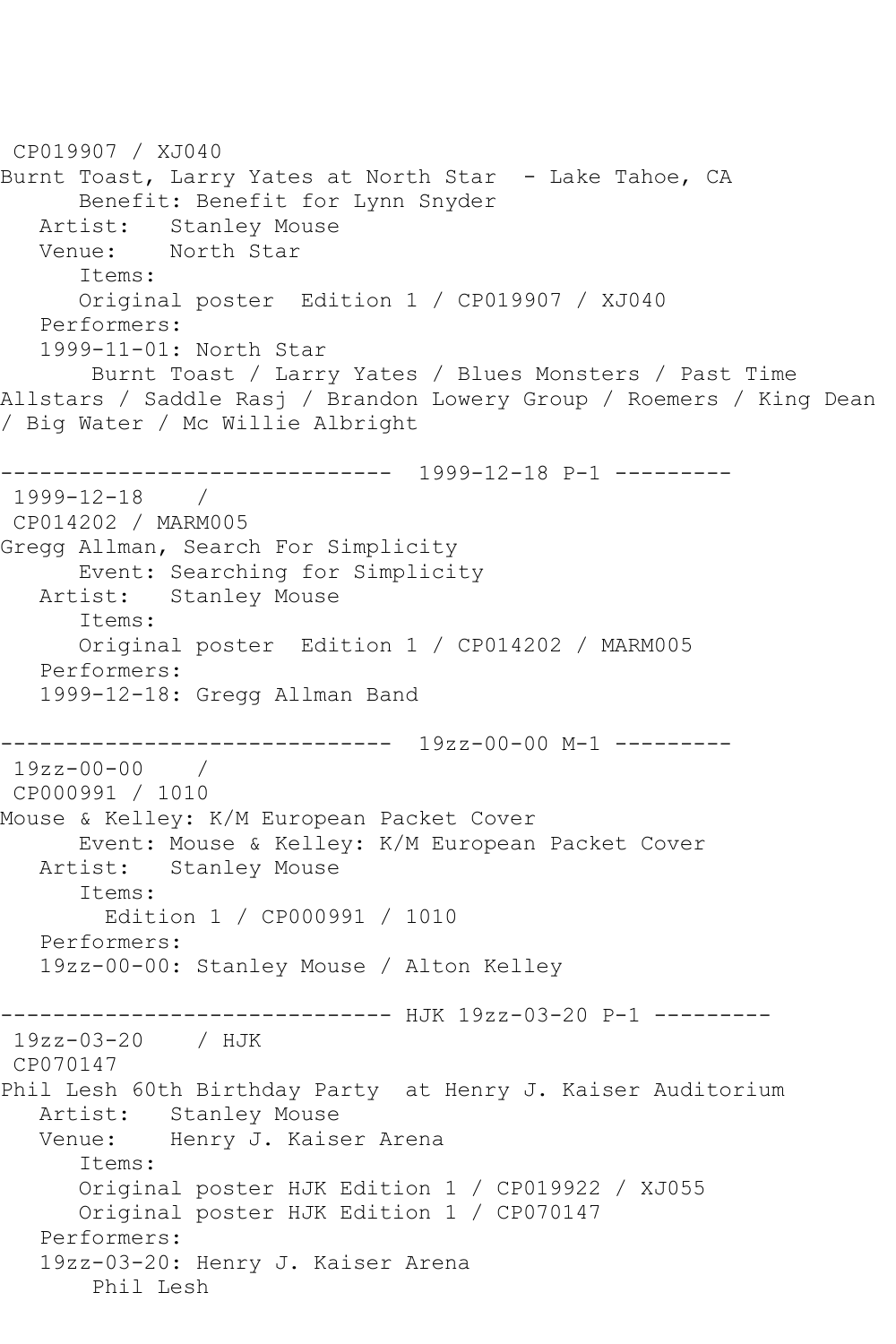------------------------------ 19zz-10-06 P-1 --------- 19zz-10-06 / CP019438 / XG2 Helene Harris Presents Art in Fashion at The San Francisco National Bar Artist: Stanley Mouse Venue: San Francisco National Bar Items: Original poster Edition 1 / CP019438 / XG2 Performers: 19zz-10-06: San Francisco National Bar ------------------------------ 2000-00-00 P-1 --------- 2000-00-00 / CP014269 / MARM073 Stanley Mouse, Alton Kelley Event: Psychedelic Poster Artists Artist: Stanley Mouse Items: Original poster Edition 1 / CP014269 / MARM073 / CP019921 / XJ054 Performers: 2000-00-00: Stanley Mouse / Alton Kelley ------------------------------ MAR-MAR-113 2001-02-15 P --------- 2001-02-15 / MAR MAR-113 CP043071 / CP043071 Phil Lesh at Maritime Hall - San Francisco, CA Private Notes: Maritime Hall Artist: Stanley Mouse Venue: Maritime Hall Promoter: 2b1 Items: Original poster MAR-MAR-113 / CP043071 / CP043071 (11-7/8 x 18) Performers: 2001-02-15 2001-02-18: Maritime Hall Phil Lesh / Warren Hayes / Jimmy Herring / John Molo / Robbarraco ------------------------------ MAR-MAR-112 2001-02-15 P --------- 2001-02-15 / MAR MAR-112 CP043072 / CP043072 Phil Lesh at Maritime Hall Private Notes: Maritime Hall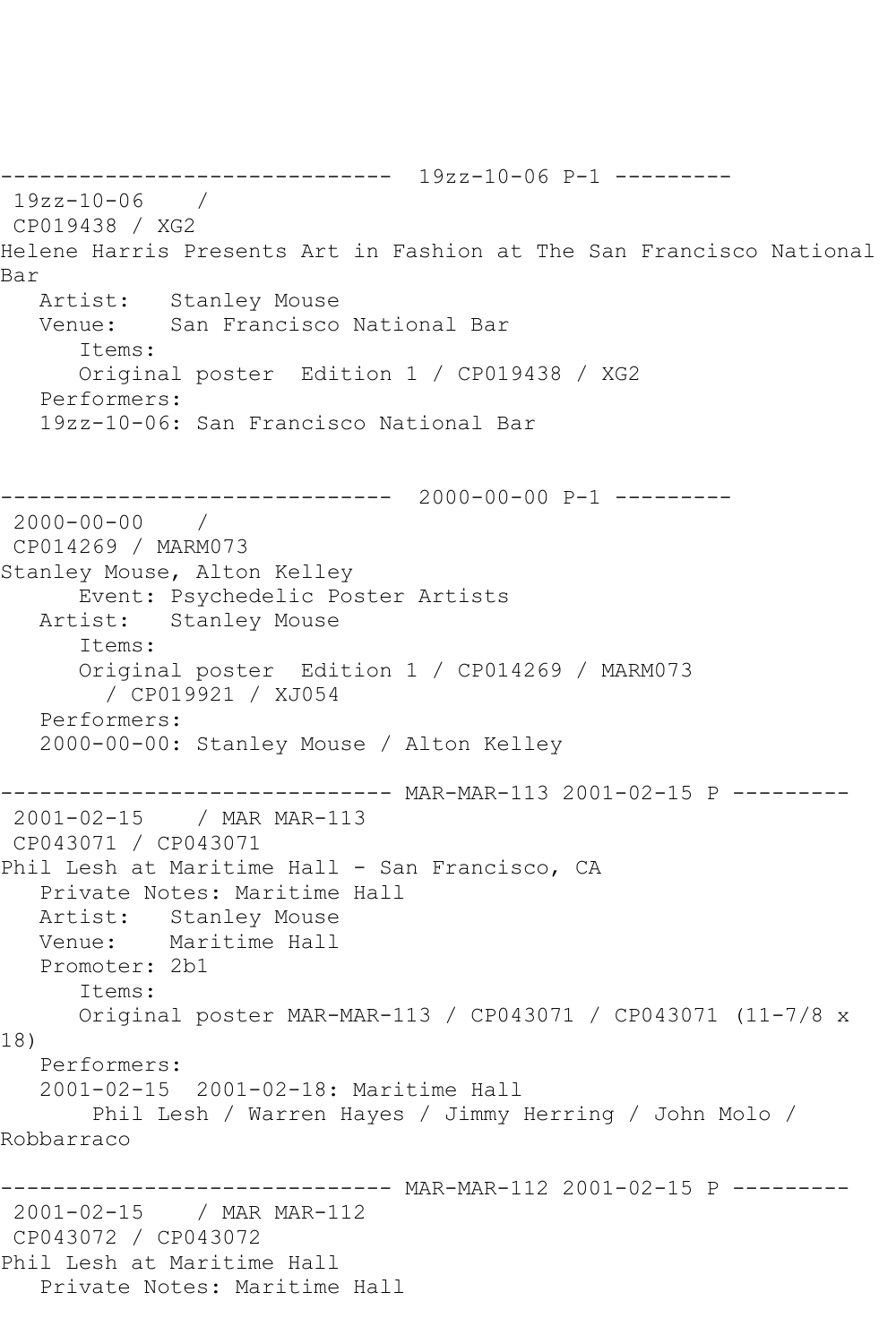Benefit: Full Circle / Phil Lesh and Friends Artist: Stanley Mouse Venue: Maritime Hall Promoter: 2b1 Items: Original poster MAR-MAR-112 / CP043072 / CP043072 (11-7/8 x 18) Performers: 2001-02-15 2001-02-18: Maritime Hall Phil Lesh / Warren Hayes / Jimmy Herring / John Molo / Robbarraco ------------------------------ MAR-MAR-119 2001-04-01 P --------- 2001-04-01 / MAR MAR-119 CP043060 / CP043060 Palookaville Calendar for April 2001 Private Notes: Maritime Hall Artist: Stanley Mouse Venue: Palookaville Promoter: 2b1 Items: Original poster MAR-MAR-119 / CP043060 / CP043060 (11-7/8 x 18) Performers: 2001-04-01: Palookaville Xzibit / Alkoholiks 2001-04-05: Groundation 2001-04-04: Keller Williams 2001-04-06: Mother Hips 2001-04-07: Garaj Mahal 2001-04-09: Bela Fleck and the Flecktones 2001-04-12: Congos 2001-04-13: Blackalicious 2001-04-14: Ronnie Montrose 2001-04-20 2001-04-21: 2001-04-22: Darol Anger / Mike Marshall Band 2001-04-25: Wailing Souls 2001-04-26: Sick of It All 2001-04-27: Little Feat / Taos Hum 2001-04-28: Zigaboo Modeliste ------------------------------ MAR-MAR-118 2001-04-07 P --------- 2001-04-07 / MAR MAR-118 CP043067 / CP043067 Maritime Hall Calendar for April 2001 Private Notes: Maritime Hall Benefit: Shows 9 pm Featuring Full Sail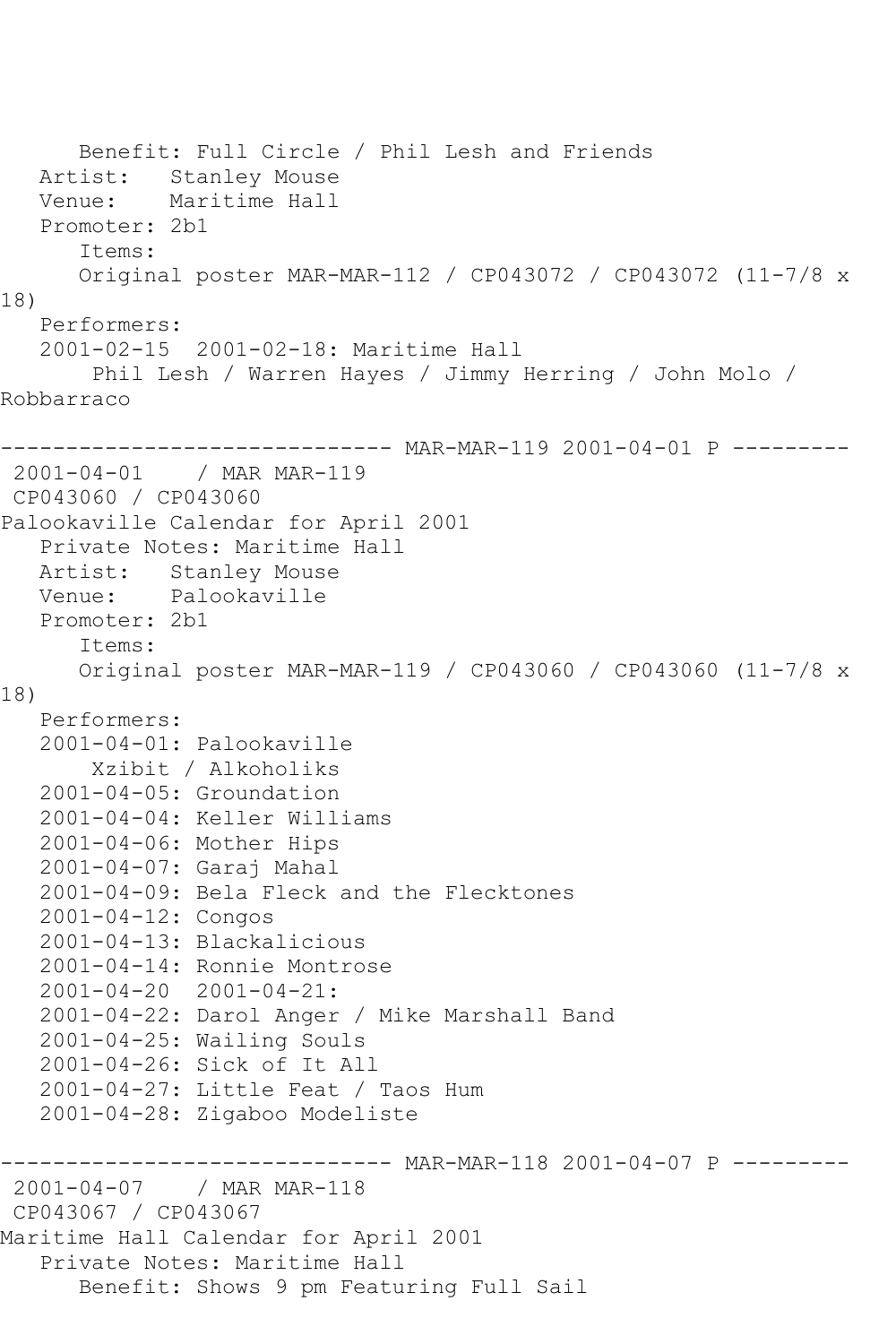Artist: Stanley Mouse<br>Venue: Maritime Hall Maritime Hall Items: Original poster MAR-MAR-118 / CP043067 / CP043067 (11-7/8 x 18) Performers: 2001-04-07: Maritime Hall Eek a Mouse / Congos / Caribbean Rhythms 2001-04-08: Dropkick Murphys / Swingin Utters / Lars Fredrickson and the Bastards / Reach the Sky 2001-04-14: Disturbed / Mudvayne / Spineshank / Nothingface 2001-04-19: Soulfly / Will Haven / Insolence / Ill Nino 2001-04-20: 2001-04-21: Luciano / Rocker T / Reggae Angels / IRT 2001-04-26: Covenant 2001-04-27: Orb 2001-04-28: Gladiators / Twinkle Brothers / Jethro Jeremiah ------------------------------ 2002-11-10 P --------- 2002-11-10 / CP030279 / NM10228 Love Ride 19, Sheryl Crow at Castiac Lake Artist: Stanley Mouse<br>Venue: Castaic Lake Castaic Lake Items: Original poster / CP030279 / NM10228 Performers: 2002-11-10: Castaic Lake Love Ride 19 / Sheryl Crow ------------------------------ NONE P-1 --------- NONE / CP019916 / XJ049 Art By Stanley Mouse Artist: Stanley Mouse Items: Original poster Edition 1 / CP019916 / XJ049 Performers: NONE: ------------------------------ NONE P-1 --------- NONE / CP018600 / THJME0098 Detroit, Picture of Group in Front of Car, With Wings Notes: Gary Grimshaw: I did that pasteup. It was a publicity photo.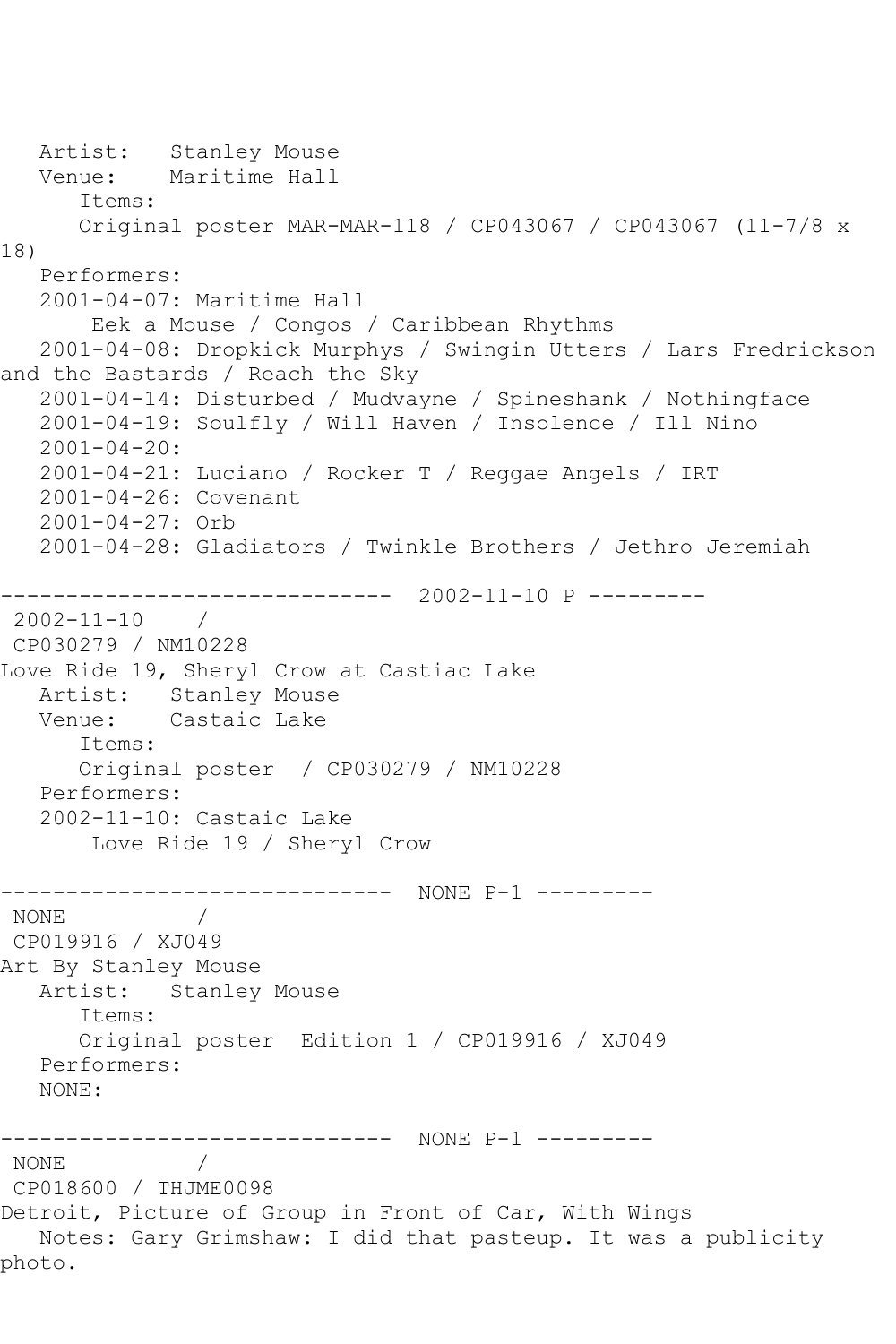'Detroit' logo by Stanley Mouse Artist: Gary Grimshaw Items: Original poster Edition 1 / CP018600 / THJME0098 Performers: NONE: Detroit ------------------------------ NONE P-1 --------- NONE / CP022188 / XQ55 Dylan, Painting by Stanley Mouse Artist: Stanley Mouse Items: Original poster Edition 1 / CP022188 / XQ55 Performers: NONE: Bob Dylan ------------------------------ NONE P-1 --------- NONE / CP020439 / XL020 Earth Day, Sonoma Valley Artist: Stanley Mouse<br>Venue: Sonoma Vallev Sonoma Valley Items: Original poster Edition 1 / CP020439 / XL020 Performers: NONE: Sonoma Valley ------------------------------ NONE P-1 --------- NONE / CP019410 / XF079 Grateful Dead, One More Saturday Night Notes: This item appears in the Art of Rock book, plate no. m773\_S Artist: Stanley Mouse Items: Original poster Edition 1 / CP019410 / XF079 AORPlate: m773\_S Performers: NONE: Grateful Dead ------------------------------ NONE P-1 --------- NONE / CP019344 / XF013 Grateful Dead, Egypt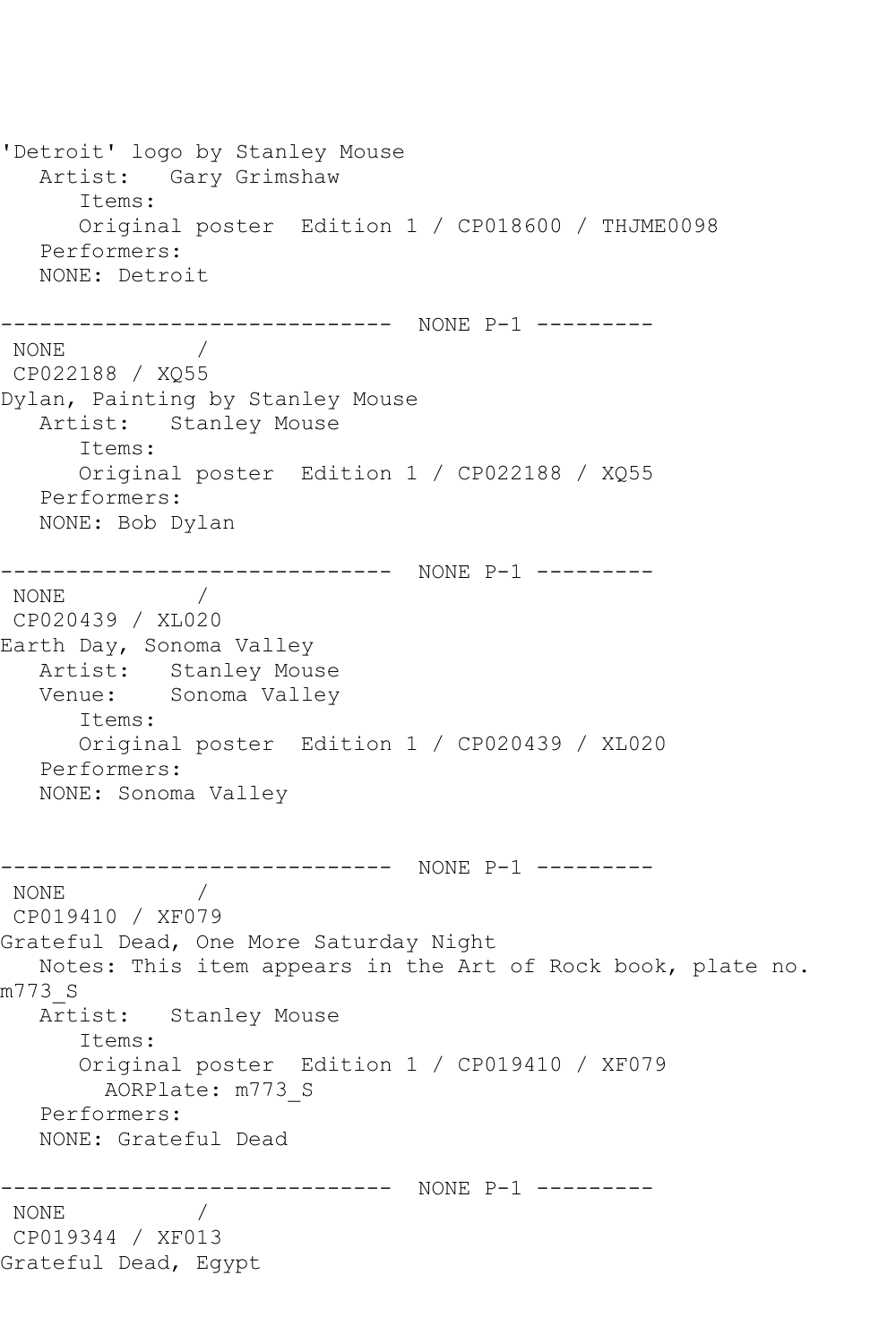Notes: This item appears in the Art of Rock book, plate no. ar105\_S Artist: Stanley Mouse Items: Original poster Edition 1 / CP019344 / XF013 AORPlate: ar105\_S Performers: NONE: Grateful Dead ------------------------------ NONE P-1 --------- NONE / CP046181 Grateful Dead Logo Artist: Stanley Mouse Items: Original poster Edition 1 / CP046181 Performers: NONE: Grateful Dead ------------------------------ NONE P-1 --------- NONE / CP019409 / XF078 Jerry Garcia, Cat Under The Stars Notes: This item appears in the Art of Rock book, plate no. m772\_S Artist: Stanley Mouse Items: Original poster Edition 1 / CP019409 / XF078 AORPlate: m772\_S Performers: NONE: Jerry Garcia ------------------------------ NONE P-1 --------- NONE / CP008048 / CP03293 New Riders of the Purple Sage, record blank Private Notes: Misc \* CHECK Artist: Stanley Mouse Items: Original poster Edition 1 / CP008048 / CP03293 Performers: NONE: New Riders of the Purple Sage ------------------------------ NONE P-1 --------- NONE / CP019427 / XG1 Pacific Ocean Trading Co. 1711 Haight Street, San Francisco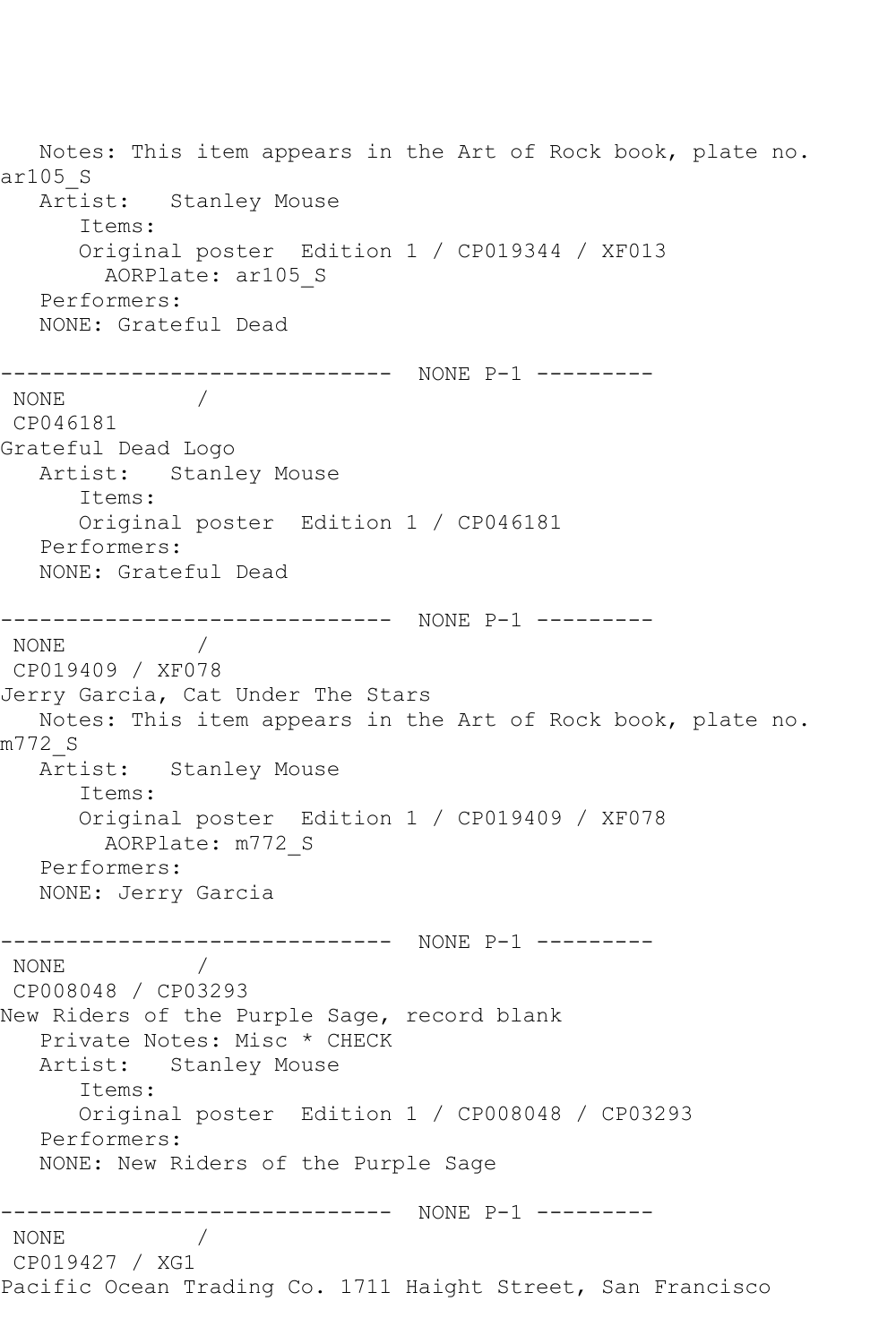Artist: Stanley Mouse Venue: 1711 Haight Street Items: Original poster Edition 1 / CP019427 / XG1 Performers: NONE: 1711 Haight Street ------------------------------ NONE P-1 --------- NONE / CP022186 / XQ53 Painting by Stanley Mouse Artist: Stanley Mouse Items: Original poster Edition 1 / CP022186 / XQ53 Performers: NONE: ------------------------------ NONE P-1 --------- NONE / CP022187 / XQ54 Painting by Stanley Mouse Artist: Stanley Mouse Items: Original poster Edition 1 / CP022187 / XQ54 Performers: NONE: ------------------------------ NONE P-1 --------- NONE / CP005625 / CP00874 Relix Records, Mickey Hart, Rolling Thunder Private Notes: Misc \* CHECK Artist: Stanley Mouse Items: Original poster Edition 1 / CP005625 / CP00874 Performers: NONE: Relix Records / Mickey Hart / Rolling Thunder ------------------------------ NONE P-1 --------- NONE / CP019846 / XI020 Rolling Thunder, Mickey Hart of The Grateful Dead Promo Artist: Stanley Mouse Items: Original poster Edition 1 / CP019846 / XI020 Original poster Edition 1 / CP019884 / XJ017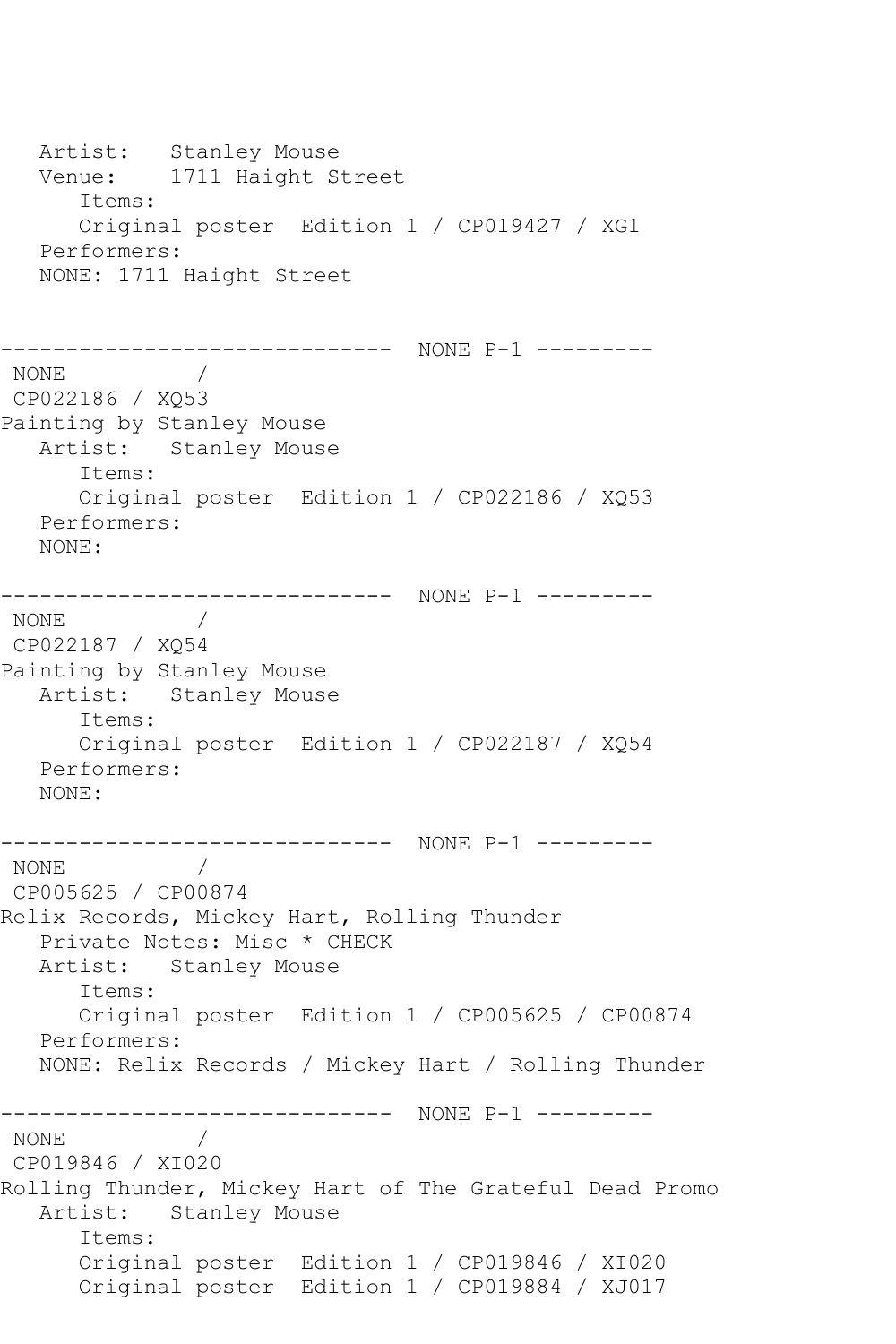Original poster Edition 1 / CP019882 / XJ015 Performers: NONE: Rolling Thunder / Mickey Hart ------------------------------ NONE P-1 --------- NONE / CP019913 / XJ046 Southwestern Art By Stanley Mouse Artist: Stanley Mouse Items: Original poster Edition 1 / CP019913 / XJ046 Performers: NONE: ------------------------------ NONE P-1 --------- NONE / CP019914 / XJ047 Southwestern Art By Stanley Mouse Artist: Stanley Mouse Items: Original poster Edition 1 / CP019914 / XJ047 Performers: NONE: ------------------------------ NONE P-1 ---------  $\sqrt{2}$ CP019915 / XJ048 Southwestern Art By Stanley Mouse Artist: Stanley Mouse Items: Original poster Edition 1 / CP019915 / XJ048 Performers: NONE: ------------------------------ NONE P-1 --------- NONE / CP019920 / XJ053 Tiger Rose Design By Stanley Mouse Artist: Stanley Mouse Items: Original poster Edition 1 / CP019920 / XJ053 Performers: NONE: --------------- zzzz-02-10 P --------zzzz-02-10 f / CP061401 / CP061401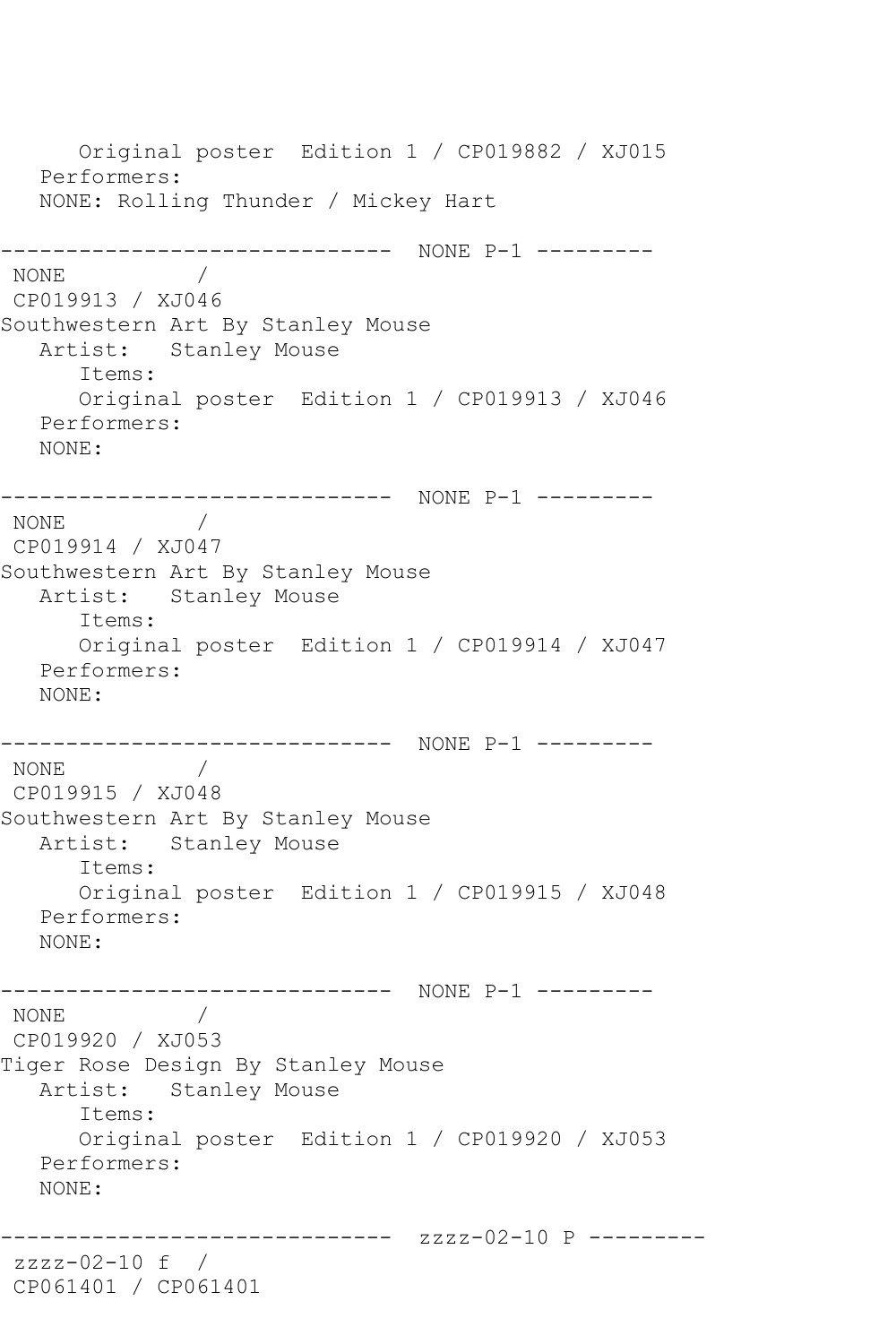```
Sparrow, Wild Flower at Regency Ballroom Leamington Hotel
   Artist: Stanley Mouse
   Venue: Regency Ballroom Leamington Hotel
      Items:
      Original poster / CP061401 / CP061401 (14-1/4 x 20)
   Performers:
   zzzz-02-10 fri: Regency Ballroom Leamington Hotel
       Sparrow / Wild Flower / Living Children / Immediate Family
------------------------------ zzzz-03-08 P ---------
zzzz-03-08 / 
CP060744 / CP060744
Love, Congress of Wonders at Avalon Ballroom - San Francisco, CA
      Benefit: Jerry Abrams Headlights
   Artist: Stanley Mouse
   Venue: Avalon Ballroom
      Items:
      Original poster / CP060744 / CP060744 (8-3/4 x 11-7/8)
   Performers:
   zzzz-03-08 zzzz-03-10: Avalon Ballroom
       Love / Congress of Wonders / Sons of Champlin
------------------------------ zzzz-03-08 P ---------
zzzz-03-08CP060745 / CP060745
Love, Congress of Wonders at Avalon Ballroom - San Francisco, CA
      Benefit: Jerry Abrams Headlights
   Artist: Stanley Mouse
   Venue: Avalon Ballroom
      Items:
      Original poster / CP060745 / CP060745 (8-3/4 x 11-7/8)
   Performers:
   zzzz-03-08 zzzz-03-10: Avalon Ballroom
       Love / Congress of Wonders / Sons of Champlin
------------------------------ zzzz-04-02 P ---------
zzzz-04-02 /
CP053097 / CP053097
Vince Welnick, Missing Man at Moore Theater - Portland, OR
      Benefit: Bring a Can of Food to Support N.W. Harvest
   Artist: Stanley Mouse
   Venue: Moore Theater
      Items:
      Original poster / CP053097 / CP053097
   Performers:
   zzzz-04-02: Moore Theater
```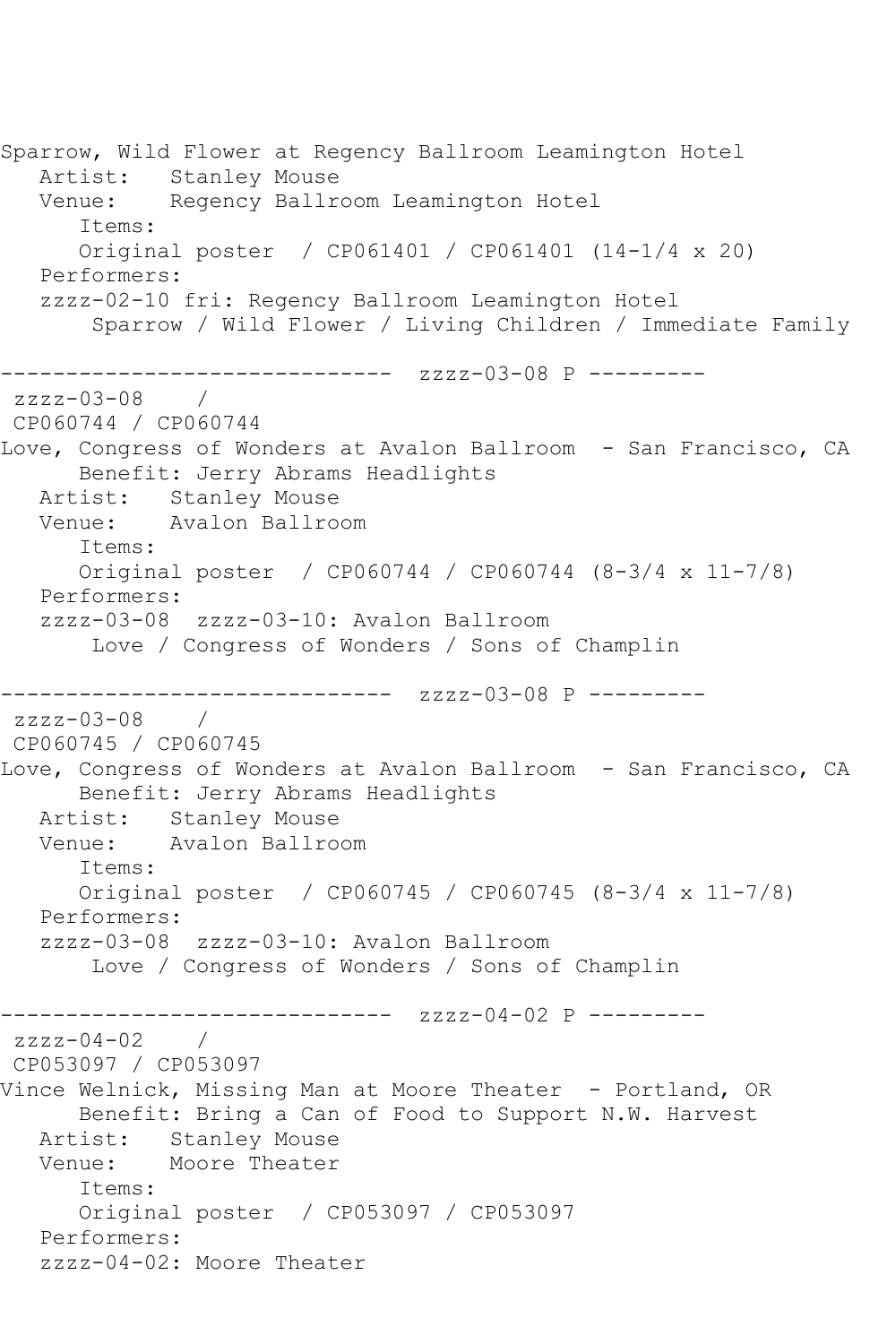Vince Welnick / Missing Man / Formations / Lee Oscar and Friends / Artis the Spoonman / Shoehorn ------------------------------ zzzz-04-02 P -------- zzzz-04-02 / CP053098 / CP053098 Vince Welnick, Missing Man at Moore Theater - Portland, OR Benefit: Bring a Can of Food to Support N.W. Harvest Artist: Stanley Mouse Venue: Moore Theater Items: Original poster / CP053098 / CP053098 Performers: zzzz-04-02: Moore Theater Vince Welnick / Missing Man / Formations / Lee Oscar and Friends / Artis the Spoonman / Shoehorn ------------------------------ zzzz-05-zz P --------  $zzzz-05-zz$  / CP061365 / CP061365 Free Food and Music Artist: Alton Kelley Venue: Fenway across M.F.A Items: Original poster / CP061365 / CP061365 (10 x 16) Performers: zzzz-05-zz: Fenway across M.F.A ------------------------------ zzzz-zz-zz P-1 -------- zzzz-zz-zz / CP014269 / MARM073 United States of America Artist: Stanley Mouse Items: Original poster Edition 1 / CP014269 / MARM073 Performers: zzzz-zz-zz: ------------------------------ zzzz-zz-zz P -------- zzzz-zz-zz / CP046145 Portland Woman Artist: Alton Kelley Items: Original poster / CP046145 Performers: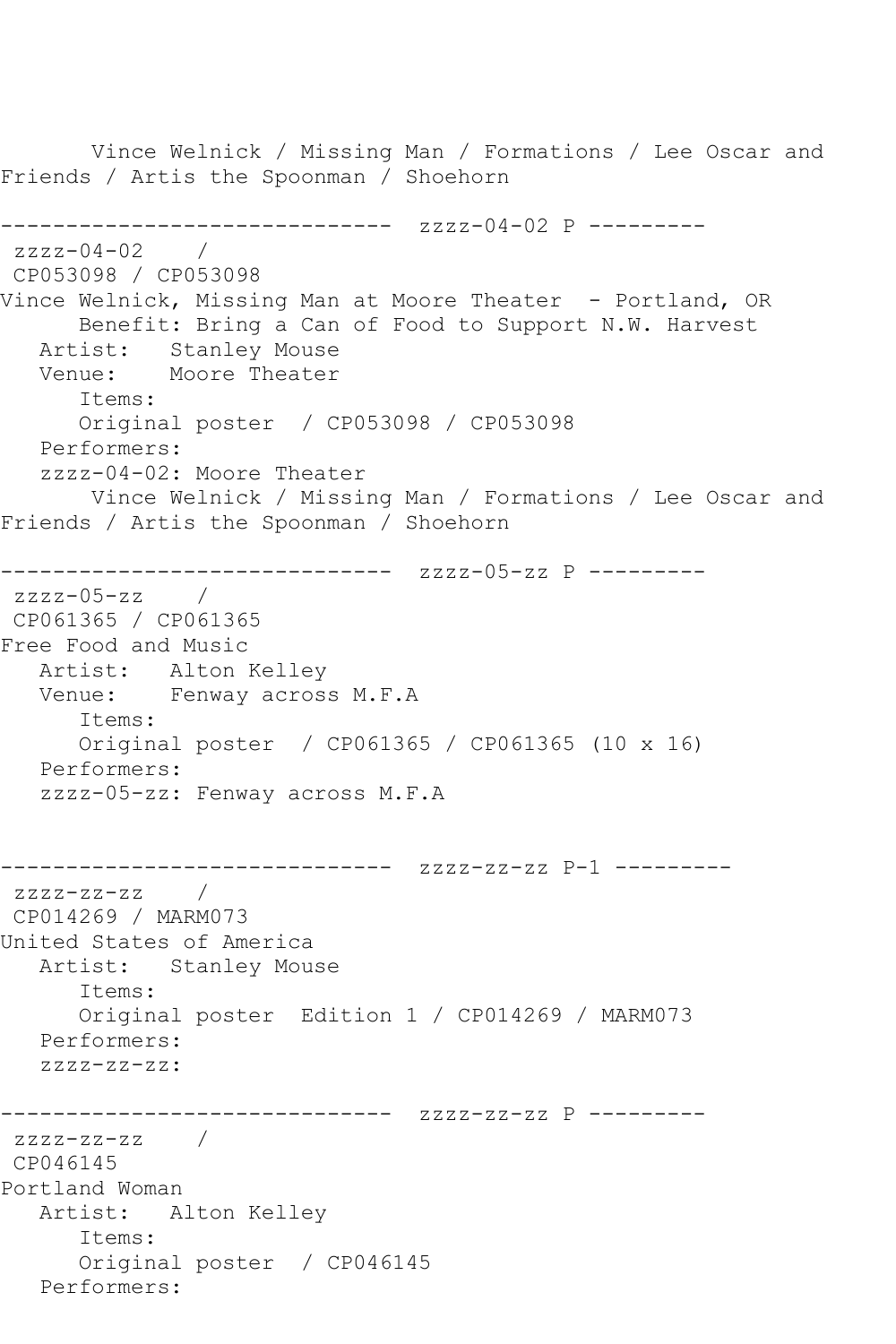------------------------------ zzzz-zz-zz P -------- zzzz-zz-zz / CP046146 Easy Wind Artist: Alton Kelley Items: Original poster / CP046146 Performers: zzzz-zz-zz: ------------------------------ zzzz-zz-zz P -------- zzzz-zz-zz / CP046150 Grateful Dead Artist: Alton Kelley Items: Original poster / CP046150 Performers: zzzz-zz-zz: Grateful Dead ------------------------------ zzzz-zz-zz P -------- zzzz-zz-zz / CP046152 Ripple Artist: Alton Kelley Items: Original poster / CP046152 Performers: zzzz-zz-zz: Jeep Holland ------------------------------ zzzz-zz-zz P --------  $zzzz-zz-zz$  / CP046153 Logo for Journey Artist: Stanley Mouse Items: Original poster / CP046153 Performers: zzzz-zz-zz: ------------------------------ zzzz-zz-zz P -------- zzzz-zz-zz / CP046158 Grateful Dead Album No. 1689 "Elephant" Artist: Stanley Mouse

zzzz-zz-zz: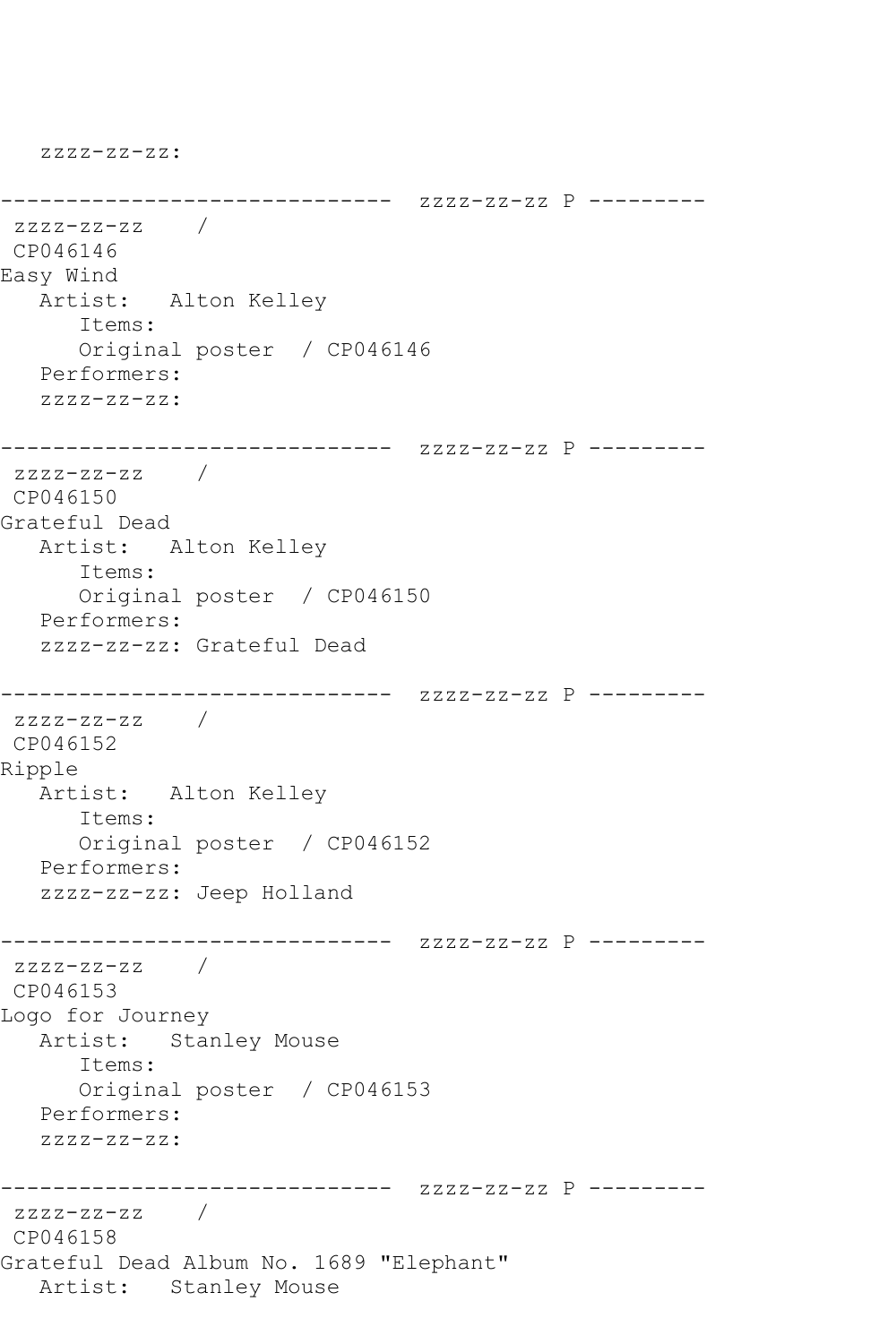Items: Original poster / CP046158 Performers: zzzz-zz-zz: Grateful Dead ------------------------------ zzzz-zz-zz P -------- zzzz-zz-zz / CP046161 Vote Steve Nelson, Cambridge City Council Artist: Stanley Mouse Items: Original poster / CP046161 Performers: zzzz-zz-zz: Steve Nelson ------------------------------ zzzz-zz-zz P -------- zzzz-zz-zz / CP046165 Flaming Horse Artist: Alton Kelley Items: Original poster / CP046165 Performers: zzzz-zz-zz: ------------------------------ zzzz-zz-zz P -------- zzzz-zz-zz / CP046183 Don't Tread on Me Artist: Alton Kelley Items: Original poster / CP046183 Performers:  $ZZZZ-ZZ-ZZ$ : ------------------------------ zzzz-zz-zz P -------- zzzz-zz-zz / CP052180 / CP052180 Pigpen by Stanley Mouse Notes: Very scarce, low-run 1986 silkscreen entitled "Red Experiment / Pig Pen" by artist Stanley Mouse, utilizing photo ofthe late Pig-Pen [Ron McKernan, keyboardist for the Grateful Dead], by noted 60's photographer Herb Greene. Actual photo of Pig was taken at the Matrix Club. The Heiroglyphic background [from a wall in Herb's apt.] was added in by Mouse. 20x26" on thick archival rag paper. Edition size is a mere 25 copies. THIS IS COPY # 10/25. [both of the images below are from an old jpeg of one print from this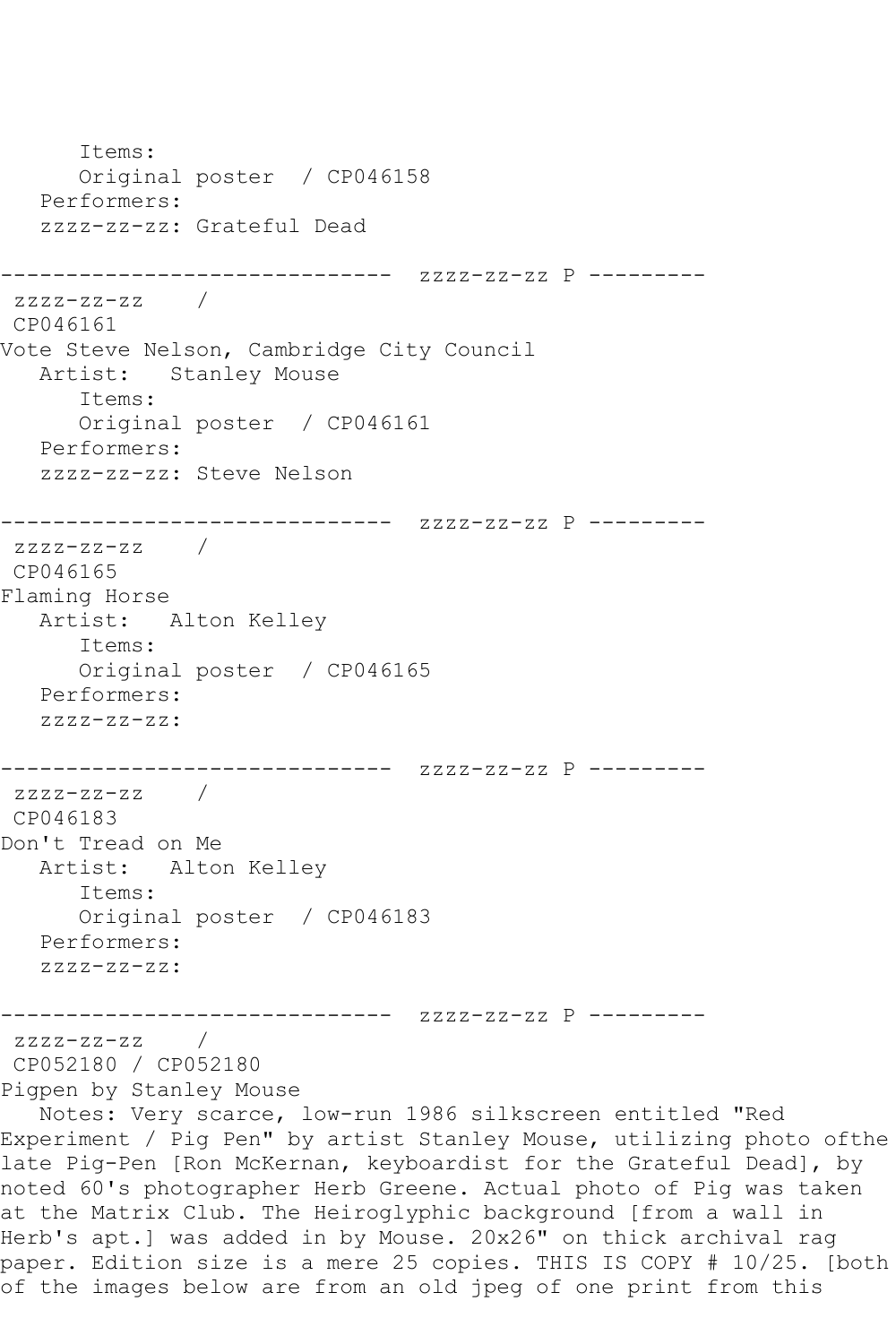series that has already sold: #8/25..] The yellow/gold color in the scan is actually a more METALLIC gold. This silkscreen has very fine, rich colors. Mouse has signed this piece twice.. once in the white border/margin below the image & once in the black area at Pig's waist. In this print his signatures both come with his little mouse-head caricature drawn alongside..[unlike the one in the picture in which each signature is different]. The protective sheet of glassine that it comes with, has Mouse's "Running Mouse Serigraphy" logo embossed on it as well as the embossed logo of another silkscreen outfit from San Rafael, CA. -- Jacaeber Kastor<br>Artist: Stanlev Mouse Stanley Mouse Items: Original poster / CP052180 / CP052180 Performers: Pigpen ------------------------------ BK zzzz-zz-zz P -------- zzzz-zz-zz / BK CA000297 Book: Freehand: The Art of Stanley Mouse Notes: Freehand: The Art of Stanley Mouse SLG Books 118 pages 9x12" format This is a full-color book of all kinds of Mouse art. A lot of these had bad spines, but they are still available on Amazon.com and Ebay. This is a collectable. You should probably pick one up, when the opportunity arises.<br>Artist: Stanle Stanley Mouse Items: Original poster BK / CA000297 (9 x 12) Performers: zzzz-zz-zz: ------------------------------ zzzz-zz-zz P -------- zzzz-zz-zz / CP061064 / CP061064 Posters / T Shirts / Rock Wear / Heavy Metal Gear / New Wave Fashions Notes: Original Drawing Artist: Stanley Mouse Venue: Mouse House Items: